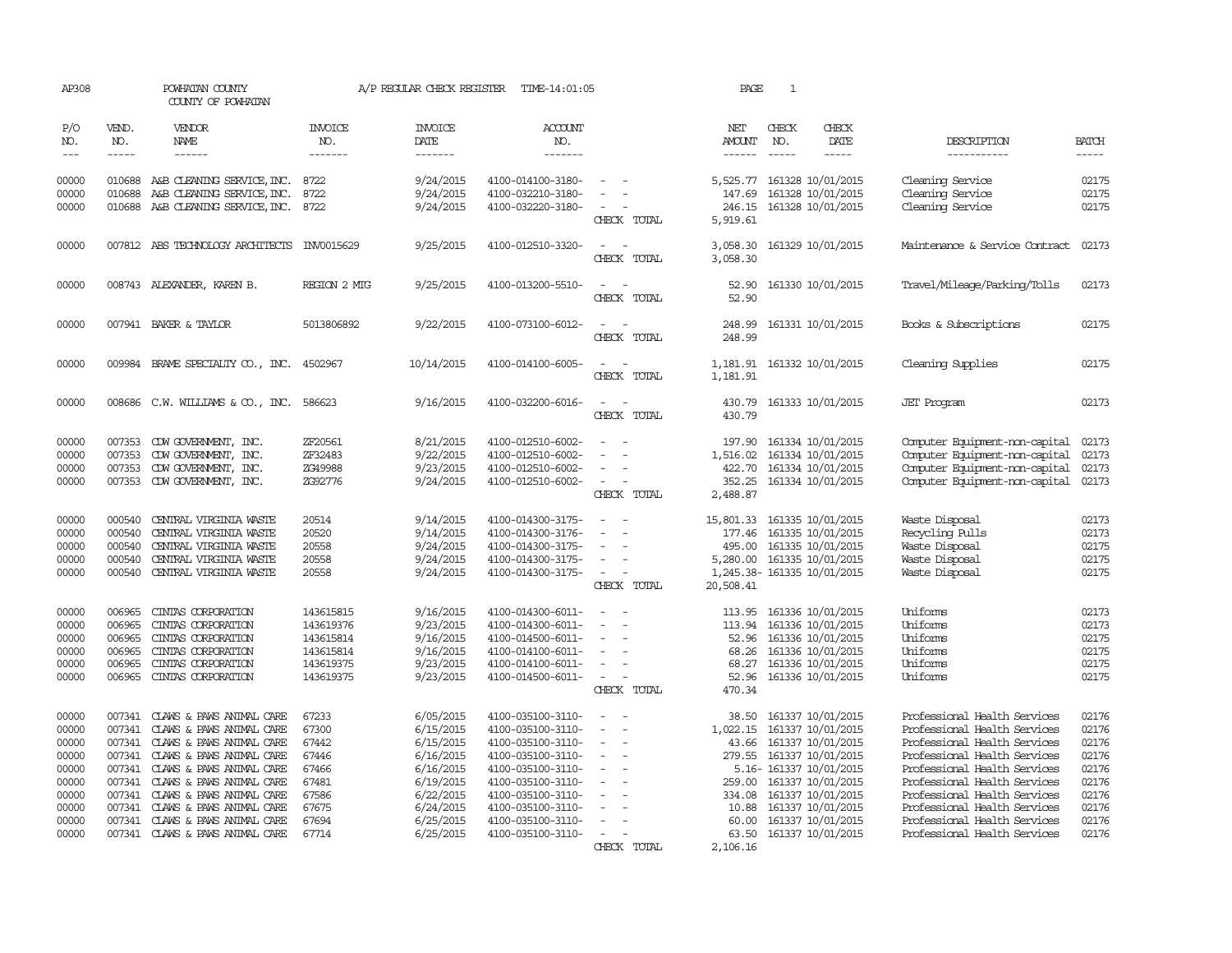| AP308              |                             | POWHATAN COUNTY<br>COUNTY OF POWHATAN              |                                  | A/P REGULAR CHECK REGISTER        | TIME-14:01:05                          |                                                            | PAGE                                  | 2            |                                        |                                                                |                       |
|--------------------|-----------------------------|----------------------------------------------------|----------------------------------|-----------------------------------|----------------------------------------|------------------------------------------------------------|---------------------------------------|--------------|----------------------------------------|----------------------------------------------------------------|-----------------------|
| P/O<br>NO.<br>$--$ | VEND.<br>NO.<br>$- - - - -$ | VENDOR<br>NAME<br>$- - - - - -$                    | <b>INVOICE</b><br>NO.<br>------- | <b>INVOICE</b><br>DATE<br>------- | <b>ACCOUNT</b><br>NO.<br>-------       |                                                            | NET<br><b>AMOUNT</b><br>$- - - - - -$ | CHECK<br>NO. | CHECK<br>DATE<br>-----                 | DESCRIPTION<br>-----------                                     | <b>BATCH</b><br>----- |
| 00000              |                             | 011021 COALITION OF CHURCHES                       | PARINERSHIP                      | 9/28/2015                         | 4100-053910-5643-                      | $\omega_{\rm{max}}$ and $\omega_{\rm{max}}$<br>CHECK TOTAL | 20,000.00<br>20,000.00                |              | 161338 10/01/2015                      | PCCAA Services - Federal CSBG                                  | 02175                 |
| 00000              |                             | 000076 DELL MARKETING L.P.                         | XJRT2DX91                        | 9/17/2015                         | 4100-012510-3320-                      | $\sim$<br>$\sim$<br>CHECK TOTAL                            | 701.82                                |              | 701.82 161339 10/01/2015               | Maintenance & Service Contract 02173                           |                       |
| 00000<br>00000     | 008750<br>008750            | DOMINION VIRGINIA POWER<br>DOMINION VIRGINIA POWER | 1781761281<br>1791500661         | 9/01/2015<br>9/01/2015            | 4100-053910-5643-<br>4100-053910-5643- | $\overline{\phantom{a}}$<br>$\equiv$<br>CHECK TOTAL        | 202.02<br>124.72<br>326.74            |              | 161340 10/01/2015<br>161340 10/01/2015 | PCCAA Services - Federal CSBG<br>PCCAA Services - Federal CSBG | 02175<br>02175        |
| 00000              |                             | 007509 ECK SUPPLY CO.                              | 13935852                         | 9/18/2015                         | 4100-014100-3310-                      | CHECK TOTAL                                                | 11.26<br>11.26                        |              | 161341 10/01/2015                      | Repairs & Maintenance                                          | 02175                 |
| 00000              |                             | 008201 EMERGENCY EQUIPMENT, INC. 16598             |                                  | 9/17/2015                         | 4100-032200-6009-                      | $\sim$ $\sim$<br>CHECK TOTAL                               | 489.34<br>489.34                      |              | 161342 10/01/2015                      | Auto Repairs and Parts                                         | 02173                 |
| 00000              | 008669                      | EMERGENCY SERVICES                                 | 1 YR INVOICE                     | 9/21/2015                         | 4100-032200-6012-                      | $\overline{\phantom{a}}$<br>CHECK TOTAL                    | 800.00<br>800.00                      |              | 161343 10/01/2015                      | Books & Subscriptions                                          | 02173                 |
| 00000              |                             | 006074 EVIDENT, INC.                               | 98518A                           | 9/22/2015                         | 4100-031200-6014-                      | CHECK TOTAL                                                | 337.75<br>337.75                      |              | 161344 10/01/2015                      | Other Operating Supplies                                       | 02176                 |
| 00000              | 006869                      | GALE GROUP                                         | 56257248                         | 9/18/2015                         | 4100-073100-6012-                      | CHECK TOTAL                                                | 24.79<br>24.79                        |              | 161345 10/01/2015                      | Books & Subscriptions                                          | 02175                 |
| 00000              | 009280                      | GOODMAN SPECIALIZED                                | 12970G                           | 9/24/2015                         | 4100-032200-6009-                      | $\equiv$<br>$\overline{\phantom{a}}$<br>CHECK TOTAL        | 386.70<br>386.70                      |              | 161346 10/01/2015                      | Auto Repairs and Parts                                         | 02176                 |
| 00000              |                             | 006097 HERTZLER FARM & FEED, INC 25749             |                                  | 9/25/2015                         | 4100-035100-6022-                      | CHECK TOTAL                                                | 56.97<br>56.97                        |              | 161347 10/01/2015                      | Dog Food/Supplies                                              | 02176                 |
| 00000              |                             | 008041 HILL, LUCKY                                 | MIG PETERSBURG                   | 9/23/2015                         | 4100-033300-5510-                      | $\sim$ $\sim$<br>CHECK TOTAL                               | 51.75<br>51.75                        |              | 161348 10/01/2015                      | Travel/Mileage/Parking/Tolls                                   | 02175                 |
| 00000              |                             | 011019 HOPE SUPPER TABLE                           | PARINERSHIP                      | 9/29/2015                         | 4100-053910-5643-                      | $ -$<br>CHECK TOTAL                                        | 500.00<br>500.00                      |              | 161349 10/01/2015                      | PCCAA Services - Federal CSBG                                  | 02175                 |
| 00000              |                             | 010287 HUTCHISON, BARBARA J.                       | TRIP HOT SPRING                  | 9/18/2015                         | 4100-021600-5540-                      | CHECK TOTAL                                                | 180.01<br>180.01                      |              | 161350 10/01/2015                      | Travel and Education                                           | 02175                 |
| 00000              |                             | 011018 JOHNSON, SHAUNIE E.                         | REFUND LOST BK                   | 9/28/2015                         | 3100-014020-0001-                      | $\sim$<br>$\equiv$<br>CHECK TOTAL                          | 17.99<br>17.99                        |              | 161351 10/01/2015                      | Library Fines - Lost Books, Et                                 | 02175                 |
| 00000              |                             | 009970 LABOR READY MID-ATLANTIC                    | 20099909                         | 9/11/2015                         | 4100-014500-3190-                      | $\sim$<br>$\sim$<br>CHECK TOTAL                            | 457.87<br>457.87                      |              | 161352 10/01/2015                      | Grounds Maintenance                                            | 02175                 |
| 00000              |                             | 009113 LIBRARY JOURNAL                             | RENEWAL 2015                     | 9/28/2015                         | 4100-073100-6012-                      | $\sim$<br>CHECK TOTAL                                      | 157.99<br>157.99                      |              | 161353 10/01/2015                      | Books & Subscriptions                                          | 02175                 |
| 00000              |                             | 007061 LIBRARY STORE, INC.                         | 169307                           | 9/24/2015                         | 4100-073100-6014-                      | CHECK TOTAL                                                | 72.00<br>72.00                        |              | 161354 10/01/2015                      | Library Supplies                                               | 02175                 |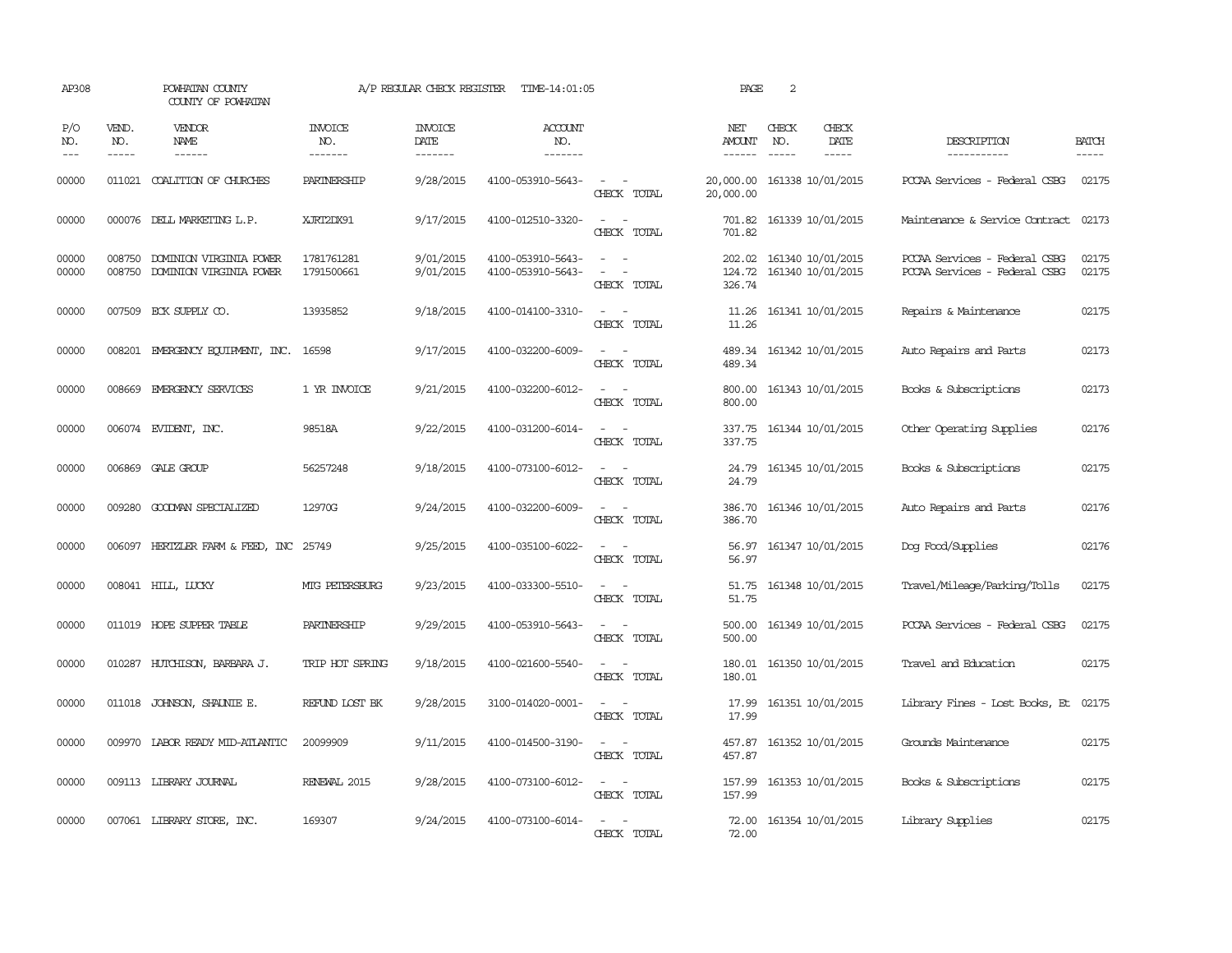| AP308                                                                |                                                          | POWHATAN COUNTY<br>COUNTY OF POWHATAN                                                                                                                                                                                      |                                                                                                                                      | A/P REGULAR CHECK REGISTER                                                                           | TIME-14:01:05                                                                                                                                                        |                                                                         | PAGE                                                    | 3            |                                                                                                                                                                           |                                                                                                                                                                                    |                                                                      |
|----------------------------------------------------------------------|----------------------------------------------------------|----------------------------------------------------------------------------------------------------------------------------------------------------------------------------------------------------------------------------|--------------------------------------------------------------------------------------------------------------------------------------|------------------------------------------------------------------------------------------------------|----------------------------------------------------------------------------------------------------------------------------------------------------------------------|-------------------------------------------------------------------------|---------------------------------------------------------|--------------|---------------------------------------------------------------------------------------------------------------------------------------------------------------------------|------------------------------------------------------------------------------------------------------------------------------------------------------------------------------------|----------------------------------------------------------------------|
| P/O<br>NO.                                                           | VEND.<br>NO.                                             | VENDOR<br>NAME                                                                                                                                                                                                             | <b>INVOICE</b><br>NO.                                                                                                                | <b>INVOICE</b><br><b>DATE</b>                                                                        | <b>ACCOUNT</b><br>NO.                                                                                                                                                |                                                                         | NET<br>AMOUNT                                           | CHECK<br>NO. | CHECK<br>DATE                                                                                                                                                             | DESCRIPTION                                                                                                                                                                        | <b>BATCH</b>                                                         |
| $---$                                                                | $- - - - -$                                              | $- - - - - -$                                                                                                                                                                                                              | -------                                                                                                                              | -------                                                                                              | $- - - - - - -$                                                                                                                                                      |                                                                         | $- - - - - -$                                           | $- - - - -$  | -----                                                                                                                                                                     | ------------                                                                                                                                                                       | -----                                                                |
| 00000                                                                |                                                          | 000166 LUCK STONE CORP.                                                                                                                                                                                                    | ACCT #10101 SEP                                                                                                                      | 9/30/2015                                                                                            | 4100-014500-3190-                                                                                                                                                    | $\overline{\phantom{a}}$<br>CHECK TOTAL                                 | 204.93<br>204.93                                        |              | 161355 10/01/2015                                                                                                                                                         | Grounds Maintenance                                                                                                                                                                | 02175                                                                |
| 00000<br>00000                                                       |                                                          | 001550 M & W PRINTERS, INC.<br>001550 M & W PRINTERS, INC.                                                                                                                                                                 | 97835<br>97837                                                                                                                       | 9/11/2015<br>9/11/2015                                                                               | 4100-012410-3500-<br>4100-012410-3500-                                                                                                                               | $\sim$<br>$\sim$<br>$\equiv$<br>$\overline{\phantom{a}}$<br>CHECK TOTAL | 1,985.84<br>3,082.00                                    |              | 1,096.16 161356 10/01/2015<br>161356 10/01/2015                                                                                                                           | Printing & Binding<br>Printing & Binding                                                                                                                                           | 02175<br>02175                                                       |
| 00000                                                                | 009552                                                   | MANSFIELD OIL COMPANY                                                                                                                                                                                                      | 121969                                                                                                                               | 9/17/2015                                                                                            | 4100-032200-5120-                                                                                                                                                    | $\overline{\phantom{a}}$<br>CHECK TOTAL                                 | 124.43<br>124.43                                        |              | 161357 10/01/2015                                                                                                                                                         | Apparatus Fuel                                                                                                                                                                     | 02173                                                                |
| 00000<br>00000<br>00000<br>00000<br>00000                            | 006520<br>006520<br>006520<br>006520                     | MCDONALD'S OFFICE<br>MCDONALD'S OFFICE<br>MCDONALD'S OFFICE<br>MCDONALD'S OFFICE<br>006520 MCDONALD'S OFFICE                                                                                                               | 2015011<br>2015012<br>2015013<br>2015014<br>2015015                                                                                  | 8/31/2015<br>8/31/2015<br>8/31/2015<br>8/31/2015<br>8/31/2015                                        | 4100-033400-3846-<br>4100-033400-3846-<br>4100-033400-3846-<br>4100-033400-3846-<br>4100-033400-3846-                                                                | $\sim$<br>CHECK TOTAL                                                   | 133.64<br>143.96<br>84.27<br>642.07                     |              | 161358 10/01/2015<br>161358 10/01/2015<br>133.42 161358 10/01/2015<br>161358 10/01/2015<br>146.78 161358 10/01/2015                                                       | Detention of Adults-Other Expe<br>Detention of Adults-Other Expe<br>Detention of Adults-Other Expe 02176<br>Detention of Adults-Other Expe<br>Detention of Adults-Other Expe 02176 | 02176<br>02176<br>02176                                              |
| 00000                                                                |                                                          | 009733 MINERVA BUNKER GEAR                                                                                                                                                                                                 | 2473-16                                                                                                                              | 8/28/2015                                                                                            | 4100-032200-6011-                                                                                                                                                    | $\sim$<br>$\sim$<br>CHECK TOTAL                                         | 364.00<br>364.00                                        |              | 161359 10/01/2015                                                                                                                                                         | Protective Gear/Uniforms                                                                                                                                                           | 02173                                                                |
| 00000                                                                |                                                          | 010924 MITCHELL PEST                                                                                                                                                                                                       | 91889                                                                                                                                | 9/15/2015                                                                                            | 4100-035100-3320-                                                                                                                                                    | CHECK TOTAL                                                             | 65.00<br>65.00                                          |              | 161360 10/01/2015                                                                                                                                                         | Landscaping - Animal Control                                                                                                                                                       | 02173                                                                |
| 00000                                                                |                                                          | 009543 NATIONAL SECURITY & DOOR                                                                                                                                                                                            | 110625                                                                                                                               | 9/18/2015                                                                                            | 4100-031200-6014-                                                                                                                                                    | CHECK TOTAL                                                             | 270.00<br>270.00                                        |              | 161361 10/01/2015                                                                                                                                                         | Other Operating Supplies                                                                                                                                                           | 02176                                                                |
| 00000                                                                | 008967                                                   | PACIELLO, BRIGID                                                                                                                                                                                                           | FCP AWARD RECPT                                                                                                                      | 9/14/2015                                                                                            | 4100-011010-5840-                                                                                                                                                    | $\overline{\phantom{a}}$<br>$\sim$<br>CHECK TOTAL                       | 44.95<br>44.95                                          |              | 161362 10/01/2015                                                                                                                                                         | Meeting Expense                                                                                                                                                                    | 02175                                                                |
| 00000                                                                | 008079                                                   | PAETEC/CAVALIER BUSINESS                                                                                                                                                                                                   | 3802785 9/15                                                                                                                         | 9/22/2015                                                                                            | 4100-012510-5230-                                                                                                                                                    | CHECK TOTAL                                                             | 762.48<br>762.48                                        |              | 161363 10/01/2015                                                                                                                                                         | Telephone Services                                                                                                                                                                 | 02173                                                                |
| 00000<br>00000                                                       | 006914<br>006914                                         | POWHATAN AUTO REPAIR<br>POWHATAN AUTO REPAIR                                                                                                                                                                               | 733<br>734                                                                                                                           | 9/23/2015<br>9/25/2015                                                                               | 4100-031200-6009-<br>4100-031200-6008-                                                                                                                               | CHECK TOTAL                                                             | 132.00<br>28.65<br>160.65                               |              | 161364 10/01/2015<br>161364 10/01/2015                                                                                                                                    | Auto Parts/Repairs<br>Gas/Grease/Oil                                                                                                                                               | 02176<br>02176                                                       |
| 00000<br>00000                                                       |                                                          | 009612 POWHATAN COLLISION AND<br>009612 POWHATAN COLLISION AND                                                                                                                                                             | 1521<br>1527                                                                                                                         | 9/19/2015<br>9/24/2015                                                                               | 4100-031200-6009-<br>4100-031200-6009-                                                                                                                               | $\overline{\phantom{a}}$<br>- 11<br>$\sim$<br>CHECK TOTAL               | 322.48<br>210.00<br>532.48                              |              | 161365 10/01/2015<br>161365 10/01/2015                                                                                                                                    | Auto Parts/Repairs<br>Auto Parts/Repairs                                                                                                                                           | 02176<br>02176                                                       |
| 00000                                                                | 006928                                                   | POWHATAN COUNTY DEPT. OF                                                                                                                                                                                                   | 372023                                                                                                                               | 9/09/2015                                                                                            | 4100-053910-5642-                                                                                                                                                    | $\sim$<br>CHECK TOTAL                                                   | 997.63<br>997.63                                        |              | 161366 10/01/2015                                                                                                                                                         | PCCAA Services - TANF                                                                                                                                                              | 02175                                                                |
| 00000<br>00000<br>00000<br>00000<br>00000<br>00000<br>00000<br>00000 | 008294<br>008294<br>008294<br>008294<br>008294<br>008294 | POWHATAN COUNTY PUBLIC<br>POWHATAN COUNTY PUBLIC<br>POWHATAN COUNTY PUBLIC<br>POWHATAN COUNTY PUBLIC<br>008294 POWHATAN COUNTY PUBLIC<br>POWHATAN COUNTY PUBLIC<br>POWHATAN COUNTY PUBLIC<br>008294 POWHATAN COUNTY PUBLIC | PAPER 9-23-15<br>PAPER 9-23-15<br>PAPER 9-23-15<br>PAPER 9-23-15<br>PAPER 9-23-15<br>PAPER 9-23-15<br>PAPER 9-23-15<br>PAPER 9-23-15 | 9/23/2015<br>9/23/2015<br>9/23/2015<br>9/23/2015<br>9/23/2015<br>9/23/2015<br>9/23/2015<br>9/23/2015 | 4100-034100-6001-<br>4100-012310-6001-<br>4100-012100-6001-<br>4100-012210-6001-<br>4100-014100-6001-<br>4100-012200-6001-<br>4100-053120-3320-<br>4100-081100-6001- | $\sim$<br>$\equiv$<br>$\overline{\phantom{a}}$                          | .93<br>4.18<br>20.11<br>.02<br>$.02 \,$<br>8.53<br>1.60 |              | 161367 10/01/2015<br>161367 10/01/2015<br>161367 10/01/2015<br>161367 10/01/2015<br>161367 10/01/2015<br>161367 10/01/2015<br>161367 10/01/2015<br>4.46 161367 10/01/2015 | Office Supplies<br>Office Supplies<br>Office Supplies<br>Office Supplies<br>Office Supplies<br>Office Supplies<br>Maint/Service Contract/Copying<br>Office Supplies                | 02173<br>02173<br>02173<br>02173<br>02173<br>02173<br>02173<br>02173 |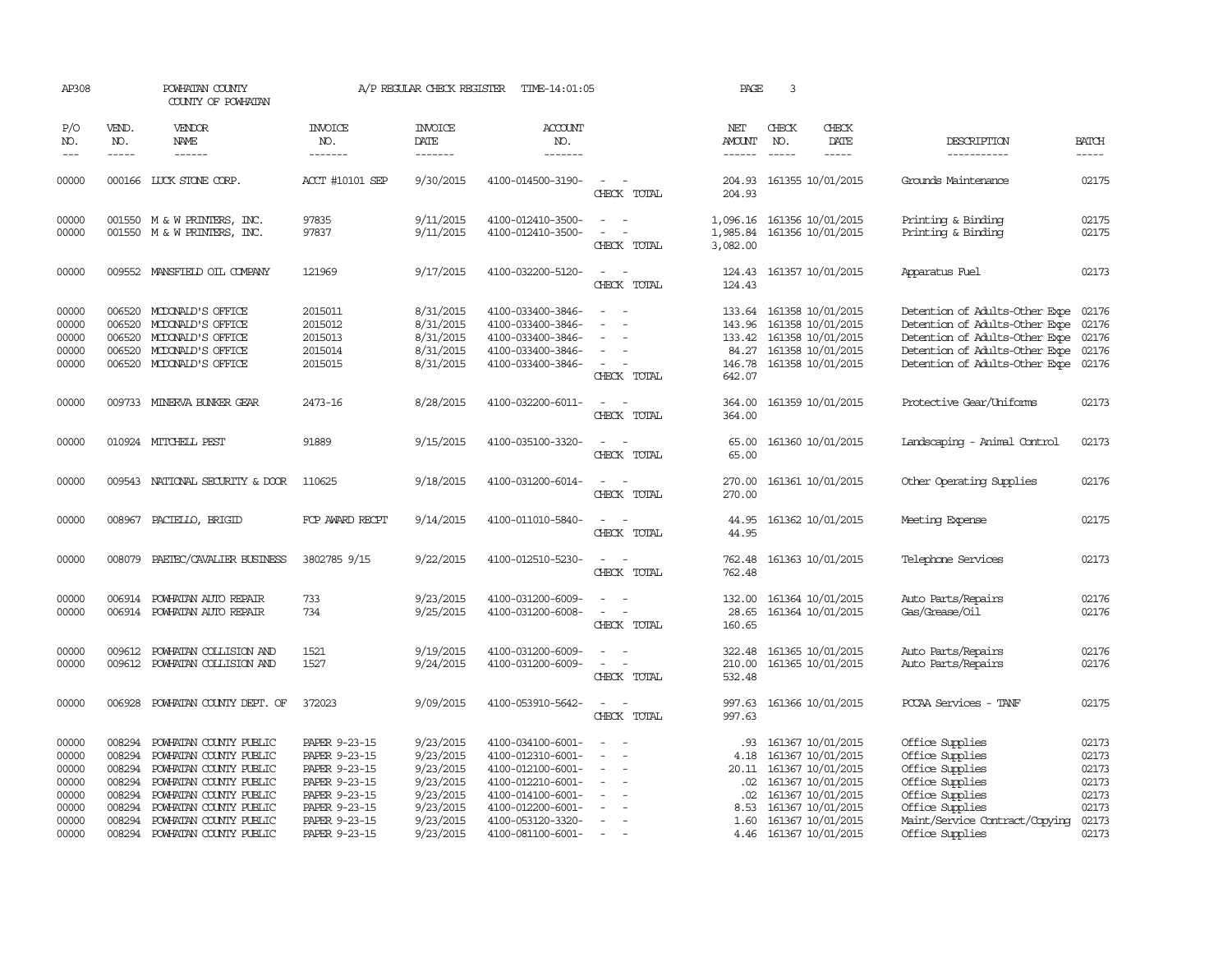| AP308                                                                         |                                                                                        | POWHATAN COUNTY<br>COUNTY OF POWHATAN                                                                                                                                                                                                  |                                                                                                                                                       |                                                                                                                   | A/P REGULAR CHECK REGISTER TIME-14:01:05                                                                                                                                                  |                                                                                                                                                                                                 | PAGE                                       | 4                           |                                                                                                                                                                                                                         |                                                                                                                                                                                             |                                                                               |
|-------------------------------------------------------------------------------|----------------------------------------------------------------------------------------|----------------------------------------------------------------------------------------------------------------------------------------------------------------------------------------------------------------------------------------|-------------------------------------------------------------------------------------------------------------------------------------------------------|-------------------------------------------------------------------------------------------------------------------|-------------------------------------------------------------------------------------------------------------------------------------------------------------------------------------------|-------------------------------------------------------------------------------------------------------------------------------------------------------------------------------------------------|--------------------------------------------|-----------------------------|-------------------------------------------------------------------------------------------------------------------------------------------------------------------------------------------------------------------------|---------------------------------------------------------------------------------------------------------------------------------------------------------------------------------------------|-------------------------------------------------------------------------------|
| P/O<br>NO.<br>$---$                                                           | VEND.<br>NO.<br>$\frac{1}{2}$                                                          | VENDOR<br>NAME<br>$- - - - - -$                                                                                                                                                                                                        | <b>INVOICE</b><br>NO.<br>-------                                                                                                                      | <b>INVOICE</b><br>DATE<br>-------                                                                                 | <b>ACCOUNT</b><br>NO.<br>-------                                                                                                                                                          |                                                                                                                                                                                                 | NET<br>AMOUNT<br>$- - - - - -$             | CHECK<br>NO.<br>$- - - - -$ | CHECK<br>DATE<br>$\frac{1}{2}$                                                                                                                                                                                          | DESCRIPTION<br>-----------                                                                                                                                                                  | <b>BATCH</b><br>$\frac{1}{2}$                                                 |
| 00000<br>00000<br>00000<br>00000<br>00000<br>00000<br>00000<br>00000<br>00000 | 008294<br>008294<br>008294<br>008294<br>008294<br>008294<br>008294<br>008294<br>008294 | POWHATAN COUNTY PUBLIC<br>POWHATAN COUNTY PUBLIC<br>POWHATAN COUNTY PUBLIC<br>POWHATAN COUNTY PUBLIC<br>POWHATAN COUNTY PUBLIC<br>POWHATAN COUNTY PUBLIC<br>POWHATAN COUNTY PUBLIC<br>POWHATAN COUNTY PUBLIC<br>POWHATAN COUNTY PUBLIC | PAPER 9-23-15<br>PAPER 9-23-15<br>PAPER 9-23-15<br>PAPER 9-23-15<br>PAPER 9-23-15<br>PAPER 9-23-15<br>PAPER 9-23-15<br>PAPER 9-23-15<br>PAPER 9-23-15 | 9/23/2015<br>9/23/2015<br>9/23/2015<br>9/23/2015<br>9/23/2015<br>9/23/2015<br>9/23/2015<br>9/23/2015<br>9/23/2015 | 4100-012320-6014-<br>4100-012410-6001-<br>4100-012200-6001-<br>4100-012310-6001-<br>4100-012410-6001-<br>4100-014100-6001-<br>4100-021600-6001-<br>4100-032200-6001-<br>4100-073100-6001- | $\sim$<br>$\overline{\phantom{a}}$<br>$\overline{\phantom{a}}$<br>$\overline{\phantom{a}}$<br>$\sim$<br>$\overline{\phantom{a}}$<br>$\sim$<br>$\overline{\phantom{a}}$<br>$\sim$<br>CHECK TOTAL | 1.92<br>92.56<br>69.42<br>185.12<br>694.20 |                             | 4.51 161367 10/01/2015<br>161367 10/01/2015<br>23.14 161367 10/01/2015<br>23.14 161367 10/01/2015<br>231.40 161367 10/01/2015<br>23.14 161367 10/01/2015<br>161367 10/01/2015<br>161367 10/01/2015<br>161367 10/01/2015 | Other Operating Supplies<br>Office Supplies<br>Office Supplies<br>Office Supplies<br>Office Supplies<br>Office Supplies<br>Office Supplies<br>Stationery/Office Supplies<br>Office Supplies | 02173<br>02173<br>02173<br>02173<br>02173<br>02173<br>02173<br>02173<br>02173 |
| 00000                                                                         |                                                                                        | 011022 POWHATAN DOMESTIC                                                                                                                                                                                                               | PARINERSHIP                                                                                                                                           | 9/29/2015                                                                                                         | 4100-053910-5643-                                                                                                                                                                         | $\overline{\phantom{a}}$<br>CHECK TOTAL                                                                                                                                                         | 7,500.00                                   |                             | 7,500.00 161368 10/01/2015                                                                                                                                                                                              | PCCAA Services - Federal CSBG                                                                                                                                                               | 02175                                                                         |
| 00000                                                                         |                                                                                        | 011020 POWHATAN SHERIFF'S DEPT-                                                                                                                                                                                                        | TRIAD PARINER                                                                                                                                         | 9/29/2015                                                                                                         | 4100-053910-5643-                                                                                                                                                                         | $\sim$<br>$\sim$<br>CHECK TOTAL                                                                                                                                                                 | 10,000.00<br>10,000.00                     |                             | 161369 10/01/2015                                                                                                                                                                                                       | PCCAA Services - Federal CSBG                                                                                                                                                               | 02175                                                                         |
| 00000                                                                         |                                                                                        | 006765 POWHATAN VOLUNTEER RESCUE EMT BOOK REIMB                                                                                                                                                                                        |                                                                                                                                                       | 9/14/2015                                                                                                         | 4100-032200-5815-                                                                                                                                                                         | $\sim$<br>CHECK TOTAL                                                                                                                                                                           | 535.80<br>535.80                           |                             | 161370 10/01/2015                                                                                                                                                                                                       | Training/Seminars                                                                                                                                                                           | 02176                                                                         |
| 00000                                                                         |                                                                                        | 006474 PROGRESSIVE AUTO WORKS                                                                                                                                                                                                          | 29120                                                                                                                                                 | 9/29/2015                                                                                                         | 4100-031200-6009-                                                                                                                                                                         | $\sim$<br>CHECK TOTAL                                                                                                                                                                           | 343.17                                     |                             | 343.17 161371 10/01/2015                                                                                                                                                                                                | Auto Parts/Repairs                                                                                                                                                                          | 02176                                                                         |
| 00000                                                                         | 006523                                                                                 | PURCHASE POWER                                                                                                                                                                                                                         | 15960441861 915                                                                                                                                       | 9/17/2015                                                                                                         | 4100-021600-5210-                                                                                                                                                                         | $\sim$<br>$\sim$<br>CHECK TOTAL                                                                                                                                                                 | 209.09<br>209.09                           |                             | 161372 10/01/2015                                                                                                                                                                                                       | Postage                                                                                                                                                                                     | 02175                                                                         |
| 00000<br>00000                                                                |                                                                                        | 000620 R.C. GOODWYN & SONS, INC 687825<br>000620 R. C. GOODWYN & SONS, INC 688100                                                                                                                                                      |                                                                                                                                                       | 9/15/2015<br>9/17/2015                                                                                            | 4100-014100-3310-<br>4100-014100-3310-                                                                                                                                                    | $\equiv$<br>$\sim$<br>$\sim$<br>CHECK TOTAL                                                                                                                                                     | 4.59<br>102.50<br>107.09                   |                             | 161373 10/01/2015<br>161373 10/01/2015                                                                                                                                                                                  | Repairs & Maintenance<br>Repairs & Maintenance                                                                                                                                              | 02175<br>02175                                                                |
| 00000<br>00000<br>00000<br>00000<br>00000                                     | 006466<br>006466<br>006466                                                             | 006466 RADIO COMUNICATION OF VA 120000420-1<br>RADIO COMMUNICATION OF VA 120000413-1<br>RADIO COMMUNICATION OF VA 120000414-1<br>RADIO COMMUNICATION OF VA 120000415-1<br>006466 RADIO COMUNICATION OF VA 120000418-1                  |                                                                                                                                                       | 9/16/2015<br>9/25/2015<br>9/25/2015<br>9/25/2015<br>9/25/2015                                                     | 4100-032200-3310-<br>4100-032200-3310-<br>4100-032200-3310-<br>4100-032200-3310-<br>4100-032200-3310-                                                                                     | $\overline{a}$<br>$\sim$<br>$\overline{\phantom{a}}$<br>$\overline{\phantom{a}}$<br>CHECK TOTAL                                                                                                 | 54.00<br>174.00<br>20.00<br>491.34         |                             | 161374 10/01/2015<br>121.67 161374 10/01/2015<br>121.67 161374 10/01/2015<br>161374 10/01/2015<br>161374 10/01/2015                                                                                                     | Equipment Repair<br>Equipment Repair<br>Equipment Repair<br>Equipment Repair<br>Equipment Repair                                                                                            | 02173<br>02176<br>02176<br>02176<br>02176                                     |
| 00000                                                                         |                                                                                        | 006945 RECORDED BOOKS, LLC                                                                                                                                                                                                             | 75210508                                                                                                                                              | 9/23/2015                                                                                                         | 4100-073100-6012-                                                                                                                                                                         | $\sim$<br>$\sim$<br>CHECK TOTAL                                                                                                                                                                 | 6.95<br>6.95                               |                             | 161375 10/01/2015                                                                                                                                                                                                       | Books & Subscriptions                                                                                                                                                                       | 02175                                                                         |
| 00000                                                                         |                                                                                        | 009037 REYNOLDS LIGHTING SUPPLY                                                                                                                                                                                                        | 111895                                                                                                                                                | 9/16/2015                                                                                                         | 4100-014100-3310-                                                                                                                                                                         | $\sim$<br>$\sim$<br>CHECK TOTAL                                                                                                                                                                 | 131.40<br>131.40                           |                             | 161376 10/01/2015                                                                                                                                                                                                       | Repairs & Maintenance                                                                                                                                                                       | 02175                                                                         |
| 00000                                                                         |                                                                                        | 007380 RICHMOND SECURITY INC.                                                                                                                                                                                                          | 301045                                                                                                                                                | 9/22/2015                                                                                                         | 4100-032200-3310-                                                                                                                                                                         | $\sim$<br>$\sim$<br>CHECK TOTAL                                                                                                                                                                 | 196.00                                     |                             | 196.00 161377 10/01/2015                                                                                                                                                                                                | Equipment Repair                                                                                                                                                                            | 02175                                                                         |
| 00000                                                                         |                                                                                        | 008654 SEAY'S TOWING                                                                                                                                                                                                                   | UNIT 31 TOW                                                                                                                                           | 9/17/2015                                                                                                         | 4100-031200-6009-                                                                                                                                                                         | $\sim$ $ \sim$<br>CHECK TOTAL                                                                                                                                                                   | 65.00<br>65.00                             |                             | 161378 10/01/2015                                                                                                                                                                                                       | Auto Parts/Repairs                                                                                                                                                                          | 02176                                                                         |
| 00000                                                                         | 007310                                                                                 | SOUTHEASTERN EMERGENCY                                                                                                                                                                                                                 | 602523                                                                                                                                                | 9/25/2015                                                                                                         | 4100-032200-6013-                                                                                                                                                                         | $\overline{\phantom{a}}$<br>CHECK TOTAL                                                                                                                                                         | 44.80<br>44.80                             |                             | 161379 10/01/2015                                                                                                                                                                                                       | Medical Supplies                                                                                                                                                                            | 02176                                                                         |
|                                                                               |                                                                                        |                                                                                                                                                                                                                                        |                                                                                                                                                       |                                                                                                                   |                                                                                                                                                                                           |                                                                                                                                                                                                 |                                            |                             |                                                                                                                                                                                                                         |                                                                                                                                                                                             |                                                                               |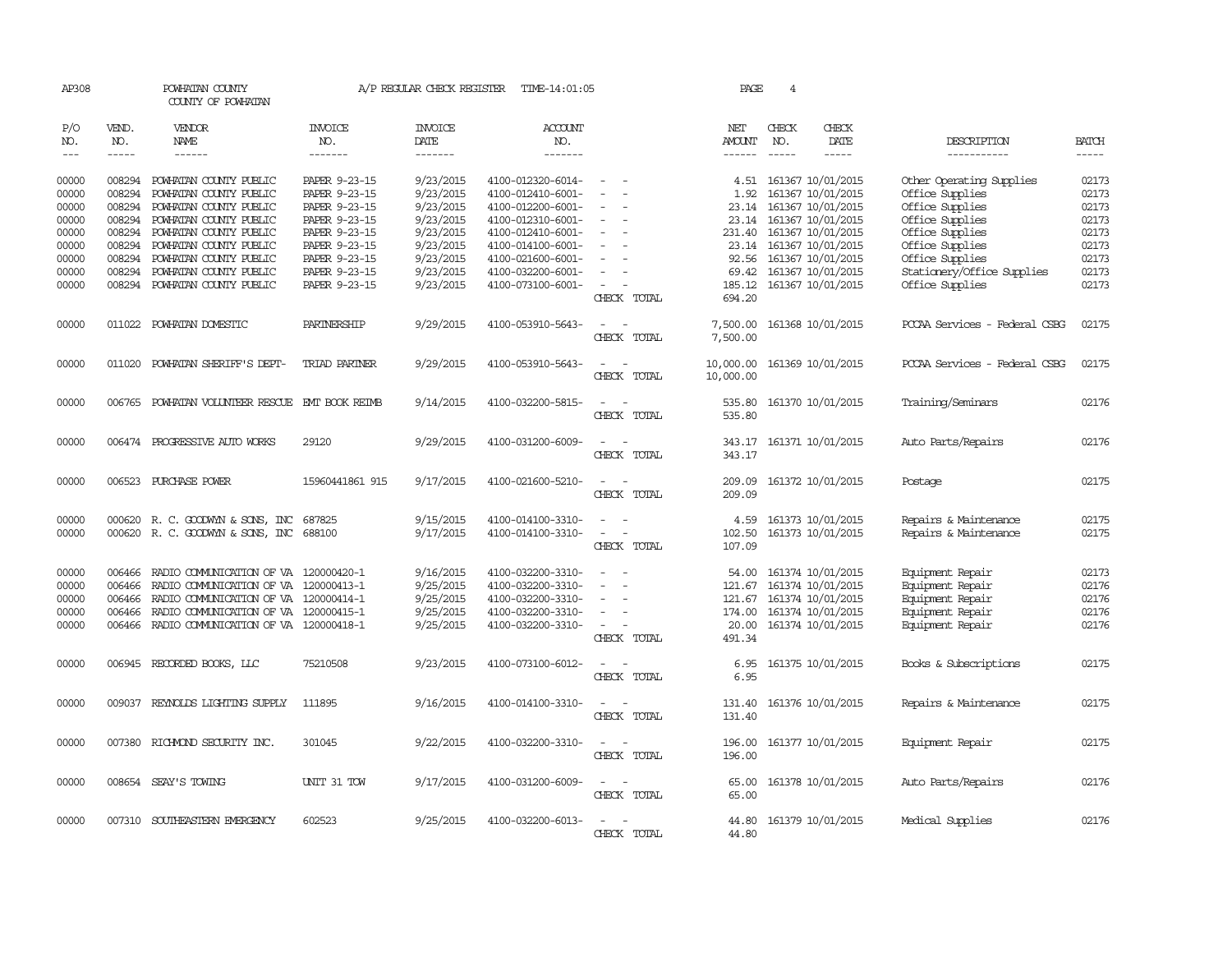| AP308          |                  | POWHATAN COUNTY<br>COUNTY OF POWHATAN                     |                                | A/P REGULAR CHECK REGISTER | TIME-14:01:05                          |                                              | PAGE                 | 5            |                                                        |                                                |                |
|----------------|------------------|-----------------------------------------------------------|--------------------------------|----------------------------|----------------------------------------|----------------------------------------------|----------------------|--------------|--------------------------------------------------------|------------------------------------------------|----------------|
| P/O<br>NO.     | VEND.<br>NO.     | <b>VENDOR</b><br>NAME                                     | <b>INVOICE</b><br>NO.          | INVOICE<br>DATE            | ACCOUNT<br>NO.                         |                                              | NET<br><b>AMOUNT</b> | CHECK<br>NO. | CHECK<br>DATE                                          | DESCRIPTION                                    | <b>BATCH</b>   |
| $\frac{1}{2}$  | $- - - - -$      | ------                                                    | -------                        | -------                    | -------                                |                                              | $- - - - - -$        | $- - - - -$  | $- - - - -$                                            | -----------                                    | $- - - - -$    |
| 00000<br>00000 | 006594           | 006594 SOUTHSIDE ELECTRIC COOP<br>SOUTHSIDE ELECTRIC COOP | 63504001 9/15<br>63504006 9/15 | 9/16/2015<br>9/16/2015     | 4100-073100-5110-<br>4100-014600-5110- | $\sim$<br>$\overline{\phantom{a}}$<br>$\sim$ | 259.88               |              | 2,437.45 161380 10/01/2015<br>161380 10/01/2015        | Electricity<br>Electricity                     | 02175<br>02175 |
| 00000          | 006594           | SOUTHSIDE ELECTRIC COOP                                   | 63504008 9/15                  | 9/16/2015                  | 4100-014600-5110-                      |                                              | 456.68               |              | 161380 10/01/2015                                      | Electricity                                    | 02175          |
| 00000          | 006594           | SOUTHSIDE ELECTRIC COOP                                   | 63504009 9/15                  | 9/16/2015                  | 4100-014600-5110-                      | $\equiv$                                     | 2,848.70             |              | 161380 10/01/2015                                      | Electricity                                    | 02175          |
| 00000          |                  | 006594 SOUTHSIDE ELECTRIC COOP                            | 63504010 9/15                  | 9/16/2015                  | 4100-014600-5110-                      | $\sim$<br>CHECK TOTAL                        | 20.37<br>6,023.08    |              | 161380 10/01/2015                                      | Electricity                                    | 02175          |
| 00000          | 001940           | STANDBY SYSTEMS, INC.                                     | 09151931                       | 9/14/2015                  | 4100-032220-3310-                      |                                              | 91.00                |              | 161381 10/01/2015                                      | Repairs & Maintenance                          | 02175          |
| 00000          | 001940           | STANDBY SYSTEMS, INC.                                     | 09151970                       | 9/17/2015                  | 4100-032210-3320-                      | $\equiv$<br>$\overline{a}$                   | 165.00               |              | 161381 10/01/2015                                      | Maintenance & Service Contract                 | 02175          |
| 00000          |                  | 001940 STANDBY SYSTEMS, INC.                              | 09151990                       | 9/21/2015                  | 4100-031210-3310-                      |                                              | 290.00               |              | 161381 10/01/2015                                      | Repairs and Maintenance                        | 02176          |
| 00000          |                  | 001940 STANDBY SYSTEMS, INC.                              | 09151998                       | 9/22/2015                  | 4100-035500-6023-                      |                                              |                      |              | 265.00 161381 10/01/2015                               | Mobile Command Post                            | 02176          |
| 00000          |                  | 001940 STANDBY SYSTEMS, INC.                              | 09151999                       | 9/22/2015                  | 4100-031210-3310-                      | $\sim$<br>$\overline{\phantom{0}}$           |                      |              | 313.00 161381 10/01/2015                               | Repairs and Maintenance                        | 02176          |
| 00000          |                  | 001940 STANDBY SYSTEMS, INC.                              | 09152006                       | 9/23/2015                  | 4100-032200-3320-                      |                                              | 195.00               |              | 161381 10/01/2015                                      | Maintenance & Service Contract                 | 02176          |
| 00000<br>00000 |                  | 001940 STANDBY SYSTEMS, INC.                              | 09152010                       | 9/23/2015<br>9/23/2015     | 4100-031210-3310-                      |                                              |                      |              | 290.00 161381 10/01/2015<br>1,733.38 161381 10/01/2015 | Repairs and Maintenance                        | 02176<br>02176 |
| 00000          |                  | 001940 STANDBY SYSTEMS, INC.<br>STANDBY SYSTEMS, INC.     | 09152011<br>09152012           |                            | 4100-031210-3310-<br>4100-031210-3310- | $\sim$                                       | 290.00               |              |                                                        | Repairs and Maintenance                        | 02176          |
| 00000          | 001940<br>001940 | STANDBY SYSTEMS, INC.                                     | 09152022                       | 9/24/2015<br>9/24/2015     | 4100-035500-6023-                      | $\overline{\phantom{0}}$                     | 125.00               |              | 161381 10/01/2015<br>161381 10/01/2015                 | Repairs and Maintenance<br>Mobile Command Post | 02176          |
|                |                  |                                                           |                                |                            |                                        | CHECK TOTAL                                  | 3,757.38             |              |                                                        |                                                |                |
| 00000          |                  | 001940 STANDBY SYSTEMS, INC.                              | 09152023                       | 9/24/2015                  | 4100-031210-3310-                      | $\sim$                                       |                      |              | 421.66 161382 10/01/2015                               | Repairs and Maintenance                        | 02176          |
| 00000          |                  | 001940 STANDBY SYSTEMS, INC.                              | 09152024                       | 9/24/2015                  | 4100-031210-3310-                      | $\sim$<br>$\sim$                             |                      |              | 402.11 161382 10/01/2015                               | Repairs and Maintenance                        | 02176          |
|                |                  |                                                           |                                |                            |                                        | CHECK TOTAL                                  | 823.77               |              |                                                        |                                                |                |
| 00000          | 008578           | STAPLES BUSINESS AD-                                      | 3277510463                     | 9/11/2015                  | 4100-032200-6001-                      | $\sim$                                       | 113.52               |              | 161383 10/01/2015                                      | Stationery/Office Supplies                     | 02173          |
| 00000          | 008578           | STAPLES BUSINESS AD-                                      | 3277510464                     | 9/11/2015                  | 4100-032200-6001-                      |                                              |                      |              | 41.84 161383 10/01/2015                                | Stationery/Office Supplies                     | 02173          |
| 00000          | 008578           | STAPLES BUSINESS AD-                                      | 3277872007                     | 9/15/2015                  | 4100-012100-6001-                      | $\equiv$<br>$\overline{\phantom{a}}$         | 335.94               |              | 161383 10/01/2015                                      | Office Supplies                                | 02173          |
| 00000          | 008578           | STAPLES BUSINESS AD-                                      | 3278014351                     | 9/17/2015                  | 4100-014100-6001-                      | $\overline{\phantom{a}}$<br>CHECK TOTAL      | 561.22               |              | 69.92 161383 10/01/2015                                | Office Supplies                                | 02175          |
| 00000          |                  | 009641 SULLIVAN, LEE                                      | <b>REIMBURSMENT</b>            | 9/09/2015                  | 4100-031200-6011-                      |                                              |                      |              | 51.73 161384 10/01/2015                                | Uniforms                                       | 02176          |
|                |                  |                                                           |                                |                            |                                        | CHECK TOTAL                                  | 51.73                |              |                                                        |                                                |                |
| 00000          |                  | 008775 TARA HATCHER LAW FIRM PLC AUGUST CONF 15           |                                | 9/21/2015                  | 4100-022100-5540-                      |                                              | 853.48               |              | 161385 10/01/2015                                      | Conferences & Training                         | 02173          |
|                |                  |                                                           |                                |                            |                                        | CHECK TOTAL                                  | 853.48               |              |                                                        |                                                |                |
| 00000          | 010489           | THINSPACE TECHNOLOGY CORP 101082                          |                                | 9/24/2015                  | 4100-073100-6003-                      | $\overline{\phantom{a}}$                     | 392.00               |              | 161386 10/01/2015                                      | Computer Equipment - Capitaliz                 | 02175          |
|                |                  |                                                           |                                |                            |                                        | CHECK TOTAL                                  | 392.00               |              |                                                        |                                                |                |
| 00000          |                  | 008140 VERIZON                                            | 8045985671 9/15                | 9/11/2015                  | 4100-012510-5230-                      |                                              | 47.84                |              | 161387 10/01/2015                                      | Telephone Services                             | 02173          |
|                |                  |                                                           |                                |                            |                                        | CHECK TOTAL                                  | 47.84                |              |                                                        |                                                |                |
| 00000          |                  | 009304 VIRGINIA BUSINESS SYSTEMS                          | 2057529                        | 9/10/2015                  | 4100-035100-3321-                      |                                              | 86.08                |              | 161388 10/01/2015                                      | Maintenance/Service Contracts                  | 02173          |
|                |                  |                                                           |                                |                            |                                        | CHECK TOTAL                                  | 86.08                |              |                                                        |                                                |                |
| 00000          |                  | 006984 VIRGINIA CORRECTIONAL                              | 9474573A                       | 7/21/2015                  | 4100-012200-6001-                      | $\sim$<br>$\sim$                             |                      |              | 493.17 161389 10/01/2015                               | Office Supplies                                | 02173          |
|                |                  |                                                           |                                |                            |                                        | CHECK TOTAL                                  | 493.17               |              |                                                        |                                                |                |
| 00000          |                  | 010859 WRIGHT, ANDREA                                     | 201517                         | 9/23/2015                  | 4100-031200-3310-                      | $\sim$<br>$\overline{\phantom{a}}$           |                      |              | 1,019.25 161390 10/01/2015                             | Repairs & Maintenance                          | 02176          |
|                |                  |                                                           |                                |                            |                                        | CHECK TOTAL                                  | 1,019.25             |              |                                                        |                                                |                |
| 00000          |                  | 000020 ALEXANDER, NANCY N.                                | 0000201510                     | 10/09/2015                 | 4100-031200-2310-                      |                                              |                      |              | 108.00 161463 10/07/2015                               | Medical Insurance                              | 02177          |
|                |                  |                                                           |                                |                            |                                        | CHECK TOTAL                                  | 108,00               |              |                                                        |                                                |                |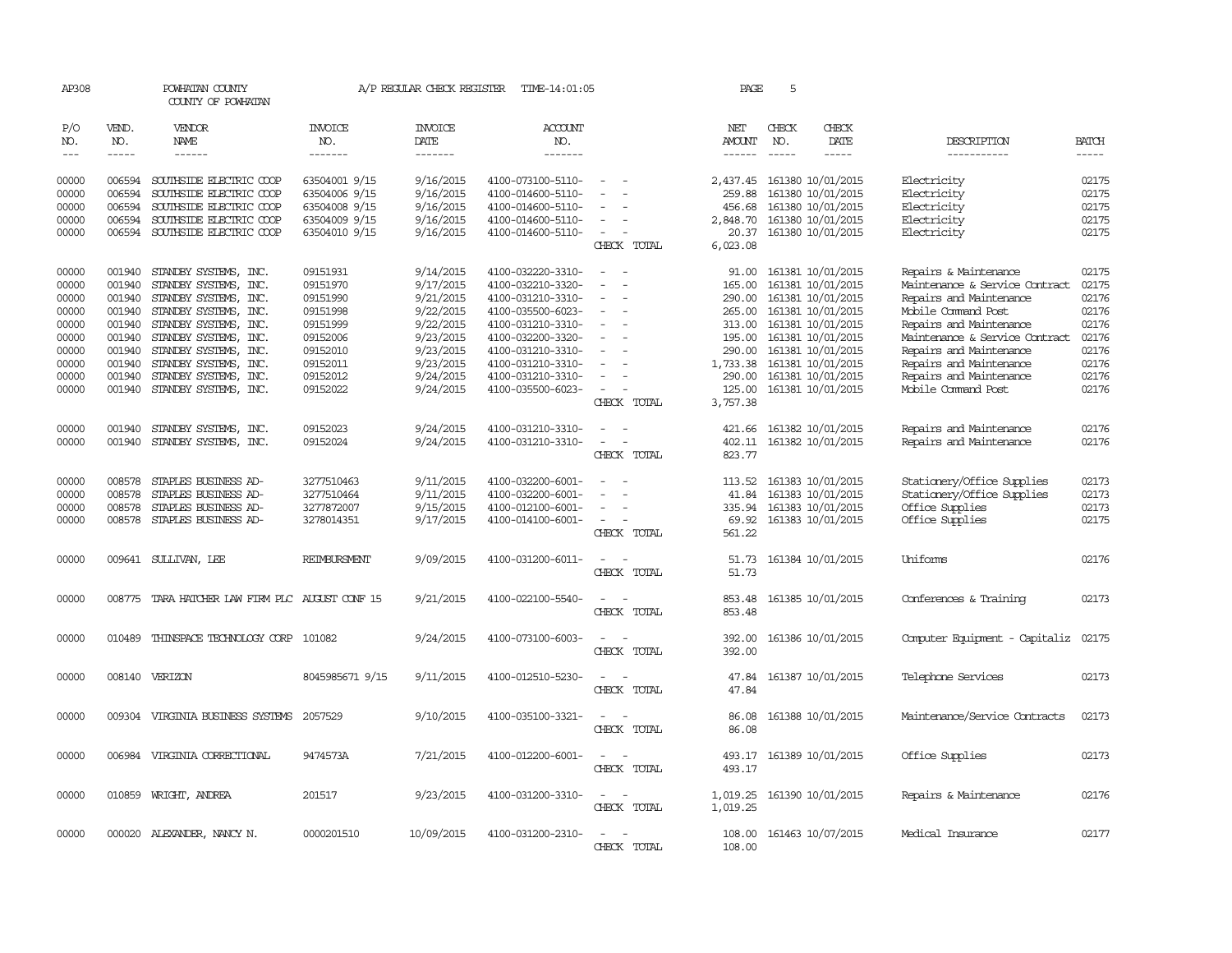| AP308                 |                               | POWHATAN COUNTY<br>COUNTY OF POWHATAN                            |                                  | A/P REGULAR CHECK REGISTER                | TIME-14:01:05                            |                                                                                                                             | PAGE                           | 6                             |                                        |                                                         |                             |
|-----------------------|-------------------------------|------------------------------------------------------------------|----------------------------------|-------------------------------------------|------------------------------------------|-----------------------------------------------------------------------------------------------------------------------------|--------------------------------|-------------------------------|----------------------------------------|---------------------------------------------------------|-----------------------------|
| P/O<br>NO.<br>$- - -$ | VEND.<br>NO.<br>$\frac{1}{2}$ | <b>VENDOR</b><br>NAME<br>$- - - - - -$                           | <b>INVOICE</b><br>NO.<br>------- | <b>INVOICE</b><br>DATE<br>$- - - - - - -$ | <b>ACCOUNT</b><br>NO.<br>$- - - - - - -$ |                                                                                                                             | NET<br><b>AMOUNT</b><br>------ | CHECK<br>NO.<br>$\frac{1}{2}$ | CHECK<br>DATE<br>$- - - - -$           | DESCRIPTION<br>------------                             | <b>BATCH</b><br>$- - - - -$ |
| 00000                 |                               | 009751 ANTHEM BLUE CROSS &                                       | 0097201510                       | 10/09/2015                                | 100-000100-0008-                         | $\sim$ $ -$<br>CHECK TOTAL                                                                                                  | 605.00<br>605.00               |                               | 161464 10/07/2015                      | Due from Cobra                                          | 02177                       |
| 00000                 |                               | 000045 BLANKENSHIP, SUSAN M.                                     | 0000201510                       | 10/09/2015                                | 4100-012310-2310-                        | $\sim$<br>$\sim$<br>CHECK TOTAL                                                                                             | 104.00<br>104.00               |                               | 161465 10/07/2015                      | Medical Insurance                                       | 02177                       |
| 00000                 |                               | 007838 BROUGHTON, THOMAS B. JR.                                  | 0078201510                       | 10/09/2015                                | 4100-031200-2310-                        | $\sim$ 10 $\sim$ 10 $\sim$<br>CHECK TOTAL                                                                                   | 92.00<br>92.00                 |                               | 161466 10/07/2015                      | Medical Insurance                                       | 02177                       |
| 00000                 |                               | 001380 FORD, SUSAN P.                                            | 0013201510                       | 10/09/2015                                | 4100-012310-2310-                        | $\sim$ 100 $\sim$ 100 $\sim$<br>CHECK TOTAL                                                                                 | 104.00<br>104.00               |                               | 161467 10/07/2015                      | Medical Insurance                                       | 02177                       |
| 00000                 |                               | 009638 POE, INEZ L                                               | 0096201510                       | 10/09/2015                                | 4100-013200-2310-                        | $\sim$<br>$\sim$<br>CHECK TOTAL                                                                                             | 120.00<br>120.00               |                               | 161468 10/07/2015                      | Medical Insurance                                       | 02177                       |
| 00000                 | 001980                        | POORE, FRANCES                                                   | 0019201510                       | 10/09/2015                                | 4100-012100-2310-                        | $\sim$<br>$\sim$<br>CHECK TOTAL                                                                                             | 88.00<br>88.00                 |                               | 161469 10/07/2015                      | Medical Insurance                                       | 02177                       |
| 00000                 | 006043                        | POWERS, KATHRYN C.                                               | 0060201510                       | 10/09/2015                                | 4100-021600-2310-                        | $\overline{\phantom{a}}$<br>$\sim$<br>CHECK TOTAL                                                                           | 120.00<br>120.00               |                               | 161470 10/07/2015                      | Medical Insurance                                       | 02177                       |
| 00000                 | 008294                        | POWHATAN COUNTY PUBLIC                                           | 0082201510                       | 10/09/2015                                | 4100-031200-2310-                        | $\sim$ 100 $\sim$<br>CHECK TOTAL                                                                                            | 1,253.00<br>1,253.00           |                               | 161472 10/07/2015                      | Medical Insurance                                       | 02177                       |
| 00000                 |                               | 007805 PUEIT, VIRGINIA                                           | 0078201510                       | 10/09/2015                                | 4100-014100-2310-                        | $\frac{1}{2} \left( \frac{1}{2} \right) \left( \frac{1}{2} \right) = \frac{1}{2} \left( \frac{1}{2} \right)$<br>CHECK TOTAL | 80.00<br>80.00                 |                               | 161473 10/07/2015                      | Medical Insurance                                       | 02177                       |
| 00000                 |                               | 009077 REYNOLDS, SHIRLEY                                         | 0090201510                       | 10/09/2015                                | 4100-031200-2310-                        | CHECK TOTAL                                                                                                                 | 96.00<br>96.00                 |                               | 161474 10/07/2015                      | Medical Insurance                                       | 02177                       |
| 00000                 |                               | 007616 SMITH, III, ROBERT G.                                     | 0076201510                       | 10/09/2015                                | 4100-031200-2310-                        | $\overline{\phantom{a}}$<br>CHECK TOTAL                                                                                     | 104.00<br>104.00               |                               | 161475 10/07/2015                      | Medical Insurance                                       | 02177                       |
| 00000                 | 006569                        | STICKELS, RANDAL LEE                                             | 0065201510                       | 10/09/2015                                | 4100-031200-2310-                        | $\overline{\phantom{a}}$<br>CHECK TOTAL                                                                                     | 72.00<br>72.00                 |                               | 161476 10/07/2015                      | Medical Insurance                                       | 02177                       |
| 00000                 |                               | 007115 STOKES, GARLAND KENNETH                                   | 0071201510                       | 10/09/2015                                | 4100-031200-2310-                        | $\sim$<br>CHECK TOTAL                                                                                                       | 68.00<br>68.00                 |                               | 161477 10/07/2015                      | Medical Insurance                                       | 02177                       |
| 00000                 |                               | 002080 WOODCOCK, LYNN T.                                         | 0020201510                       | 10/09/2015                                | 4100-031200-2310-                        | $\sim$ $\sim$<br>CHECK TOTAL                                                                                                | 108.00<br>108.00               |                               | 161478 10/07/2015                      | Medical Insurance                                       | 02177                       |
| 00000<br>00000        |                               | 006175 ADAMS OIL COMPANY, INC.<br>006175 ADAMS OIL COMPANY, INC. | 88670<br>7736                    | 9/04/2015<br>9/21/2015                    | 4100-032200-3320-<br>4100-014100-3310-   | $\overline{\phantom{a}}$<br>CHECK TOTAL                                                                                     | 8.15<br>10.00<br>18.15         |                               | 161479 10/13/2015<br>161479 10/13/2015 | Maintenance & Service Contract<br>Repairs & Maintenance | 02178<br>02181              |
| 00000                 |                               | 007758 ADVANCE AUTO PARTS                                        | 6819527359184                    | 9/30/2015                                 | 4100-032200-6009-                        | $\sim$ $\sim$<br>CHECK TOTAL                                                                                                | 39.99<br>39.99                 |                               | 161480 10/13/2015                      | Auto Repairs and Parts                                  | 02178                       |
| 00000                 |                               | 008726 AUTOMATIC SAW FILING CO.                                  | 23138                            | 9/30/2015                                 | 4100-032200-3310-                        | $\frac{1}{2} \left( \frac{1}{2} \right) \left( \frac{1}{2} \right) = \frac{1}{2} \left( \frac{1}{2} \right)$<br>CHECK TOTAL | 99.00<br>99.00                 |                               | 161481 10/13/2015                      | Equipment Repair                                        | 02178                       |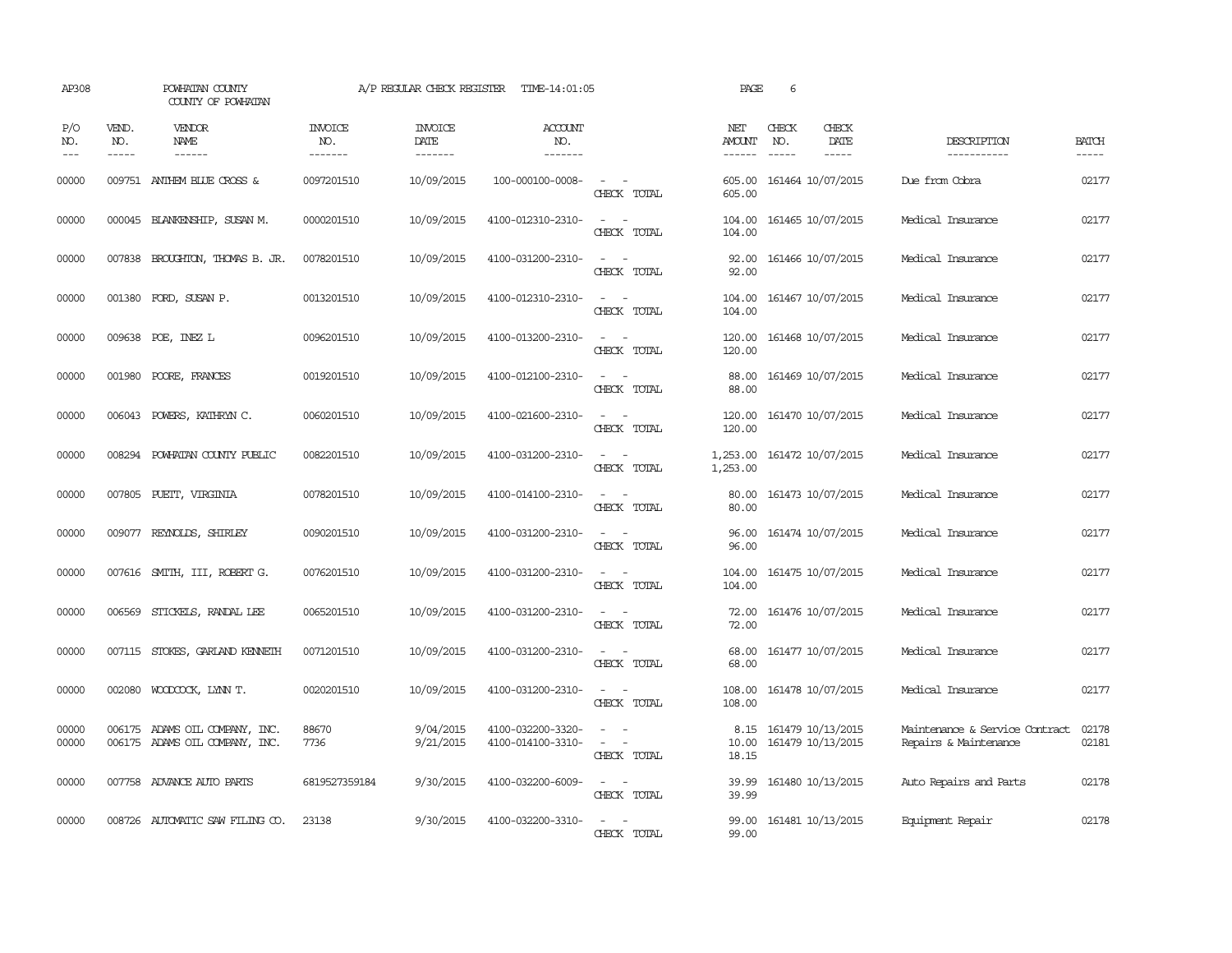| AP308                                     |                                                | POWHATAN COUNTY<br>COUNTY OF POWHATAN                                                                      |                                                               | A/P REGULAR CHECK REGISTER                                      | TIME-14:01:05                                                                                         |                                                                               | PAGE                                                 | $7\overline{ }$ |                                                                                                       |                                                                            |                                           |
|-------------------------------------------|------------------------------------------------|------------------------------------------------------------------------------------------------------------|---------------------------------------------------------------|-----------------------------------------------------------------|-------------------------------------------------------------------------------------------------------|-------------------------------------------------------------------------------|------------------------------------------------------|-----------------|-------------------------------------------------------------------------------------------------------|----------------------------------------------------------------------------|-------------------------------------------|
| P/O<br>NO.                                | VEND.<br>NO.                                   | <b>VENDOR</b><br>NAME                                                                                      | <b>INVOICE</b><br>NO.                                         | <b>INVOICE</b><br><b>DATE</b>                                   | <b>ACCOUNT</b><br>NO.                                                                                 |                                                                               | NET<br><b>AMOUNT</b>                                 | CHECK<br>NO.    | CHECK<br>DATE                                                                                         | DESCRIPTION                                                                | <b>BATCH</b>                              |
| $\frac{1}{2}$                             | $- - - - -$                                    | ------                                                                                                     | -------                                                       | -------                                                         | -------                                                                                               |                                                                               | $- - - - - -$                                        | $- - - - -$     | -----                                                                                                 | -----------                                                                |                                           |
| 00000<br>00000<br>00000                   | 006812                                         | 006812 BAI COMMISSIONER'S USER<br>BAI COMMISSIONER'S USER<br>006812 BAI COMMISSIONER'S USER                | BLANKENSHIP9/15<br>TIMBERLAKE 9/15<br><b>WHEELER 9/15</b>     | 9/29/2015<br>9/29/2015<br>9/29/2015                             | 4100-012310-5540-<br>4100-012310-5540-<br>4100-012310-5540-                                           | CHECK TOTAL                                                                   | 25.00<br>25.00<br>25.00<br>75.00                     |                 | 161482 10/13/2015<br>161482 10/13/2015<br>161482 10/13/2015                                           | Conferences & Training<br>Conferences & Training<br>Conferences & Training | 02178<br>02178<br>02178                   |
| 00000<br>00000                            |                                                | 007941 BAKER & TAYLOR<br>007941 BAKER & TAYLOR                                                             | 5013816568<br>5013821937                                      | 10/29/2015<br>10/02/2015                                        | 4100-073100-6012-<br>4100-073100-6012-                                                                | $\sim$<br>$\overline{\phantom{a}}$<br>$\overline{\phantom{a}}$<br>CHECK TOTAL | 182.99<br>425.11<br>608.10                           |                 | 161483 10/13/2015<br>161483 10/13/2015                                                                | Books & Subscriptions<br>Books & Subscriptions                             | 02178<br>02178                            |
| 00000                                     |                                                | 011024 BEDFORD COUNTY DEPARTMENT                                                                           | TRAINING                                                      | 10/01/2015                                                      | 4100-053910-5643-                                                                                     | $\sim$ 100 $\sim$<br>CHECK TOTAL                                              | 20.00<br>20.00                                       |                 | 161484 10/13/2015                                                                                     | PCCAA Services - Federal CSBG                                              | 02178                                     |
| 00000                                     | 008923                                         | BEIMEAD STABLES AND                                                                                        | <b>VISION 9/15</b>                                            | 9/23/2015                                                       | 4100-035100-3110-                                                                                     | $\overline{\phantom{a}}$<br>$\sim$<br>CHECK TOTAL                             | 40.00<br>40.00                                       |                 | 161485 10/13/2015                                                                                     | Professional Health Services                                               | 02178                                     |
| 00000                                     |                                                | 008793 BENEFITS SOLUTIONS, INC.                                                                            | 24044                                                         | 10/01/2015                                                      | 4100-012220-2311-                                                                                     | $\sim$<br>CHECK TOTAL                                                         | 65.00<br>65.00                                       |                 | 161486 10/13/2015                                                                                     | Cobra Fees                                                                 | 02178                                     |
| 00000                                     |                                                | 008713 BLUE RIDGE RESCUE                                                                                   | 36641                                                         | 10/01/2015                                                      | 4100-032200-6011-                                                                                     | $\overline{\phantom{a}}$<br>CHECK TOTAL                                       | 9,766.00<br>9,766.00                                 |                 | 161487 10/13/2015                                                                                     | Protective Gear/Uniforms                                                   | 02178                                     |
| 00000                                     |                                                | 009876 BSN SPORTS, INC.                                                                                    | 97255395                                                      | 9/28/2015                                                       | 4100-014600-3310-                                                                                     | CHECK TOTAL                                                                   | 602.00<br>602.00                                     |                 | 161488 10/13/2015                                                                                     | Repairs and Maintenance                                                    | 02181                                     |
| 00000                                     |                                                | 008651 C & L AUTOMOTTVE                                                                                    | 7774 (072-15L)                                                | 9/29/2015                                                       | 4100-031200-6009-                                                                                     | $\sim$<br>$\overline{\phantom{a}}$<br>CHECK TOTAL                             | 8,589.22<br>8,589.22                                 |                 | 161489 10/13/2015                                                                                     | Auto Parts/Repairs                                                         | 02178                                     |
| 00000                                     |                                                | 000540 CENTRAL VIRGINIA WASTE                                                                              | 20562                                                         | 9/28/2015                                                       | 4100-014300-3176-                                                                                     | $\sim$<br>$\sim$<br>CHECK TOTAL                                               | 177.46<br>177.46                                     |                 | 161490 10/13/2015                                                                                     | Recycling Pulls                                                            | 02178                                     |
| 00000<br>00000<br>00000<br>00000<br>00000 | 006965<br>006965<br>006965<br>006965<br>006965 | CINIAS CORPORATION<br>CINIAS CORPORATION<br>CINIAS CORPORATION<br>CINIAS CORPORATION<br>CINIAS CORPORATION | 143623036<br>143623036<br>143623037<br>143626690<br>143626690 | 9/30/2015<br>9/30/2015<br>9/30/2015<br>10/07/2015<br>10/07/2015 | 4100-014500-6011-<br>4100-014100-6011-<br>4100-014300-6011-<br>4100-014500-6011-<br>4100-014100-6011- | $\overline{\phantom{a}}$<br>$\overline{\phantom{a}}$<br>$\sim$<br>CHECK TOTAL | 52.96<br>68.26<br>113.95<br>51.32<br>66.63<br>353.12 |                 | 161491 10/13/2015<br>161491 10/13/2015<br>161491 10/13/2015<br>161491 10/13/2015<br>161491 10/13/2015 | Uniforms<br>Uniforms<br>Uniforms<br>Uniforms<br>Uniforms                   | 02178<br>02178<br>02178<br>02181<br>02181 |
| 00000                                     |                                                | 009899 COMCAST                                                                                             | 1684141566011                                                 | 9/21/2015                                                       | 4100-032210-5260-                                                                                     | $\sim$<br>$\sim$<br>CHECK TOTAL                                               | 83.59<br>83.59                                       |                 | 161492 10/13/2015                                                                                     | Internet                                                                   | 02181                                     |
| 00000                                     |                                                | 010949 COMCAST                                                                                             | 38505896                                                      | 10/01/2015                                                      | 4100-012510-8205-                                                                                     | $\sim$<br>CHECK TOTAL                                                         | 892.50<br>892.50                                     |                 | 161493 10/13/2015                                                                                     | Hosting Fees                                                               | 02178                                     |
| 00000                                     |                                                | 033130 COUNTY OF HENRICO                                                                                   | 124438                                                        | 10/01/2015                                                      | 4100-033400-3840-                                                                                     | $\sim$<br>CHECK TOTAL                                                         | 17,752.80<br>17,752.80                               |                 | 161494 10/13/2015                                                                                     | Detention of Juveniles                                                     | 02181                                     |
| 00000                                     |                                                | 009601 COUNTY OF POWHATAN                                                                                  | 36"X48" MAP                                                   | 9/25/2015                                                       | 4100-083500-6014-                                                                                     | CHECK TOTAL                                                                   | 5.00<br>5.00                                         |                 | 161495 10/13/2015                                                                                     | Other Operating Supplies                                                   | 02178                                     |
| 00000                                     |                                                | 010079 DEAL & LACHENEY P.C.                                                                                | SEPTEMBER 2015                                                | 10/01/2015                                                      | 4100-012210-3150-                                                                                     | $\sim$<br>CHECK TOTAL                                                         | 10,000.00<br>10,000.00                               |                 | 161496 10/13/2015                                                                                     | Contracted County Attomey                                                  | 02178                                     |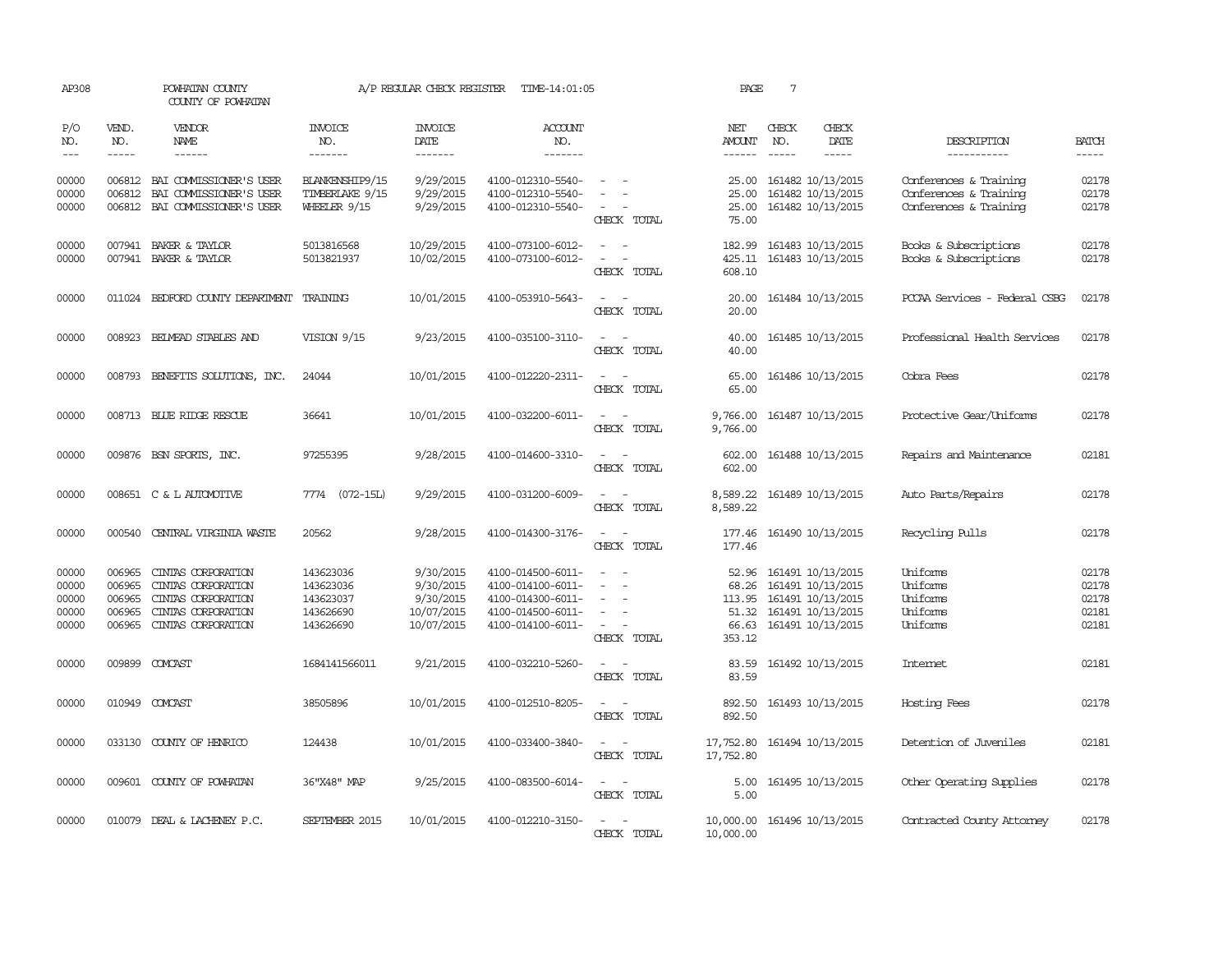| AP308                                                                                           |                                                                                                  | POWHATAN COUNTY<br>COUNTY OF POWHATAN                                                                                                                                                                                                                                                                        |                                                                                                                                                                                                               | A/P REGULAR CHECK REGISTER                                                                                                                             | TIME-14:01:05                                                                                                                                                                                                                       |                                                                                                                                                                                                                                    | PAGE                                                                                                                      | 8                             |                                                                                                                                                                                                                                     |                                                                                                                                                                                     |                                                                                                 |
|-------------------------------------------------------------------------------------------------|--------------------------------------------------------------------------------------------------|--------------------------------------------------------------------------------------------------------------------------------------------------------------------------------------------------------------------------------------------------------------------------------------------------------------|---------------------------------------------------------------------------------------------------------------------------------------------------------------------------------------------------------------|--------------------------------------------------------------------------------------------------------------------------------------------------------|-------------------------------------------------------------------------------------------------------------------------------------------------------------------------------------------------------------------------------------|------------------------------------------------------------------------------------------------------------------------------------------------------------------------------------------------------------------------------------|---------------------------------------------------------------------------------------------------------------------------|-------------------------------|-------------------------------------------------------------------------------------------------------------------------------------------------------------------------------------------------------------------------------------|-------------------------------------------------------------------------------------------------------------------------------------------------------------------------------------|-------------------------------------------------------------------------------------------------|
| P/O<br>NO.<br>$\frac{1}{2}$                                                                     | VEND.<br>NO.<br>$- - - - -$                                                                      | <b>VENDOR</b><br>NAME<br>------                                                                                                                                                                                                                                                                              | <b>INVOICE</b><br>NO.<br>-------                                                                                                                                                                              | <b>INVOICE</b><br>DATE<br>--------                                                                                                                     | ACCOUNT<br>NO.<br>-------                                                                                                                                                                                                           |                                                                                                                                                                                                                                    | NET<br>AMOUNT<br>$- - - - - -$                                                                                            | CHECK<br>NO.<br>$\frac{1}{2}$ | CHECK<br>DATE<br>$- - - - -$                                                                                                                                                                                                        | <b>DESCRIPTION</b><br>-----------                                                                                                                                                   | <b>BATCH</b><br>-----                                                                           |
| 00000                                                                                           |                                                                                                  | 006042 DEPT. OF MOTOR VEHICLES                                                                                                                                                                                                                                                                               | 15273709                                                                                                                                                                                                      | 9/30/2015                                                                                                                                              | 4100-031200-6014-                                                                                                                                                                                                                   | $\sim$ $ \sim$<br>CHECK TOTAL                                                                                                                                                                                                      | 10.00<br>10.00                                                                                                            |                               | 161497 10/13/2015                                                                                                                                                                                                                   | Other Operating Supplies                                                                                                                                                            | 02178                                                                                           |
| 00000                                                                                           | 007288                                                                                           | DOMINION ENERGY                                                                                                                                                                                                                                                                                              | 105326                                                                                                                                                                                                        | 10/01/2015                                                                                                                                             | 4100-014100-3320-                                                                                                                                                                                                                   | $\equiv$<br>$\sim$<br>CHECK TOTAL                                                                                                                                                                                                  | 1,757.25<br>1,757.25                                                                                                      |                               | 161498 10/13/2015                                                                                                                                                                                                                   | Maintenance & Service Contract                                                                                                                                                      | 02181                                                                                           |
| 00000<br>00000<br>00000<br>00000<br>00000<br>00000<br>00000<br>00000<br>00000<br>00000<br>00000 | 000860<br>000860<br>000860<br>000860<br>000860<br>000860<br>000860<br>000860<br>000860<br>000860 | DOMINION VIRGINIA POWER<br>DOMINION VIRGINIA POWER<br>DOMINION VIRGINIA POWER<br>DOMINION VIRGINIA POWER<br>DOMINION VIRGINIA POWER<br>DOMINION VIRGINIA POWER<br>DOMINION VIRGINIA POWER<br>DOMINION VIRGINIA POWER<br>DOMINION VIRGINIA POWER<br>DOMINION VIRGINIA POWER<br>000860 DOMINION VIRGINIA POWER | 1221667833 1015<br>1223507334 1015<br>0432180008 1015<br>0863807277 1015<br>0962041034 1015<br>1498464559 1015<br>1982170001 1015<br>2142337506 1015<br>2312285006 1015<br>2346327501 1015<br>2346327501 1015 | 10/01/2015<br>10/01/2015<br>10/01/2015<br>10/01/2015<br>10/01/2015<br>10/01/2015<br>10/01/2015<br>10/01/2015<br>10/01/2015<br>10/01/2015<br>10/01/2015 | 4100-031210-5110-<br>4100-014300-5110-<br>4100-014600-5110-<br>4100-014600-5110-<br>4100-032210-5110-<br>4100-014600-5110-<br>4100-014100-5110-<br>4100-014600-5110-<br>4100-014100-5110-<br>4100-014100-5110-<br>4100-031200-5110- | $\equiv$<br>$\overline{\phantom{a}}$<br>$\overline{\phantom{a}}$<br>$\sim$<br>$\equiv$<br>$\sim$<br>$\sim$<br>$\equiv$<br>$\sim$<br>$\equiv$                                                                                       | 243.48<br>189.59<br>281.43<br>47.50<br>715.65<br>93.67<br>11.47<br>82.93<br>56.24<br>2,018.67<br>2,018.67                 |                               | 161499 10/13/2015<br>161499 10/13/2015<br>161499 10/13/2015<br>161499 10/13/2015<br>161499 10/13/2015<br>161499 10/13/2015<br>161499 10/13/2015<br>161499 10/13/2015<br>161499 10/13/2015<br>161499 10/13/2015<br>161499 10/13/2015 | Electricity - Comunications H<br>Electricity<br>Electricity<br>Electricity<br>Electricity<br>Electricity<br>Electricity<br>Electricity<br>Electricity<br>Electricity<br>Electricity | 02178<br>02178<br>02181<br>02181<br>02181<br>02181<br>02181<br>02181<br>02181<br>02181<br>02181 |
| 00000<br>00000<br>00000<br>00000<br>00000<br>00000<br>00000<br>00000<br>00000<br>00000          | 000860<br>000860<br>000860<br>000860<br>000860<br>000860<br>000860<br>000860<br>000860<br>000860 | DOMINION VIRGINIA POWER<br>DOMINION VIRGINIA POWER<br>DOMINION VIRGINIA POWER<br>DOMINION VIRGINIA POWER<br>DOMINION VIRGINIA POWER<br>DOMINION VIRGINIA POWER<br>DOMINION VIRGINIA POWER<br>DOMINION VIRGINIA POWER<br>DOMINION VIRGINIA POWER<br>DOMINION VIRGINIA POWER                                   | 2352270009 1015<br>2442170003 1015<br>2462222502 1015<br>2476067034 1015<br>2912605595 1015<br>2932352368 1015<br>2972120006 1015<br>3451094936 1015<br>3496131156 1015<br>3507951824 1015                    | 10/01/2015<br>10/01/2015<br>10/01/2015<br>10/01/2015<br>10/01/2015<br>10/01/2015<br>10/01/2015<br>10/01/2015<br>10/01/2015<br>10/01/2015               | 4100-014100-5110-<br>4100-014100-5110-<br>4100-014100-5110-<br>4100-014100-5110-<br>4100-014100-5110-<br>4100-032220-5110-<br>4100-014100-5110-<br>4100-014600-5110-<br>4100-014100-5110-<br>4100-014600-5110-                      | CHECK TOTAL<br>$\sim$<br>$\overline{\phantom{a}}$<br>$\sim$<br>$\overline{\phantom{a}}$<br>$\overline{\phantom{a}}$<br>$\sim$<br>$\overline{\phantom{a}}$<br>$\sim$<br>$\overline{\phantom{a}}$<br>$\sim$<br>$\sim$<br>CHECK TOTAL | 5,759.30<br>25.17<br>1,131.52<br>3,321.61<br>139.93<br>102.35<br>21.51<br>1,320.58<br>127.90<br>6.59<br>51.97<br>6,249.13 |                               | 161500 10/13/2015<br>161500 10/13/2015<br>161500 10/13/2015<br>161500 10/13/2015<br>161500 10/13/2015<br>161500 10/13/2015<br>161500 10/13/2015<br>161500 10/13/2015<br>161500 10/13/2015<br>161500 10/13/2015                      | Electricity<br>Electricity<br>Electricity<br>Electricity<br>Electricity<br>Electricity<br>Electricity<br>Electricity<br>Electricity<br>Electricity                                  | 02181<br>02181<br>02181<br>02181<br>02181<br>02181<br>02181<br>02181<br>02181<br>02181          |
| 00000<br>00000<br>00000<br>00000<br>00000<br>00000<br>00000<br>00000<br>00000                   | 000860<br>000860<br>000860<br>000860<br>000860<br>000860<br>000860<br>000860<br>000860           | DOMINION VIRGINIA POWER<br>DOMINION VIRGINIA POWER<br>DOMINION VIRGINIA POWER<br>DOMINION VIRGINIA POWER<br>DOMINION VIRGINIA POWER<br>DOMINION VIRGINIA POWER<br>DOMINION VIRGINIA POWER<br>DOMINION VIRGINIA POWER<br>DOMINION VIRGINIA POWER                                                              | 4062035391 1015<br>6211789810 1015<br>7765134072 1015<br>8971069334 1015<br>4691491015 1015<br>4732217502 1015<br>5652237503 1015<br>6024003557 1015<br>9750120975 1015                                       | 10/01/2015<br>10/01/2015<br>10/01/2015<br>10/01/2015<br>10/01/2015<br>10/01/2015<br>10/01/2015<br>10/01/2015<br>10/01/2015                             | 4100-031210-5110-<br>4100-031200-5110-<br>4100-014100-5110-<br>4100-014300-5110-<br>4100-014600-5110-<br>4100-014600-5110-<br>4100-014600-5110-<br>4100-014100-5110-<br>4100-032220-5110-                                           | $\sim$<br>$\overline{\phantom{a}}$<br>$\equiv$<br>$\overline{\phantom{a}}$<br>$\overline{\phantom{a}}$<br>$\overline{\phantom{a}}$<br>$\overline{\phantom{a}}$<br>$\overline{\phantom{a}}$<br>CHECK TOTAL                          | 68.55<br>133.68<br>645.94<br>100.62<br>86.02<br>288.96<br>45.21<br>22.49<br>3,490.01                                      |                               | 161501 10/13/2015<br>161501 10/13/2015<br>161501 10/13/2015<br>161501 10/13/2015<br>161501 10/13/2015<br>161501 10/13/2015<br>161501 10/13/2015<br>161501 10/13/2015<br>2,098.54 161501 10/13/2015                                  | Electricity - Comunications H<br>Electricity<br>Electricity<br>Electricity<br>Electricity<br>Electricity<br>Electricity<br>Electricity<br>Electricity                               | 02178<br>02178<br>02178<br>02178<br>02181<br>02181<br>02181<br>02181<br>02181                   |
| 00000<br>00000<br>00000                                                                         | 007509<br>007509                                                                                 | ECK SUPPLY CO.<br>ECK SUPPLY CO.<br>007509 ECK SUPPLY CO.                                                                                                                                                                                                                                                    | 13950420<br>13923514<br>13956808                                                                                                                                                                              | 9/24/2015<br>9/16/2015<br>9/29/2015                                                                                                                    | 4100-014100-3310-<br>4100-014100-3310-<br>4100-014100-3310-                                                                                                                                                                         | $\sim$<br>$\sim$<br>$\omega_{\rm{max}}$ and $\omega_{\rm{max}}$<br>CHECK TOTAL                                                                                                                                                     | 450.05<br>201.88<br>158.40<br>810.33                                                                                      |                               | 161502 10/13/2015<br>161502 10/13/2015<br>161502 10/13/2015                                                                                                                                                                         | Repairs & Maintenance<br>Repairs & Maintenance<br>Repairs & Maintenance                                                                                                             | 02178<br>02181<br>02181                                                                         |
| 00000                                                                                           | 008235                                                                                           | ELECTION SERVICES ONLINE,                                                                                                                                                                                                                                                                                    | 1270                                                                                                                                                                                                          | 10/06/2015                                                                                                                                             | 4100-013200-6001-                                                                                                                                                                                                                   | $\overline{\phantom{a}}$<br>$\overline{\phantom{a}}$<br>CHECK TOTAL                                                                                                                                                                | 1,108.04<br>1,108.04                                                                                                      |                               | 161503 10/13/2015                                                                                                                                                                                                                   | Office Supplies                                                                                                                                                                     | 02178                                                                                           |
| 00000                                                                                           |                                                                                                  | 008669 EMERGENCY SERVICES                                                                                                                                                                                                                                                                                    | 10279                                                                                                                                                                                                         | 10/01/2015                                                                                                                                             | 4100-032200-3320-                                                                                                                                                                                                                   | $\sim$<br>CHECK TOTAL                                                                                                                                                                                                              | 800.00<br>800.00                                                                                                          |                               | 161504 10/13/2015                                                                                                                                                                                                                   | Maintenance & Service Contract 02178                                                                                                                                                |                                                                                                 |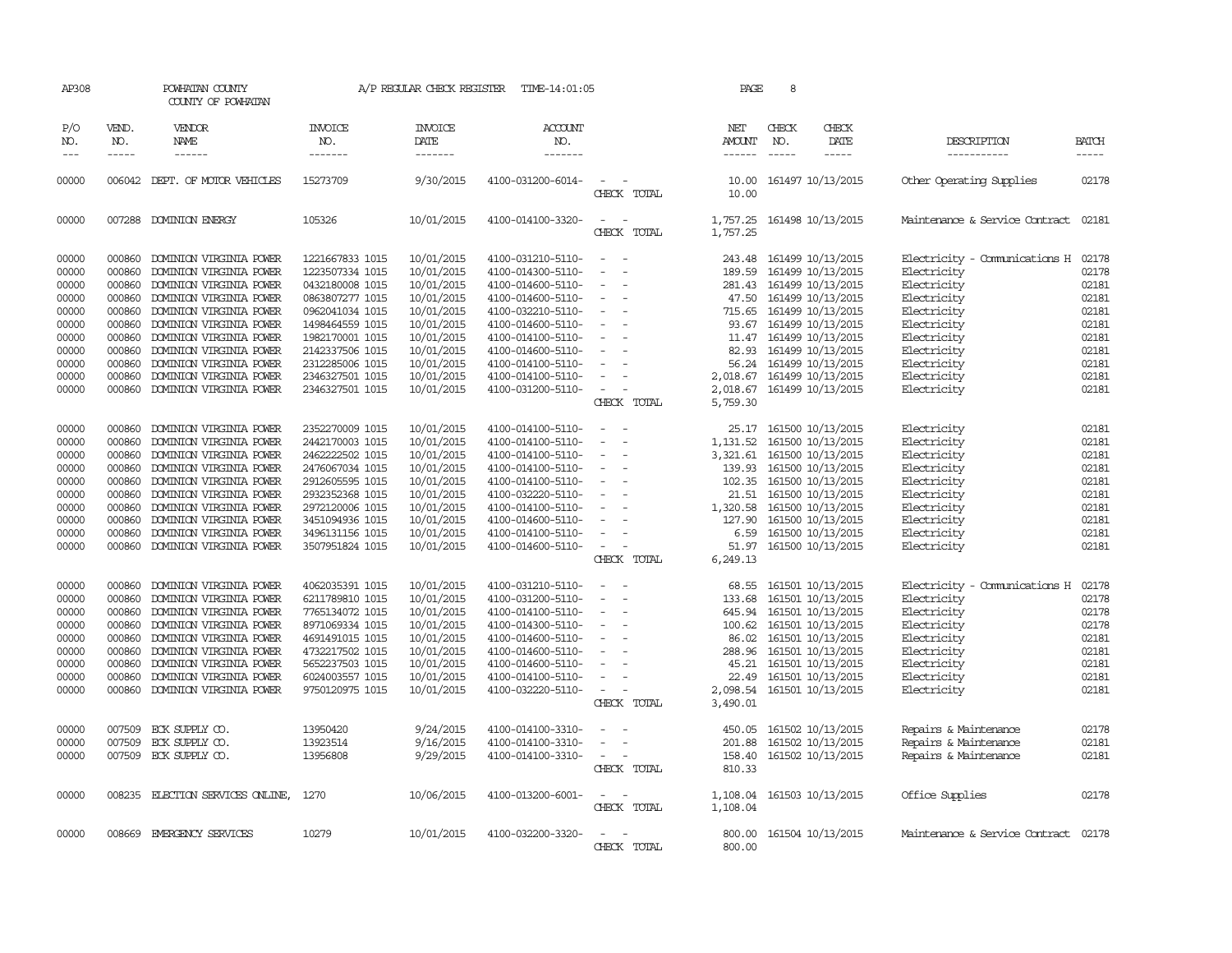| AP308                   |                             | POWHATAN COUNTY<br>COUNTY OF POWHATAN                               |                                                      | A/P REGULAR CHECK REGISTER           | TIME-14:01:05                                               |                                                                                                                             | PAGE                                       | 9                             |                                                             |                                                                               |                         |
|-------------------------|-----------------------------|---------------------------------------------------------------------|------------------------------------------------------|--------------------------------------|-------------------------------------------------------------|-----------------------------------------------------------------------------------------------------------------------------|--------------------------------------------|-------------------------------|-------------------------------------------------------------|-------------------------------------------------------------------------------|-------------------------|
| P/O<br>NO.<br>$---$     | VEND.<br>NO.<br>$- - - - -$ | <b>VENDOR</b><br>NAME<br>$- - - - - -$                              | <b>INVOICE</b><br>NO.<br>--------                    | <b>INVOICE</b><br>DATE<br>-------    | ACCOUNT<br>NO.<br>-------                                   |                                                                                                                             | NET<br><b>AMOUNT</b><br>$- - - - - -$      | CHECK<br>NO.<br>$\frac{1}{2}$ | CHECK<br>DATE<br>$- - - - -$                                | DESCRIPTION<br>-----------                                                    | <b>BATCH</b><br>-----   |
| 00000                   |                             | 000690 FLATROCK TIRE & AUTO                                         | 13527<br>072-5L                                      | 9/24/2015                            | 4100-031200-6009-                                           | $\sim$<br>CHECK TOTAL                                                                                                       | 275.27<br>275.27                           |                               | 161505 10/13/2015                                           | Auto Parts/Repairs                                                            | 02178                   |
| 00000                   |                             | 006869 GALE GROUP                                                   | 56368971                                             | 9/29/2015                            | 4100-073100-6012-                                           | CHECK TOTAL                                                                                                                 | 24.79<br>24.79                             |                               | 161506 10/13/2015                                           | Books & Subscriptions                                                         | 02178                   |
| 00000                   |                             | 000570 GOOCHLAND-POWHATAN                                           | 2ND OTR 2015                                         | 10/01/2015                           | 4100-052100-5699-                                           | $\sim$<br>$\sim$<br>CHECK TOTAL                                                                                             | 64,682.50<br>64,682.50                     |                               | 161507 10/13/2015                                           | County Contribution-CSB                                                       | 02178                   |
| 00000<br>00000<br>00000 | 009280<br>009280<br>009280  | GOODMAN SPECIALIZED<br>GOODMAN SPECIALIZED<br>GOODMAN SPECIALIZED   | 12942G UNIT 110<br>12960G UNIT 116<br>12979G UNIT112 | 9/28/2015<br>9/30/2015<br>10/02/2015 | 4100-032200-6009-<br>4100-032200-6009-<br>4100-032300-6009- | $\sim$<br>$\sim$<br>$\equiv$<br>$\sim$<br>CHECK TOTAL                                                                       | 1,963.87<br>1,039.09<br>737.08<br>3,740.04 |                               | 161508 10/13/2015<br>161508 10/13/2015<br>161508 10/13/2015 | Auto Repairs and Parts<br>Auto Repairs and Parts<br>Auto Parts/Repair         | 02178<br>02178<br>02179 |
| 00000                   | 008006 GRACRE               |                                                                     | <b>ANNIAL DUES2016</b>                               | 10/08/2015                           | 4100-081500-5810-                                           | $\sim$ 10 $\pm$<br>CHECK TOTAL                                                                                              | 200.00<br>200.00                           |                               | 161509 10/13/2015                                           | Dues/Association Memberships                                                  | 02181                   |
| 00000                   |                             | 008700 GRADWELL, MELISSA LOWE                                       | VSPC OCT2015                                         | 10/13/2015                           | 4100-012200-5540-MG1-                                       | CHECK TOTAL                                                                                                                 | 507.96<br>507.96                           |                               | 161510 10/13/2015                                           | VA Statewide Payroll Conferenc 02181                                          |                         |
| 00000                   |                             | 007752 ID NEIWORKS, INC.                                            | 269865                                               | 9/28/2015                            | 4100-031200-3320-                                           | $\sim$ $\sim$<br>CHECK TOTAL                                                                                                | 1,491.00<br>1,491.00                       |                               | 161511 10/13/2015                                           | Maintenance & Service Contract 02179                                          |                         |
| 00000                   | 010967                      | <b>ILEAD STRATEGIES</b>                                             | 004 FINAL PYMT                                       | 9/29/2015                            | 4100-053910-5643-                                           | $\frac{1}{2} \left( \frac{1}{2} \right) \left( \frac{1}{2} \right) = \frac{1}{2} \left( \frac{1}{2} \right)$<br>CHECK TOTAL | 12,377.20 161512 10/13/2015<br>12,377.20   |                               |                                                             | PCCAA Services - Federal CSBG                                                 | 02179                   |
| 00000<br>00000<br>00000 | 000120<br>000120            | JAMES RIVER AIR<br><b>JAMES RIVER AIR</b><br>000120 JAMES RIVER AIR | S55179<br>S60152<br>S60469                           | 7/31/2015<br>9/24/2015<br>9/24/2015  | 4100-032220-3310-<br>4100-014100-3308-<br>4100-014100-3308- | $\sim$<br>CHECK TOTAL                                                                                                       | 389.00<br>86.00<br>215.00<br>690.00        |                               | 161513 10/13/2015<br>161513 10/13/2015<br>161513 10/13/2015 | Repairs & Maintenance<br>HVAC Service and Repairs<br>HVAC Service and Repairs | 02178<br>02178<br>02178 |
| 00000                   |                             | 008656 JTEC CONSULTING SOLUTIONS 744 OCT15                          |                                                      | 12/29/2014                           | 4100-012510-8205-                                           | $ -$<br>CHECK TOTAL                                                                                                         | 450.00<br>450.00                           |                               | 161514 10/13/2015                                           | Hosting Fees                                                                  | 02181                   |
| 00000<br>00000          | 009970                      | LABOR READY MID-ATLANTIC<br>009970 LABOR READY MID-ATLANTIC         | 20125014<br>20153020                                 | 9/18/2015<br>9/25/2015               | 4100-014500-3190-<br>4100-014500-3190-                      | $\sim$<br>- 11<br>$\sim$<br>CHECK TOTAL                                                                                     | 590.80<br>590.80<br>1,181.60               |                               | 161515 10/13/2015<br>161515 10/13/2015                      | Grounds Maintenance<br>Grounds Maintenance                                    | 02179<br>02181          |
| 00000<br>00000          | 010771                      | LAND AND COATES, INC.<br>010771 LAND AND COATES, INC.               | 622562<br>623024                                     | 10/01/2015<br>10/01/2015             | 4100-014500-3319-<br>4100-014500-3319-                      | $\equiv$<br>$\sim$<br>$\sim$<br>CHECK TOTAL                                                                                 | 14.88<br>29.76<br>44.64                    |                               | 161516 10/13/2015<br>161516 10/13/2015                      | Equipment Repairs and Maintena<br>Equipment Repairs and Maintena              | 02179<br>02179          |
| 00000<br>00000          | 006629                      | LANDSCAPE SUPPLY, INC.<br>006629 LANDSCAPE SUPPLY, INC.             | 88935-IN<br>88935-IN                                 | 9/23/2015<br>9/23/2015               | 4100-014500-3190-<br>4100-014600-3310-                      | CHECK TOTAL                                                                                                                 | 771.00<br>292.62<br>1,063.62               |                               | 161517 10/13/2015<br>161517 10/13/2015                      | Grounds Maintenance<br>Repairs and Maintenance                                | 02181<br>02181          |
| 00000                   |                             | 006943 LIBRARY CORPORATION, THE                                     | 59619                                                | 10/01/2015                           | 4100-073100-3320-                                           | $\sim$ $\sim$<br>CHECK TOTAL                                                                                                | 500.00<br>500.00                           |                               | 161518 10/13/2015                                           | Maintenance & Service Contract                                                | 02180                   |
| 00000                   |                             | 000166 LUCK STONE CORP.                                             | 271222                                               | 9/30/2015                            | 4100-014500-3190-                                           | $\sim$ 100 $\mu$<br>CHECK TOTAL                                                                                             | 32.09<br>32.09                             |                               | 161519 10/13/2015                                           | Grounds Maintenance                                                           | 02181                   |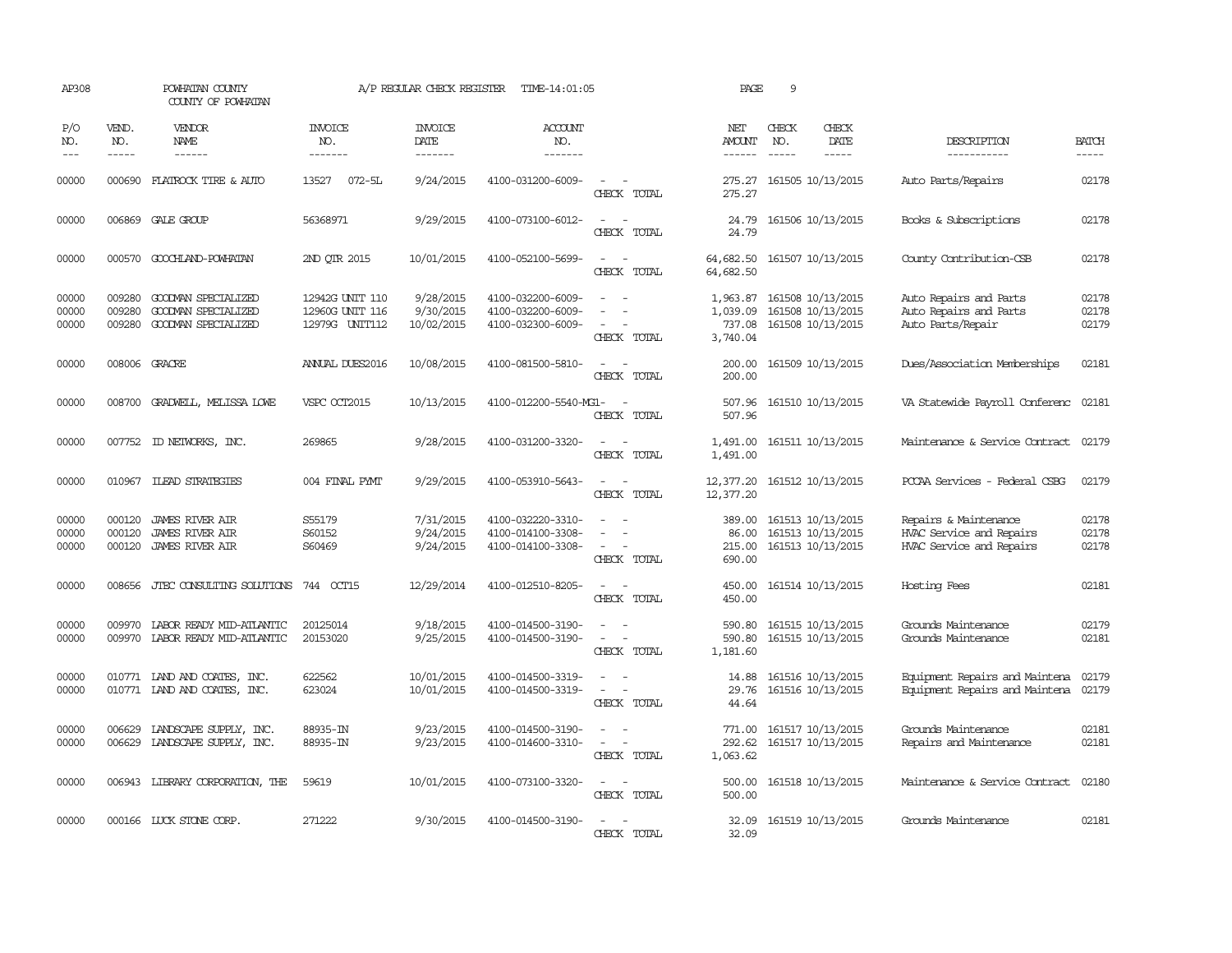| AP308                                                                                  |                                      | POWHATAN COUNTY<br>COUNTY OF POWHATAN                                                                                                                                                                                                                                                                    |                                                                                        | A/P REGULAR CHECK REGISTER                                                                                                               | TIME-14:01:05                                                                                                                                                                                                  |                                                     | PAGE                                                                                                         | 10                            |                                                                                                                                                                                                                |                                                                                                                                                                                                                          |                                                                                        |
|----------------------------------------------------------------------------------------|--------------------------------------|----------------------------------------------------------------------------------------------------------------------------------------------------------------------------------------------------------------------------------------------------------------------------------------------------------|----------------------------------------------------------------------------------------|------------------------------------------------------------------------------------------------------------------------------------------|----------------------------------------------------------------------------------------------------------------------------------------------------------------------------------------------------------------|-----------------------------------------------------|--------------------------------------------------------------------------------------------------------------|-------------------------------|----------------------------------------------------------------------------------------------------------------------------------------------------------------------------------------------------------------|--------------------------------------------------------------------------------------------------------------------------------------------------------------------------------------------------------------------------|----------------------------------------------------------------------------------------|
| P/O<br>NO.<br>$---$                                                                    | VEND.<br>NO.<br>$\frac{1}{2}$        | <b>VENDOR</b><br>NAME<br>$\frac{1}{2}$                                                                                                                                                                                                                                                                   | <b>INVOICE</b><br>NO.<br>-------                                                       | <b>INVOICE</b><br>DATE<br>-------                                                                                                        | <b>ACCOUNT</b><br>NO.<br>-------                                                                                                                                                                               |                                                     | NET<br>AMOUNT<br>$- - - - - -$                                                                               | CHECK<br>NO.<br>$\frac{1}{2}$ | CHECK<br>DATE<br>-----                                                                                                                                                                                         | DESCRIPTION<br>-----------                                                                                                                                                                                               | <b>BATCH</b><br>-----                                                                  |
| 00000                                                                                  |                                      | 001550 M & W PRINTERS, INC.                                                                                                                                                                                                                                                                              | 98244                                                                                  | 9/28/2015                                                                                                                                | 4100-012310-6001-                                                                                                                                                                                              | $\sim$<br>CHECK TOTAL                               | 253.94                                                                                                       |                               | 253.94 161520 10/13/2015                                                                                                                                                                                       | Office Supplies                                                                                                                                                                                                          | 02179                                                                                  |
| 00000                                                                                  |                                      | 009552 MANSFIELD OIL COMPANY                                                                                                                                                                                                                                                                             | SOLCD/00124235                                                                         | 10/02/2015                                                                                                                               | 4100-032200-5120-                                                                                                                                                                                              | CHECK TOTAL                                         | 170.84                                                                                                       |                               | 170.84 161521 10/13/2015                                                                                                                                                                                       | Apparatus Fuel                                                                                                                                                                                                           | 02179                                                                                  |
| 00000                                                                                  |                                      | 008885 MARTIN, PEGGY                                                                                                                                                                                                                                                                                     | WALMART 9/30/15                                                                        | 9/30/2015                                                                                                                                | 4100-073100-6001-                                                                                                                                                                                              | $\sim$ $\sim$<br>CHECK TOTAL                        | 20.58<br>20.58                                                                                               |                               | 161522 10/13/2015                                                                                                                                                                                              | Office Supplies                                                                                                                                                                                                          | 02179                                                                                  |
| 00000<br>00000<br>00000<br>00000<br>00000                                              | 006538<br>006538<br>006538<br>006538 | MATTHEW BENDER<br>MATTHEW BENDER<br>MATTHEW BENDER<br>MATTHEW BENDER<br>006538 MATTHEW BENDER                                                                                                                                                                                                            | 75425017<br>75428083<br>75441764<br>75442949<br>75399024                               | 9/25/2015<br>9/25/2015<br>9/25/2015<br>9/25/2015<br>9/28/2015                                                                            | 4100-012210-6012-<br>4100-073100-6012-<br>4100-011010-3002-<br>4100-031200-5810-<br>4100-011010-3002-                                                                                                          | CHECK TOTAL                                         | 139.10<br>139.10<br>139.10<br>139.10<br>75.58<br>631.98                                                      |                               | 161523 10/13/2015<br>161523 10/13/2015<br>161523 10/13/2015<br>161523 10/13/2015<br>161523 10/13/2015                                                                                                          | Books & Subscriptions<br>Books & Subscriptions<br>County Code<br>Dues/Association Memberships<br>County Code                                                                                                             | 02179<br>02179<br>02179<br>02179<br>02181                                              |
| 00000                                                                                  |                                      | 006146 MCCLELLAN, WENDY SUSAN                                                                                                                                                                                                                                                                            | SEPT'15 MILEAGE                                                                        | 9/30/2015                                                                                                                                | 4100-031710-5510-                                                                                                                                                                                              | CHECK TOTAL                                         | 90.39<br>90.39                                                                                               |                               | 161524 10/13/2015                                                                                                                                                                                              | Travel/Mileage/Parking/Tolls                                                                                                                                                                                             | 02179                                                                                  |
| 00000                                                                                  | 009408                               | MID-ATLANTIC LIBRARY                                                                                                                                                                                                                                                                                     | 2015-16 RENEWAL                                                                        | 7/01/2015                                                                                                                                | 4100-073100-5810-                                                                                                                                                                                              | CHECK TOTAL                                         | 150.00<br>150.00                                                                                             |                               | 161525 10/13/2015                                                                                                                                                                                              | Dues/Association Memberships                                                                                                                                                                                             | 02179                                                                                  |
| 00000<br>00000<br>00000<br>00000<br>00000<br>00000<br>00000<br>00000<br>00000<br>00000 |                                      | 006610 MO-JOHNS SANITATION<br>006610 MO-JOHNS SANITATION<br>006610 MO-JOHNS SANITATION<br>006610 MO-JOHNS SANITATION<br>006610 MO-JOHNS SANITATION<br>006610 MO-JOHNS SANITATION<br>006610 MO-JOHNS SANITATION<br>006610 MO-JOHNS SANITATION<br>006610 MO-JOHNS SANITATION<br>006610 MO-JOHNS SANITATION | 86460<br>86461<br>86462<br>86463<br>86464<br>86465<br>86466<br>86467<br>86468<br>86469 | 10/01/2015<br>10/01/2015<br>10/01/2015<br>10/01/2015<br>10/01/2015<br>10/01/2015<br>10/01/2015<br>10/01/2015<br>10/01/2015<br>10/01/2015 | 4100-014600-3311-<br>4100-014600-3311-<br>4100-014600-3311-<br>4100-014600-3311-<br>4100-014600-3311-<br>4100-014600-3311-<br>4100-014600-3311-<br>4100-014600-3311-<br>4100-014600-3311-<br>4100-014600-3311- | $\overline{a}$<br>$\equiv$<br>$\sim$<br>CHECK TOTAL | 103.00<br>206.00<br>125.00<br>128.00<br>103.00<br>103.00<br>103.00<br>103.00<br>103.00<br>103.00<br>1,180.00 |                               | 161526 10/13/2015<br>161526 10/13/2015<br>161526 10/13/2015<br>161526 10/13/2015<br>161526 10/13/2015<br>161526 10/13/2015<br>161526 10/13/2015<br>161526 10/13/2015<br>161526 10/13/2015<br>161526 10/13/2015 | Portable Bathrooms<br>Portable Bathrooms<br>Portable Bathrooms<br>Portable Bathrooms<br>Portable Bathrooms<br>Portable Bathrooms<br>Portable Bathrooms<br>Portable Bathrooms<br>Portable Bathrooms<br>Portable Bathrooms | 02181<br>02181<br>02181<br>02181<br>02181<br>02181<br>02181<br>02181<br>02181<br>02181 |
| 00000                                                                                  |                                      | 006610 MO-JOHNS SANITATION                                                                                                                                                                                                                                                                               | 86470                                                                                  | 10/01/2015                                                                                                                               | 4100-014600-3311-                                                                                                                                                                                              | $\sim$ $\sim$<br>CHECK TOTAL                        | 103.00<br>103.00                                                                                             |                               | 161527 10/13/2015                                                                                                                                                                                              | Portable Bathrooms                                                                                                                                                                                                       | 02181                                                                                  |
| 00000                                                                                  |                                      | 006490 MORRIS INDUSTRIES, INC.                                                                                                                                                                                                                                                                           | 208470                                                                                 | 9/23/2015                                                                                                                                | 4100-014100-3310-                                                                                                                                                                                              | $\equiv$<br>CHECK TOTAL                             | 15.30<br>15.30                                                                                               |                               | 161528 10/13/2015                                                                                                                                                                                              | Repairs & Maintenance                                                                                                                                                                                                    | 02179                                                                                  |
| 00000                                                                                  |                                      | 006725 MOSLOW WOOD PRODUCTS, INC                                                                                                                                                                                                                                                                         | 0095410-IN                                                                             | 10/05/2015                                                                                                                               | 4100-011010-5840-                                                                                                                                                                                              | $\overline{\phantom{a}}$<br>$\sim$<br>CHECK TOTAL   | 200.00<br>200.00                                                                                             |                               | 161529 10/13/2015                                                                                                                                                                                              | Meeting Expense                                                                                                                                                                                                          | 02179                                                                                  |
| 00000                                                                                  |                                      | 007297 NAFECO, INC.                                                                                                                                                                                                                                                                                      | 795820                                                                                 | 9/25/2015                                                                                                                                | 4100-032200-6011-                                                                                                                                                                                              | CHECK TOTAL                                         | 998.65<br>998.65                                                                                             |                               | 161530 10/13/2015                                                                                                                                                                                              | Protective Gear/Uniforms                                                                                                                                                                                                 | 02179                                                                                  |
| 00000                                                                                  |                                      | 006214 NEIS, INC.                                                                                                                                                                                                                                                                                        | 0206292                                                                                | 9/25/2015                                                                                                                                | 4100-014100-3320-                                                                                                                                                                                              | $\sim$<br>CHECK TOTAL                               | 144.00<br>144.00                                                                                             |                               | 161531 10/13/2015                                                                                                                                                                                              | Maintenance & Service Contract                                                                                                                                                                                           | 02179                                                                                  |
| 00000                                                                                  |                                      | 000375 PIEDMONT REGIONAL JAIL                                                                                                                                                                                                                                                                            | 2608                                                                                   | 8/31/2015                                                                                                                                | 4100-033400-3845-                                                                                                                                                                                              | CHECK TOTAL                                         | 7,307.38<br>7,307.38                                                                                         |                               | 161532 10/13/2015                                                                                                                                                                                              | Detention of Adults - Health C 02179                                                                                                                                                                                     |                                                                                        |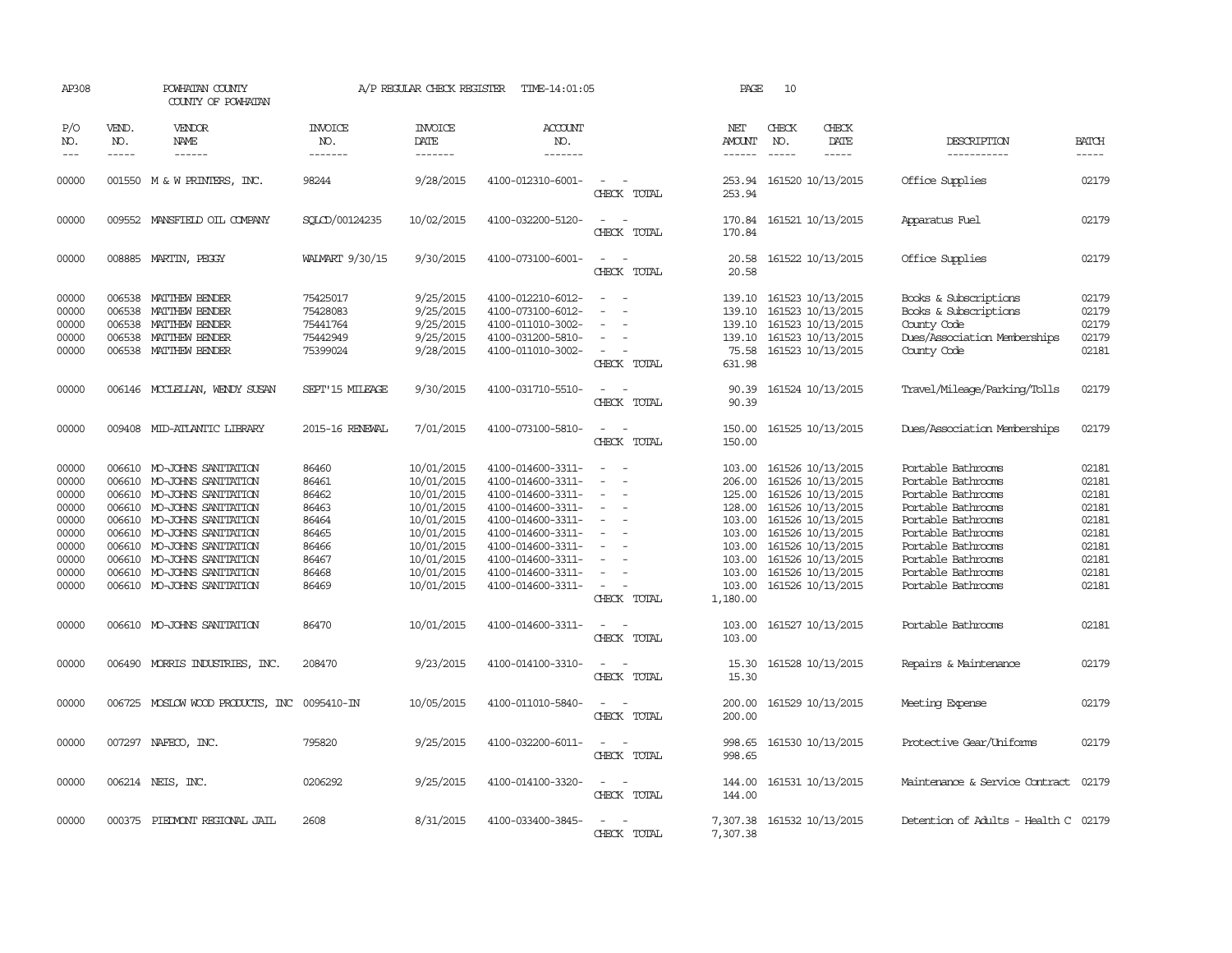| AP308          |                  | POWHATAN COUNTY<br>COUNTY OF POWHATAN              |                       | A/P REGULAR CHECK REGISTER    | TIME-14:01:05                          |                                                                                                                             | PAGE               | 11           |                                              |                                                  |                |
|----------------|------------------|----------------------------------------------------|-----------------------|-------------------------------|----------------------------------------|-----------------------------------------------------------------------------------------------------------------------------|--------------------|--------------|----------------------------------------------|--------------------------------------------------|----------------|
| P/O<br>NO.     | VEND.<br>NO.     | VENDOR<br><b>NAME</b>                              | <b>INVOICE</b><br>NO. | <b>INVOICE</b><br><b>DATE</b> | <b>ACCOUNT</b><br>NO.                  |                                                                                                                             | NET<br>AMOUNT      | CHECK<br>NO. | CHECK<br><b>DATE</b>                         | DESCRIPTION                                      | <b>BATCH</b>   |
| $\frac{1}{2}$  | $- - - - -$      | ------                                             | -------               | -------                       | -------                                |                                                                                                                             | $- - - - - -$      | $- - - - -$  | -----                                        | -----------                                      | -----          |
| 00000<br>00000 | 001250<br>001250 | POWHATAN AUTO & TRACTOR                            | 367058<br>367441      | 9/10/2015<br>9/14/2015        | 4100-032200-6009-<br>4100-032200-6009- | $\sim$                                                                                                                      |                    |              | 49.74 161533 10/13/2015<br>161533 10/13/2015 | Auto Repairs and Parts                           | 02179<br>02179 |
| 00000          | 001250           | POWHATAN AUTO & TRACTOR<br>POWHATAN AUTO & TRACTOR | 367832                | 9/16/2015                     | 4100-032200-6009-                      |                                                                                                                             | 7.74<br>11.69      |              | 161533 10/13/2015                            | Auto Repairs and Parts<br>Auto Repairs and Parts | 02179          |
| 00000          | 001250           | POWHATAN AUTO & TRACTOR                            | 3664454               | 9/04/2015                     | 4100-014500-6009-                      | $\equiv$                                                                                                                    | 7.96               |              | 161533 10/13/2015                            | Auto Parts & Repairs                             | 02181          |
| 00000          | 001250           | POWHATAN AUTO & TRACTOR                            | 3664454               | 9/04/2015                     | 4100-014500-3319-                      |                                                                                                                             | 74.09              |              | 161533 10/13/2015                            | Equipment Repairs and Maintena                   | 02181          |
| 00000          | 001250           | POWHATAN AUTO & TRACTOR                            | 3675335               | 9/15/2015                     | 4100-014500-6009-                      |                                                                                                                             | 28.67              |              | 161533 10/13/2015                            | Auto Parts & Repairs                             | 02181          |
| 00000          | 001250           | POWHATAN AUTO & TRACTOR                            | 3680686               | 9/18/2015                     | 4100-014500-6009-                      |                                                                                                                             | 15.98              |              | 161533 10/13/2015                            | Auto Parts & Repairs                             | 02181          |
| 00000          | 001250           | POWHATAN AUTO & TRACTOR                            | 3684548               | 9/21/2015                     | 4100-014100-3310-                      | $\sim$                                                                                                                      | 6.49               |              | 161533 10/13/2015                            | Repairs & Maintenance                            | 02181          |
|                |                  |                                                    |                       |                               |                                        | CHECK TOTAL                                                                                                                 | 202.36             |              |                                              |                                                  |                |
| 00000          | 006914           | POWHATAN AUTO REPAIR                               | 732                   | 9/17/2015                     | 4100-014500-6009-                      | $\overline{\phantom{a}}$                                                                                                    | 819.69             |              | 161534 10/13/2015                            | Auto Parts & Repairs                             | 02179          |
| 00000          | 006914           | POWHATAN AUTO REPAIR                               | 735                   | 9/25/2015                     | 4100-014500-6009-                      |                                                                                                                             | 105.18             |              | 161534 10/13/2015                            | Auto Parts & Repairs                             | 02179          |
| 00000          |                  | 006914 POWHATAN AUTO REPAIR                        | 736                   | 9/30/2015                     | 4100-031200-6009-                      | $\sim$<br>$\overline{\phantom{a}}$                                                                                          | 1,015.68           |              | 161534 10/13/2015                            | Auto Parts/Repairs                               | 02179          |
|                |                  |                                                    |                       |                               |                                        | CHECK TOTAL                                                                                                                 | 1,940.55           |              |                                              |                                                  |                |
| 00000          | 006474           | PROGRESSIVE AUTO WORKS                             | 29134                 | 9/29/2015                     | 4100-031200-6009-                      |                                                                                                                             | 994.36             |              | 161535 10/13/2015                            | Auto Parts/Repairs                               | 02179          |
| 00000          | 006474           | PROGRESSIVE AUTO WORKS                             | 29145                 | 9/30/2015                     | 4100-031200-6009-                      |                                                                                                                             | 68.67              |              | 161535 10/13/2015                            | Auto Parts/Repairs                               | 02179          |
| 00000          |                  | 006474 PROGRESSIVE AUTO WORKS                      | 29159                 | 10/01/2015                    | 4100-031200-6008-                      | $\overline{\phantom{a}}$                                                                                                    | 55.27              |              | 161535 10/13/2015                            | Gas/Grease/Oil                                   | 02179          |
|                |                  |                                                    |                       |                               |                                        | CHECK TOTAL                                                                                                                 | 1,118.30           |              |                                              |                                                  |                |
| 00000          |                  | 009518 QUARLES PETROLEUM, INC.                     | CT-0668913            | 9/30/2015                     | 4100-032200-5120-                      | $\sim$<br>$\sim$                                                                                                            | 53.42              |              | 161536 10/13/2015                            | Apparatus Fuel                                   | 02179          |
|                |                  |                                                    |                       |                               |                                        | CHECK TOTAL                                                                                                                 | 53.42              |              |                                              |                                                  |                |
| 00000          |                  | 000620 R. C. GOODWYN & SONS, INC                   | 0689120               | 9/24/2015                     | 4100-014100-3310-                      |                                                                                                                             | 39.99              |              | 161537 10/13/2015                            | Repairs & Maintenance                            | 02180          |
| 00000          | 000620           | R. C. GOODWYN & SONS, INC                          | 688705                | 9/22/2015                     | 4100-014100-3310-                      | $\overline{\phantom{a}}$<br>$\overline{\phantom{a}}$                                                                        | 31.20              |              | 161537 10/13/2015                            | Repairs & Maintenance                            | 02180          |
| 00000          |                  | 000620 R. C. GOODWYN & SONS, INC                   | 689010                | 9/23/2015                     | 4100-014100-3310-                      | $\equiv$                                                                                                                    | 110.90             |              | 161537 10/13/2015                            | Repairs & Maintenance                            | 02180          |
| 00000          |                  | 000620 R.C. GOODWYN & SONS, INC                    | 689096                | 9/24/2015                     | 4100-014100-3310-                      | $\sim$ 10 $\sim$ $\sim$                                                                                                     |                    |              | 7.59 161537 10/13/2015                       | Repairs & Maintenance                            | 02180          |
|                |                  |                                                    |                       |                               |                                        | CHECK TOTAL                                                                                                                 | 189.68             |              |                                              |                                                  |                |
| 00000          |                  | 010446 R. E. MICHEL COMPANY INC                    | 080189100             | 9/24/2015                     | 4100-014100-3310-                      |                                                                                                                             |                    |              | 78.98-161538 10/13/2015                      | Repairs & Maintenance                            | 02180          |
| 00000          | 010446           | R. E. MICHEL COMPANY INC                           | 080189100             | 9/24/2015                     | 4100-014100-3310-                      |                                                                                                                             | 118.84             |              | 161538 10/13/2015                            | Repairs & Maintenance                            | 02180          |
| 00000          |                  | 010446 R. E. MICHEL COMPANY INC                    | 79002300              | 9/24/2015                     | 4100-014100-3310-                      |                                                                                                                             | 78.98              |              | 161538 10/13/2015                            | Repairs & Maintenance                            | 02180          |
|                |                  |                                                    |                       |                               |                                        | CHECK TOTAL                                                                                                                 | 118.84             |              |                                              |                                                  |                |
| 00000          |                  | 006466 RADIO COMMUNICATION OF VA 800005043-1       |                       | 9/28/2015                     | 4100-031210-3310-                      | $\sim$                                                                                                                      | 27.00              |              | 161539 10/13/2015                            | Repairs and Maintenance                          | 02180          |
|                |                  |                                                    |                       |                               |                                        | CHECK TOTAL                                                                                                                 | 27.00              |              |                                              |                                                  |                |
| 00000          |                  | 011025 RAPISCAN SYSTEMS, INC.                      | 203796                | 8/18/2015                     | 4100-031200-8107-                      | $\equiv$                                                                                                                    | 3,274.55           |              | 161540 10/13/2015                            | Capital Outlay                                   | 02180          |
|                |                  |                                                    |                       |                               |                                        | CHECK TOTAL                                                                                                                 | 3,274.55           |              |                                              |                                                  |                |
| 00000          | 006579           | RICHMOND ALARM COMPANY                             | 82986 FINECREEK       | 10/01/2015                    | 4100-032200-3320-                      |                                                                                                                             | 260.00             |              | 161541 10/13/2015                            | Maintenance & Service Contract                   | 02180          |
| 00000          | 006579           | RICHMOND ALARM COMPANY                             | 82987 MACON FD        | 10/01/2015                    | 4100-032200-3320-                      |                                                                                                                             | 260.00             |              | 161541 10/13/2015                            | Maintenance & Service Contract                   | 02180          |
| 00000          |                  | 006579 RICHMOND ALARM COMPANY                      | 82609                 | 10/01/2015                    | 4100-014100-3320-                      | $\overline{\phantom{a}}$                                                                                                    | 1,175.00           |              | 161541 10/13/2015                            | Maintenance & Service Contract                   | 02181          |
| 00000          |                  | 006579 RICHMOND ALARM COMPANY                      | 82930                 | 10/01/2015                    | 4100-032220-3310-                      | $\frac{1}{2} \left( \frac{1}{2} \right) \left( \frac{1}{2} \right) = \frac{1}{2} \left( \frac{1}{2} \right)$<br>CHECK TOTAL | 425.00<br>2,120.00 |              | 161541 10/13/2015                            | Repairs & Maintenance                            | 02181          |
| 00000          |                  | 007380 RICHMOND SECURITY INC.                      | 301069                | 9/25/2015                     | 4100-032210-3310-                      | $\frac{1}{2} \left( \frac{1}{2} \right) \left( \frac{1}{2} \right) = \frac{1}{2} \left( \frac{1}{2} \right)$                |                    |              | 1,064.39 161542 10/13/2015                   | Repairs & Maintenance                            | 02180          |
|                |                  |                                                    |                       |                               |                                        | CHECK TOTAL                                                                                                                 | 1,064.39           |              |                                              |                                                  |                |
| 00000          |                  | 007942 RICHMOND SUBURBAN                           | I00002163020923       | 9/23/2015                     | 4100-013200-3600-                      | $\overline{\phantom{a}}$                                                                                                    |                    |              | 338.25 161543 10/13/2015                     | Advertising                                      | 02180          |
| 00000          | 007942           | RICHMOND SUBURBAN                                  | I00001840410701       | 7/01/2015                     | 4100-011010-3600-                      |                                                                                                                             |                    |              | 195.00 161543 10/13/2015                     | Advertising                                      | 02181          |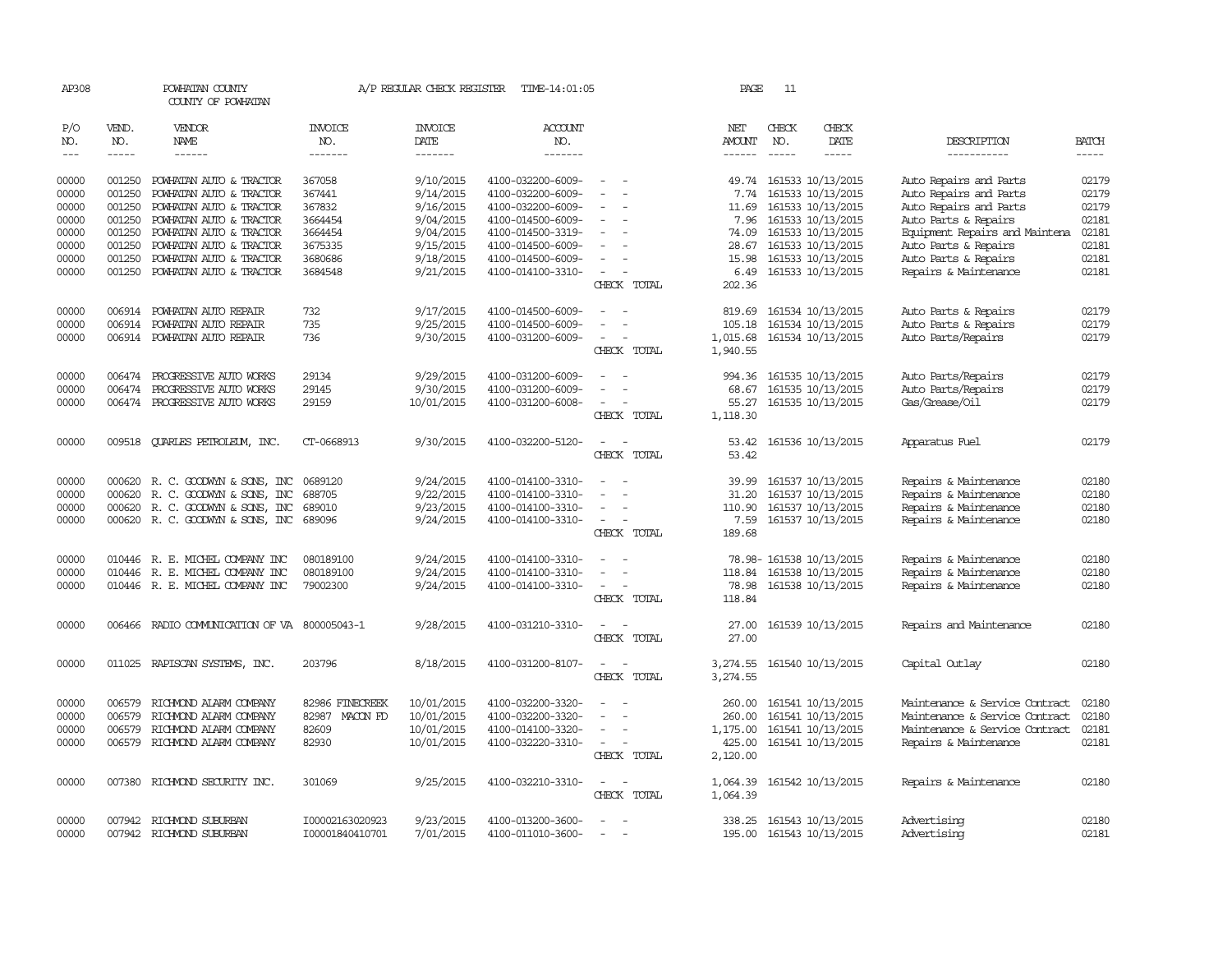| AP308          |              | POWHATAN COUNTY<br>COUNTY OF POWHATAN         |                                    | A/P REGULAR CHECK REGISTER | TIME-14:01:05                          |                                                                | PAGE                                                                                                                                                                                                                                                                                                                                                                                                                                                                                                  | 12                                                                                                                                                                                                                                                                |                                                                                                                                                                                                                                                                                                                                                                                                                                                                                     |                                |                |
|----------------|--------------|-----------------------------------------------|------------------------------------|----------------------------|----------------------------------------|----------------------------------------------------------------|-------------------------------------------------------------------------------------------------------------------------------------------------------------------------------------------------------------------------------------------------------------------------------------------------------------------------------------------------------------------------------------------------------------------------------------------------------------------------------------------------------|-------------------------------------------------------------------------------------------------------------------------------------------------------------------------------------------------------------------------------------------------------------------|-------------------------------------------------------------------------------------------------------------------------------------------------------------------------------------------------------------------------------------------------------------------------------------------------------------------------------------------------------------------------------------------------------------------------------------------------------------------------------------|--------------------------------|----------------|
| P/O<br>NO.     | VEND.<br>NO. | <b>VENDOR</b><br><b>NAME</b>                  | <b>INVOICE</b><br>NO.              | <b>INVOICE</b><br>DATE     | <b>ACCOUNT</b><br>NO.                  |                                                                | NET<br>AMOUNT                                                                                                                                                                                                                                                                                                                                                                                                                                                                                         | CHECK<br>NO.                                                                                                                                                                                                                                                      | CHECK<br>DATE                                                                                                                                                                                                                                                                                                                                                                                                                                                                       | DESCRIPTION                    | <b>BATCH</b>   |
| $---$          | -----        | ------                                        | -------                            | -------                    | -------                                |                                                                | $\begin{tabular}{ccccc} \multicolumn{2}{c }{\multicolumn{2}{c }{\multicolumn{2}{c }{\multicolumn{2}{c}}}{\multicolumn{2}{c}}{\multicolumn{2}{c}}{\multicolumn{2}{c}}{\multicolumn{2}{c}}{\multicolumn{2}{c}}{\multicolumn{2}{c}}{\multicolumn{2}{c}}{\multicolumn{2}{c}}{\multicolumn{2}{c}}{\multicolumn{2}{c}}{\multicolumn{2}{c}}{\multicolumn{2}{c}}{\multicolumn{2}{c}}{\multicolumn{2}{c}}{\multicolumn{2}{c}}{\multicolumn{2}{c}}{\multicolumn{2}{c}}{\multicolumn{2}{c}}{\multicolumn{2}{c}}$ | $\begin{tabular}{ccccc} \multicolumn{2}{c }{\multicolumn{2}{c }{\multicolumn{2}{c }{\multicolumn{2}{c}}}{\multicolumn{2}{c }{\multicolumn{2}{c}}}{\multicolumn{2}{c }{\multicolumn{2}{c}}}{\multicolumn{2}{c }{\multicolumn{2}{c}}}{\end{tabular}} \end{tabular}$ | $\begin{tabular}{ccccc} \multicolumn{2}{c}{} & \multicolumn{2}{c}{} & \multicolumn{2}{c}{} & \multicolumn{2}{c}{} & \multicolumn{2}{c}{} & \multicolumn{2}{c}{} & \multicolumn{2}{c}{} & \multicolumn{2}{c}{} & \multicolumn{2}{c}{} & \multicolumn{2}{c}{} & \multicolumn{2}{c}{} & \multicolumn{2}{c}{} & \multicolumn{2}{c}{} & \multicolumn{2}{c}{} & \multicolumn{2}{c}{} & \multicolumn{2}{c}{} & \multicolumn{2}{c}{} & \multicolumn{2}{c}{} & \multicolumn{2}{c}{} & \mult$ | -----------                    | $\cdots$       |
| 00000<br>00000 | 007942       | 007942 RICHMOND SUBURBAN<br>RICHMOND SUBURBAN | I00001840410708<br>I00001896090715 | 7/08/2015<br>7/15/2015     | 4100-011010-3600-<br>4100-081100-3600- | $\sim$<br>$\overline{\phantom{a}}$<br>$\overline{\phantom{a}}$ | 97.50                                                                                                                                                                                                                                                                                                                                                                                                                                                                                                 |                                                                                                                                                                                                                                                                   | 195.00 161543 10/13/2015<br>161543 10/13/2015                                                                                                                                                                                                                                                                                                                                                                                                                                       | Advertising<br>Advertising     | 02181<br>02181 |
| 00000          |              | 007942 RICHMOND SUBURBAN                      | I00001917720722                    | 7/22/2015                  | 4100-081100-3600-                      |                                                                | 136.50                                                                                                                                                                                                                                                                                                                                                                                                                                                                                                |                                                                                                                                                                                                                                                                   | 161543 10/13/2015                                                                                                                                                                                                                                                                                                                                                                                                                                                                   | Advertising                    | 02181          |
| 00000          |              | 007942 RICHMOND SUBURBAN                      | I00001917720729                    | 7/29/2015                  | 4100-081100-3600-                      |                                                                | 136.50                                                                                                                                                                                                                                                                                                                                                                                                                                                                                                |                                                                                                                                                                                                                                                                   | 161543 10/13/2015                                                                                                                                                                                                                                                                                                                                                                                                                                                                   | Advertising                    | 02181          |
| 00000          |              | 007942 RICHMOND SUBURBAN                      | I00002036820819                    | 8/19/2015                  | 4100-081100-3600-                      | $\overline{\phantom{a}}$                                       |                                                                                                                                                                                                                                                                                                                                                                                                                                                                                                       |                                                                                                                                                                                                                                                                   | 156.00 161543 10/13/2015                                                                                                                                                                                                                                                                                                                                                                                                                                                            | Advertising                    | 02181          |
| 00000          |              | 007942 RICHMOND SUBURBAN                      | I00002036820826                    | 8/26/2015                  | 4100-081100-3600-                      |                                                                | 156.00                                                                                                                                                                                                                                                                                                                                                                                                                                                                                                |                                                                                                                                                                                                                                                                   | 161543 10/13/2015                                                                                                                                                                                                                                                                                                                                                                                                                                                                   | Advertising                    | 02181          |
| 00000          |              | 007942 RICHMOND SUBURBAN                      | I00002064420902                    | 9/02/2015                  | 4100-014100-3600-                      |                                                                |                                                                                                                                                                                                                                                                                                                                                                                                                                                                                                       |                                                                                                                                                                                                                                                                   | 95.00 161543 10/13/2015                                                                                                                                                                                                                                                                                                                                                                                                                                                             | Advertising                    | 02181          |
| 00000          |              | 007942 RICHMOND SUBURBAN                      | I00002128970916                    | 9/16/2015                  | 4100-014100-3600-                      | $\overline{\phantom{a}}$                                       | 95.06                                                                                                                                                                                                                                                                                                                                                                                                                                                                                                 |                                                                                                                                                                                                                                                                   | 161543 10/13/2015                                                                                                                                                                                                                                                                                                                                                                                                                                                                   | Advertising                    | 02181          |
|                |              |                                               |                                    |                            |                                        | CHECK TOTAL                                                    | 1,600.81                                                                                                                                                                                                                                                                                                                                                                                                                                                                                              |                                                                                                                                                                                                                                                                   |                                                                                                                                                                                                                                                                                                                                                                                                                                                                                     |                                |                |
| 00000          | 007942       | RICHMOND SUBURBAN                             | I00002167000923                    | 9/23/2015                  | 4100-014100-3600-                      |                                                                | 190.12                                                                                                                                                                                                                                                                                                                                                                                                                                                                                                |                                                                                                                                                                                                                                                                   | 161544 10/13/2015                                                                                                                                                                                                                                                                                                                                                                                                                                                                   | Advertising                    | 02181          |
| 00000          | 007942       | RICHMOND SUBURBAN                             | I000191867-0722                    | 7/22/2015                  | 4100-081100-3600-                      | $\equiv$<br>$\overline{\phantom{a}}$                           | 117.00                                                                                                                                                                                                                                                                                                                                                                                                                                                                                                |                                                                                                                                                                                                                                                                   | 161544 10/13/2015                                                                                                                                                                                                                                                                                                                                                                                                                                                                   | Advertising                    | 02181          |
| 00000          |              | 007942 RICHMOND SUBURBAN                      | I000191867-0729                    | 7/29/2015                  | 4100-081100-3600-                      | $\sim$<br>$\sim$                                               | 117.00                                                                                                                                                                                                                                                                                                                                                                                                                                                                                                |                                                                                                                                                                                                                                                                   | 161544 10/13/2015                                                                                                                                                                                                                                                                                                                                                                                                                                                                   | Advertising                    | 02181          |
| 00000          |              | 007942 RICHMOND SUBURBAN                      | I0002128970909                     | 9/09/2015                  | 4100-014100-3600-                      | CHECK TOTAL                                                    | 95.06<br>519.18                                                                                                                                                                                                                                                                                                                                                                                                                                                                                       |                                                                                                                                                                                                                                                                   | 161544 10/13/2015                                                                                                                                                                                                                                                                                                                                                                                                                                                                   | Advertising                    | 02181          |
| 00000          | 010282       | SCHUBERT, CHARLA                              | PROCURE CLASS                      | 10/02/2015                 | 4100-012210-5540-                      | $\overline{\phantom{a}}$<br>$\overline{\phantom{a}}$           | 30.59                                                                                                                                                                                                                                                                                                                                                                                                                                                                                                 |                                                                                                                                                                                                                                                                   | 161545 10/13/2015                                                                                                                                                                                                                                                                                                                                                                                                                                                                   | Conferences & Training         | 02180          |
| 00000          |              | 010282 SCHUBERT, CHARLA                       | CPFO REVIEW                        | 10/09/2015                 | 4100-012200-5540-CS1-                  | $\overline{\phantom{a}}$                                       | 173.60                                                                                                                                                                                                                                                                                                                                                                                                                                                                                                |                                                                                                                                                                                                                                                                   | 161545 10/13/2015                                                                                                                                                                                                                                                                                                                                                                                                                                                                   | CPFO Training Course           | 02181          |
|                |              |                                               |                                    |                            |                                        | CHECK TOTAL                                                    | 204.19                                                                                                                                                                                                                                                                                                                                                                                                                                                                                                |                                                                                                                                                                                                                                                                   |                                                                                                                                                                                                                                                                                                                                                                                                                                                                                     |                                |                |
| 00000          |              | 009701 SHI INTERNATIONAL CORP.                | B04027319                          | 9/29/2015                  | 4100-034100-6001-                      | $\overline{\phantom{a}}$<br>CHECK TOTAL                        | 250.22<br>250.22                                                                                                                                                                                                                                                                                                                                                                                                                                                                                      |                                                                                                                                                                                                                                                                   | 161546 10/13/2015                                                                                                                                                                                                                                                                                                                                                                                                                                                                   | Office Supplies                | 02180          |
| 00000          |              | 007310 SOUTHEASTERN EMERGENCY                 | 603382                             | 9/30/2015                  | 4100-032200-6016-                      | $\sim$<br>CHECK TOTAL                                          | 174.45<br>174.45                                                                                                                                                                                                                                                                                                                                                                                                                                                                                      |                                                                                                                                                                                                                                                                   | 161547 10/13/2015                                                                                                                                                                                                                                                                                                                                                                                                                                                                   | <b>JET</b> Program             | 02180          |
| 00000          | 001320       | SOUTHERN POLICE                               | 181987                             | 10/01/2015                 | 4100-031200-6011-                      | $\overline{\phantom{a}}$                                       | 1,214.64                                                                                                                                                                                                                                                                                                                                                                                                                                                                                              |                                                                                                                                                                                                                                                                   | 161548 10/13/2015                                                                                                                                                                                                                                                                                                                                                                                                                                                                   | Uniforms                       | 02180          |
| 00000          | 001320       | SOUTHERN POLICE                               | 181991                             | 10/01/2015                 | 4100-031200-6011-                      | $\sim$                                                         | 177.00                                                                                                                                                                                                                                                                                                                                                                                                                                                                                                |                                                                                                                                                                                                                                                                   | 161548 10/13/2015                                                                                                                                                                                                                                                                                                                                                                                                                                                                   | Uniforms                       | 02180          |
|                |              |                                               |                                    |                            |                                        | CHECK TOTAL                                                    | 1,391.64                                                                                                                                                                                                                                                                                                                                                                                                                                                                                              |                                                                                                                                                                                                                                                                   |                                                                                                                                                                                                                                                                                                                                                                                                                                                                                     |                                |                |
| 00000          |              | 006594 SOUTHSIDE ELECTRIC COOP                | 541087001 9/15                     | 9/16/2015                  | 4100-053910-5643-                      | CHECK TOTAL                                                    | 242.79<br>242.79                                                                                                                                                                                                                                                                                                                                                                                                                                                                                      |                                                                                                                                                                                                                                                                   | 161549 10/13/2015                                                                                                                                                                                                                                                                                                                                                                                                                                                                   | PCCAA Services - Federal CSBG  | 02180          |
| 00000          |              | 006565 SPRINT                                 | 920018241 9/15                     | 9/30/2015                  | 4100-012510-5240-                      | $\equiv$                                                       | .29                                                                                                                                                                                                                                                                                                                                                                                                                                                                                                   |                                                                                                                                                                                                                                                                   | 161550 10/13/2015                                                                                                                                                                                                                                                                                                                                                                                                                                                                   | Long Distance                  | 02181          |
|                |              |                                               |                                    |                            |                                        | CHECK TOTAL                                                    | .29                                                                                                                                                                                                                                                                                                                                                                                                                                                                                                   |                                                                                                                                                                                                                                                                   |                                                                                                                                                                                                                                                                                                                                                                                                                                                                                     |                                |                |
| 00000          | 001940       | STANDBY SYSTEMS, INC.                         | 09151997                           | 9/22/2015                  | 4100-032220-3320-                      | $\overline{\phantom{a}}$                                       | 330.00                                                                                                                                                                                                                                                                                                                                                                                                                                                                                                |                                                                                                                                                                                                                                                                   | 161551 10/13/2015                                                                                                                                                                                                                                                                                                                                                                                                                                                                   | Maintenance & Service Contract | 02180          |
| 00000          | 001940       | STANDBY SYSTEMS, INC.                         | 09152007                           | 9/23/2015                  | 4100-035100-3321-                      | $\sim$<br>$\overline{\phantom{a}}$                             | 165.00                                                                                                                                                                                                                                                                                                                                                                                                                                                                                                |                                                                                                                                                                                                                                                                   | 161551 10/13/2015                                                                                                                                                                                                                                                                                                                                                                                                                                                                   | Maintenance/Service Contracts  | 02180          |
| 00000          | 001940       | STANDBY SYSTEMS, INC.                         | 09152061                           | 9/29/2015                  | 4100-032200-3320-                      | $\overline{\phantom{a}}$                                       | 311.17                                                                                                                                                                                                                                                                                                                                                                                                                                                                                                |                                                                                                                                                                                                                                                                   | 161551 10/13/2015                                                                                                                                                                                                                                                                                                                                                                                                                                                                   | Maintenance & Service Contract | 02180          |
| 00000          |              | 001940 STANDBY SYSTEMS, INC.                  | 09152085                           | 9/30/2015                  | 4100-032200-3320-                      |                                                                | 165.00                                                                                                                                                                                                                                                                                                                                                                                                                                                                                                |                                                                                                                                                                                                                                                                   | 161551 10/13/2015                                                                                                                                                                                                                                                                                                                                                                                                                                                                   | Maintenance & Service Contract | 02180          |
| 00000          |              | 001940 STANDBY SYSTEMS, INC.                  | 09152086                           | 9/30/2015                  | 4100-031210-3310-                      | $\equiv$                                                       |                                                                                                                                                                                                                                                                                                                                                                                                                                                                                                       |                                                                                                                                                                                                                                                                   | 436.17 161551 10/13/2015                                                                                                                                                                                                                                                                                                                                                                                                                                                            | Repairs and Maintenance        | 02180          |
| 00000          | 001940       | STANDBY SYSTEMS, INC.                         | 09152087                           | 9/30/2015                  | 4100-031210-3310-                      | $\sim$                                                         | 290.00                                                                                                                                                                                                                                                                                                                                                                                                                                                                                                |                                                                                                                                                                                                                                                                   | 161551 10/13/2015                                                                                                                                                                                                                                                                                                                                                                                                                                                                   | Repairs and Maintenance        | 02180          |
| 00000          |              | 001940 STANDBY SYSTEMS, INC.                  | 9152049                            | 9/28/2015                  | 4100-014100-3310-                      | $\sim$<br>$\sim$<br>CHECK TOTAL                                | 2,739.34                                                                                                                                                                                                                                                                                                                                                                                                                                                                                              |                                                                                                                                                                                                                                                                   | 1,042.00 161551 10/13/2015                                                                                                                                                                                                                                                                                                                                                                                                                                                          | Repairs & Maintenance          | 02181          |
| 00000          | 008578       | STAPLES BUSINESS AD-                          | 3278219779                         | 8/19/2015                  | 4100-012310-6001-                      | $\overline{\phantom{a}}$                                       | 3.98                                                                                                                                                                                                                                                                                                                                                                                                                                                                                                  |                                                                                                                                                                                                                                                                   | 161552 10/13/2015                                                                                                                                                                                                                                                                                                                                                                                                                                                                   | Office Supplies                | 02180          |
| 00000          | 008578       | STAPLES BUSINESS AD-                          | 3278588726                         | 9/24/2015                  | 4100-081100-6001-                      |                                                                |                                                                                                                                                                                                                                                                                                                                                                                                                                                                                                       |                                                                                                                                                                                                                                                                   | 14.99 161552 10/13/2015                                                                                                                                                                                                                                                                                                                                                                                                                                                             | Office Supplies                | 02180          |
| 00000          | 008578       | STAPLES BUSINESS AD-                          | 3278588728                         | 9/24/2015                  | 4100-073100-6001-                      | $\overline{\phantom{a}}$                                       |                                                                                                                                                                                                                                                                                                                                                                                                                                                                                                       |                                                                                                                                                                                                                                                                   | 7.16 161552 10/13/2015                                                                                                                                                                                                                                                                                                                                                                                                                                                              | Office Supplies                | 02180          |
| 00000          | 008578       | STAPLES BUSINESS AD-                          | 3278588730                         | 9/24/2015                  | 4100-073100-6001-                      | $\overline{\phantom{a}}$                                       |                                                                                                                                                                                                                                                                                                                                                                                                                                                                                                       |                                                                                                                                                                                                                                                                   | 70.32 161552 10/13/2015                                                                                                                                                                                                                                                                                                                                                                                                                                                             | Office Supplies                | 02180          |
| 00000          | 008578       | STAPLES BUSINESS AD-                          | 3278721049                         | 9/25/2015                  | 4100-012310-6001-                      |                                                                | 230.90                                                                                                                                                                                                                                                                                                                                                                                                                                                                                                |                                                                                                                                                                                                                                                                   | 161552 10/13/2015                                                                                                                                                                                                                                                                                                                                                                                                                                                                   | Office Supplies                | 02180          |
| 00000          |              | 008578 STAPLES BUSINESS AD-                   | 3279594924                         | 10/02/2015                 | 4100-081100-6001-                      |                                                                | 16.23                                                                                                                                                                                                                                                                                                                                                                                                                                                                                                 |                                                                                                                                                                                                                                                                   | 161552 10/13/2015                                                                                                                                                                                                                                                                                                                                                                                                                                                                   | Office Supplies                | 02181          |
|                |              |                                               |                                    |                            |                                        | CHECK TOTAL                                                    | 343.58                                                                                                                                                                                                                                                                                                                                                                                                                                                                                                |                                                                                                                                                                                                                                                                   |                                                                                                                                                                                                                                                                                                                                                                                                                                                                                     |                                |                |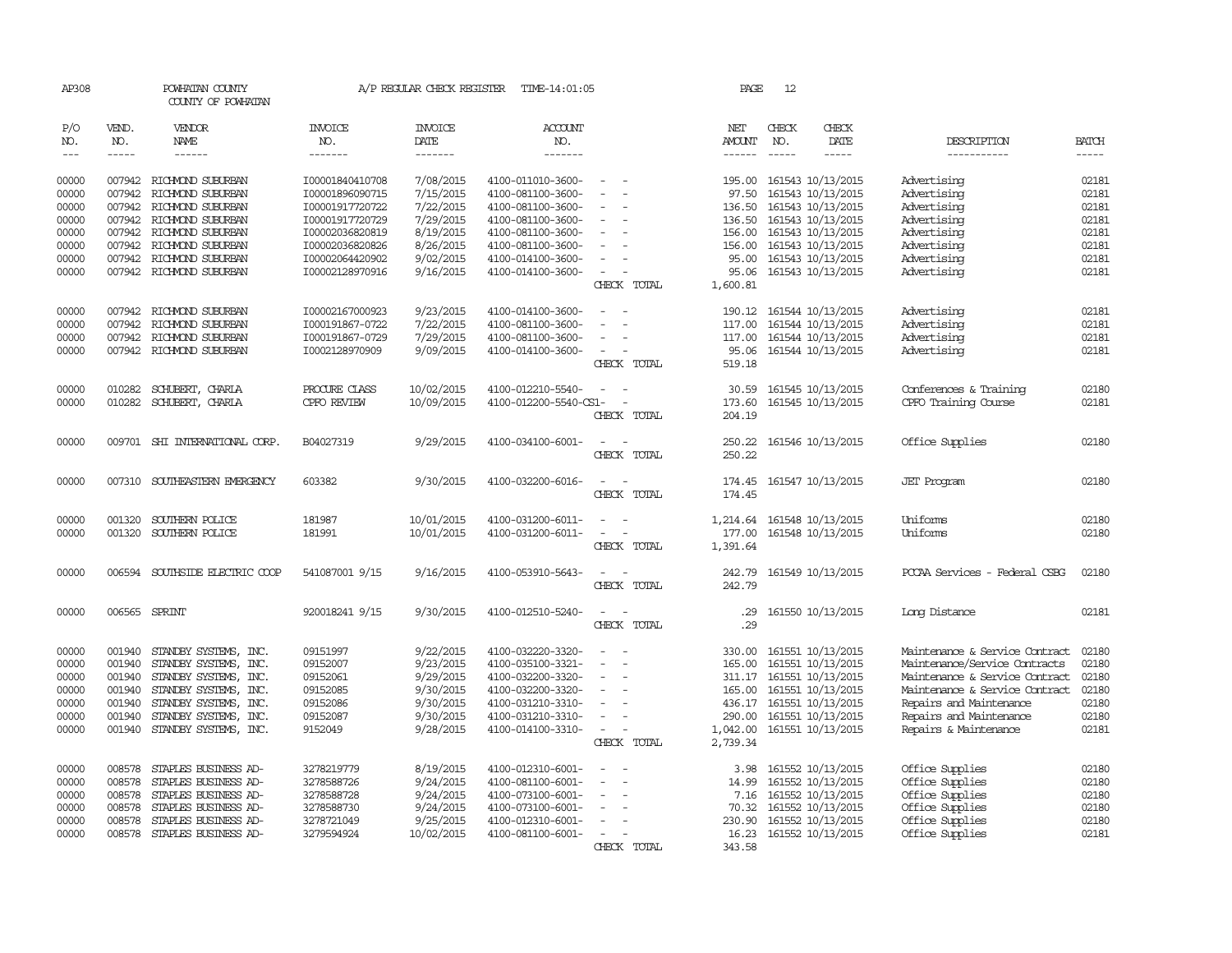| AP308                                                                |                                                | POWHATAN COUNTY<br>COUNTY OF POWHATAN                                                                                                        |                                                                                                                                                       | A/P REGULAR CHECK REGISTER                                                                            | TIME-14:01:05                                                                                                                                                        |                                                                            | PAGE                                                   | 13                            |                                                                                                                                                                                   |                                                                                                                                                                |                                                                      |
|----------------------------------------------------------------------|------------------------------------------------|----------------------------------------------------------------------------------------------------------------------------------------------|-------------------------------------------------------------------------------------------------------------------------------------------------------|-------------------------------------------------------------------------------------------------------|----------------------------------------------------------------------------------------------------------------------------------------------------------------------|----------------------------------------------------------------------------|--------------------------------------------------------|-------------------------------|-----------------------------------------------------------------------------------------------------------------------------------------------------------------------------------|----------------------------------------------------------------------------------------------------------------------------------------------------------------|----------------------------------------------------------------------|
| P/O<br>NO.<br>$- - -$                                                | VEND.<br>NO.<br>$\frac{1}{2}$                  | VENDOR<br>NAME<br>------                                                                                                                     | <b>INVOICE</b><br>NO.<br>--------                                                                                                                     | <b>INVOICE</b><br>DATE<br>-------                                                                     | ACCOUNT<br>NO.<br>-------                                                                                                                                            |                                                                            | NET<br>AMOUNT<br>------                                | CHECK<br>NO.<br>$\frac{1}{2}$ | CHECK<br>DATE<br>$- - - - -$                                                                                                                                                      | DESCRIPTION<br>-----------                                                                                                                                     | <b>BATCH</b><br>$- - - - -$                                          |
| 00000                                                                |                                                | 006435 STATE FORESTER                                                                                                                        | 2015-2016                                                                                                                                             | 9/30/2015                                                                                             | 4100-081200-0002-                                                                                                                                                    | $\equiv$<br>CHECK TOTAL                                                    | 8,643.42<br>8,643.42                                   |                               | 161553 10/13/2015                                                                                                                                                                 | Contribution: Forestry                                                                                                                                         | 02180                                                                |
| 00000                                                                |                                                | 008775 TARA HATCHER LAW FIRM PLC OCTOBER 2015                                                                                                |                                                                                                                                                       | 10/01/2015                                                                                            | 4100-022100-3320-                                                                                                                                                    | $\sim$<br>CHECK TOTAL                                                      | 3,359.58<br>3,359.58                                   |                               | 161554 10/13/2015                                                                                                                                                                 | Maintenance & Service Contract                                                                                                                                 | 02180                                                                |
| 00000                                                                |                                                | 000410 THOMAS, PETE                                                                                                                          | 9/15<br>93004                                                                                                                                         | 9/30/2015                                                                                             | 4100-014100-3180-                                                                                                                                                    | $\equiv$<br>CHECK TOTAL                                                    | 772.00<br>772.00                                       |                               | 161555 10/13/2015                                                                                                                                                                 | Cleaning Service                                                                                                                                               | 02179                                                                |
| 00000                                                                |                                                | 006506 THYSSENKRUPP ELEVATOR                                                                                                                 | 3002152578                                                                                                                                            | 10/01/2015                                                                                            | 4100-014100-3320-                                                                                                                                                    | $ -$<br>CHECK TOTAL                                                        | 1,398.12                                               |                               | 1,398.12 161556 10/13/2015                                                                                                                                                        | Maintenance & Service Contract                                                                                                                                 | 02181                                                                |
| 00000<br>00000                                                       | 000845<br>000845                               | TOWN POLICE SUPPLY OF<br>TOWN POLICE SUPPLY OF                                                                                               | 7456<br>7457                                                                                                                                          | 9/28/2015<br>9/28/2015                                                                                | 4100-031200-6011-<br>4100-031200-6011-                                                                                                                               | $\equiv$<br>$\equiv$<br>CHECK TOTAL                                        | 411.00<br>58.00<br>469.00                              |                               | 161557 10/13/2015<br>161557 10/13/2015                                                                                                                                            | <b>Iniforms</b><br>Uniforms                                                                                                                                    | 02180<br>02180                                                       |
| 00000<br>00000<br>00000<br>00000<br>00000<br>00000<br>00000<br>00000 | 008140<br>008140<br>008140<br>008140<br>008140 | VERIZON<br>VERIZON<br>VERIZON<br>008140 VERIZON<br>008140 VERIZON<br>008140 VERIZON<br>VERIZON<br>VERIZON                                    | 0401357783 10155<br>76394910210Y915<br>8043780915 9/15<br>8045981340 9/15<br>8045983715 9/15<br>8045985532 9/15<br>8045986057 9/15<br>8045987939 9/15 | 10/01/2015<br>9/28/2015<br>9/25/2015<br>9/28/2015<br>9/28/2015<br>9/22/2015<br>9/28/2015<br>9/28/2015 | 4100-031210-5232-<br>4100-012510-5270-<br>4100-012510-5230-<br>4100-012510-5230-<br>4100-031210-5232-<br>4100-073100-5260-<br>4100-012510-5230-<br>4100-022100-5230- | $\equiv$<br>$\overline{\phantom{a}}$<br>$\equiv$<br>$\sim$                 | 13.52<br>419.35<br>173.28<br>192.17<br>405.27<br>59.29 |                               | 161558 10/13/2015<br>161558 10/13/2015<br>161558 10/13/2015<br>47.96 161558 10/13/2015<br>182.50 161558 10/13/2015<br>161558 10/13/2015<br>161558 10/13/2015<br>161558 10/13/2015 | Wireline 911<br>Network Service Connection<br>Telephone Services<br>Telephone Services<br>Wireline 911<br>Internet<br>Telephone Services<br>Telephone Services | 02180<br>02180<br>02180<br>02180<br>02180<br>02180<br>02180<br>02180 |
| 00000                                                                |                                                | 008140 VERIZON                                                                                                                               | 8047061627 1015                                                                                                                                       | 10/01/2015                                                                                            | 4100-031210-5232-                                                                                                                                                    | $\overline{\phantom{a}}$<br>CHECK TOTAL                                    | 1,505.85<br>2,999.19                                   |                               | 161558 10/13/2015                                                                                                                                                                 | Wireline 911                                                                                                                                                   | 02180                                                                |
| 00000                                                                |                                                | 008785 VERIZON CABS                                                                                                                          | M55049170615268                                                                                                                                       | 9/25/2015                                                                                             | 4100-031210-5232-                                                                                                                                                    | $\sim$<br>CHECK TOTAL                                                      | 476.19<br>476.19                                       |                               | 161559 10/13/2015                                                                                                                                                                 | Wireline 911                                                                                                                                                   | 02180                                                                |
| 00000                                                                |                                                | 008710 VIRGINIA BUSINESS SYSTEMS 17653143                                                                                                    |                                                                                                                                                       | 10/02/2015                                                                                            | 4100-021200-8002-                                                                                                                                                    | $\sim$<br>CHECK TOTAL                                                      | 168.43<br>168.43                                       |                               | 161560 10/13/2015                                                                                                                                                                 | Copier Lease Agreement                                                                                                                                         | 02181                                                                |
| 00000                                                                | 008327                                         | VIRGINIA EQUINE PLLC                                                                                                                         | 30004943                                                                                                                                              | 7/10/2015                                                                                             | 4100-035100-3110-                                                                                                                                                    | $\sim$ 100 $\mu$<br>CHECK TOTAL                                            | 150.00<br>150.00                                       |                               | 161561 10/13/2015                                                                                                                                                                 | Professional Health Services                                                                                                                                   | 02180                                                                |
| 00000                                                                |                                                | 007545 WILSON'S CARPET SERVICE                                                                                                               | 3196                                                                                                                                                  | 9/28/2015                                                                                             | 4100-014100-3310-                                                                                                                                                    | $\sim$ 10 $\sim$ 10 $\sim$<br>CHECK TOTAL                                  | 350.00<br>350.00                                       |                               | 161562 10/13/2015                                                                                                                                                                 | Repairs & Maintenance                                                                                                                                          | 02181                                                                |
| 00000<br>00000<br>00000<br>00000<br>00000                            | 001340<br>001340                               | 001340 BUSINESS CARD<br><b>BUSINESS CARD</b><br>001340 BUSINESS CARD<br><b>BUSINESS CARD</b><br>001340 BUSINESS CARD                         | 09/27/2015<br>09/27/2015<br>09/27/2015<br>09/27/2015<br>09/27/2015                                                                                    | 9/27/2015<br>9/27/2015<br>9/27/2015<br>9/27/2015<br>9/27/2015                                         | 4100-013200-5210-<br>4100-031200-5210-<br>4100-031200-5210-<br>4100-031200-5210-<br>4100-031710-5210-                                                                | $\sim$<br>$\overline{\phantom{a}}$<br>$\equiv$<br>$\overline{\phantom{a}}$ | 50.00<br>15.99<br>50.00<br>15.99                       |                               | 161574 10/16/2015<br>161574 10/16/2015<br>161574 10/16/2015<br>55.96 161574 10/16/2015<br>161574 10/16/2015                                                                       | Postage<br>Postage<br>Postage<br>Postage<br>Postage                                                                                                            | 02183<br>02183<br>02183<br>02183<br>02183                            |
| 00000<br>00000<br>00000<br>00000<br>00000<br>00000                   | 001340<br>001340<br>001340<br>001340<br>001340 | 001340 BUSINESS CARD<br><b>BUSINESS CARD</b><br><b>BUSINESS CARD</b><br><b>BUSINESS CARD</b><br><b>BUSINESS CARD</b><br><b>BUSINESS CARD</b> | 09/27/2015<br>09/27/2015<br>09/27/2015<br>09/27/2015<br>09/27/2015<br>09/27/2015                                                                      | 9/27/2015<br>9/27/2015<br>9/27/2015<br>9/27/2015<br>9/27/2015<br>9/27/2015                            | 4100-031710-5210-<br>4100-031200-3310-<br>4100-031200-3310-<br>4100-031200-3310-<br>4100-031200-3310-<br>4100-031200-6001-                                           | $\overline{\phantom{a}}$<br>$\equiv$<br>$\overline{\phantom{a}}$<br>$\sim$ | 55.96<br>26.70<br>55.49<br>26.64                       |                               | 161574 10/16/2015<br>161574 10/16/2015<br>47.97 161574 10/16/2015<br>161574 10/16/2015<br>161574 10/16/2015<br>43.98 161574 10/16/2015                                            | Postage<br>Repairs & Maintenance<br>Repairs & Maintenance<br>Repairs & Maintenance<br>Repairs & Maintenance<br>Office Supplies                                 | 02183<br>02183<br>02183<br>02183<br>02183<br>02183                   |
| 00000                                                                | 001340                                         | <b>BUSINESS CARD</b>                                                                                                                         | 09/27/2015                                                                                                                                            | 9/27/2015                                                                                             | 4100-031200-6014-                                                                                                                                                    | $\sim$                                                                     |                                                        |                               | 16.83 161574 10/16/2015                                                                                                                                                           | Other Operating Supplies                                                                                                                                       | 02183                                                                |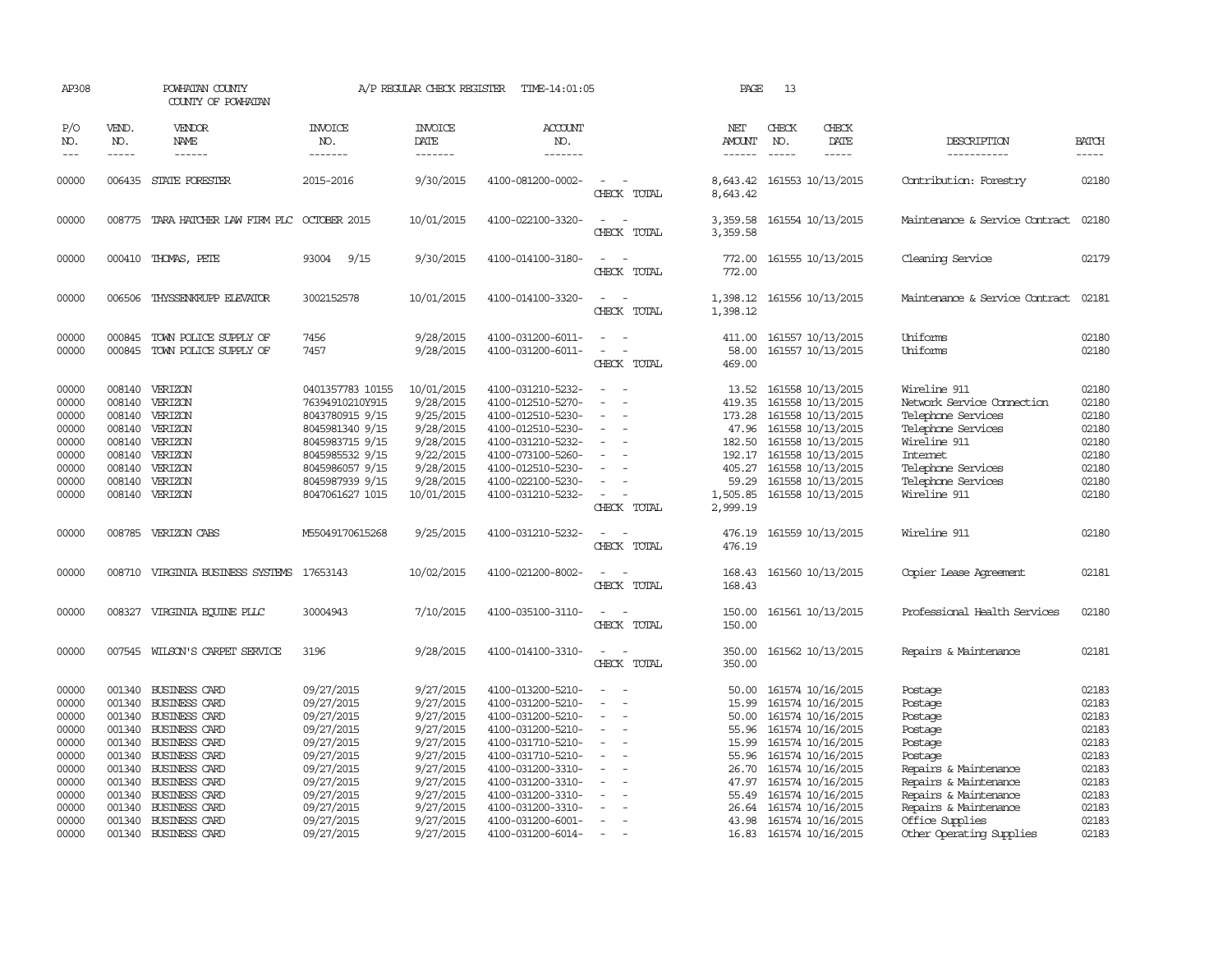| AP308          |                  | POWHATAN COUNTY<br>COUNTY OF POWHATAN                                                                                                                                                                                                                                                                                                                                                                                                                                      |                          | A/P REGULAR CHECK REGISTER | TIME-14:01:05                          |                                                      |             | PAGE           | 14           |                                        |                                                |                |
|----------------|------------------|----------------------------------------------------------------------------------------------------------------------------------------------------------------------------------------------------------------------------------------------------------------------------------------------------------------------------------------------------------------------------------------------------------------------------------------------------------------------------|--------------------------|----------------------------|----------------------------------------|------------------------------------------------------|-------------|----------------|--------------|----------------------------------------|------------------------------------------------|----------------|
| P/O<br>NO.     | VEND.<br>NO.     | VENDOR<br>NAME                                                                                                                                                                                                                                                                                                                                                                                                                                                             | INVOICE<br>NO.           | INVOICE<br>DATE            | <b>ACCOUNT</b><br>NO.                  |                                                      |             | NET<br>AMOUNT  | CHECK<br>NO. | CHECK<br>DATE                          | DESCRIPTION                                    | <b>BATCH</b>   |
| $---$          | $\frac{1}{2}$    | $\frac{1}{2} \left( \frac{1}{2} \right) \left( \frac{1}{2} \right) \left( \frac{1}{2} \right) \left( \frac{1}{2} \right) \left( \frac{1}{2} \right) \left( \frac{1}{2} \right) \left( \frac{1}{2} \right) \left( \frac{1}{2} \right) \left( \frac{1}{2} \right) \left( \frac{1}{2} \right) \left( \frac{1}{2} \right) \left( \frac{1}{2} \right) \left( \frac{1}{2} \right) \left( \frac{1}{2} \right) \left( \frac{1}{2} \right) \left( \frac{1}{2} \right) \left( \frac$ | -------                  | -------                    | -------                                |                                                      |             | $- - - - - -$  | $- - - - -$  | -----                                  | -----------                                    | $\cdots$       |
|                |                  |                                                                                                                                                                                                                                                                                                                                                                                                                                                                            |                          |                            |                                        |                                                      |             |                |              |                                        |                                                |                |
| 00000<br>00000 | 001340<br>001340 | <b>BUSINESS CARD</b><br><b>BUSINESS CARD</b>                                                                                                                                                                                                                                                                                                                                                                                                                               | 09/27/2015<br>09/27/2015 | 9/27/2015<br>9/27/2015     | 4100-031200-6001-<br>4100-031200-6001- | $\overline{\phantom{a}}$<br>$\overline{\phantom{a}}$ |             | 40.97<br>64.97 |              | 161574 10/16/2015<br>161574 10/16/2015 | Office Supplies<br>Office Supplies             | 02183<br>02183 |
| 00000          |                  | 001340 BUSINESS CARD                                                                                                                                                                                                                                                                                                                                                                                                                                                       | 09/27/2015               | 9/27/2015                  | 4100-031200-5540-                      |                                                      |             | 108.00         |              | 161574 10/16/2015                      | Conferences & Training                         | 02183          |
| 00000          |                  | 001340 BUSINESS CARD                                                                                                                                                                                                                                                                                                                                                                                                                                                       | 09/27/2015               | 9/27/2015                  | 4100-031200-5540-                      | $\overline{\phantom{a}}$                             |             | 324.00         |              | 161574 10/16/2015                      | Conferences & Training                         | 02183          |
| 00000          |                  | 001340 BUSINESS CARD                                                                                                                                                                                                                                                                                                                                                                                                                                                       | 09/27/2015               | 9/27/2015                  | 4100-031200-5540-                      | $\overline{\phantom{a}}$                             |             | 108.00         |              | 161574 10/16/2015                      | Conferences & Training                         | 02183          |
| 00000          |                  | 001340 BUSINESS CARD                                                                                                                                                                                                                                                                                                                                                                                                                                                       | 09/27/2015               | 9/27/2015                  | 4100-031200-5540-                      | $\overline{\phantom{a}}$                             |             |                |              | 27.34 161574 10/16/2015                | Conferences & Training                         | 02183          |
| 00000          |                  | 001340 BUSINESS CARD                                                                                                                                                                                                                                                                                                                                                                                                                                                       | 09/27/2015               | 9/27/2015                  | 4100-031200-5540-                      | $\overline{\phantom{a}}$                             |             |                |              | 32.31 161574 10/16/2015                | Conferences & Training                         | 02183          |
| 00000          |                  | 001340 BUSINESS CARD                                                                                                                                                                                                                                                                                                                                                                                                                                                       | 09/27/2015               | 9/27/2015                  | 4100-035100-3310-                      | $\sim$                                               |             | 220.09         |              | 161574 10/16/2015                      | Repairs & Maintenance                          | 02183          |
| 00000          |                  | 001340 BUSINESS CARD                                                                                                                                                                                                                                                                                                                                                                                                                                                       | 09/27/2015               | 9/27/2015                  | 4100-031200-5540-                      | $\overline{\phantom{a}}$                             |             | 360.60         |              | 161574 10/16/2015                      | Conferences & Training                         | 02183          |
| 00000          |                  | 001340 BUSINESS CARD                                                                                                                                                                                                                                                                                                                                                                                                                                                       | 09/27/2015               | 9/27/2015                  | 4100-035100-6014-                      | $\overline{\phantom{a}}$                             |             |                |              | 33.50 161574 10/16/2015                | Other Operating Supplies                       | 02183          |
| 00000          |                  | 001340 BUSINESS CARD                                                                                                                                                                                                                                                                                                                                                                                                                                                       | 09/27/2015               | 9/27/2015                  | 4100-031200-5540-                      | $\overline{\phantom{a}}$                             |             | 22.89          |              | 161574 10/16/2015                      | Conferences & Training                         | 02183          |
| 00000          |                  | 001340 BUSINESS CARD                                                                                                                                                                                                                                                                                                                                                                                                                                                       | 09/27/2015               | 9/27/2015                  | 4100-031200-5540-                      | $\overline{\phantom{a}}$                             |             | 36.23          |              | 161574 10/16/2015                      | Conferences & Training                         | 02183          |
| 00000          |                  | 001340 BUSINESS CARD                                                                                                                                                                                                                                                                                                                                                                                                                                                       | 09/27/2015               | 9/27/2015                  | 4100-031200-5540-                      | $\overline{\phantom{a}}$                             |             | 24.08          |              | 161574 10/16/2015                      | Conferences & Training                         | 02183          |
| 00000          |                  | 001340 BUSINESS CARD                                                                                                                                                                                                                                                                                                                                                                                                                                                       | 09/27/2015               | 9/27/2015                  | 4100-031200-5540-                      |                                                      |             | 31.22          |              | 161574 10/16/2015                      | Conferences & Training                         | 02183          |
| 00000          |                  | 001340 BUSINESS CARD                                                                                                                                                                                                                                                                                                                                                                                                                                                       | 09/27/2015               | 9/27/2015                  | 4100-031200-5540-                      | $\overline{\phantom{a}}$                             |             |                |              | 16.41 161574 10/16/2015                | Conferences & Training                         | 02183          |
| 00000          |                  | 001340 BUSINESS CARD                                                                                                                                                                                                                                                                                                                                                                                                                                                       | 09/27/2015               | 9/27/2015                  | 4100-031200-5540-                      | $\sim$                                               |             | 16.72          |              | 161574 10/16/2015                      | Conferences & Training                         | 02183          |
|                |                  |                                                                                                                                                                                                                                                                                                                                                                                                                                                                            |                          |                            |                                        |                                                      | CHECK TOTAL | 1,928.84       |              |                                        |                                                |                |
| 00000          | 008668           | BANK OF AMERICA                                                                                                                                                                                                                                                                                                                                                                                                                                                            | 10/01/2015               | 10/01/2015                 | 4100-012510-8205-                      | $\overline{\phantom{a}}$                             |             | .00.           |              | 161575 10/20/2015                      | Hosting Fees                                   | 02185          |
| 00000          | 008668           | BANK OF AMERICA                                                                                                                                                                                                                                                                                                                                                                                                                                                            | 10/01/2015               | 10/01/2015                 | 4100-012510-8205-                      |                                                      |             | 99.95          |              | 161575 10/20/2015                      | Hosting Fees                                   | 02185          |
| 00000          | 008668           | BANK OF AMERICA                                                                                                                                                                                                                                                                                                                                                                                                                                                            | 10/01/2015               | 10/01/2015                 | 4100-012310-5540-                      | $\overline{\phantom{a}}$                             |             | 150.00         |              | 161575 10/20/2015                      | Conferences & Training                         | 02185          |
| 00000          | 008668           | BANK OF AMERICA                                                                                                                                                                                                                                                                                                                                                                                                                                                            | 10/01/2015               | 10/01/2015                 | 4100-012410-3321-                      | $\overline{\phantom{a}}$                             |             | 19.95          |              | 161575 10/20/2015                      | BAI.NET Credit Card Fees                       | 02185          |
| 00000          | 008668           | BANK OF AMERICA                                                                                                                                                                                                                                                                                                                                                                                                                                                            | 10/01/2015               | 10/01/2015                 | 4100-032200-6012-                      | $\overline{\phantom{a}}$                             |             | 24.95          |              | 161575 10/20/2015                      | Books & Subscriptions                          | 02185          |
| 00000          | 008668           | BANK OF AMERICA                                                                                                                                                                                                                                                                                                                                                                                                                                                            | 10/01/2015               | 10/01/2015                 | 4100-013200-5210-                      | $\overline{\phantom{a}}$                             |             | 107.23         |              | 161575 10/20/2015                      | Postage                                        | 02185          |
| 00000          | 008668           | BANK OF AMERICA                                                                                                                                                                                                                                                                                                                                                                                                                                                            | 10/01/2015               | 10/01/2015                 | 4100-013200-5210-                      |                                                      |             | 91.60          |              | 161575 10/20/2015                      | Postage                                        | 02185          |
| 00000          | 008668           | BANK OF AMERICA                                                                                                                                                                                                                                                                                                                                                                                                                                                            | 10/01/2015               | 10/01/2015                 | 4100-032200-5210-                      | $\sim$                                               |             | 5.95           |              | 161575 10/20/2015                      | Postage                                        | 02185          |
| 00000          | 008668           | BANK OF AMERICA                                                                                                                                                                                                                                                                                                                                                                                                                                                            | 10/01/2015               | 10/01/2015                 | 4100-073100-5210-                      | $\sim$                                               |             | 5.66           |              | 161575 10/20/2015                      | Postage                                        | 02185          |
| 00000          | 008668           | BANK OF AMERICA                                                                                                                                                                                                                                                                                                                                                                                                                                                            | 10/01/2015               | 10/01/2015                 | 4100-073100-5210-                      | $\overline{\phantom{a}}$                             |             | 49.00          |              | 161575 10/20/2015                      | Postage                                        | 02185          |
| 00000          | 008668           | BANK OF AMERICA                                                                                                                                                                                                                                                                                                                                                                                                                                                            | 10/01/2015               | 10/01/2015                 | 4100-073100-5210-                      | $\overline{\phantom{a}}$                             |             |                |              | 6.14 161575 10/20/2015                 | Postage                                        | 02185          |
| 00000          | 008668           | BANK OF AMERICA                                                                                                                                                                                                                                                                                                                                                                                                                                                            | 10/01/2015               | 10/01/2015                 | 4100-073100-5210-                      | $\overline{\phantom{a}}$                             |             |                |              | 8.86 161575 10/20/2015                 | Postage                                        | 02185          |
| 00000          | 008668           | BANK OF AMERICA                                                                                                                                                                                                                                                                                                                                                                                                                                                            | 10/01/2015               | 10/01/2015                 | 4100-073100-5210-                      | $\overline{\phantom{a}}$                             |             | 5.18           |              | 161575 10/20/2015                      | Postage                                        | 02185          |
| 00000          | 008668           | BANK OF AMERICA                                                                                                                                                                                                                                                                                                                                                                                                                                                            | 10/01/2015               | 10/01/2015                 | 4100-083500-5210-                      | $\overline{\phantom{a}}$                             |             | 5.95           |              | 161575 10/20/2015                      | Postage                                        | 02185          |
| 00000          | 008668           | BANK OF AMERICA                                                                                                                                                                                                                                                                                                                                                                                                                                                            | 10/01/2015               | 10/01/2015                 | 4100-011010-5840-                      | $\sim$                                               |             | 21.02          |              | 161575 10/20/2015                      | Meeting Expense                                | 02185          |
| 00000          | 008668           | BANK OF AMERICA                                                                                                                                                                                                                                                                                                                                                                                                                                                            | 10/01/2015               | 10/01/2015                 | 4100-013200-6001-                      | $\equiv$                                             |             | 48.17          |              | 161575 10/20/2015                      | Office Supplies                                | 02185          |
| 00000          | 008668           | BANK OF AMERICA                                                                                                                                                                                                                                                                                                                                                                                                                                                            | 10/01/2015               | 10/01/2015                 | 4100-014100-6004-                      | $\equiv$                                             |             | 126.09         |              | 161575 10/20/2015                      | Tools and Equipment                            | 02185          |
| 00000          | 008668           | BANK OF AMERICA                                                                                                                                                                                                                                                                                                                                                                                                                                                            | 10/01/2015               | 10/01/2015                 | 4100-032200-6016-                      |                                                      |             | 82.93          |              | 161575 10/20/2015                      | <b>JET</b> Program                             | 02185          |
| 00000          | 008668           | BANK OF AMERICA                                                                                                                                                                                                                                                                                                                                                                                                                                                            | 10/01/2015               | 10/01/2015                 | 4100-011010-5840-                      | $\sim$                                               |             |                |              | 33.91 161575 10/20/2015                | Meeting Expense                                | 02185          |
| 00000<br>00000 | 008668<br>008668 | BANK OF AMERICA<br>BANK OF AMERICA                                                                                                                                                                                                                                                                                                                                                                                                                                         | 10/01/2015<br>10/01/2015 | 10/01/2015<br>10/01/2015   | 4100-014100-3400-                      | $\overline{\phantom{a}}$<br>$\overline{\phantom{a}}$ |             | 28.60<br>37.60 |              | 161575 10/20/2015<br>161575 10/20/2015 | Misc. Meetings - Set Up<br>Grounds Maintenance | 02185<br>02185 |
| 00000          | 008668           | BANK OF AMERICA                                                                                                                                                                                                                                                                                                                                                                                                                                                            | 10/01/2015               | 10/01/2015                 | 4100-014500-3190-<br>4100-073100-6001- | $\overline{\phantom{a}}$                             |             | 15.72          |              | 161575 10/20/2015                      | Office Supplies                                | 02185          |
| 00000          | 008668           | BANK OF AMERICA                                                                                                                                                                                                                                                                                                                                                                                                                                                            | 10/01/2015               | 10/01/2015                 | 4100-083500-6014-                      | $\overline{\phantom{a}}$                             |             |                |              | 38.74 161575 10/20/2015                | Other Operating Supplies                       | 02185          |
| 00000          | 008668           | BANK OF AMERICA                                                                                                                                                                                                                                                                                                                                                                                                                                                            | 10/01/2015               | 10/01/2015                 | 4100-012510-6002-                      |                                                      |             | 319.62         |              | 161575 10/20/2015                      | Computer Equipment-non-capital                 | 02185          |
| 00000          | 008668           | BANK OF AMERICA                                                                                                                                                                                                                                                                                                                                                                                                                                                            | 10/01/2015               | 10/01/2015                 | 4100-014300-6007-                      | $\equiv$                                             |             | 145.54         |              | 161575 10/20/2015                      | Transfer Station Supplies                      | 02185          |
| 00000          | 008668           | BANK OF AMERICA                                                                                                                                                                                                                                                                                                                                                                                                                                                            | 10/01/2015               | 10/01/2015                 | 4100-031210-3310-                      | $\sim$                                               |             | 33.95          |              | 161575 10/20/2015                      | Repairs and Maintenance                        | 02185          |
| 00000          | 008668           | BANK OF AMERICA                                                                                                                                                                                                                                                                                                                                                                                                                                                            | 10/01/2015               | 10/01/2015                 | 4100-032200-5815-                      | $\overline{\phantom{a}}$                             |             |                |              | 394.51 161575 10/20/2015               | Training/Seminars                              | 02185          |
| 00000          | 008668           | BANK OF AMERICA                                                                                                                                                                                                                                                                                                                                                                                                                                                            | 10/01/2015               | 10/01/2015                 | 4100-073100-6012-                      | $\equiv$                                             |             |                |              | 7.97 161575 10/20/2015                 | Books & Subscriptions                          | 02185          |
| 00000          | 008668           | BANK OF AMERICA                                                                                                                                                                                                                                                                                                                                                                                                                                                            | 10/01/2015               | 10/01/2015                 | 4100-073100-6012-                      |                                                      |             |                |              | 21.42 161575 10/20/2015                | Books & Subscriptions                          | 02185          |
| 00000          | 008668           | BANK OF AMERICA                                                                                                                                                                                                                                                                                                                                                                                                                                                            | 10/01/2015               | 10/01/2015                 | 4100-073100-6012-                      | $\overline{\phantom{a}}$                             |             | 15.00          |              | 161575 10/20/2015                      | Books & Subscriptions                          | 02185          |
| 00000          | 008668           | BANK OF AMERICA                                                                                                                                                                                                                                                                                                                                                                                                                                                            | 10/01/2015               | 10/01/2015                 | 4100-014100-6100-                      | $\overline{\phantom{a}}$                             |             | 114.98         |              | 161575 10/20/2015                      | Personal Protective Equipment                  | 02185          |
| 00000          |                  | 008668 BANK OF AMERICA                                                                                                                                                                                                                                                                                                                                                                                                                                                     | 10/01/2015               | 10/01/2015                 | 4100-014100-3310-                      | $\overline{\phantom{a}}$                             |             |                |              | 673.63 161575 10/20/2015               | Repairs & Maintenance                          | 02185          |
| 00000          | 008668           | BANK OF AMERICA                                                                                                                                                                                                                                                                                                                                                                                                                                                            | 10/01/2015               | 10/01/2015                 | 4100-032200-6011-                      | $\overline{\phantom{a}}$                             |             |                |              | 217.71 161575 10/20/2015               | Protective Gear/Uniforms                       | 02185          |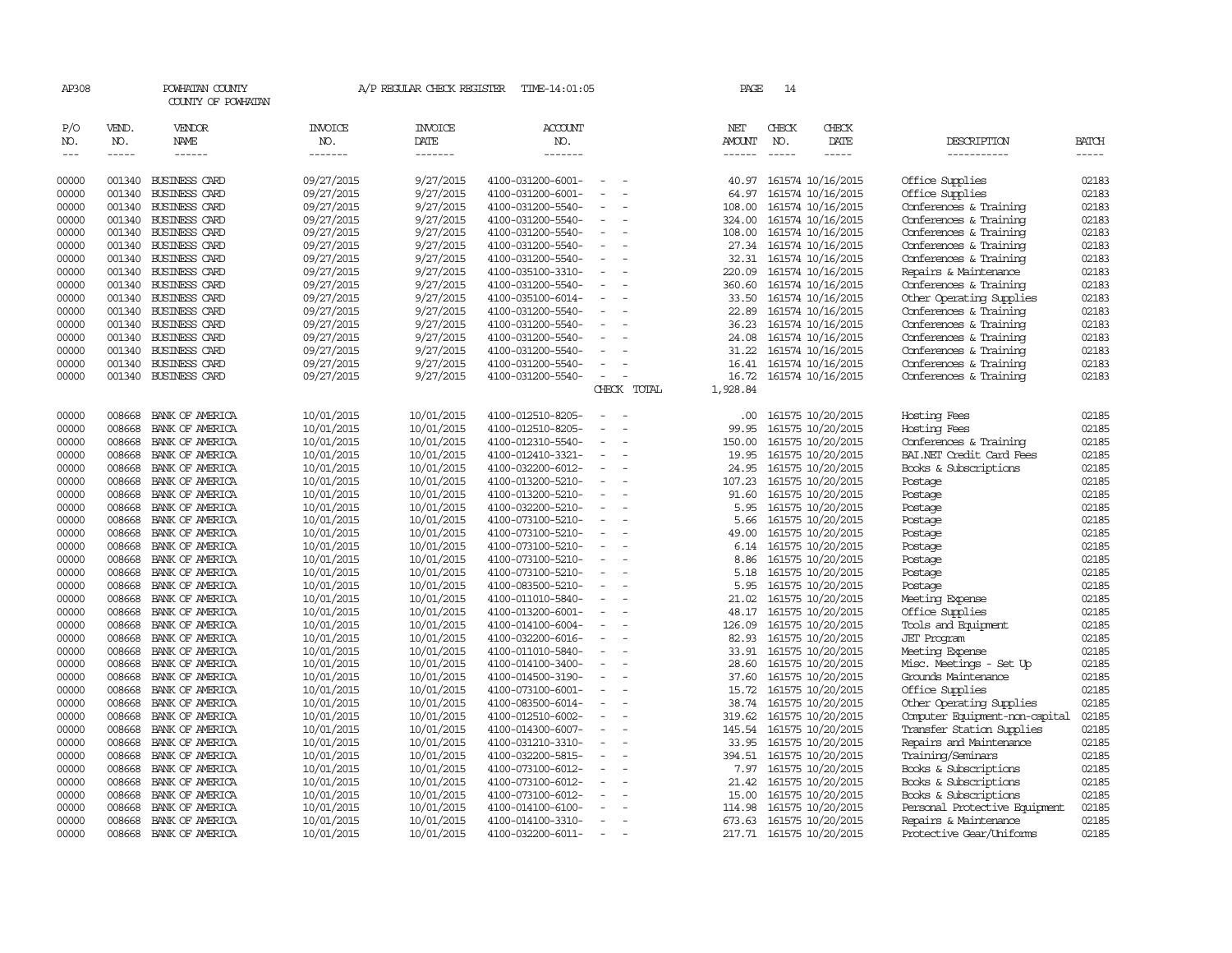| AP308               |                             | POWHATAN COUNTY<br>COUNTY OF POWHATAN |                                  | A/P REGULAR CHECK REGISTER         | TIME-14:01:05                          |                                                      |             | PAGE                           | 15                            |                                        |                                                            |                             |
|---------------------|-----------------------------|---------------------------------------|----------------------------------|------------------------------------|----------------------------------------|------------------------------------------------------|-------------|--------------------------------|-------------------------------|----------------------------------------|------------------------------------------------------------|-----------------------------|
| P/O<br>NO.<br>$---$ | VEND.<br>NO.<br>$- - - - -$ | VENDOR<br>NAME<br>$- - - - - -$       | <b>INVOICE</b><br>NO.<br>------- | <b>INVOICE</b><br>DATE<br>-------- | <b>ACCOUNT</b><br>NO.<br>-------       |                                                      |             | NET<br>AMOUNT<br>$- - - - - -$ | CHECK<br>NO.<br>$\frac{1}{2}$ | CHECK<br>DATE<br>$- - - - -$           | DESCRIPTION<br>-----------                                 | <b>BATCH</b><br>$- - - - -$ |
|                     |                             |                                       |                                  |                                    |                                        |                                                      |             |                                |                               |                                        |                                                            |                             |
| 00000<br>00000      | 008668<br>008668            | BANK OF AMERICA<br>BANK OF AMERICA    | 10/01/2015<br>10/01/2015         | 10/01/2015<br>10/01/2015           | 4100-032200-6011-<br>4100-032200-5540- | $\overline{\phantom{a}}$<br>$\overline{\phantom{a}}$ |             | 50.58<br>50.00                 |                               | 161575 10/20/2015<br>161575 10/20/2015 | Protective Gear/Uniforms<br>Travel - Convention & Educatio | 02185<br>02185              |
| 00000               | 008668                      | BANK OF AMERICA                       | 10/01/2015                       | 10/01/2015                         | 4100-012310-5540-                      |                                                      |             | 64.49                          |                               | 161575 10/20/2015                      | Conferences & Training                                     | 02185                       |
| 00000               | 008668                      | BANK OF AMERICA                       | 10/01/2015                       | 10/01/2015                         | 4100-012200-5540-                      | $\sim$                                               |             | 200.00                         |                               | 161575 10/20/2015                      | Conferences & Training                                     | 02185                       |
| 00000               | 008668                      | BANK OF AMERICA                       | 10/01/2015                       | 10/01/2015                         | 4100-032200-5210-                      | $\overline{\phantom{a}}$                             |             | 13.45                          |                               | 161575 10/20/2015                      | Postage                                                    | 02185                       |
| 00000               | 008668                      | BANK OF AMERICA                       | 10/01/2015                       | 10/01/2015                         | 4100-012310-5540-                      |                                                      |             |                                |                               | 423.30 161575 10/20/2015               | Conferences & Training                                     | 02185                       |
| 00000               | 008668                      | BANK OF AMERICA                       | 10/01/2015                       | 10/01/2015                         | 4100-011010-5840-                      | $\overline{\phantom{a}}$                             |             |                                |                               | 80.03 161575 10/20/2015                | Meeting Expense                                            | 02185                       |
| 00000               | 008668                      | BANK OF AMERICA                       | 10/01/2015                       | 10/01/2015                         | 4100-012200-5810-                      | $\overline{\phantom{a}}$                             |             | 245.00                         |                               | 161575 10/20/2015                      | Dues/Association Memberships                               | 02185                       |
| 00000               | 008668                      | BANK OF AMERICA                       | 10/01/2015                       | 10/01/2015                         | 4100-012200-5810-                      | $\overline{\phantom{a}}$                             |             | 60.00                          |                               | 161575 10/20/2015                      | Dues/Association Memberships                               | 02185                       |
| 00000               | 008668                      | BANK OF AMERICA                       | 10/01/2015                       | 10/01/2015                         | 4100-012310-5540-                      | $\equiv$                                             |             | 15.70                          |                               | 161575 10/20/2015                      | Conferences & Training                                     | 02185                       |
| 00000               | 008668                      | BANK OF AMERICA                       | 10/01/2015                       | 10/01/2015                         | 4100-081100-5810-                      | $\sim$                                               |             |                                |                               | 513.00 161575 10/20/2015               | Dues/Association Memberships                               | 02185                       |
| 00000               | 008668                      | BANK OF AMERICA                       | 10/01/2015                       | 10/01/2015                         | 4100-034100-6001-                      | $\overline{\phantom{a}}$                             |             | 49.00                          |                               | 161575 10/20/2015                      | Office Supplies                                            | 02185                       |
| 00000               | 008668                      | BANK OF AMERICA                       | 10/01/2015                       | 10/01/2015                         | 4100-011010-5840-                      |                                                      |             | 84.24                          |                               | 161575 10/20/2015                      | Meeting Expense                                            | 02185                       |
| 00000               | 008668                      | BANK OF AMERICA                       | 10/01/2015                       | 10/01/2015                         | 4100-032200-5815-                      | $\equiv$                                             |             |                                |                               | 525.00 161575 10/20/2015               | Training/Seminars                                          | 02185                       |
| 00000               | 008668                      | BANK OF AMERICA                       | 10/01/2015                       | 10/01/2015                         | 4100-035500-5540-                      | $\overline{\phantom{a}}$                             |             | 150.00                         |                               | 161575 10/20/2015                      | Conferences & Training                                     | 02185                       |
| 00000               | 008668                      | BANK OF AMERICA                       | 10/01/2015                       | 10/01/2015                         | 4100-081100-5540-                      | $\sim$                                               |             |                                |                               | 29.00 161575 10/20/2015                | Conferences & Training                                     | 02185                       |
| 00000               | 008668                      | BANK OF AMERICA                       | 10/01/2015                       | 10/01/2015                         | 4100-012220-5540-                      | $\overline{\phantom{a}}$                             |             | 250.00                         |                               | 161575 10/20/2015                      | Travel and Education                                       | 02185                       |
| 00000               | 008668                      | BANK OF AMERICA                       | 10/01/2015                       | 10/01/2015                         | 4100-032200-6011-                      | $\overline{\phantom{a}}$                             |             | 235.60                         |                               | 161575 10/20/2015                      | Protective Gear/Uniforms                                   | 02185                       |
| 00000               | 008668                      | BANK OF AMERICA                       | 10/01/2015                       | 10/01/2015                         | 4100-014100-3310-                      | $\overline{\phantom{a}}$                             |             | 33.64                          |                               | 161575 10/20/2015                      | Repairs & Maintenance                                      | 02185                       |
| 00000               | 008668                      | BANK OF AMERICA                       | 10/01/2015                       | 10/01/2015                         | 4100-014500-3319-                      |                                                      |             |                                |                               | 35.37 161575 10/20/2015                | Equipment Repairs and Maintena                             | 02185                       |
| 00000               | 008668                      | BANK OF AMERICA                       | 10/01/2015                       | 10/01/2015                         | 4100-012310-5540-                      | $\equiv$                                             |             |                                |                               | 81.56 161575 10/20/2015                | Conferences & Training                                     | 02185                       |
| 00000               | 008668                      | BANK OF AMERICA                       | 10/01/2015                       | 10/01/2015                         | 4100-032200-5815-                      | $\equiv$                                             |             | 75.12                          |                               | 161575 10/20/2015                      | Training/Seminars                                          | 02185                       |
|                     |                             |                                       |                                  |                                    |                                        |                                                      | CHECK TOTAL | 6,221.61                       |                               |                                        |                                                            |                             |
| 00000               |                             | 006175 ADAMS OIL COMPANY, INC.        | 89117                            | 9/14/2015                          | 4100-014100-5120-                      | $\overline{\phantom{a}}$                             | CHECK TOTAL | 200.00<br>200.00               |                               | 161590 10/23/2015                      | Fuel                                                       | 02186                       |
|                     |                             |                                       |                                  |                                    |                                        |                                                      |             |                                |                               |                                        |                                                            |                             |
| 00000               |                             | 008743 ALEXANDER, KAREN B.            | CHRISTMAS CIUB                   | 8/31/2015                          | 100-000200-0001-                       | $\sim$                                               | CHECK TOTAL | 100.00<br>100.00               |                               | 161591 10/23/2015                      | Payroll - Clearing Account                                 | 02192                       |
| 00000               |                             | 006815 ANTHEM BLUE CROSS/SHIELD       | 77356 SEPT15                     | 10/14/2015                         | 4100-033400-3845-                      | $\sim$                                               |             | 4,481.88                       |                               | 161592 10/23/2015                      | Detention of Adults - Health C                             | 02189                       |
|                     |                             |                                       |                                  |                                    |                                        |                                                      | CHECK TOTAL | 4,481.88                       |                               |                                        |                                                            |                             |
| 00000               |                             | 007436 AOUA VIRGINIA, INC.            | 0559913 10/15                    | 10/09/2015                         | 4100-014100-5130-                      | $\overline{\phantom{a}}$                             |             | 20.95                          |                               | 161593 10/23/2015                      | Water                                                      | 02186                       |
| 00000               |                             | 007436 AQUA VIRGINIA, INC.            | 0574622 10/15                    | 10/09/2015                         | 4100-014100-5130-                      | $\sim$<br>$\overline{\phantom{a}}$                   |             | 94.87                          |                               | 161593 10/23/2015                      | Water                                                      | 02186                       |
| 00000               |                             | 007436 AOUA VIRGINIA, INC.            | 0620830 10/15                    | 10/09/2015                         | 4100-014100-5130-                      | $\equiv$                                             |             | 98.23                          |                               | 161593 10/23/2015                      | Water                                                      | 02186                       |
| 00000               |                             | 007436 AQUA VIRGINIA, INC.            | 0620830 10/15                    | 10/09/2015                         | 4100-031200-5130-                      | $\equiv$                                             |             | 98.24                          |                               | 161593 10/23/2015                      | Water                                                      | 02186                       |
| 00000               |                             | 007436 AQUA VIRGINIA, INC.            | 0621132 10/15                    | 10/09/2015                         | 4100-014600-5130-                      | $\sim$                                               |             |                                |                               | 662.73 161593 10/23/2015               | Water - Field Irrigation                                   | 02186                       |
| 00000               |                             | 007436 AOUA VIRGINIA, INC.            | 0621781 10/15                    | 10/09/2015                         | 4100-014100-5130-                      | $\overline{\phantom{a}}$                             |             | 21.97                          |                               | 161593 10/23/2015                      | Water                                                      | 02186                       |
| 00000               |                             | 007436 AQUA VIRGINIA, INC.            | 0621880 10/15                    | 10/09/2015                         | 4100-014600-5130-                      | $\equiv$                                             |             | 38.90                          |                               | 161593 10/23/2015                      | Water - Field Irrigation                                   | 02186                       |
| 00000               |                             | 007436 AQUA VIRGINIA, INC.            | 1100656 10/15                    | 10/09/2015                         | 4100-014600-5130-                      | $\overline{\phantom{a}}$                             |             | 558.45                         |                               | 161593 10/23/2015                      | - Field Irrigation<br>Water                                | 02186                       |
| 00000               |                             | 007436 AQUA VIRGINIA, INC.            | 1100657 10/15                    | 10/09/2015                         | 4100-014100-5130-                      | $\equiv$                                             |             | 140.04                         |                               | 161593 10/23/2015                      | Water                                                      | 02186                       |
| 00000               |                             | 007436 AOUA VIRGINIA, INC.            | 0574341 10/15                    | 10/09/2015                         | 4100-022100-5130-                      | $\equiv$                                             |             |                                |                               | 23.51 161593 10/23/2015                | Water                                                      | 02189                       |
| 00000               |                             | 007436 AQUA VIRGINIA, INC.            | 0621788 10/15                    | 10/09/2015                         | 4100-073100-5130-                      | $\overline{\phantom{a}}$                             |             |                                |                               | 65.11 161593 10/23/2015                | Water                                                      | 02189                       |
|                     |                             |                                       |                                  |                                    |                                        |                                                      | CHECK TOTAL | 1,823.00                       |                               |                                        |                                                            |                             |
| 00000               |                             | 007436 AQUA VIRGINIA, INC.            | 1401897 10/15                    | 10/09/2015                         | 4100-014600-5130-                      |                                                      |             | 7.74                           |                               | 161594 10/23/2015                      | Water - Field Irrigation                                   | 02186                       |
| 00000               |                             | 007436 AQUA VIRGINIA, INC.            | 575072 10/15                     | 10/09/2015                         | 4100-014100-5130-                      | $\sim$                                               |             | 88.71                          |                               | 161594 10/23/2015                      | Water                                                      | 02186                       |
| 00000               |                             | 007436 AQUA VIRGINIA, INC.            | 621730 10/15                     | 10/09/2015                         | 4100-014100-5130-                      | $\equiv$                                             |             |                                |                               | 196.47 161594 10/23/2015               | Water                                                      | 02186                       |
|                     |                             |                                       |                                  |                                    |                                        |                                                      | CHECK TOTAL | 292.92                         |                               |                                        |                                                            |                             |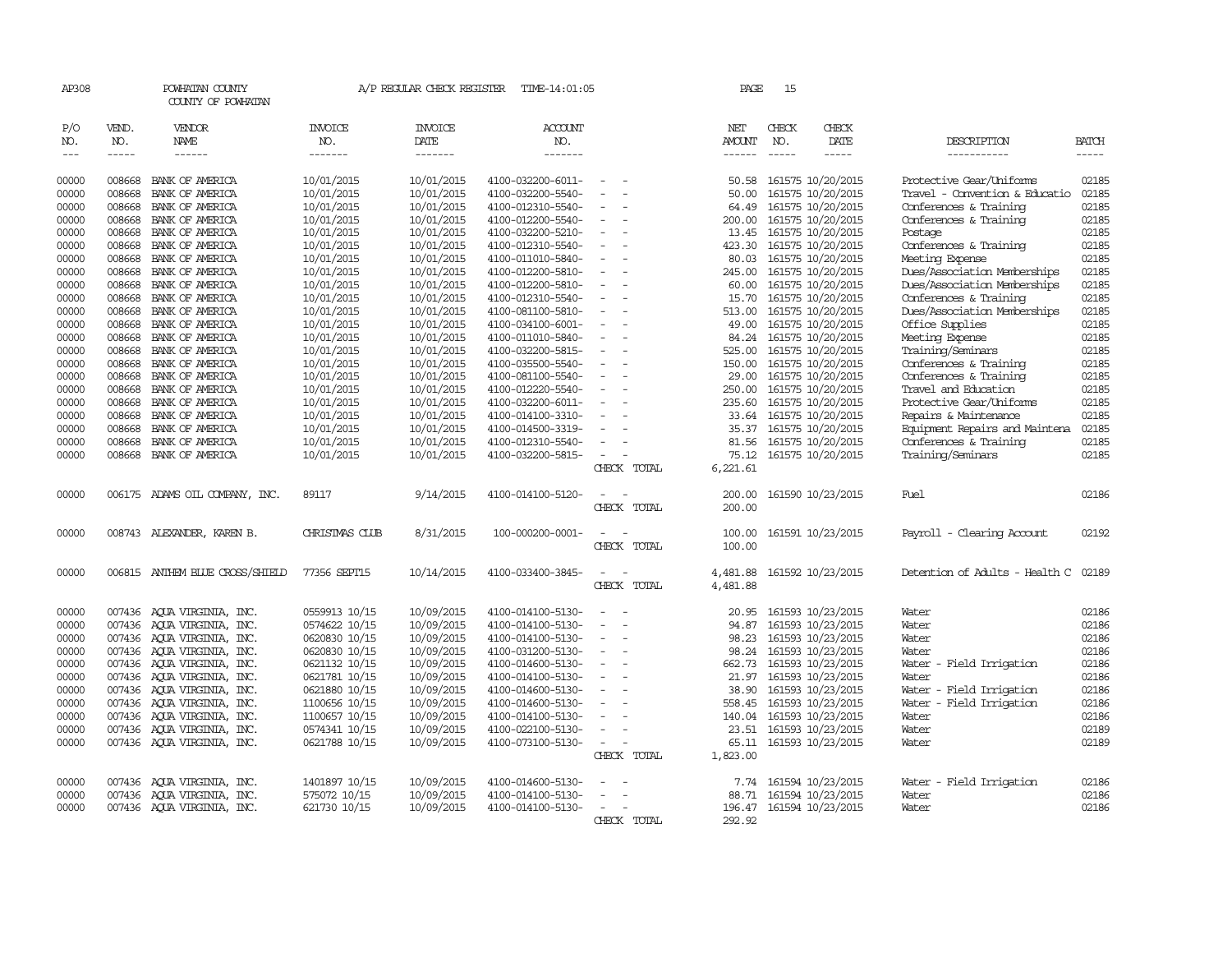| AP308                                                                                                                                                                                                                                                                                                                                                                                                      |                                      | POWHATAN COUNTY<br>COUNTY OF POWHATAN                                                                                                                                                                                                                                                                                   |                                                                               | A/P REGULAR CHECK REGISTER                                                                                        | TIME-14:01:05                                                                                                                                                                             |                                                                                                             | PAGE                                                                                | 16                            |                                                                                                                                                                                                 |                                                                                                                                                                                                                                                                           |                                                                               |
|------------------------------------------------------------------------------------------------------------------------------------------------------------------------------------------------------------------------------------------------------------------------------------------------------------------------------------------------------------------------------------------------------------|--------------------------------------|-------------------------------------------------------------------------------------------------------------------------------------------------------------------------------------------------------------------------------------------------------------------------------------------------------------------------|-------------------------------------------------------------------------------|-------------------------------------------------------------------------------------------------------------------|-------------------------------------------------------------------------------------------------------------------------------------------------------------------------------------------|-------------------------------------------------------------------------------------------------------------|-------------------------------------------------------------------------------------|-------------------------------|-------------------------------------------------------------------------------------------------------------------------------------------------------------------------------------------------|---------------------------------------------------------------------------------------------------------------------------------------------------------------------------------------------------------------------------------------------------------------------------|-------------------------------------------------------------------------------|
| P/O<br>NO.<br>$\frac{1}{2} \frac{1}{2} \frac{1}{2} \frac{1}{2} \frac{1}{2} \frac{1}{2} \frac{1}{2} \frac{1}{2} \frac{1}{2} \frac{1}{2} \frac{1}{2} \frac{1}{2} \frac{1}{2} \frac{1}{2} \frac{1}{2} \frac{1}{2} \frac{1}{2} \frac{1}{2} \frac{1}{2} \frac{1}{2} \frac{1}{2} \frac{1}{2} \frac{1}{2} \frac{1}{2} \frac{1}{2} \frac{1}{2} \frac{1}{2} \frac{1}{2} \frac{1}{2} \frac{1}{2} \frac{1}{2} \frac{$ | VEND.<br>NO.<br>$- - - - -$          | <b>VENDOR</b><br>NAME<br>$- - - - - -$                                                                                                                                                                                                                                                                                  | <b>INVOICE</b><br>NO.<br>-------                                              | <b>INVOICE</b><br>DATE<br>-------                                                                                 | <b>ACCOUNT</b><br>NO.<br>-------                                                                                                                                                          |                                                                                                             | NET<br><b>AMOUNT</b><br>------                                                      | CHECK<br>NO.<br>$\frac{1}{2}$ | CHECK<br>DATE<br>-----                                                                                                                                                                          | DESCRIPTION<br>-----------                                                                                                                                                                                                                                                | <b>BATCH</b><br>-----                                                         |
| 00000<br>00000<br>00000                                                                                                                                                                                                                                                                                                                                                                                    |                                      | 007941 BAKER & TAYLOR<br>007941 BAKER & TAYLOR<br>007941 BAKER & TAYLOR                                                                                                                                                                                                                                                 | K50175400<br>M82762850<br>5013836236                                          | 10/14/2015<br>10/08/2015<br>10/13/2015                                                                            | 4100-073100-6012-<br>4100-073100-6012-<br>4100-073100-6012-                                                                                                                               | $\overline{\phantom{a}}$<br>CHECK TOTAL                                                                     | 6.98<br>35.80<br>176.63<br>219.41                                                   |                               | 161595 10/23/2015<br>161595 10/23/2015<br>161595 10/23/2015                                                                                                                                     | Books & Subscriptions<br>Books & Subscriptions<br>Books & Subscriptions                                                                                                                                                                                                   | 02189<br>02189<br>02189                                                       |
| 00000                                                                                                                                                                                                                                                                                                                                                                                                      |                                      | 007866 BARTLEY, SHARON E.                                                                                                                                                                                                                                                                                               | CHRISTMAS CLUB                                                                | 8/31/2015                                                                                                         | 100-000200-0001-                                                                                                                                                                          | $\sim$<br>CHECK TOTAL                                                                                       | 100.00<br>100.00                                                                    |                               | 161596 10/23/2015                                                                                                                                                                               | Payroll - Clearing Account                                                                                                                                                                                                                                                | 02192                                                                         |
| 00000                                                                                                                                                                                                                                                                                                                                                                                                      |                                      | 000032 BARTON, FAYE G.                                                                                                                                                                                                                                                                                                  | CHRISTMAS CLUB                                                                | 8/31/2015                                                                                                         | 100-000200-0001-                                                                                                                                                                          | $\equiv$<br>CHECK TOTAL                                                                                     | 200.00<br>200.00                                                                    |                               | 161597 10/23/2015                                                                                                                                                                               | Payroll - Clearing Account                                                                                                                                                                                                                                                | 02192                                                                         |
| 00000                                                                                                                                                                                                                                                                                                                                                                                                      |                                      | 006655 BLOSSMAN GAS COMPANIES,                                                                                                                                                                                                                                                                                          | 306549                                                                        | 9/23/2015                                                                                                         | 4100-032220-5120-                                                                                                                                                                         | $\equiv$<br>CHECK TOTAL                                                                                     | 196.89<br>196.89                                                                    |                               | 161598 10/23/2015                                                                                                                                                                               | Fuel                                                                                                                                                                                                                                                                      | 02186                                                                         |
| 00000<br>00000                                                                                                                                                                                                                                                                                                                                                                                             |                                      | 007831 BOCZAR, CHRISTINE<br>007831 BOCZAR, CHRISTINE                                                                                                                                                                                                                                                                    | 525900662976<br>528100656061                                                  | 9/16/2015<br>10/08/2015                                                                                           | 4100-035100-3110-<br>4100-035100-3110-                                                                                                                                                    | $\sim$<br>$\equiv$<br>CHECK TOTAL                                                                           | 4.00<br>8.00<br>12.00                                                               |                               | 161599 10/23/2015<br>161599 10/23/2015                                                                                                                                                          | Professional Health Services<br>Professional Health Services                                                                                                                                                                                                              | 02189<br>02189                                                                |
| 00000                                                                                                                                                                                                                                                                                                                                                                                                      |                                      | 008564 BRIDGFORTH, BASKERVILLE                                                                                                                                                                                                                                                                                          | VAMLIS GIS CONF                                                               | 10/19/2015                                                                                                        | 4100-012520-5510-                                                                                                                                                                         | $\sim$ 100 $\mu$<br>$\sim$<br>CHECK TOTAL                                                                   | 113.75<br>113.75                                                                    |                               | 161600 10/23/2015                                                                                                                                                                               | Travel/Mileage/Parking/Tolls                                                                                                                                                                                                                                              | 02191                                                                         |
| 00000                                                                                                                                                                                                                                                                                                                                                                                                      |                                      | 011053 BRUNELLI, JESSICA M.                                                                                                                                                                                                                                                                                             | <b>OCTOBER TERM</b>                                                           | 10/21/2015                                                                                                        | 4100-021100-1700-                                                                                                                                                                         | $\equiv$<br>CHECK TOTAL                                                                                     | 30.00<br>30.00                                                                      |                               | 161601 10/23/2015                                                                                                                                                                               | COMP: Jurors & Witnesses                                                                                                                                                                                                                                                  | 02189                                                                         |
| 00000                                                                                                                                                                                                                                                                                                                                                                                                      |                                      | 011048 BURGIO, JERRY P.                                                                                                                                                                                                                                                                                                 | <b>OCTOBER15 TERM</b>                                                         | 10/21/2015                                                                                                        | 4100-021100-1700-                                                                                                                                                                         | $\omega_{\rm{max}}$ , $\omega_{\rm{max}}$<br>CHECK TOTAL                                                    | 30.00<br>30.00                                                                      |                               | 161602 10/23/2015                                                                                                                                                                               | COMP: Jurors & Witnesses                                                                                                                                                                                                                                                  | 02189                                                                         |
| 00000                                                                                                                                                                                                                                                                                                                                                                                                      | 000540                               | CENTRAL VIRGINIA WASTE                                                                                                                                                                                                                                                                                                  | 20573                                                                         | 9/23/2015                                                                                                         | 4100-014300-3176-                                                                                                                                                                         | $\sim$<br>CHECK TOTAL                                                                                       | 54.52                                                                               |                               | 54.52 161603 10/23/2015                                                                                                                                                                         | Recycling Pulls                                                                                                                                                                                                                                                           | 02186                                                                         |
| 00000<br>00000<br>00000<br>00000                                                                                                                                                                                                                                                                                                                                                                           | 006965<br>006965<br>006965<br>006965 | CINIAS CORPORATION<br>CINIAS CORPORATION<br>CINIAS CORPORATION<br>CINIAS CORPORATION                                                                                                                                                                                                                                    | 143626691<br>143630466<br>143630466<br>143630467                              | 10/07/2015<br>10/14/2015<br>10/14/2015<br>10/14/2015                                                              | 4100-014300-6011-<br>4100-014100-6011-<br>4100-014500-6011-<br>4100-014300-6011-                                                                                                          | $\overline{\phantom{a}}$<br>$\sim$<br>CHECK TOTAL                                                           | 111.45<br>66.61<br>111.48<br>340.85                                                 |                               | 161604 10/23/2015<br>161604 10/23/2015<br>51.31 161604 10/23/2015<br>161604 10/23/2015                                                                                                          | Uniforms<br>Uniforms<br>Uniforms<br>Uniforms                                                                                                                                                                                                                              | 02186<br>02186<br>02186<br>02186                                              |
| 00000<br>00000<br>00000<br>00000<br>00000<br>00000<br>00000<br>00000<br>00000                                                                                                                                                                                                                                                                                                                              |                                      | 007341 CLAWS & PAWS ANIMAL CARE<br>007341 CLAWS & PAWS ANIMAL CARE<br>007341 CLAWS & PAWS ANIMAL CARE<br>007341 CLAWS & PAWS ANIMAL CARE<br>007341 CLAWS & PAWS ANIMAL CARE<br>007341 CLAWS & PAWS ANIMAL CARE<br>007341 CLAWS & PAWS ANIMAL CARE<br>007341 CLAWS & PAWS ANIMAL CARE<br>007341 CLAWS & PAWS ANIMAL CARE | 69173<br>69194<br>69305<br>69340<br>69613<br>69641<br>69642<br>69675<br>69676 | 9/01/2015<br>9/04/2015<br>9/11/2015<br>9/09/2015<br>9/24/2015<br>9/24/2015<br>9/24/2015<br>9/25/2015<br>9/30/2015 | 4100-035100-3110-<br>4100-035100-3110-<br>4100-035100-3110-<br>4100-035100-5614-<br>4100-035100-3110-<br>4100-035100-5615-<br>4100-035100-5615-<br>4100-035100-3110-<br>4100-035100-3110- | $\sim$<br>$\equiv$<br>$\equiv$<br>$\sim$<br>$\equiv$<br>$\equiv$<br>$\overline{\phantom{a}}$<br>CHECK TOTAL | 437.00<br>555.70<br>22.00<br>103.00<br>55.00<br>35.00<br>4.60<br>218.50<br>1,440.84 |                               | 161605 10/23/2015<br>161605 10/23/2015<br>10.04 161605 10/23/2015<br>161605 10/23/2015<br>161605 10/23/2015<br>161605 10/23/2015<br>161605 10/23/2015<br>161605 10/23/2015<br>161605 10/23/2015 | Professional Health Services<br>Professional Health Services<br>Professional Health Services<br>Initial shots/visit costs<br>Professional Health Services<br>Spay/Neuter Services<br>Spay/Neuter Services<br>Professional Health Services<br>Professional Health Services | 02186<br>02186<br>02186<br>02186<br>02186<br>02186<br>02186<br>02186<br>02186 |
| 00000                                                                                                                                                                                                                                                                                                                                                                                                      |                                      | 011061 CLEVELAND, WILLIAM L.                                                                                                                                                                                                                                                                                            | CHRISTMAS CLUB                                                                | 8/31/2015                                                                                                         | 100-000200-0001-                                                                                                                                                                          | $\sim$ 100 $\mu$<br>CHECK TOTAL                                                                             | 200.00<br>200.00                                                                    |                               | 161606 10/23/2015                                                                                                                                                                               | Payroll - Clearing Account                                                                                                                                                                                                                                                | 02192                                                                         |
| 00000                                                                                                                                                                                                                                                                                                                                                                                                      |                                      | 007282 COBB TECHNOLOGIES, INC.                                                                                                                                                                                                                                                                                          | 706015                                                                        | 10/09/2015                                                                                                        | 4100-032200-3320-                                                                                                                                                                         | $\sim$<br>CHRCK TOTAL                                                                                       | 225.73                                                                              |                               | 225.73 161607 10/23/2015                                                                                                                                                                        | Maintenance & Service Contract 02186                                                                                                                                                                                                                                      |                                                                               |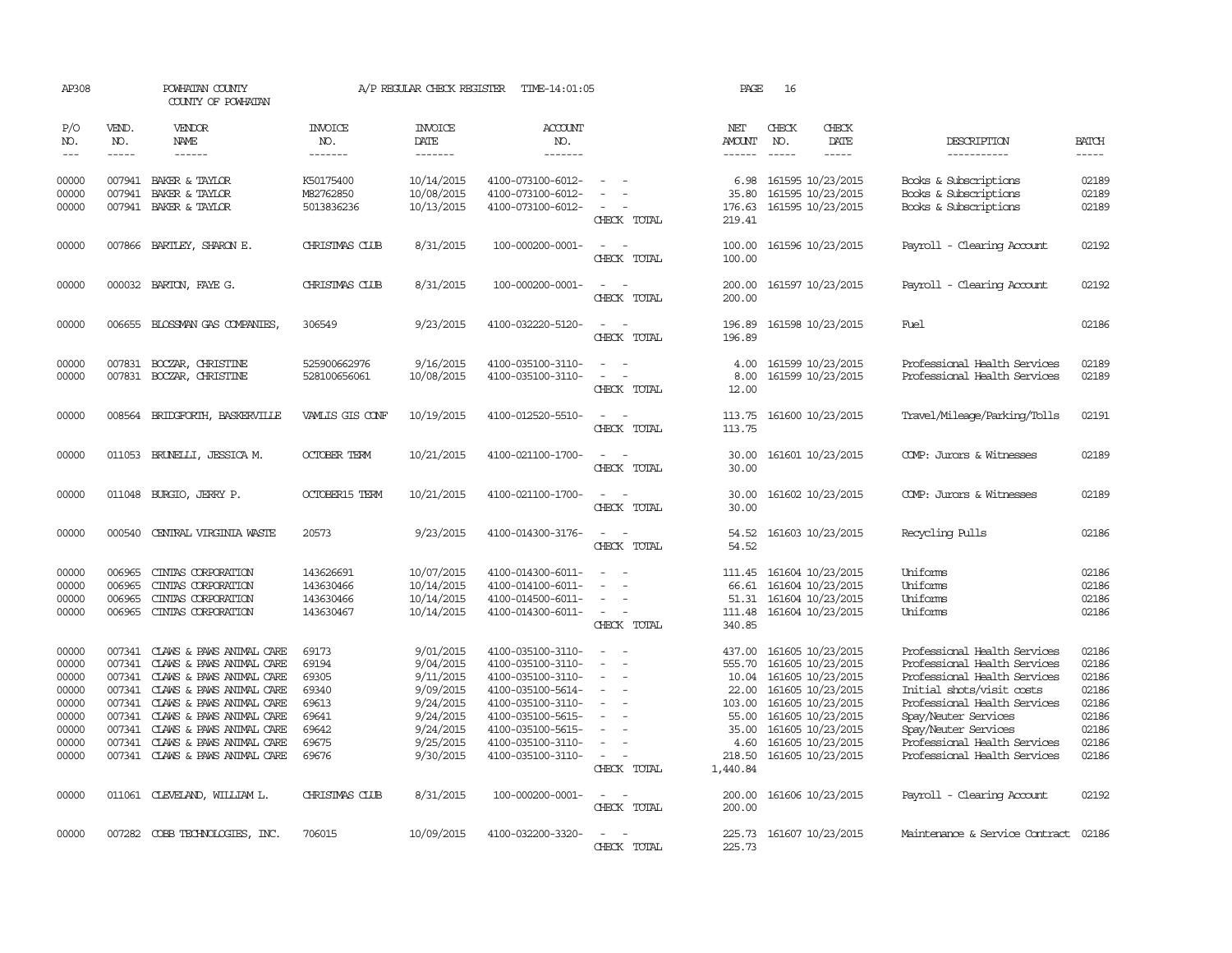| AP308                                                                         |                               | POWHATAN COUNTY<br>COUNTY OF POWHATAN                                                                                                                                                                                                                                                                                                                                                                                          |                                                                          | A/P REGULAR CHECK REGISTER                                                                                            | TIME-14:01:05                                                                                                                                                                             |                                                                                                                                                                             | PAGE                                                       | 17                            |                                                                                                                                                                                                             |                                                                                              |                                                                               |
|-------------------------------------------------------------------------------|-------------------------------|--------------------------------------------------------------------------------------------------------------------------------------------------------------------------------------------------------------------------------------------------------------------------------------------------------------------------------------------------------------------------------------------------------------------------------|--------------------------------------------------------------------------|-----------------------------------------------------------------------------------------------------------------------|-------------------------------------------------------------------------------------------------------------------------------------------------------------------------------------------|-----------------------------------------------------------------------------------------------------------------------------------------------------------------------------|------------------------------------------------------------|-------------------------------|-------------------------------------------------------------------------------------------------------------------------------------------------------------------------------------------------------------|----------------------------------------------------------------------------------------------|-------------------------------------------------------------------------------|
| P/O<br>NO.<br>$---$                                                           | VEND.<br>NO.<br>$\frac{1}{2}$ | <b>VENDOR</b><br>NAME<br>$- - - - - -$                                                                                                                                                                                                                                                                                                                                                                                         | INVOICE<br>NO.<br>$- - - - - - -$                                        | <b>INVOICE</b><br>DATE<br>-------                                                                                     | <b>ACCOUNT</b><br>NO.<br>-------                                                                                                                                                          |                                                                                                                                                                             | NET<br>AMOUNT<br>------                                    | CHECK<br>NO.<br>$\frac{1}{2}$ | CHECK<br>DATE                                                                                                                                                                                               | DESCRIPTION<br>-----------                                                                   | <b>BATCH</b><br>-----                                                         |
| 00000                                                                         |                               | 008045 COLE, JOHN                                                                                                                                                                                                                                                                                                                                                                                                              | CHRISTMAS CLUB                                                           | 8/31/2015                                                                                                             | 100-000200-0001-                                                                                                                                                                          | $\overline{\phantom{a}}$<br>CHECK TOTAL                                                                                                                                     | 40.00<br>40.00                                             |                               | 161608 10/23/2015                                                                                                                                                                                           | Payroll - Clearing Account                                                                   | 02192                                                                         |
| 00000                                                                         |                               | 009178 COMCAST                                                                                                                                                                                                                                                                                                                                                                                                                 | 141177024 10/15                                                          | 10/01/2015                                                                                                            | 4100-014300-5260-                                                                                                                                                                         | CHECK TOTAL                                                                                                                                                                 | 72.90<br>72.90                                             |                               | 161609 10/23/2015                                                                                                                                                                                           | <b>Internet</b>                                                                              | 02186                                                                         |
| 00000<br>00000                                                                |                               | 008615 COUNTY OF CHESTERFIELD<br>008615 COUNTY OF CHESTERFIELD                                                                                                                                                                                                                                                                                                                                                                 | M. KINGSTON<br>R. MANN                                                   | 11/02/2015<br>11/01/2015                                                                                              | 4100-031200-5540-<br>4100-031200-5540-                                                                                                                                                    | $\overline{\phantom{a}}$<br>$\sim$<br>CHECK TOTAL                                                                                                                           | 75.00<br>75.00<br>150.00                                   |                               | 161610 10/23/2015<br>161610 10/23/2015                                                                                                                                                                      | Conferences & Training<br>Conferences & Training                                             | 02186<br>02186                                                                |
| 00000                                                                         |                               | 011052 CROTHERS, ANDREW S.                                                                                                                                                                                                                                                                                                                                                                                                     | <b>OCTOBER TERM</b>                                                      | 10/21/2015                                                                                                            | 4100-021100-1700-                                                                                                                                                                         | $\sim$<br>$\sim$<br>CHECK TOTAL                                                                                                                                             | 30.00<br>30.00                                             |                               | 161611 10/23/2015                                                                                                                                                                                           | COMP: Jurors & Witnesses                                                                     | 02189                                                                         |
| 00000                                                                         |                               | 011049 DANIELS, CANDELARIA D.                                                                                                                                                                                                                                                                                                                                                                                                  | <b>OCTOBER TERM</b>                                                      | 10/21/2015                                                                                                            | 4100-021100-1700-                                                                                                                                                                         | $\sim$ 100 $\sim$<br>CHECK TOTAL                                                                                                                                            | 30.00<br>30.00                                             |                               | 161612 10/23/2015                                                                                                                                                                                           | COMP: Jurors & Witnesses                                                                     | 02189                                                                         |
| 00000                                                                         |                               | 007559 DAVIS, LINDA H.                                                                                                                                                                                                                                                                                                                                                                                                         | CHRISTMAS CLUB                                                           | 8/31/2015                                                                                                             | 100-000200-0001-                                                                                                                                                                          | $\frac{1}{2} \left( \frac{1}{2} \right) \left( \frac{1}{2} \right) = \frac{1}{2} \left( \frac{1}{2} \right)$<br>CHECK TOTAL                                                 | 100.00<br>100.00                                           |                               | 161613 10/23/2015                                                                                                                                                                                           | Payroll - Clearing Account                                                                   | 02192                                                                         |
| 00000                                                                         |                               | 007392 DEEP CREEK VOLUNTEER                                                                                                                                                                                                                                                                                                                                                                                                    | 1ST OTR'15 RENT                                                          | 10/19/2015                                                                                                            | 4100-032200-5425-                                                                                                                                                                         | $\sim$<br>CHECK TOTAL                                                                                                                                                       | 2,343.00<br>2,343.00                                       |                               | 161614 10/23/2015                                                                                                                                                                                           | Rent - Fire Companies                                                                        | 02187                                                                         |
| 00000                                                                         |                               | 006011 DEER CREEK EQUINE CLINIC                                                                                                                                                                                                                                                                                                                                                                                                | 18954                                                                    | 9/30/2015                                                                                                             | 4100-035100-3110-                                                                                                                                                                         | $\sim$ $ -$<br>CHECK TOTAL                                                                                                                                                  | 265.00<br>265.00                                           |                               | 161615 10/23/2015                                                                                                                                                                                           | Professional Health Services                                                                 | 02189                                                                         |
| 00000<br>00000<br>00000<br>00000<br>00000<br>00000<br>00000<br>00000<br>00000 |                               | 006240 DIAMOND SPRINGS WATER, INC 1001070170<br>006240 DIAMOND SPRINGS WATER, INC 2727954<br>006240 DIAMOND SPRINGS WATER, INC 2727966<br>006240 DIAMOND SPRINGS WATER, INC 2728195<br>006240 DIAMOND SPRINGS WATER, INC 909074500<br>006240 DIAMOND SPRINGS WATER, INC 910075450<br>006240 DIAMOND SPRINGS WATER, INC 917070110<br>006240 DIAMOND SPRINGS WATER, INC 917070170<br>006240 DIAMOND SPRINGS WATER, INC 924075450 |                                                                          | 10/01/2015<br>10/02/2015<br>10/02/2015<br>10/02/2015<br>9/09/2015<br>9/11/2015<br>9/17/2015<br>9/17/2015<br>9/24/2015 | 4100-031200-5130-<br>4100-014100-5130-<br>4100-031200-5130-<br>4100-014300-5130-<br>4100-014300-5130-<br>4100-031200-5130-<br>4100-014100-5130-<br>4100-031200-5130-<br>4100-031200-5130- | $\sim$<br>$\sim$<br>$\overline{\phantom{a}}$<br>$\sim$<br>$\overline{\phantom{a}}$<br>$\sim$<br>$\overline{\phantom{a}}$<br>$\sim$<br>CHECK TOTAL                           | 20.85<br>8.95<br>11.95<br>6.25<br>20.85<br>20.85<br>171.15 |                               | 161616 10/23/2015<br>161616 10/23/2015<br>11.95 161616 10/23/2015<br>161616 10/23/2015<br>34.75 161616 10/23/2015<br>34.75 161616 10/23/2015<br>161616 10/23/2015<br>161616 10/23/2015<br>161616 10/23/2015 | Water<br>Water<br>Water<br>Water<br>Water<br>Water<br>Water<br>Water<br>Water                | 02187<br>02187<br>02187<br>02187<br>02187<br>02187<br>02187<br>02187<br>02187 |
| 00000                                                                         | 008787 DMV                    |                                                                                                                                                                                                                                                                                                                                                                                                                                | 15273710                                                                 | 9/30/2015                                                                                                             | 4100-012410-3320-                                                                                                                                                                         | $\sim$<br>$\sim$<br>CHECK TOTAL                                                                                                                                             | 2,000.00<br>2,000.00                                       |                               | 161617 10/23/2015                                                                                                                                                                                           | Maintenance & Service Contract                                                               | 02187                                                                         |
| 00000<br>00000<br>00000<br>00000                                              | 000860<br>000860              | DOMINION VIRGINIA POWER<br>DOMINION VIRGINIA POWER<br>000860 DOMINION VIRGINIA POWER<br>000860 DOMINION VIRGINIA POWER                                                                                                                                                                                                                                                                                                         | 261383271210/15<br>416568092910/15<br>800937057110/15<br>2322252509 1015 | 10/01/2015<br>10/02/2015<br>10/02/2015<br>10/01/2015                                                                  | 4100-022100-5110-<br>4100-031210-5110-<br>4100-031210-5110-<br>4100-031200-5110-                                                                                                          | $\overline{\phantom{a}}$<br>$\overline{\phantom{a}}$<br>$\overline{\phantom{a}}$<br>$\overline{\phantom{a}}$<br>$\sim$ 100 $\mu$<br>$\overline{\phantom{a}}$<br>CHECK TOTAL | 147.52<br>134.48<br>58.20<br>126.76<br>466.96              |                               | 161618 10/23/2015<br>161618 10/23/2015<br>161618 10/23/2015<br>161618 10/23/2015                                                                                                                            | Electricity<br>Electricity - Comunications H<br>Electricity - Comunications H<br>Electricity | 02187<br>02187<br>02187<br>02189                                              |
| 00000                                                                         |                               | 008750 DOMINION VIRGINIA POWER                                                                                                                                                                                                                                                                                                                                                                                                 | 9472753509 1015                                                          | 10/01/2015                                                                                                            | 4100-053910-5643-                                                                                                                                                                         | $\sim$ 100 $\sim$<br>CHECK TOTAL                                                                                                                                            | 833.81                                                     |                               | 833.81 161619 10/23/2015                                                                                                                                                                                    | PCCAA Services - Federal CSBG                                                                | 02188                                                                         |
| 00000                                                                         |                               | 011056 DONOVAN, SANDRA M.                                                                                                                                                                                                                                                                                                                                                                                                      | CHRISTMAS CLUB                                                           | 8/31/2015                                                                                                             | 100-000200-0001-                                                                                                                                                                          | CHECK TOTAL                                                                                                                                                                 | 125.00                                                     |                               | 125.00 161620 10/23/2015                                                                                                                                                                                    | Payroll - Clearing Account                                                                   | 02192                                                                         |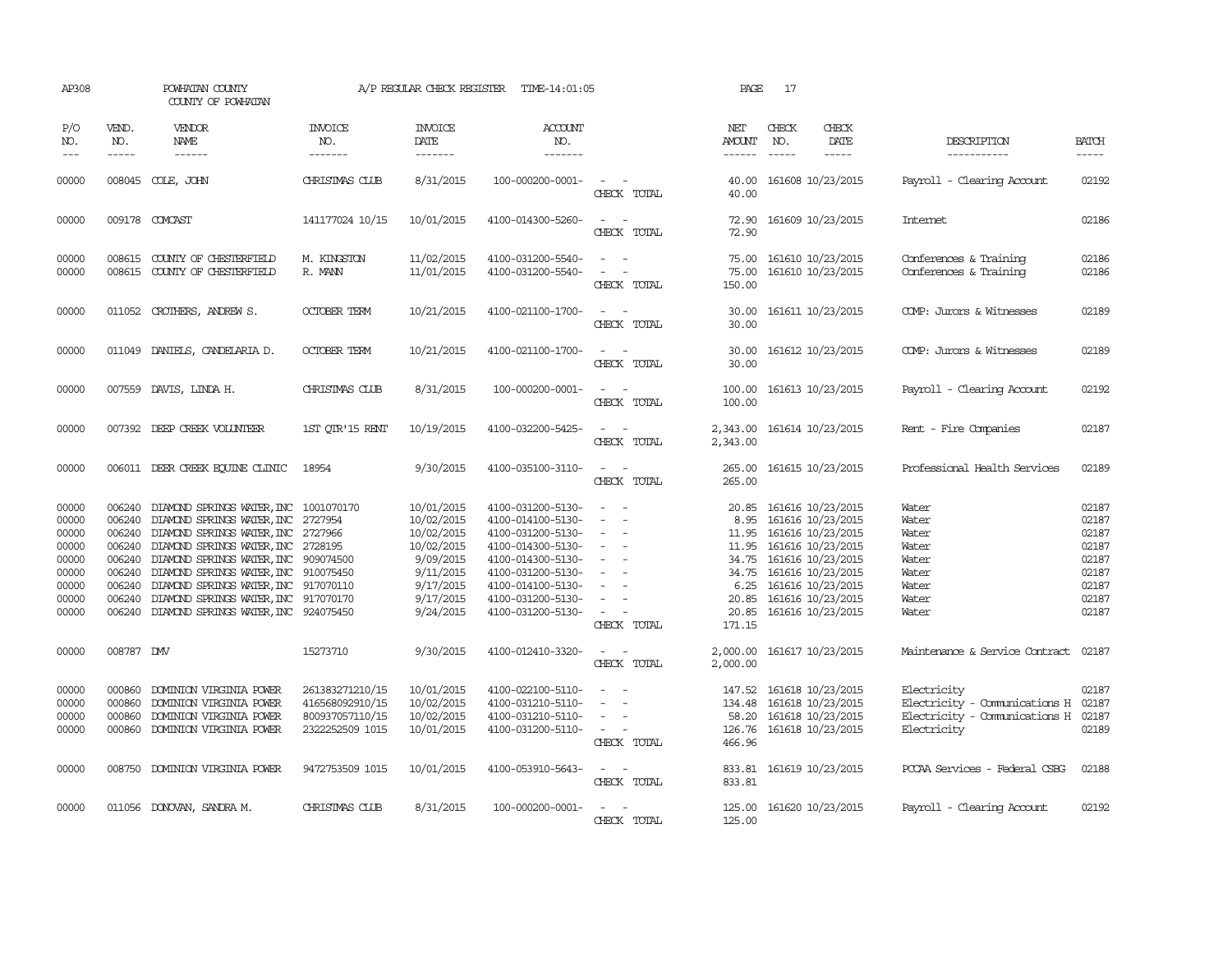| AP308               |                             | POWHATAN COUNTY<br>COUNTY OF POWHATAN                     |                                   | A/P REGULAR CHECK REGISTER               | TIME-14:01:05                          |                                                                     | PAGE                           | 18           |                                        |                                       |                       |
|---------------------|-----------------------------|-----------------------------------------------------------|-----------------------------------|------------------------------------------|----------------------------------------|---------------------------------------------------------------------|--------------------------------|--------------|----------------------------------------|---------------------------------------|-----------------------|
| P/O<br>NO.<br>$---$ | VEND.<br>NO.<br>$- - - - -$ | VENDOR<br>NAME<br>$- - - - - -$                           | <b>INVOICE</b><br>NO.<br>-------- | <b>INVOICE</b><br><b>DATE</b><br>------- | <b>ACCOUNT</b><br>NO.<br>-------       |                                                                     | NET<br>AMOUNT<br>$- - - - - -$ | CHECK<br>NO. | CHECK<br>DATE<br>$- - - - -$           | DESCRIPTION<br>-----------            | <b>BATCH</b><br>----- |
| 00000               | 011057                      | EDWARDS, JOHN                                             | CHRISTMAS CLUB                    | 8/31/2015                                | 100-000200-0001-                       | $\sim$<br>$\sim$<br>CHECK TOTAL                                     | 50.00<br>50.00                 |              | 161621 10/23/2015                      | Payroll - Clearing Account            | 02192                 |
| 00000               |                             | 008201 EMERGENCY EQUIPMENT, INC. 3039                     |                                   | 10/07/2015                               | 4100-032200-6009-                      | CHECK TOTAL                                                         | 254.03<br>254.03               |              | 161622 10/23/2015                      | Auto Repairs and Parts                | 02187                 |
| 00000               |                             | 006666 FINE CREEK FIRE DEPT                               | 1ST QTR RENT 16                   | 10/19/2015                               | 4100-032200-5425-                      | $\sim$ $\sim$<br>CHECK TOTAL                                        | 3,278.00<br>3,278.00           |              | 161623 10/23/2015                      | Rent - Fire Companies                 | 02187                 |
| 00000               |                             | 006869 GALE GROUP                                         | 56478482                          | 10/13/2015                               | 4100-073100-6012-                      | $\sim$<br>$\sim$<br>CHECK TOTAL                                     | 200.16<br>200.16               |              | 161624 10/23/2015                      | Books & Subscriptions                 | 02189                 |
| 00000               |                             | 011050 GARRISON, THOMAS E.                                | <b>OCTOBER TERM</b>               | 10/21/2015                               | 4100-021100-1700-                      | $\sim$<br>CHECK TOTAL                                               | 30.00<br>30.00                 |              | 161625 10/23/2015                      | COMP: Jurors & Witnesses              | 02189                 |
| 00000               | 006763                      | GREENBERG & ASSOCIATES                                    | 2578                              | 10/05/2015                               | 4100-031200-3110-                      | $\sim$<br>$\sim$<br>CHECK TOTAL                                     | 1,330.00<br>1,330.00           |              | 161626 10/23/2015                      | Professional Health Services          | 02189                 |
| 00000               |                             | 005075 GREENE, FLOYD, JR.                                 | CHRISTMAS CLUB                    | 8/31/2015                                | 100-000200-0001-                       | $\overline{\phantom{a}}$<br>$\overline{\phantom{a}}$<br>CHECK TOTAL | 50.00<br>50.00                 |              | 161627 10/23/2015                      | Payroll - Clearing Account            | 02192                 |
| 00000               |                             | 011054 GRIFFIN, CORY M.                                   | <b>OCTOBER TERM</b>               | 10/21/2015                               | 4100-021100-1700-                      | $\equiv$<br>CHECK TOTAL                                             | 30.00<br>30.00                 |              | 161628 10/23/2015                      | COMP: Jurors & Witnesses              | 02189                 |
| 00000               |                             | 009352 HAISLIP, KENNETH M.                                | CHRISTMAS CLUB                    | 8/31/2015                                | 100-000200-0001-                       | $ -$<br>CHECK TOTAL                                                 | 130.00<br>130.00               |              | 161629 10/23/2015                      | Payroll - Clearing Account            | 02192                 |
| 00000               |                             | 009690 HARRIS, CYNTHIA D.                                 | CHRISTMAS CLUB                    | 8/31/2015                                | 100-000200-0001-                       | CHECK TOTAL                                                         | 100.00<br>100.00               |              | 161630 10/23/2015                      | Payroll - Clearing Account            | 02192                 |
| 00000               | 010677                      | HEINTZEIMAN, MICHAEL                                      | PRISONER TRANSP                   | 10/11/2015                               | 4100-031200-5550-                      | CHECK TOTAL                                                         | 9.35<br>9.35                   |              | 161631 10/23/2015                      | Prisoner Extradition                  | 02187                 |
| 00000               | 008400                      | HEROES APPAREL, LLC                                       | 1649126                           | 10/08/2015                               | 4100-031200-6011-                      | $\overline{\phantom{a}}$<br>CHECK TOTAL                             | 80.00<br>80.00                 |              | 161632 10/23/2015                      | Uniforms                              | 02189                 |
| 00000               |                             | 008897 HIATT, ANYA K.                                     | <b>OCTOBER15 TERM</b>             | 10/21/2015                               | 4100-021100-1700-                      | $\overline{\phantom{a}}$<br>CHECK TOTAL                             | 30.00<br>30.00                 |              | 161633 10/23/2015                      | COMP: Jurors & Witnesses              | 02189                 |
| 00000               |                             | 009652 HORIZON DISTRIBUTORS INC                           | 4R003841                          | 10/05/2015                               | 4100-014500-3319-                      | $\sim$<br>CHECK TOTAL                                               | 580.42<br>580.42               |              | 161634 10/23/2015                      | Equipment Repairs and Maintena        | 02187                 |
| 00000<br>00000      | 006626                      | HUGUENOT VOLUNIEER FIRE<br>006626 HUGUENOT VOLUNTEER FIRE | MAINT/TRAINING<br>MAINT/TRAINING  | 6/18/2015<br>6/18/2015                   | 4100-032200-3310-<br>4100-032200-5815- | $\equiv$<br>$\equiv$<br>CHECK TOTAL                                 | 294.36<br>113.53<br>407.89     |              | 161635 10/23/2015<br>161635 10/23/2015 | Equipment Repair<br>Training/Seminars | 02187<br>02187        |
| 00000               |                             | 010287 HUTCHISON, BARBARA J.                              | WAIMART 10-7-15                   | 10/07/2015                               | 4100-021600-6001-                      | $\overline{\phantom{a}}$<br>CHECK TOTAL                             | 31.78<br>31.78                 |              | 161636 10/23/2015                      | Office Supplies                       | 02187                 |
| 00000               |                             | 010755 INNOVATIVE TURF                                    | 2769                              | 10/01/2015                               | 4100-014600-3320-                      | CHECK TOTAL                                                         | 1,580.95                       |              | 1,580.95 161637 10/23/2015             | Maintenance/Service Contracts         | 02187                 |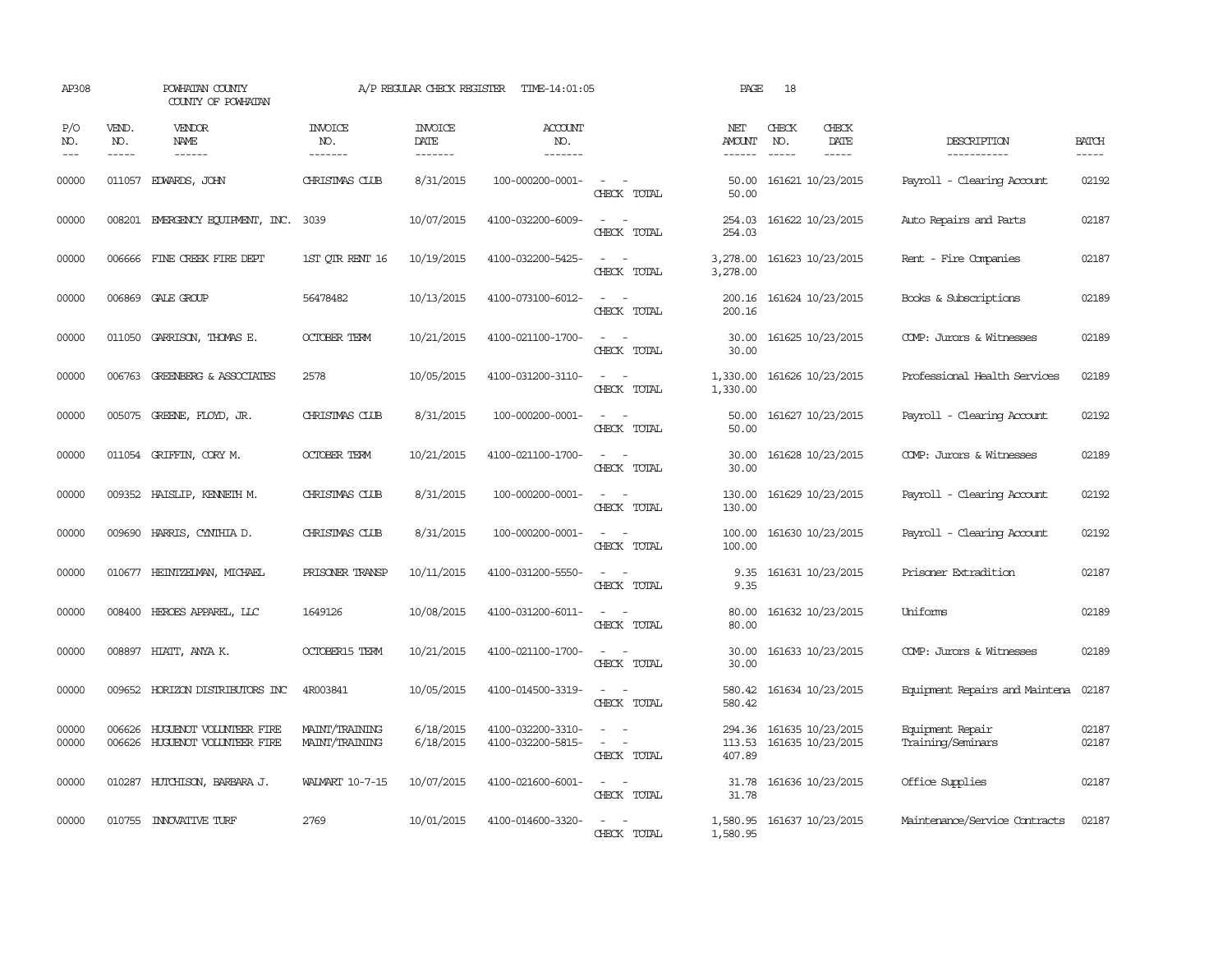| AP308      |                                                                                                                                                                                                                                                                                                                                                                                                                                                                            | POWHATAN COUNTY<br>COUNTY OF POWHATAN |                                  | A/P REGULAR CHECK REGISTER | TIME-14:01:05         |                                                      | PAGE             | 19            |                          |                                      |              |
|------------|----------------------------------------------------------------------------------------------------------------------------------------------------------------------------------------------------------------------------------------------------------------------------------------------------------------------------------------------------------------------------------------------------------------------------------------------------------------------------|---------------------------------------|----------------------------------|----------------------------|-----------------------|------------------------------------------------------|------------------|---------------|--------------------------|--------------------------------------|--------------|
| P/O<br>NO. | VEND.<br>NO.                                                                                                                                                                                                                                                                                                                                                                                                                                                               | VENDOR<br>NAME                        | <b>INVOICE</b><br>NO.<br>------- | <b>INVOICE</b><br>DATE     | <b>ACCOUNT</b><br>NO. |                                                      | NET<br>AMOUNT    | CHECK<br>NO.  | CHECK<br>DATE            | DESCRIPTION                          | <b>BATCH</b> |
| $---$      | $\frac{1}{2} \left( \frac{1}{2} \right) \left( \frac{1}{2} \right) \left( \frac{1}{2} \right) \left( \frac{1}{2} \right) \left( \frac{1}{2} \right) \left( \frac{1}{2} \right) \left( \frac{1}{2} \right) \left( \frac{1}{2} \right) \left( \frac{1}{2} \right) \left( \frac{1}{2} \right) \left( \frac{1}{2} \right) \left( \frac{1}{2} \right) \left( \frac{1}{2} \right) \left( \frac{1}{2} \right) \left( \frac{1}{2} \right) \left( \frac{1}{2} \right) \left( \frac$ |                                       |                                  | -------                    | -------               |                                                      | ------           | $\frac{1}{2}$ | -----                    | -----------                          | $- - - - -$  |
| 00000      |                                                                                                                                                                                                                                                                                                                                                                                                                                                                            | 010231 J & K HEAVY TRUCKS &           | 5232                             | 10/08/2015                 | 4100-032200-6009-     | $\sim$<br>CHECK TOTAL                                | 180.29<br>180.29 |               | 161638 10/23/2015        | Auto Repairs and Parts               | 02187        |
| 00000      |                                                                                                                                                                                                                                                                                                                                                                                                                                                                            | 008381 JAMES RIVER PETROLEUM          | 79                               | 8/31/2015                  | 4100-035100-6008-     | $\overline{\phantom{a}}$<br>$\overline{\phantom{a}}$ | 626.62           |               | 161639 10/23/2015        | Gas/Grease/Oil                       | 02191        |
| 00000      | 008381                                                                                                                                                                                                                                                                                                                                                                                                                                                                     | JAMES RIVER PETROLEUM                 | 79                               | 8/31/2015                  | 4100-031200-6008-     | $\equiv$                                             | 5,797.81         |               | 161639 10/23/2015        | Gas/Grease/Oil                       | 02191        |
| 00000      | 008381                                                                                                                                                                                                                                                                                                                                                                                                                                                                     | JAMES RIVER PEIROLEUM                 | 79A                              | 8/31/2015                  | 4100-032200-6008-     | $\overline{a}$                                       | 2,209.15         |               | 161639 10/23/2015        | Gas/Grease/Oil                       | 02191        |
| 00000      | 008381                                                                                                                                                                                                                                                                                                                                                                                                                                                                     | JAMES RIVER PEIROLEUM                 | 79A                              | 8/31/2015                  | 4100-032200-5120-     | $\overline{\phantom{a}}$                             | 697.26           |               | 161639 10/23/2015        | Apparatus Fuel                       | 02191        |
| 00000      | 008381                                                                                                                                                                                                                                                                                                                                                                                                                                                                     | JAMES RIVER PETROLEUM                 | 79A                              | 8/31/2015                  | 4100-032200-6008-     | $\overline{\phantom{a}}$                             |                  |               | 331.54 161639 10/23/2015 | Gas/Grease/Oil                       | 02191        |
| 00000      | 008381                                                                                                                                                                                                                                                                                                                                                                                                                                                                     | JAMES RIVER PETROLEUM                 | 79B                              | 8/31/2015                  | 4100-035500-6008-     | $\sim$                                               | 127.94           |               | 161639 10/23/2015        | Gas/Grease/Oil                       | 02191        |
| 00000      | 008381                                                                                                                                                                                                                                                                                                                                                                                                                                                                     | JAMES RIVER PETROLEUM                 | 79C                              | 8/31/2015                  | 4100-014100-6008-     |                                                      | 370.00           |               | 161639 10/23/2015        | Gas/Grease/Oil                       | 02191        |
| 00000      | 008381                                                                                                                                                                                                                                                                                                                                                                                                                                                                     | JAMES RIVER PEIROLEUM                 | 79C                              | 8/31/2015                  | 4100-014500-6008-     | $\sim$<br>$\overline{\phantom{a}}$                   | 631.36           |               | 161639 10/23/2015        | Gas/Grease/Oil                       | 02191        |
| 00000      | 008381                                                                                                                                                                                                                                                                                                                                                                                                                                                                     | JAMES RIVER PETROLEUM                 | 79E                              | 8/31/2015                  | 4100-034100-6008-     | $\sim$                                               | 266.78           |               | 161639 10/23/2015        | Gas/Grease/Oil                       | 02191        |
| 00000      | 008381                                                                                                                                                                                                                                                                                                                                                                                                                                                                     | JAMES RIVER PETROLEUM                 | 79F                              | 8/31/2015                  | 4100-012510-6008-     |                                                      | 24.84            |               | 161639 10/23/2015        | Gas/Grease/Oil                       | 02191        |
| 00000      | 008381                                                                                                                                                                                                                                                                                                                                                                                                                                                                     | JAMES RIVER PEIROLEUM                 | 79G                              | 8/31/2015                  | 4100-081100-6008-     | $\overline{\phantom{a}}$                             | 162.22           |               | 161639 10/23/2015        | Gas/Grease/Oil                       | 02191        |
| 00000      | 008381                                                                                                                                                                                                                                                                                                                                                                                                                                                                     | JAMES RIVER PETROLEUM                 | 79H                              | 8/31/2015                  | 4100-083500-6008-     | $\sim$                                               | 76.33            |               | 161639 10/23/2015        | Gas/Grease/Oil                       | 02191        |
| 00000      | 008381                                                                                                                                                                                                                                                                                                                                                                                                                                                                     | JAMES RIVER PEIROLEUM                 | 79I                              | 8/31/2015                  | 4100-014300-6008-     |                                                      | 64.91            |               | 161639 10/23/2015        | Gas/Grease/Oil                       | 02191        |
| 00000      | 008381                                                                                                                                                                                                                                                                                                                                                                                                                                                                     | JAMES RIVER PEIROLEUM                 | 80                               | 9/30/2015                  | 4100-035100-6008-     |                                                      | 575.13           |               | 161639 10/23/2015        | Gas/Grease/Oil                       | 02191        |
| 00000      |                                                                                                                                                                                                                                                                                                                                                                                                                                                                            | 008381 JAMES RIVER PETROLEUM          | 80                               | 9/30/2015                  | 4100-031200-6008-     | $\overline{\phantom{a}}$                             | 5,548.71         |               | 161639 10/23/2015        | Gas/Grease/Oil                       | 02191        |
|            |                                                                                                                                                                                                                                                                                                                                                                                                                                                                            |                                       |                                  |                            |                       | CHECK TOTAL                                          | 17,510.60        |               |                          |                                      |              |
| 00000      | 008381                                                                                                                                                                                                                                                                                                                                                                                                                                                                     | JAMES RIVER PETROLEUM                 | 80A                              | 9/30/2015                  | 4100-032200-6008-     | $\overline{\phantom{a}}$<br>$\overline{\phantom{a}}$ | 2,467.02         |               | 161640 10/23/2015        | Gas/Grease/Oil                       | 02191        |
| 00000      | 008381                                                                                                                                                                                                                                                                                                                                                                                                                                                                     | JAMES RIVER PETROLEUM                 | 80A                              | 9/30/2015                  | 4100-032200-5120-     |                                                      | 1,203.01         |               | 161640 10/23/2015        | Apparatus Fuel                       | 02191        |
| 00000      | 008381                                                                                                                                                                                                                                                                                                                                                                                                                                                                     | JAMES RIVER PETROLEUM                 | 80A                              | 9/30/2015                  | 4100-032200-6008-     |                                                      | 288.21           |               | 161640 10/23/2015        | Gas/Grease/Oil                       | 02191        |
| 00000      | 008381                                                                                                                                                                                                                                                                                                                                                                                                                                                                     | JAMES RIVER PEIROLEUM                 | 80B                              | 9/30/2015                  | 4100-035500-6008-     | $\equiv$                                             | 125.04           |               | 161640 10/23/2015        | Gas/Grease/Oil                       | 02191        |
| 00000      | 008381                                                                                                                                                                                                                                                                                                                                                                                                                                                                     | JAMES RIVER PETROLEUM                 | 80C                              | 9/30/2015                  | 4100-014100-6008-     | $\overline{\phantom{0}}$                             | 853.91           |               | 161640 10/23/2015        | Gas/Grease/Oil                       | 02191        |
| 00000      | 008381                                                                                                                                                                                                                                                                                                                                                                                                                                                                     | JAMES RIVER PETROLEUM                 | 80E                              | 9/30/2015                  | 4100-034100-6008-     |                                                      | 182.88           |               | 161640 10/23/2015        | Gas/Grease/Oil                       | 02191        |
| 00000      | 008381                                                                                                                                                                                                                                                                                                                                                                                                                                                                     | JAMES RIVER PETROLEUM                 | 80G                              | 9/30/2015                  | 4100-081100-6008-     |                                                      | 221.06           |               | 161640 10/23/2015        | Gas/Grease/Oil                       | 02191        |
| 00000      |                                                                                                                                                                                                                                                                                                                                                                                                                                                                            | 008381 JAMES RIVER PEIROLEUM          | 80H                              | 9/30/2015                  | 4100-083500-6008-     | $\sim$                                               |                  |               | 42.74 161640 10/23/2015  | Gas/Grease/Oil                       | 02191        |
| 00000      | 008381                                                                                                                                                                                                                                                                                                                                                                                                                                                                     | JAMES RIVER PEIROLEUM                 | 80I                              | 9/30/2015                  | 4100-014300-6008-     | $\sim$                                               | 42.18            |               | 161640 10/23/2015        | Gas/Grease/Oil                       | 02191        |
|            |                                                                                                                                                                                                                                                                                                                                                                                                                                                                            |                                       |                                  |                            |                       | CHECK TOTAL                                          | 5,426.05         |               |                          |                                      |              |
| 00000      | 007874                                                                                                                                                                                                                                                                                                                                                                                                                                                                     | JONES, LINDA HOLLIN                   | SHRM EXPENSES                    | 10/08/2015                 | 4100-012220-5540-     | $\overline{\phantom{a}}$<br>$\overline{\phantom{a}}$ | 55.73            |               | 161641 10/23/2015        | Travel and Education                 | 02187        |
| 00000      |                                                                                                                                                                                                                                                                                                                                                                                                                                                                            | 007874 JONES, LINDA HOLLIN            | CHRISTMAS CLUB                   | 8/31/2015                  | 100-000200-0001-      | $\sim$<br>$\overline{\phantom{a}}$                   | 110.00           |               | 161641 10/23/2015        | Payroll - Clearing Account           | 02192        |
|            |                                                                                                                                                                                                                                                                                                                                                                                                                                                                            |                                       |                                  |                            |                       | CHECK TOTAL                                          | 165.73           |               |                          |                                      |              |
| 00000      |                                                                                                                                                                                                                                                                                                                                                                                                                                                                            | 009898 JORDAN, CECIL W.               | MARCH-JUNE 2015                  | 6/30/2015                  | 4100-013200-1011-     |                                                      | 688.16           |               | 161642 10/23/2015        | COMP: Electoral Board                | 02191        |
|            |                                                                                                                                                                                                                                                                                                                                                                                                                                                                            |                                       |                                  |                            |                       | CHECK TOTAL                                          | 688.16           |               |                          |                                      |              |
| 00000      |                                                                                                                                                                                                                                                                                                                                                                                                                                                                            | 007010 KING, R. DAVID                 | CHRISTMAS CLUB                   | 8/31/2015                  | 100-000200-0001-      | $\overline{\phantom{a}}$<br>$\sim$                   | 250.00           |               | 161643 10/23/2015        | Payroll - Clearing Account           | 02192        |
|            |                                                                                                                                                                                                                                                                                                                                                                                                                                                                            |                                       |                                  |                            |                       | CHECK TOTAL                                          | 250.00           |               |                          |                                      |              |
| 00000      |                                                                                                                                                                                                                                                                                                                                                                                                                                                                            | 000157 KORMAN SIGNS, INC.             | 286435                           | 10/09/2015                 | 4100-081100-6021-     |                                                      | 346.71           |               | 161644 10/23/2015        | Street Signs                         | 02187        |
|            |                                                                                                                                                                                                                                                                                                                                                                                                                                                                            |                                       |                                  |                            |                       | CHECK TOTAL                                          | 346.71           |               |                          |                                      |              |
|            |                                                                                                                                                                                                                                                                                                                                                                                                                                                                            |                                       |                                  |                            |                       |                                                      |                  |               |                          |                                      |              |
| 00000      |                                                                                                                                                                                                                                                                                                                                                                                                                                                                            | 009970 LABOR READY MID-ATLANTIC       | 20190116                         | 10/02/2015                 | 4100-014500-3190-     | $\overline{\phantom{a}}$<br>$\sim$                   | 428.33           |               | 161645 10/23/2015        | Grounds Maintenance                  | 02187        |
|            |                                                                                                                                                                                                                                                                                                                                                                                                                                                                            |                                       |                                  |                            |                       | CHECK TOTAL                                          | 428.33           |               |                          |                                      |              |
|            |                                                                                                                                                                                                                                                                                                                                                                                                                                                                            |                                       |                                  |                            |                       |                                                      |                  |               |                          |                                      |              |
| 00000      |                                                                                                                                                                                                                                                                                                                                                                                                                                                                            | 010771 LAND AND COATES, INC.          | 616826                           | 9/11/2015                  | 4100-014500-3319-     | $\overline{\phantom{a}}$<br>$\overline{\phantom{a}}$ |                  |               | 234.04 161646 10/23/2015 | Equipment Repairs and Maintena       | 02187        |
| 00000      |                                                                                                                                                                                                                                                                                                                                                                                                                                                                            | 010771 LAND AND COATES, INC.          | 616828                           | 9/11/2015                  | 4100-014500-3319-     | $\equiv$                                             | 6.06             |               | 161646 10/23/2015        | Equipment Repairs and Maintena       | 02187        |
| 00000      |                                                                                                                                                                                                                                                                                                                                                                                                                                                                            | 010771 LAND AND COATES, INC.          | 621638                           | 9/28/2015                  | 4100-014500-3319-     | $\overline{a}$                                       | 13.90            |               | 161646 10/23/2015        | Equipment Repairs and Maintena 02187 |              |
|            |                                                                                                                                                                                                                                                                                                                                                                                                                                                                            |                                       |                                  |                            |                       | CHECK TOTAL                                          | 254.00           |               |                          |                                      |              |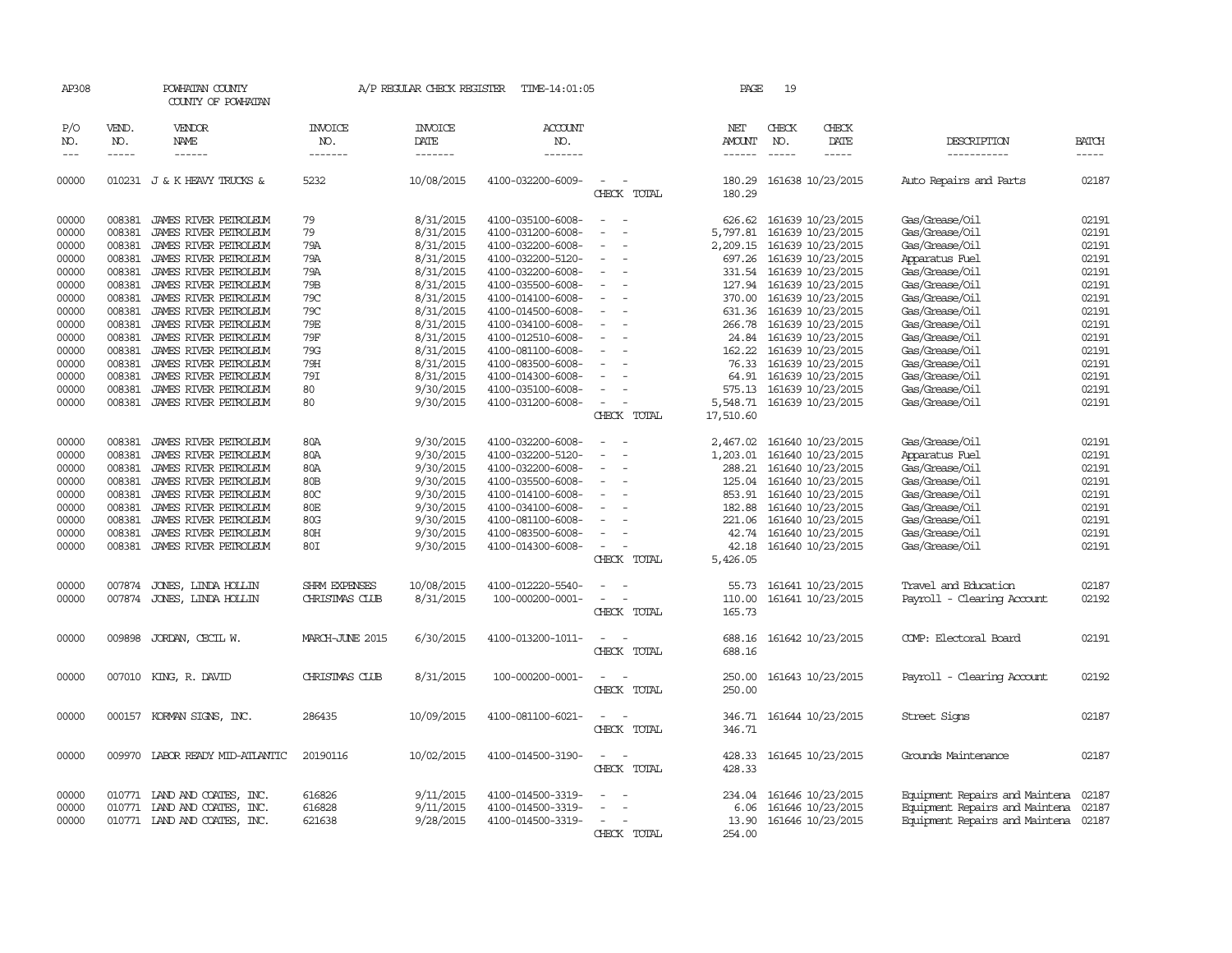| AP308                                     |                                      | POWHATAN COUNTY<br>COUNTY OF POWHATAN                                                         |                                                                                             | A/P REGULAR CHECK REGISTER                                         | TIME-14:01:05                                                                                         |                                                                                                                                                                   | PAGE                           | 20                                                                                                                             |                                                     |                                           |
|-------------------------------------------|--------------------------------------|-----------------------------------------------------------------------------------------------|---------------------------------------------------------------------------------------------|--------------------------------------------------------------------|-------------------------------------------------------------------------------------------------------|-------------------------------------------------------------------------------------------------------------------------------------------------------------------|--------------------------------|--------------------------------------------------------------------------------------------------------------------------------|-----------------------------------------------------|-------------------------------------------|
| P/O<br>NO.<br>$---$                       | VEND.<br>NO.                         | <b>VENDOR</b><br>NAME<br>------                                                               | <b>INVOICE</b><br>NO.<br>-------                                                            | <b>INVOICE</b><br>DATE<br>-------                                  | <b>ACCOUNT</b><br>NO.<br>-------                                                                      |                                                                                                                                                                   | NET<br><b>AMOUNT</b>           | CHECK<br>CHECK<br>DATE<br>NO.<br>$\frac{1}{2}$                                                                                 | DESCRIPTION<br>-----------                          | <b>BATCH</b><br>-----                     |
| 00000                                     |                                      | 006629 LANDSCAPE SUPPLY, INC.                                                                 | 0529782-IN                                                                                  | 10/08/2015                                                         | 4100-014500-3190-                                                                                     | $\sim$ $\sim$<br>CHECK TOTAL                                                                                                                                      | 45.99<br>45.99                 | 161647 10/23/2015                                                                                                              | Grounds Maintenance                                 | 02187                                     |
| 00000                                     |                                      | 007876 LANE, RICHARD SCOTT                                                                    | CHRISTMAS CLUB                                                                              | 8/31/2015                                                          | 100-000200-0001-                                                                                      | $\frac{1}{2} \left( \frac{1}{2} \right) \left( \frac{1}{2} \right) = \frac{1}{2} \left( \frac{1}{2} \right)$<br>CHECK TOTAL                                       | 400.00<br>400.00               | 161648 10/23/2015                                                                                                              | Payroll - Clearing Account                          | 02192                                     |
| 00000                                     |                                      | 007981 LANGUAGE LINE SERVICES                                                                 | 3693900                                                                                     | 9/30/2015                                                          | 4100-031710-5230-                                                                                     | $\sim$<br>$\sim$<br>CHECK TOTAL                                                                                                                                   | 9.60<br>9.60                   | 161649 10/23/2015                                                                                                              | Telephone Services                                  | 02187                                     |
| 00000                                     |                                      | 011046 LITTLE ZION BAPTIST                                                                    | MOU                                                                                         | 10/16/2015                                                         | 4100-053910-5643-                                                                                     | $\omega_{\rm{max}}$ and $\omega_{\rm{max}}$<br>CHECK TOTAL                                                                                                        | 2,940.00<br>2,940.00           | 161650 10/23/2015                                                                                                              | PCCAA Services - Federal CSBG                       | 02188                                     |
| 00000                                     |                                      | 006672 MACON FIRE DEPARTMENT                                                                  | 1ST QTR RENT 16                                                                             | 10/19/2015                                                         | 4100-032200-5425-                                                                                     | $\sim$ $ \sim$<br>CHECK TOTAL                                                                                                                                     | 2,492.00<br>2,492.00           | 161651 10/23/2015                                                                                                              | Rent - Fire Companies                               | 02187                                     |
| 00000                                     |                                      | 006538 MATTHEW BENDER                                                                         | 74862766                                                                                    | 9/17/2015                                                          | 4100-011010-3002-                                                                                     | $\frac{1}{2} \left( \frac{1}{2} \right) \left( \frac{1}{2} \right) = \frac{1}{2} \left( \frac{1}{2} \right)$<br>CHECK TOTAL                                       | 47.08<br>47.08                 | 161652 10/23/2015                                                                                                              | County Code                                         | 02188                                     |
| 00000                                     |                                      | 001485 MOOTZ, DEANNA                                                                          | CHRISTMAS CLUB                                                                              | 8/31/2015                                                          | 100-000200-0001-                                                                                      | $\overline{\phantom{a}}$<br>$\sim$<br>CHECK TOTAL                                                                                                                 | 125.00<br>125.00               | 161653 10/23/2015                                                                                                              | Payroll - Clearing Account                          | 02192                                     |
| 00000                                     |                                      | 000205 MUNICIPAL CODE CORP.                                                                   | 261786                                                                                      | 10/06/2015                                                         | 4100-011010-3002-                                                                                     | $\sim$ $ \sim$<br>CHECK TOTAL                                                                                                                                     | 700.00<br>700.00               | 161654 10/23/2015                                                                                                              | County Code                                         | 02187                                     |
| 00000                                     |                                      | 009543 NATIONAL SECURITY & DOOR                                                               | 110683                                                                                      | 10/02/2015                                                         | 4100-031200-6014-                                                                                     | $\frac{1}{2} \left( \frac{1}{2} \right) \left( \frac{1}{2} \right) = \frac{1}{2} \left( \frac{1}{2} \right)$<br>CHECK TOTAL                                       | 1,704.50<br>1,704.50           | 161655 10/23/2015                                                                                                              | Other Operating Supplies                            | 02187                                     |
| 00000                                     |                                      | 009438 PARISI, ANDY                                                                           | CHRISTMAS CLUB                                                                              | 8/31/2015                                                          | 100-000200-0001-                                                                                      | $\frac{1}{2} \left( \frac{1}{2} \right) \left( \frac{1}{2} \right) = \frac{1}{2} \left( \frac{1}{2} \right)$<br>CHECK TOTAL                                       | 50.00                          | 50.00 161656 10/23/2015                                                                                                        | Payroll - Clearing Account                          | 02192                                     |
| 00000                                     |                                      | 000375 PIEDMONT REGIONAL JAIL                                                                 | 2615                                                                                        | 9/30/2015                                                          | 4100-033400-3841-                                                                                     | $\frac{1}{2} \left( \frac{1}{2} \right) \left( \frac{1}{2} \right) = \frac{1}{2} \left( \frac{1}{2} \right)$<br>CHECK TOTAL                                       | 26,848.00<br>26,848.00         | 161657 10/23/2015                                                                                                              | Detention of Adults                                 | 02189                                     |
| 00000                                     |                                      | 001420 PITNEY BOWES, INC.                                                                     | 550316                                                                                      | 10/09/2015                                                         | 4100-021600-6001-                                                                                     | $\sim$ $ \sim$<br>CHECK TOTAL                                                                                                                                     | 108.23<br>108.23               | 161658 10/23/2015                                                                                                              | Office Supplies                                     | 02189                                     |
| 00000                                     |                                      | 006914 POWHATAN AUTO REPAIR                                                                   | 737                                                                                         | 10/15/2015                                                         | 4100-031200-6008-                                                                                     | $\sim$ $ \sim$<br>CHECK TOTAL                                                                                                                                     | 16.00<br>16.00                 | 161659 10/23/2015                                                                                                              | Gas/Grease/Oil                                      | 02189                                     |
| 00000                                     | 010456                               | POWHATAN CHAMBER OF                                                                           | 15 GOLD SPONSOR                                                                             | 10/21/2015                                                         | 4100-081200-0026-                                                                                     | CHECK TOTAL                                                                                                                                                       | 500.00<br>500.00               | 161660 10/23/2015                                                                                                              | Leadership Institute                                | 02189                                     |
| 00000<br>00000                            | 006765                               | POWHATAN VOLUNTEER RESCUE<br>006765 POWHATAN VOLUNTEER RESCUE 1ST QTR RENT 16                 | 1ST OTR RENT 16                                                                             | 10/19/2015<br>10/19/2015                                           | 4100-032200-5425-<br>4100-032200-5425-                                                                | $\sim$<br>$\overline{\phantom{a}}$<br>$\frac{1}{2} \left( \frac{1}{2} \right) \left( \frac{1}{2} \right) = \frac{1}{2} \left( \frac{1}{2} \right)$<br>CHECK TOTAL | 4,300.50<br>574.50<br>4,875.00 | 161661 10/23/2015<br>161661 10/23/2015                                                                                         | Rent - Fire Companies<br>Rent - Fire Companies      | 02187<br>02187                            |
| 00000<br>00000<br>00000<br>00000<br>00000 | 006523<br>006523<br>006523<br>006523 | 006523 PURCHASE POWER<br>PURCHASE POWER<br>PURCHASE POWER<br>PURCHASE POWER<br>PURCHASE POWER | 181769378621015<br>181769378621015<br>181769378621015<br>181769378621015<br>181769378621015 | 10/01/2015<br>10/01/2015<br>10/01/2015<br>10/01/2015<br>10/01/2015 | 4100-081100-5210-<br>4100-013200-5210-<br>4100-012100-5210-<br>4100-034100-5210-<br>4100-014100-5210- | $\overline{\phantom{a}}$<br>$\sim$                                                                                                                                | 767.66                         | 147.93 161662 10/23/2015<br>161662 10/23/2015<br>11.59 161662 10/23/2015<br>157.53 161662 10/23/2015<br>4.40 161662 10/23/2015 | Postage<br>Postage<br>Postage<br>Postage<br>Postage | 02191<br>02191<br>02191<br>02191<br>02191 |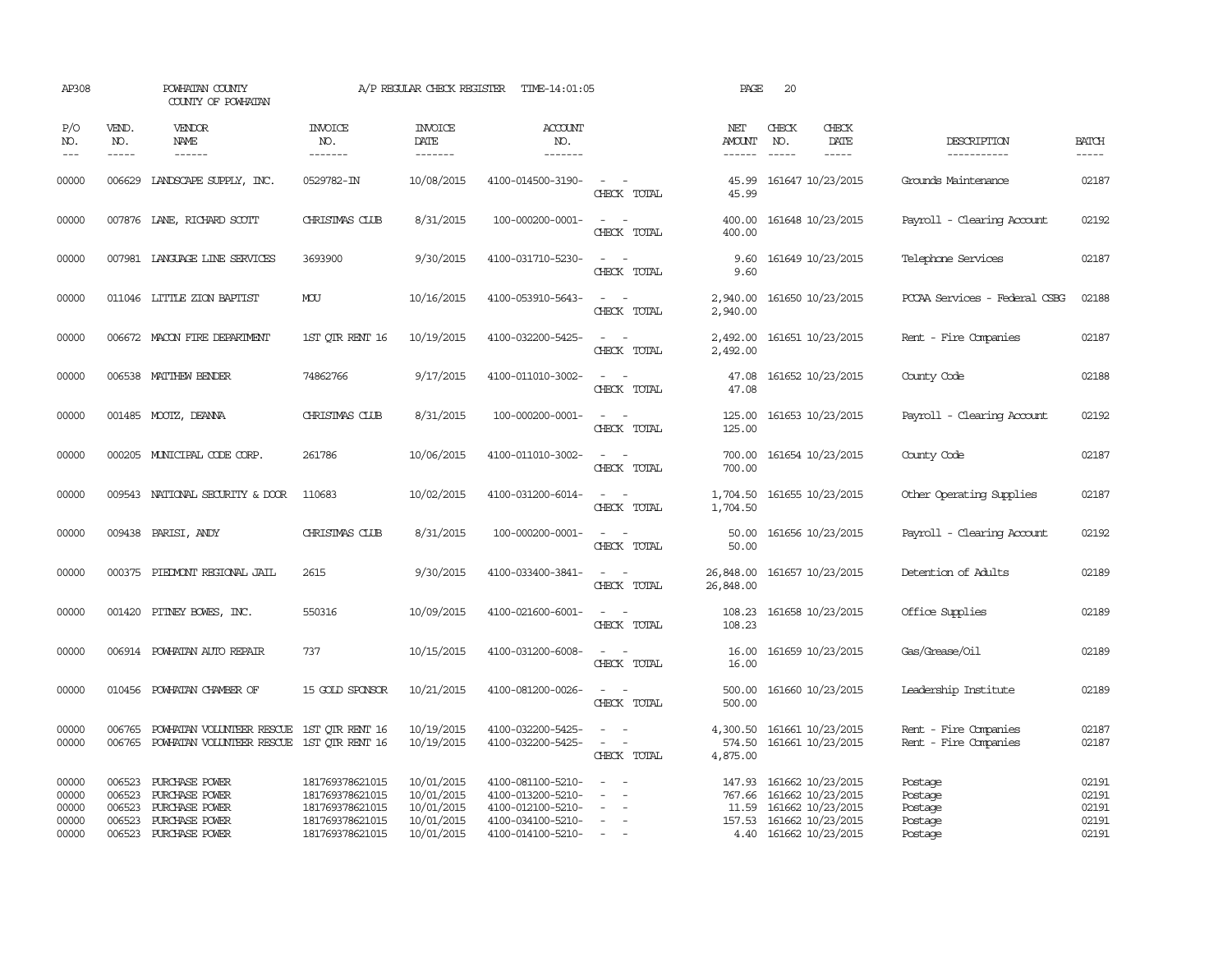| AP308                                                                         |                             | POWHATAN COUNTY<br>COUNTY OF POWHATAN                                                                                                                                                                                                                                                                      |                                                                                        | A/P REGULAR CHECK REGISTER                                                                                               | TIME-14:01:05                                                                                                                                                                             |                                                                | PAGE                                                                                  | 21                            |                                                                                                                                                                                           |                                                                                                                                                                                                                               |                                                                               |
|-------------------------------------------------------------------------------|-----------------------------|------------------------------------------------------------------------------------------------------------------------------------------------------------------------------------------------------------------------------------------------------------------------------------------------------------|----------------------------------------------------------------------------------------|--------------------------------------------------------------------------------------------------------------------------|-------------------------------------------------------------------------------------------------------------------------------------------------------------------------------------------|----------------------------------------------------------------|---------------------------------------------------------------------------------------|-------------------------------|-------------------------------------------------------------------------------------------------------------------------------------------------------------------------------------------|-------------------------------------------------------------------------------------------------------------------------------------------------------------------------------------------------------------------------------|-------------------------------------------------------------------------------|
| P/O<br>NO.<br>$\frac{1}{2}$                                                   | VEND.<br>NO.<br>$- - - - -$ | VENDOR<br><b>NAME</b><br>$- - - - - -$                                                                                                                                                                                                                                                                     | <b>INVOICE</b><br>NO.<br>-------                                                       | <b>INVOICE</b><br>DATE<br>$- - - - - - -$                                                                                | <b>ACCOUNT</b><br>NO.<br>$- - - - - - -$                                                                                                                                                  |                                                                | NET<br><b>AMOUNT</b>                                                                  | CHECK<br>NO.<br>$\frac{1}{2}$ | CHECK<br><b>DATE</b><br>-----                                                                                                                                                             | DESCRIPTION<br>-----------                                                                                                                                                                                                    | <b>BATCH</b><br>$- - - - -$                                                   |
| 00000<br>00000<br>00000                                                       | 006523<br>006523            | PURCHASE POWER<br>PURCHASE POWER<br>006523 PURCHASE POWER                                                                                                                                                                                                                                                  | 181769378621015<br>181769378621015<br>181769378621015                                  | 10/01/2015<br>10/01/2015<br>10/01/2015                                                                                   | 4100-012200-5210-<br>4100-022100-5210-<br>4100-012210-5210-                                                                                                                               | $\sim$<br>CHECK TOTAL                                          | 847.84<br>36.18<br>12.99<br>1,986.12                                                  |                               | 161662 10/23/2015<br>161662 10/23/2015<br>161662 10/23/2015                                                                                                                               | Postage<br>Postage<br>Postage                                                                                                                                                                                                 | 02191<br>02191<br>02191                                                       |
| 00000<br>00000                                                                | 009767<br>009767            | QUALITY UNIFORM CO, INC.<br><b>CUALITY UNIFORM CO, INC.</b>                                                                                                                                                                                                                                                | 3947<br>3948                                                                           | 10/08/2015<br>10/08/2015                                                                                                 | 4100-031200-6011-<br>4100-031200-6011-                                                                                                                                                    | CHECK TOTAL                                                    | 576.00<br>125.00<br>701.00                                                            |                               | 161663 10/23/2015<br>161663 10/23/2015                                                                                                                                                    | Uniforms<br>Uniforms                                                                                                                                                                                                          | 02188<br>02188                                                                |
| 00000                                                                         |                             | 000780 CUILL CORPORATION                                                                                                                                                                                                                                                                                   | 8405094                                                                                | 10/05/2015                                                                                                               | 4100-012410-6001-                                                                                                                                                                         | $\overline{\phantom{a}}$<br>CHECK TOTAL                        | 442.57<br>442.57                                                                      |                               | 161664 10/23/2015                                                                                                                                                                         | Office Supplies                                                                                                                                                                                                               | 02188                                                                         |
| 00000<br>00000<br>00000<br>00000<br>00000<br>00000<br>00000<br>00000<br>00000 | 000620<br>000620<br>000620  | 000620 R. C. GOODWYN & SONS, INC<br>R. C. GOODWYN & SONS, INC<br>000620 R. C. GOODWYN & SONS, INC<br>000620 R. C. GOODWYN & SONS, INC<br>R. C. GOODWYN & SONS, INC<br>000620 R. C. GOODWYN & SONS, INC<br>R. C. GOODWYN & SONS, INC<br>000620 R. C. GOODWYN & SONS, INC<br>000620 R.C. GOODWYN & SONS, INC | 689914<br>689928<br>690514<br>690700<br>690706<br>690707<br>691000<br>691037<br>691038 | 9/30/2015<br>9/30/2015<br>10/06/2015<br>10/07/2015<br>10/07/2015<br>10/07/2015<br>10/08/2015<br>10/08/2015<br>10/08/2015 | 4100-014100-3310-<br>4100-014100-3310-<br>4100-014100-3310-<br>4100-014100-3310-<br>4100-014100-3310-<br>4100-014100-3310-<br>4100-014100-3310-<br>4100-014100-3310-<br>4100-014100-3310- | $\sim$ $\sim$<br>$\sim$<br>$\equiv$<br>$\equiv$<br>CHECK TOTAL | 36.79<br>17.38<br>89.99<br>7.02<br>31.92<br>139.95<br>4.00<br>11.29<br>5.36<br>343.70 |                               | 161665 10/23/2015<br>161665 10/23/2015<br>161665 10/23/2015<br>161665 10/23/2015<br>161665 10/23/2015<br>161665 10/23/2015<br>161665 10/23/2015<br>161665 10/23/2015<br>161665 10/23/2015 | Repairs & Maintenance<br>Repairs & Maintenance<br>Repairs & Maintenance<br>Repairs & Maintenance<br>Repairs & Maintenance<br>Repairs & Maintenance<br>Repairs & Maintenance<br>Repairs & Maintenance<br>Repairs & Maintenance | 02188<br>02188<br>02188<br>02188<br>02188<br>02188<br>02188<br>02188<br>02188 |
| 00000                                                                         | 011025                      | RAPISCAN SYSTEMS, INC.                                                                                                                                                                                                                                                                                     | 203972                                                                                 | 9/25/2015                                                                                                                | 4100-031200-8107-                                                                                                                                                                         | CHECK TOTAL                                                    | 3,299.55<br>3,299.55                                                                  |                               | 161666 10/23/2015                                                                                                                                                                         | Capital Outlay                                                                                                                                                                                                                | 02188                                                                         |
| 00000                                                                         | 006528                      | REAMS, PENNY                                                                                                                                                                                                                                                                                               | CHRISTMAS CLUB                                                                         | 8/31/2015                                                                                                                | 100-000200-0001-                                                                                                                                                                          | $\sim$<br>CHECK TOTAL                                          | 160.00<br>160.00                                                                      |                               | 161667 10/23/2015                                                                                                                                                                         | Payroll - Clearing Account                                                                                                                                                                                                    | 02192                                                                         |
| 00000                                                                         |                             | 009047 RED WING SHOES                                                                                                                                                                                                                                                                                      | 484122879                                                                              | 9/04/2015                                                                                                                | 4100-031200-6011-                                                                                                                                                                         | $\equiv$<br>CHECK TOTAL                                        | 202.69<br>202.69                                                                      |                               | 161668 10/23/2015                                                                                                                                                                         | Uniforms                                                                                                                                                                                                                      | 02188                                                                         |
| 00000                                                                         |                             | 007975 REMOVAL SERVICES OF VA                                                                                                                                                                                                                                                                              | <b>MORRIS</b>                                                                          | 9/28/2015                                                                                                                | 4100-035300-3110-                                                                                                                                                                         | $\overline{\phantom{a}}$<br>CHECK TOTAL                        | 79.00<br>79.00                                                                        |                               | 161669 10/23/2015                                                                                                                                                                         | Professional Health Services                                                                                                                                                                                                  | 02189                                                                         |
| 00000                                                                         |                             | 009037 REYNOLDS LIGHTING SUPPLY                                                                                                                                                                                                                                                                            | 112174                                                                                 | 9/29/2015                                                                                                                | 4100-014100-3310-                                                                                                                                                                         | CHECK TOTAL                                                    | 395.10<br>395.10                                                                      |                               | 161670 10/23/2015                                                                                                                                                                         | Repairs & Maintenance                                                                                                                                                                                                         | 02188                                                                         |
| 00000                                                                         |                             | 011051 ROGERS, MYRNA J.                                                                                                                                                                                                                                                                                    | <b>OCTOBER TERM</b>                                                                    | 10/21/2015                                                                                                               | 4100-021100-1700-                                                                                                                                                                         | ٠.<br>$\overline{\phantom{a}}$<br>CHECK TOTAL                  | 30.00<br>30.00                                                                        |                               | 161671 10/23/2015                                                                                                                                                                         | COMP: Jurors & Witnesses                                                                                                                                                                                                      | 02189                                                                         |
| 00000                                                                         |                             | 007882 ROSS, ANDREA S.                                                                                                                                                                                                                                                                                     | CHRISTMAS CLUB                                                                         | 8/31/2015                                                                                                                | 100-000200-0001-                                                                                                                                                                          | $\sim$ $\sim$<br>CHECK TOTAL                                   | 50.00<br>50.00                                                                        |                               | 161672 10/23/2015                                                                                                                                                                         | Payroll - Clearing Account                                                                                                                                                                                                    | 02192                                                                         |
| 00000<br>00000                                                                | 007062                      | RUTHERFORD JANITOR SUPPLY<br>007062 RUIHERFORD JANITOR SUPPLY 903481                                                                                                                                                                                                                                       | 903480                                                                                 | 10/08/2015<br>10/08/2015                                                                                                 | 4100-032210-6005-<br>4100-032220-6005-                                                                                                                                                    | $\equiv$<br>CHECK TOTAL                                        | 304.17<br>200.39<br>504.56                                                            |                               | 161673 10/23/2015<br>161673 10/23/2015                                                                                                                                                    | Cleaning Supplies<br>Cleaning Supplies                                                                                                                                                                                        | 02188<br>02188                                                                |
| 00000                                                                         |                             | 006921 SEA-CLEAR AQUARIUM                                                                                                                                                                                                                                                                                  | 3933                                                                                   | 10/15/2015                                                                                                               | 4100-073100-3320-                                                                                                                                                                         | CHECK TOTAL                                                    | 80.00<br>80.00                                                                        |                               | 161674 10/23/2015                                                                                                                                                                         | Maintenance & Service Contract                                                                                                                                                                                                | 02189                                                                         |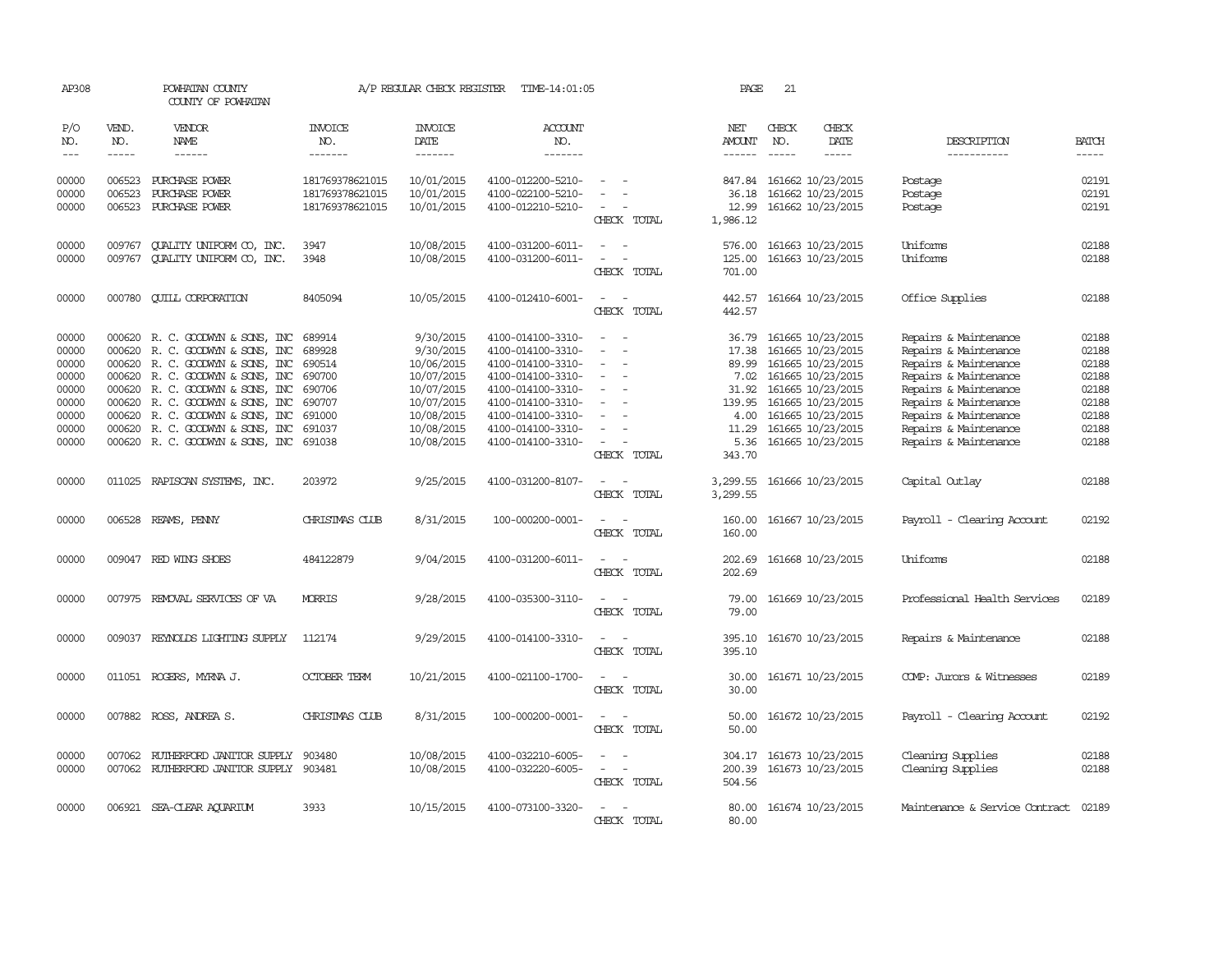| AP308                                                                                           |                                                                                                  | POWHATAN COUNTY<br>COUNTY OF POWHATAN                                                                                                                                                                                                                                       |                                                                                                                                                         | A/P REGULAR CHECK REGISTER                                                                                                                           | TIME-14:01:05                                                                                                                                                                                                                       |                                                                                                                         | PAGE                                                                                            | 22                          |                                                                                                                                                                                                                                            |                                                                                                                                                                                                        |                                                                                                 |
|-------------------------------------------------------------------------------------------------|--------------------------------------------------------------------------------------------------|-----------------------------------------------------------------------------------------------------------------------------------------------------------------------------------------------------------------------------------------------------------------------------|---------------------------------------------------------------------------------------------------------------------------------------------------------|------------------------------------------------------------------------------------------------------------------------------------------------------|-------------------------------------------------------------------------------------------------------------------------------------------------------------------------------------------------------------------------------------|-------------------------------------------------------------------------------------------------------------------------|-------------------------------------------------------------------------------------------------|-----------------------------|--------------------------------------------------------------------------------------------------------------------------------------------------------------------------------------------------------------------------------------------|--------------------------------------------------------------------------------------------------------------------------------------------------------------------------------------------------------|-------------------------------------------------------------------------------------------------|
| P/O<br>NO.<br>$---$                                                                             | VEND.<br>NO.<br>$- - - - -$                                                                      | VENDOR<br><b>NAME</b><br>$- - - - - -$                                                                                                                                                                                                                                      | <b>INVOICE</b><br>NO.<br>-------                                                                                                                        | <b>INVOICE</b><br>DATE<br>-------                                                                                                                    | ACCOUNT<br>NO.<br>-------                                                                                                                                                                                                           |                                                                                                                         | NET<br>AMOUNT<br>$- - - - - -$                                                                  | CHECK<br>NO.<br>$- - - - -$ | CHECK<br>DATE<br>-----                                                                                                                                                                                                                     | DESCRIPTION<br>-----------                                                                                                                                                                             | <b>BATCH</b><br>$- - - - -$                                                                     |
| 00000                                                                                           |                                                                                                  | 009452 SEACOM, INC. OF VIRGINIA                                                                                                                                                                                                                                             | 7911 REISSUE                                                                                                                                            | 9/08/2015                                                                                                                                            | 4100-073100-3310-                                                                                                                                                                                                                   | $\overline{\phantom{a}}$<br>$\sim$<br>CHECK TOTAL                                                                       | 945.00<br>945.00                                                                                |                             | 161675 10/23/2015                                                                                                                                                                                                                          | Repairs and Maintenance                                                                                                                                                                                | 02188                                                                                           |
| 00000<br>00000                                                                                  | 006593                                                                                           | SHEEHY FORD<br>006593 SHEEHY FORD                                                                                                                                                                                                                                           | NOHB103531<br>NOHB58673                                                                                                                                 | 10/06/2015<br>9/30/2015                                                                                                                              | 4100-031200-6009-<br>4100-031200-6009-                                                                                                                                                                                              | $\equiv$<br>CHECK TOTAL                                                                                                 | 69.00<br>241.50<br>310.50                                                                       |                             | 161676 10/23/2015<br>161676 10/23/2015                                                                                                                                                                                                     | Auto Parts/Repairs<br>Auto Parts/Repairs                                                                                                                                                               | 02188<br>02188                                                                                  |
| 00000<br>00000                                                                                  | 009701                                                                                           | SHI INTERNATIONAL CORP.<br>009701 SHI INTERNATIONAL CORP.                                                                                                                                                                                                                   | B04074191<br>B04074197                                                                                                                                  | 10/09/2015<br>10/09/2015                                                                                                                             | 4100-012520-6002-<br>4100-014400-6001-                                                                                                                                                                                              | $\sim$<br>$\overline{\phantom{a}}$<br>$\overline{\phantom{0}}$<br>CHECK TOTAL                                           | 595.73<br>374.80<br>970.53                                                                      |                             | 161677 10/23/2015<br>161677 10/23/2015                                                                                                                                                                                                     | Computer Equip non-cap / softw<br>Stationery/Office Supplies                                                                                                                                           | 02189<br>02189                                                                                  |
| 00000<br>00000                                                                                  | 007157<br>007157                                                                                 | SHORES COLLISION, INC.<br>SHORES COLLISION, INC.                                                                                                                                                                                                                            | 15-9949<br>15-9963                                                                                                                                      | 10/06/2015<br>10/07/2015                                                                                                                             | 4100-031200-6009-<br>4100-031200-6009-                                                                                                                                                                                              | $\sim$<br>$\sim$<br>CHECK TOTAL                                                                                         | 2,642.92<br>373.19<br>3,016.11                                                                  |                             | 161678 10/23/2015<br>161678 10/23/2015                                                                                                                                                                                                     | Auto Parts/Repairs<br>Auto Parts/Repairs                                                                                                                                                               | 02188<br>02188                                                                                  |
| 00000                                                                                           |                                                                                                  | 007883 SKEENS, DONNA F.                                                                                                                                                                                                                                                     | CHRISTMAS CIUB                                                                                                                                          | 8/31/2015                                                                                                                                            | 100-000200-0001-                                                                                                                                                                                                                    | CHECK TOTAL                                                                                                             | 250.00<br>250.00                                                                                |                             | 161679 10/23/2015                                                                                                                                                                                                                          | Payroll - Clearing Account                                                                                                                                                                             | 02192                                                                                           |
| 00000                                                                                           |                                                                                                  | 007653 SOCIETY FOR HUMAN                                                                                                                                                                                                                                                    | 9006365960                                                                                                                                              | 10/20/2015                                                                                                                                           | 4100-012220-5810-                                                                                                                                                                                                                   | CHECK TOTAL                                                                                                             | 190.00<br>190.00                                                                                |                             | 161680 10/23/2015                                                                                                                                                                                                                          | Dues/Association Membership                                                                                                                                                                            | 02188                                                                                           |
| 00000                                                                                           |                                                                                                  | 006594 SOUTHSIDE ELECTRIC COOP                                                                                                                                                                                                                                              | 63504005 10/15                                                                                                                                          | 10/05/2015                                                                                                                                           | 4100-031210-5110-                                                                                                                                                                                                                   | CHECK TOTAL                                                                                                             | 118.60<br>118.60                                                                                |                             | 161681 10/23/2015                                                                                                                                                                                                                          | Electricity - Comunications H                                                                                                                                                                          | 02188                                                                                           |
| 00000                                                                                           |                                                                                                  | 007937 SPRINT                                                                                                                                                                                                                                                               | 678582480 9/15                                                                                                                                          | 9/30/2015                                                                                                                                            | 4100-031200-5240-                                                                                                                                                                                                                   | CHECK TOTAL                                                                                                             | 32.78<br>32.78                                                                                  |                             | 161682 10/23/2015                                                                                                                                                                                                                          | Long Distance                                                                                                                                                                                          | 02188                                                                                           |
| 00000                                                                                           | 011058                                                                                           | SPROUSE, KATINA M.                                                                                                                                                                                                                                                          | CHRISTMAS CLUB                                                                                                                                          | 8/31/2015                                                                                                                                            | 100-000200-0001-                                                                                                                                                                                                                    | $\overline{\phantom{a}}$<br>$\overline{\phantom{a}}$<br>CHECK TOTAL                                                     | 50.00<br>50.00                                                                                  |                             | 161683 10/23/2015                                                                                                                                                                                                                          | Payroll - Clearing Account                                                                                                                                                                             | 02192                                                                                           |
| 00000<br>00000                                                                                  | 001940<br>001940                                                                                 | STANDBY SYSTEMS, INC.<br>STANDBY SYSTEMS, INC.                                                                                                                                                                                                                              | 10152104<br>10152105                                                                                                                                    | 10/05/2015<br>10/05/2015                                                                                                                             | 4100-032220-3310-<br>4100-014100-3310-                                                                                                                                                                                              | $\equiv$<br>$\overline{\phantom{a}}$<br>÷,<br>CHECK TOTAL                                                               | 23.50<br>68.50<br>92.00                                                                         |                             | 161684 10/23/2015<br>161684 10/23/2015                                                                                                                                                                                                     | Repairs & Maintenance<br>Repairs & Maintenance                                                                                                                                                         | 02188<br>02188                                                                                  |
| 00000                                                                                           |                                                                                                  | 007384 STANLEY ACCESS TECH                                                                                                                                                                                                                                                  | 904199959                                                                                                                                               | 9/30/2015                                                                                                                                            | 4100-014100-3320-                                                                                                                                                                                                                   | CHECK TOTAL                                                                                                             | 496.62<br>496.62                                                                                |                             | 161685 10/23/2015                                                                                                                                                                                                                          | Maintenance & Service Contract                                                                                                                                                                         | 02188                                                                                           |
| 00000<br>00000<br>00000<br>00000<br>00000<br>00000<br>00000<br>00000<br>00000<br>00000<br>00000 | 008578<br>008578<br>008578<br>008578<br>008578<br>008578<br>008578<br>008578<br>008578<br>008578 | STAPLES BUSINESS AD-<br>STAPLES BUSINESS AD-<br>STAPLES BUSINESS AD-<br>STAPLES BUSINESS AD-<br>STAPLES BUSINESS AD-<br>STAPLES BUSINESS AD-<br>STAPLES BUSINESS AD-<br>008578 STAPLES BUSINESS AD-<br>STAPLES BUSINESS AD-<br>STAPLES BUSINESS AD-<br>STAPLES BUSINESS AD- | 3279108708<br>3279496914<br>3279496914<br>3279496920<br>3279594918<br>3279594922<br>3280500613<br>3278588723<br>3279594924A<br>3280426145<br>3280500614 | 9/29/2015<br>10/01/2015<br>10/01/2015<br>10/01/2015<br>10/02/2015<br>10/02/2015<br>10/09/2015<br>9/24/2015<br>10/02/2015<br>10/08/2015<br>10/09/2015 | 4100-012100-6001-<br>4100-012220-6001-<br>4100-012200-6001-<br>4100-013200-6001-<br>4100-031200-6001-<br>4100-031200-6001-<br>4100-013200-6001-<br>4100-021600-6001-<br>4100-034100-6001-<br>4100-021600-6001-<br>4100-021600-6001- | $\equiv$<br>$\overline{\phantom{a}}$<br>$\overline{\phantom{a}}$<br>$\equiv$<br>$\overline{\phantom{a}}$<br>CHECK TOTAL | 35.91<br>39.30<br>15.68<br>28.10<br>52.31<br>7.41<br>27.59<br>1.90<br>200.25<br>97.44<br>468.09 |                             | 161686 10/23/2015<br>161686 10/23/2015<br>161686 10/23/2015<br>161686 10/23/2015<br>161686 10/23/2015<br>161686 10/23/2015<br>161686 10/23/2015<br>37.80- 161686 10/23/2015<br>161686 10/23/2015<br>161686 10/23/2015<br>161686 10/23/2015 | Office Supplies<br>Supplies<br>Office Supplies<br>Office Supplies<br>Office Supplies<br>Office Supplies<br>Office Supplies<br>Office Supplies<br>Office Supplies<br>Office Supplies<br>Office Supplies | 02188<br>02188<br>02188<br>02188<br>02188<br>02188<br>02188<br>02189<br>02189<br>02189<br>02189 |
| 00000                                                                                           |                                                                                                  | 000280 SYLNOR HYDRO, INC.                                                                                                                                                                                                                                                   | 71173209 10/15                                                                                                                                          | 10/14/2015                                                                                                                                           | 4100-035100-5140-                                                                                                                                                                                                                   | $\equiv$<br>CHECK TOTAL                                                                                                 | 385.16<br>385.16                                                                                |                             | 161687 10/23/2015                                                                                                                                                                                                                          | Sewer                                                                                                                                                                                                  | 02189                                                                                           |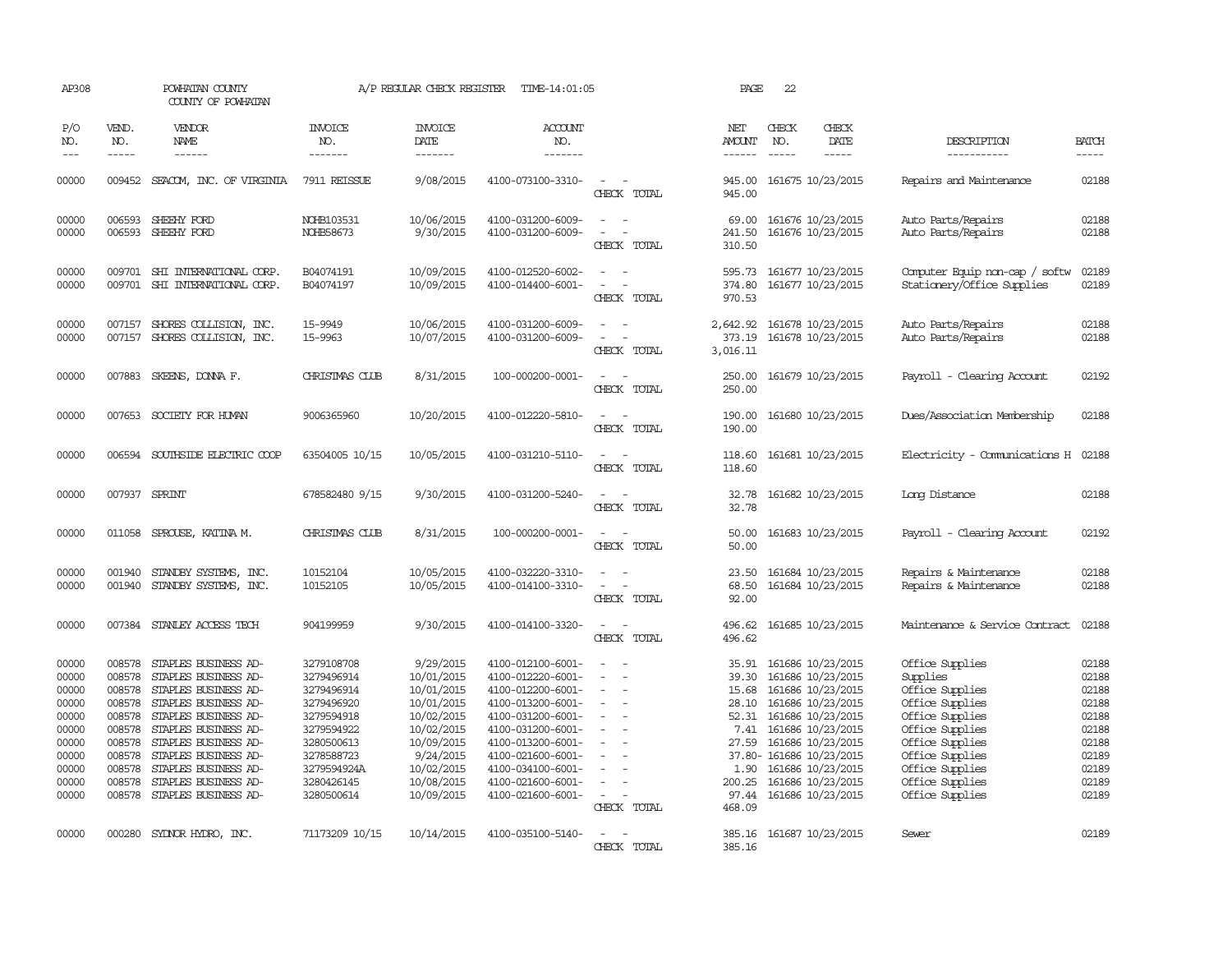| AP308                                                       |                                                                    | POWHATAN COUNTY<br>COUNTY OF POWHATAN                                                                                                    |                                                                                                | A/P REGULAR CHECK REGISTER                                                                     | TIME-14:01:05                                                                                                                                  |                                                   | PAGE                                                            | 23                          |                                                                                                                                                 |                                                                                                                                                |                                                             |
|-------------------------------------------------------------|--------------------------------------------------------------------|------------------------------------------------------------------------------------------------------------------------------------------|------------------------------------------------------------------------------------------------|------------------------------------------------------------------------------------------------|------------------------------------------------------------------------------------------------------------------------------------------------|---------------------------------------------------|-----------------------------------------------------------------|-----------------------------|-------------------------------------------------------------------------------------------------------------------------------------------------|------------------------------------------------------------------------------------------------------------------------------------------------|-------------------------------------------------------------|
| P/O<br>NO.<br>$---$                                         | VEND.<br>NO.<br>-----                                              | <b>VENDOR</b><br>NAME<br>------                                                                                                          | <b>INVOICE</b><br>NO.<br>-------                                                               | <b>INVOICE</b><br>DATE<br>-------                                                              | <b>ACCOUNT</b><br>NO.<br>-------                                                                                                               |                                                   | NET<br>AMOUNT                                                   | CHECK<br>NO.<br>$- - - - -$ | CHECK<br>DATE<br>-----                                                                                                                          | DESCRIPTION<br>-----------                                                                                                                     | <b>BATCH</b><br>-----                                       |
| 00000                                                       |                                                                    | 000845 TOWN POLICE SUPPLY OF                                                                                                             | R79469                                                                                         | 10/07/2015                                                                                     | 4100-031200-6011-                                                                                                                              | $\sim$<br>CHECK TOTAL                             | 196.00<br>196.00                                                |                             | 161688 10/23/2015                                                                                                                               | Uniforms                                                                                                                                       | 02189                                                       |
| 00000                                                       |                                                                    | 008736 TRACEY, RITA                                                                                                                      | CHRISTMAS CLUB                                                                                 | 8/31/2015                                                                                      | 100-000200-0001-                                                                                                                               | $\sim$<br>$\overline{\phantom{a}}$<br>CHECK TOTAL | 100.00<br>100.00                                                |                             | 161689 10/23/2015                                                                                                                               | Payroll - Clearing Account                                                                                                                     | 02192                                                       |
| 00000<br>00000                                              | 011006<br>011006                                                   | TRACTOR SUPPLY CREDIT<br>TRACTOR SUPPLY CREDIT                                                                                           | 200454167<br>200455531                                                                         | 9/15/2015<br>9/23/2015                                                                         | 4100-035100-6022-<br>4100-031200-6022-                                                                                                         | $\sim$<br>CHECK TOTAL                             | 13.99<br>72.98<br>86.97                                         |                             | 161690 10/23/2015<br>161690 10/23/2015                                                                                                          | Dog Food/Supplies<br>Dog Food & Supplies K9                                                                                                    | 02188<br>02188                                              |
| 00000                                                       | 006661                                                             | TREASURER OF VIRGINIA                                                                                                                    | NOTARY-REAMS                                                                                   | 10/31/2015                                                                                     | 4100-032200-5540-                                                                                                                              | $\sim$<br>. —<br>CHECK TOTAL                      | 45.00<br>45.00                                                  |                             | 161691 10/23/2015                                                                                                                               | Travel - Convention & Educatio                                                                                                                 | 02188                                                       |
| 00000                                                       | 007905                                                             | TREASURER OF VIRGINIA                                                                                                                    | MORRIS, C                                                                                      | 9/29/2015                                                                                      | 4100-035300-3110-                                                                                                                              | $\sim$<br>CHECK TOTAL                             | 20.00<br>20.00                                                  |                             | 161692 10/23/2015                                                                                                                               | Professional Health Services                                                                                                                   | 02188                                                       |
| 00000                                                       | 011059                                                             | TROTTA, CHRISTINE                                                                                                                        | CHRISTMAS CLUB                                                                                 | 8/31/2015                                                                                      | 100-000200-0001-                                                                                                                               | $\overline{\phantom{a}}$<br>$\sim$<br>CHECK TOTAL | 25.00<br>25.00                                                  |                             | 161693 10/23/2015                                                                                                                               | Payroll - Clearing Account                                                                                                                     | 02192                                                       |
| 00000                                                       |                                                                    | 007625 TURNER, LATOYA C.                                                                                                                 | CHRISTMAS CLUB                                                                                 | 8/31/2015                                                                                      | 100-000200-0001-                                                                                                                               | CHECK TOTAL                                       | 55.00<br>55.00                                                  |                             | 161694 10/23/2015                                                                                                                               | Payroll - Clearing Account                                                                                                                     | 02192                                                       |
| 00000                                                       |                                                                    | 009574 UNIQUE MANAGEMENT                                                                                                                 | 314662                                                                                         | 10/01/2015                                                                                     | 4100-073100-6012-                                                                                                                              | . —<br>CHECK TOTAL                                | 59.70<br>59.70                                                  |                             | 161695 10/23/2015                                                                                                                               | Books & Subscriptions                                                                                                                          | 02188                                                       |
| 00000                                                       | 008309                                                             | UNITED RENTALS (NORTH                                                                                                                    | 131987882-001                                                                                  | 10/02/2015                                                                                     | 4100-035500-6023-                                                                                                                              | CHECK TOTAL                                       | 440.40<br>440.40                                                |                             | 161696 10/23/2015                                                                                                                               | Mobile Command Post                                                                                                                            | 02188                                                       |
| 00000                                                       | 008094                                                             | VARNIER, DAVID                                                                                                                           | CHRISTMAS CLUB                                                                                 | 8/31/2015                                                                                      | 100-000200-0001-                                                                                                                               | CHECK TOTAL                                       | 75.00<br>75.00                                                  |                             | 161697 10/23/2015                                                                                                                               | Payroll - Clearing Account                                                                                                                     | 02192                                                       |
| 00000<br>00000<br>00000<br>00000<br>00000                   | 008140<br>008140<br>008140<br>008140<br>008140                     | VERIZON<br>VERIZON<br>VERIZON<br>VERIZON<br>VERIZON                                                                                      | 8045985671 1015<br>8045985600 9/15<br>8045985600 9/15<br>8045985600 9/15<br>8045985600 9/15    | 10/11/2015<br>9/28/2015<br>9/28/2015<br>9/28/2015<br>9/28/2015                                 | 4100-012510-5230-<br>100-000100-0006-<br>4100-012510-5230-<br>4100-012510-5260-<br>4100-012510-5270-                                           | CHECK TOTAL                                       | 44.73<br>123.92<br>1,473.11<br>381.44<br>996.39<br>3,019.59     |                             | 161698 10/23/2015<br>161698 10/23/2015<br>161698 10/23/2015<br>161698 10/23/2015<br>161698 10/23/2015                                           | Telephone Services<br>Due from Other Agencies<br>Telephone Services<br>Internet Usage<br>Network Service Cornection                            | 02189<br>02191<br>02191<br>02191<br>02191                   |
| 00000                                                       | 009079                                                             | VERIZON COMMUNICATIONS                                                                                                                   | 962900460410/15                                                                                | 10/01/2015                                                                                     | 4100-073100-5260-                                                                                                                              | $\equiv$<br>$\sim$<br>CHECK TOTAL                 | 139.99<br>139.99                                                |                             | 161699 10/23/2015                                                                                                                               | <b>Internet</b>                                                                                                                                | 02188                                                       |
| 00000<br>00000<br>00000<br>00000<br>00000<br>00000<br>00000 | 008126<br>008126<br>008126<br>008126<br>008126<br>008126<br>008126 | VERIZON WIRELESS<br>VERIZON WIRELESS<br>VERIZON WIRELESS<br>VERIZON WIRELESS<br>VERIZON WIRELESS<br>VERIZON WIRELESS<br>VERIZON WIRELESS | 9753461968<br>9753461968<br>9753461968<br>9753218087<br>9753218088<br>9753218088<br>9753218088 | 10/06/2015<br>10/06/2015<br>10/06/2015<br>10/01/2015<br>10/01/2015<br>10/01/2015<br>10/01/2015 | 100-000100-0005-<br>4100-012510-5260-<br>4100-035500-5260-<br>4100-031200-5250-<br>4100-012100-5250-<br>4100-012510-5250-<br>4100-012510-5270- | $\overline{\phantom{a}}$<br>. —<br>$\equiv$       | 40.03<br>40.01<br>40.01<br>3,434.28<br>49.68<br>49.68<br>180.01 |                             | 161700 10/23/2015<br>161700 10/23/2015<br>161700 10/23/2015<br>161700 10/23/2015<br>161700 10/23/2015<br>161700 10/23/2015<br>161700 10/23/2015 | Due from other governmental un<br>Internet Usage<br><b>Internet</b><br>Cell Phones<br>Cell Phones<br>Cell Phones<br>Network Service Connection | 02188<br>02188<br>02188<br>02189<br>02191<br>02191<br>02191 |
| 00000<br>00000<br>00000                                     | 008126<br>008126<br>008126                                         | VERIZON WIRELESS<br>VERIZON WIRELESS<br>VERIZON WIRELESS                                                                                 | 9753218088<br>9753218088<br>9753218088                                                         | 10/01/2015<br>10/01/2015<br>10/01/2015                                                         | 4100-014100-5250-<br>4100-032200-5250-<br>4100-033300-5250-                                                                                    | $\sim$<br>$\sim$                                  | 443.20                                                          |                             | 161700 10/23/2015<br>299.41 161700 10/23/2015<br>29.26 161700 10/23/2015                                                                        | Cell Phones<br>Cell Phones<br>Cell Phones                                                                                                      | 02191<br>02191<br>02191                                     |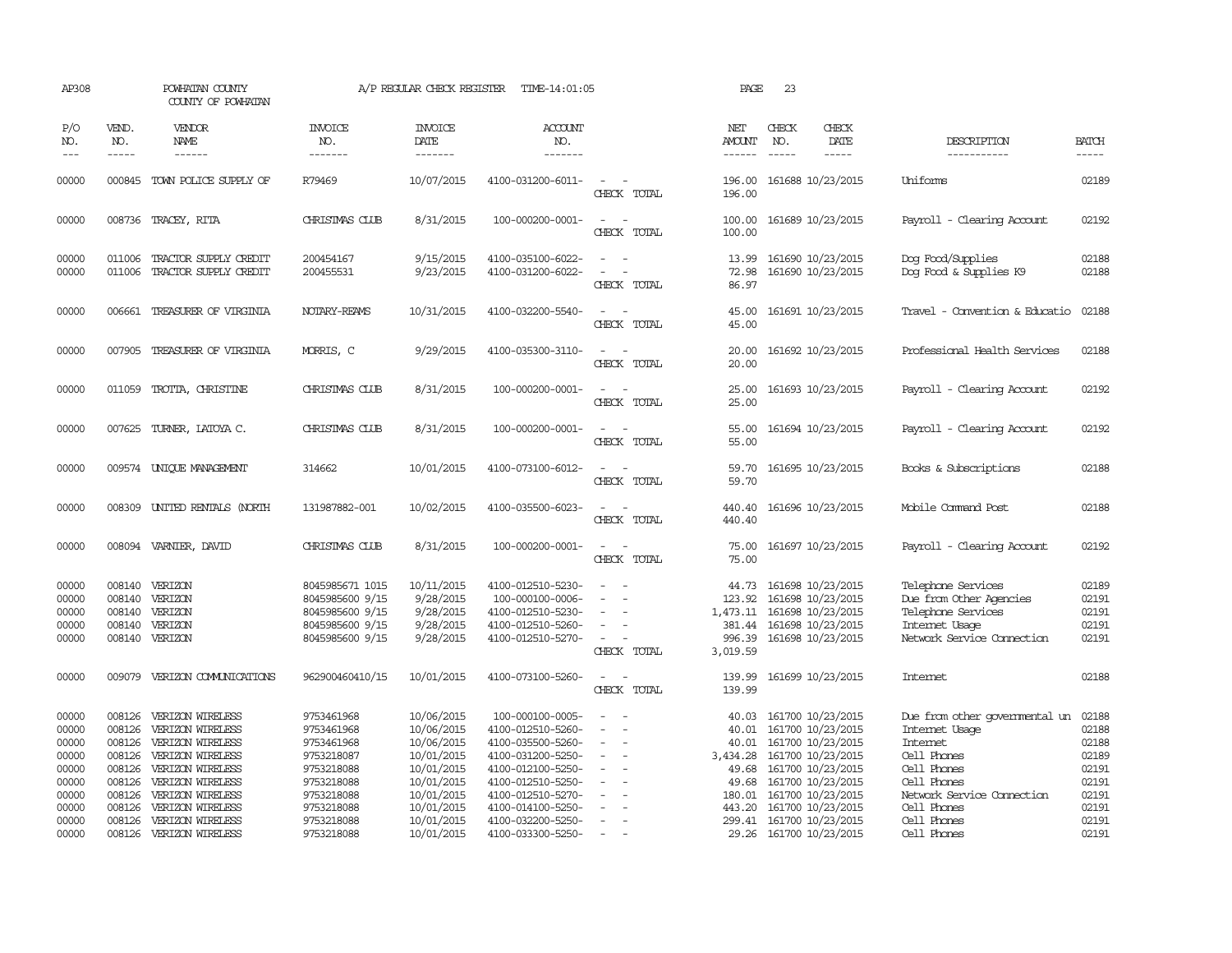| AP308                       |                             | POWHATAN COUNTY<br>COUNTY OF POWHATAN     |                                  | A/P REGULAR CHECK REGISTER                | TIME-14:01:05             |                                                      | PAGE                           | 24                          |                             |                                |                             |
|-----------------------------|-----------------------------|-------------------------------------------|----------------------------------|-------------------------------------------|---------------------------|------------------------------------------------------|--------------------------------|-----------------------------|-----------------------------|--------------------------------|-----------------------------|
| P/O<br>NO.<br>$\frac{1}{2}$ | VEND.<br>NO.<br>$- - - - -$ | VENDOR<br>NAME<br>------                  | <b>INVOICE</b><br>NO.<br>------- | <b>INVOICE</b><br>DATE<br>$- - - - - - -$ | ACCOUNT<br>NO.<br>------- |                                                      | NET<br>AMOUNT<br>$- - - - - -$ | CHECK<br>NO.<br>$- - - - -$ | CHECK<br>DATE<br>-----      | DESCRIPTION<br>-----------     | <b>BATCH</b><br>$- - - - -$ |
|                             |                             |                                           |                                  |                                           |                           |                                                      |                                |                             |                             |                                |                             |
| 00000                       | 008126                      | VERIZON WIRELESS                          | 9753218088                       | 10/01/2015                                | 4100-034100-5250-         | $\overline{\phantom{a}}$                             | 149.04                         |                             | 161700 10/23/2015           | Cell Phones                    | 02191                       |
| 00000                       | 008126                      | VERIZON WIRELESS                          | 9753218088                       | 10/01/2015                                | 4100-071110-5250-         |                                                      | 294.66                         |                             | 161700 10/23/2015           | Cell Phones                    | 02191                       |
| 00000                       | 008126                      | VERIZON WIRELESS                          | 9753218088                       | 10/01/2015                                | 4100-073100-5250-         |                                                      |                                |                             | 99.36 161700 10/23/2015     | Cell Phones                    | 02191                       |
| 00000                       | 008126                      | VERIZON WIRELESS                          | 9753218088                       | 10/01/2015                                | 4100-081100-5250-         |                                                      | 28.12                          |                             | 161700 10/23/2015           | Cell Phones                    | 02191                       |
|                             |                             |                                           |                                  |                                           |                           | CHECK TOTAL                                          | 5,176.75                       |                             |                             |                                |                             |
| 00000                       | 008710                      | VIRGINIA BUSINESS SYSTEMS 17621526        |                                  | 9/26/2015                                 | 4100-012100-3320-         |                                                      | 203.55                         |                             | 161701 10/23/2015           | Maintenance & Service Contract | 02189                       |
| 00000                       | 008710                      | VIRGINIA BUSINESS SYSTEMS                 | 17621527                         | 9/28/2015                                 | 4100-021600-8002-         |                                                      | 175.29                         |                             | 161701 10/23/2015           | Copier Lease                   | 02189                       |
| 00000                       | 008710                      | VIRGINIA BUSINESS SYSTEMS                 | 17653139                         | 10/02/2015                                | 4100-013200-3320-         | $\overline{\phantom{a}}$                             | 204.09                         |                             | 161701 10/23/2015           | Maintenance & Service Contract | 02189                       |
| 00000                       | 008710                      | VIRGINIA BUSINESS SYSTEMS                 | 17653140                         | 10/02/2015                                | 4100-021600-8002-         | $\overline{\phantom{a}}$                             | 85.42                          |                             | 161701 10/23/2015           | Copier Lease                   | 02189                       |
| 00000                       | 008710                      | VIRGINIA BUSINESS SYSTEMS                 | 17653144                         | 10/02/2015                                | 4100-022100-3320-         |                                                      | 107.22                         |                             | 161701 10/23/2015           | Maintenance & Service Contract | 02189                       |
| 00000                       | 008710                      | VIRGINIA BUSINESS SYSTEMS                 | 17653146                         | 10/02/2015                                | 4100-031200-3320-         | $\overline{\phantom{a}}$<br>$\overline{\phantom{a}}$ | 202.93                         |                             | 161701 10/23/2015           | Maintenance & Service Contract | 02189                       |
| 00000                       | 008710                      | VIRGINIA BUSINESS SYSTEMS                 | 17653142                         | 10/02/2015                                | 4100-034100-3320-         |                                                      |                                |                             | 3.62 161701 10/23/2015      | Maintenance & Service Contract | 02191                       |
| 00000                       | 008710                      | VIRGINIA BUSINESS SYSTEMS                 | 17653142                         | 10/02/2015                                | 4100-012310-3320-         |                                                      | 16.32                          |                             | 161701 10/23/2015           | Maintenance & Service Contract | 02191                       |
| 00000                       | 008710                      | VIRGINIA BUSINESS SYSTEMS                 | 17653142                         | 10/02/2015                                | 4100-012100-3320-         |                                                      | 78.52                          |                             | 161701 10/23/2015           | Maintenance & Service Contract | 02191                       |
| 00000                       | 008710                      | VIRGINIA BUSINESS SYSTEMS                 | 17653142                         | 10/02/2015                                | 4100-012210-3320-         | $\equiv$<br>$\overline{\phantom{a}}$                 | .07                            |                             | 161701 10/23/2015           | Maintenance/Service Contracts  | 02191                       |
| 00000                       | 008710                      | VIRGINIA BUSINESS SYSTEMS                 | 17653142                         | 10/02/2015                                | 4100-014100-3320-         |                                                      | .06                            |                             | 161701 10/23/2015           | Maintenance & Service Contract | 02191                       |
| 00000                       | 008710                      | VIRGINIA BUSINESS SYSTEMS 17653142        |                                  | 10/02/2015                                | 4100-012200-3320-         | $\overline{\phantom{a}}$                             | 33.31                          |                             | 161701 10/23/2015           | Maintenance & Service Contract | 02191                       |
| 00000                       | 008710                      | VIRGINIA BUSINESS SYSTEMS                 | 17653142                         | 10/02/2015                                | 4100-053120-3320-         | $\overline{\phantom{a}}$                             | 6.24                           |                             | 161701 10/23/2015           | Maint/Service Contract/Copying | 02191                       |
| 00000                       |                             | 008710 VIRGINIA BUSINESS SYSTEMS 17653142 |                                  | 10/02/2015                                | 4100-081100-3320-         | $\sim$<br>$\overline{\phantom{a}}$                   |                                |                             | 17.41 161701 10/23/2015     | Maintenance & Service Contract | 02191                       |
| 00000                       | 008710                      | VIRGINIA BUSINESS SYSTEMS                 | 17653142                         | 10/02/2015                                | 4100-012310-3320-         | $\sim$                                               | 17.63                          |                             | 161701 10/23/2015           | Maintenance & Service Contract | 02191                       |
| 00000                       | 008710                      | VIRGINIA BUSINESS SYSTEMS                 | 17653142                         | 10/02/2015                                | 4100-012410-3320-         |                                                      |                                |                             | 7.51 161701 10/23/2015      | Maintenance & Service Contract | 02191                       |
| 00000                       | 008710                      | VIRGINIA BUSINESS SYSTEMS                 | 17653147                         | 10/02/2015                                | 4100-034100-3320-         |                                                      | 17.92                          |                             | 161701 10/23/2015           | Maintenance & Service Contract | 02191                       |
| 00000                       | 008710                      | VIRGINIA BUSINESS SYSTEMS                 | 17653147                         | 10/02/2015                                | 4100-012310-3320-         | $\overline{\phantom{a}}$                             | 80.70                          |                             | 161701 10/23/2015           | Maintenance & Service Contract | 02191                       |
| 00000                       | 008710                      | VIRGINIA BUSINESS SYSTEMS                 | 17653147                         | 10/02/2015                                | 4100-012100-3320-         |                                                      | 388.25                         |                             | 161701 10/23/2015           | Maintenance & Service Contract | 02191                       |
| 00000                       | 008710                      | VIRGINIA BUSINESS SYSTEMS                 | 17653147                         | 10/02/2015                                | 4100-012210-3320-         |                                                      | .35                            |                             | 161701 10/23/2015           | Maintenance/Service Contracts  | 02191                       |
| 00000                       | 008710                      | VIRGINIA BUSINESS SYSTEMS                 | 17653147                         | 10/02/2015                                | 4100-012200-3320-         |                                                      | 164.69                         |                             | 161701 10/23/2015           | Maintenance & Service Contract | 02191                       |
| 00000                       | 008710                      | VIRGINIA BUSINESS SYSTEMS                 | 17653147                         | 10/02/2015                                | 4100-053120-3320-         | $\sim$                                               | 30.87                          |                             | 161701 10/23/2015           | Maint/Service Contract/Copying | 02191                       |
| 00000                       | 008710                      | VIRGINIA BUSINESS SYSTEMS                 | 17653147                         | 10/02/2015                                | 4100-081100-3320-         | $\overline{\phantom{a}}$                             | 86.06                          |                             | 161701 10/23/2015           | Maintenance & Service Contract | 02191                       |
| 00000                       | 008710                      | VIRGINIA BUSINESS SYSTEMS                 | 17653147                         | 10/02/2015                                | 4100-012310-3320-         |                                                      | 87.06                          |                             | 161701 10/23/2015           | Maintenance & Service Contract | 02191                       |
| 00000                       | 008710                      | VIRGINIA BUSINESS SYSTEMS                 | 17653147                         | 10/02/2015                                | 4100-012410-3320-         | $\overline{\phantom{a}}$                             | 37.12                          |                             | 161701 10/23/2015           | Maintenance & Service Contract | 02191                       |
| 00000                       | 008710                      | VIRGINIA BUSINESS SYSTEMS 17653147        |                                  | 10/02/2015                                | 4100-014100-3320-         | $\sim$                                               | .31                            |                             | 161701 10/23/2015           | Maintenance & Service Contract | 02191                       |
|                             |                             |                                           |                                  |                                           |                           | CHECK TOTAL                                          | 2,052.52                       |                             |                             |                                |                             |
| 00000                       |                             | 009304 VIRGINIA BUSINESS SYSTEMS 2069938  |                                  | 10/01/2015                                | 4100-034100-3320-         |                                                      | 86.08                          |                             | 161702 10/23/2015           | Maintenance & Service Contract | 02189                       |
|                             |                             |                                           |                                  |                                           |                           | CHECK TOTAL                                          | 86.08                          |                             |                             |                                |                             |
|                             |                             |                                           |                                  |                                           |                           |                                                      |                                |                             |                             |                                |                             |
| 00000                       |                             | 007983 VIRGINIA EMPLOYMENT                | 1889770 9/15                     | 9/30/2015                                 | 4100-012220-2703-         | - 11                                                 | 5,979.85                       |                             | 161703 10/23/2015           | Unemployment Claims            | 02189                       |
|                             |                             |                                           |                                  |                                           |                           | CHECK TOTAL                                          | 5,979.85                       |                             |                             |                                |                             |
| 00000                       | 008327                      | VIRGINIA EQUINE PLLC                      | 30005190                         | 9/04/2015                                 | 4100-035100-3110-         |                                                      | 60.00                          |                             | 161704 10/23/2015           | Professional Health Services   | 02189                       |
| 00000                       | 008327                      | VIRGINIA EQUINE PLLC                      | 30005190                         | 9/04/2015                                 | 4100-035100-3110-         | $\overline{\phantom{a}}$                             | 120.00                         |                             | 161704 10/23/2015           | Professional Health Services   | 02189                       |
| 00000                       |                             | 008327 VIRGINIA EQUINE PLLC               | 30005190                         | 9/04/2015                                 | 4100-035100-3110-         | $\sim$                                               | 120.00                         |                             | 161704 10/23/2015           | Professional Health Services   | 02189                       |
|                             |                             |                                           |                                  |                                           |                           | CHECK TOTAL                                          | 300.00                         |                             |                             |                                |                             |
| 00000                       |                             | 006870 VIRGINIA LAWYERS WEEKLY            | 0614766 9/15                     | 9/30/2015                                 | 4100-012210-6012-         | $\overline{\phantom{a}}$                             | 369.00                         |                             | 161705 10/23/2015           | Books & Subscriptions          | 02189                       |
|                             |                             |                                           |                                  |                                           |                           | CHECK TOTAL                                          | 369.00                         |                             |                             |                                |                             |
|                             |                             |                                           |                                  |                                           |                           |                                                      |                                |                             |                             |                                |                             |
| 00000                       | 009768                      | WAMPLER EANES APPRAISAL                   | $008 - 16$                       | 10/01/2015                                | 100-000200-0009-          |                                                      |                                |                             | 2,850.00- 161706 10/23/2015 | Retainage Payable              | 02189                       |
| 00000                       | 009768                      | WAMPLER EANES APPRAISAL                   | $008 - 16$                       | 10/01/2015                                | 4100-012320-3160-         |                                                      | 28,500.00                      |                             | 161706 10/23/2015           | Reassessment Services          | 02189                       |
|                             |                             |                                           |                                  |                                           |                           | CHECK TOTAL                                          | 25,650.00                      |                             |                             |                                |                             |
|                             |                             |                                           |                                  |                                           |                           |                                                      |                                |                             |                             |                                |                             |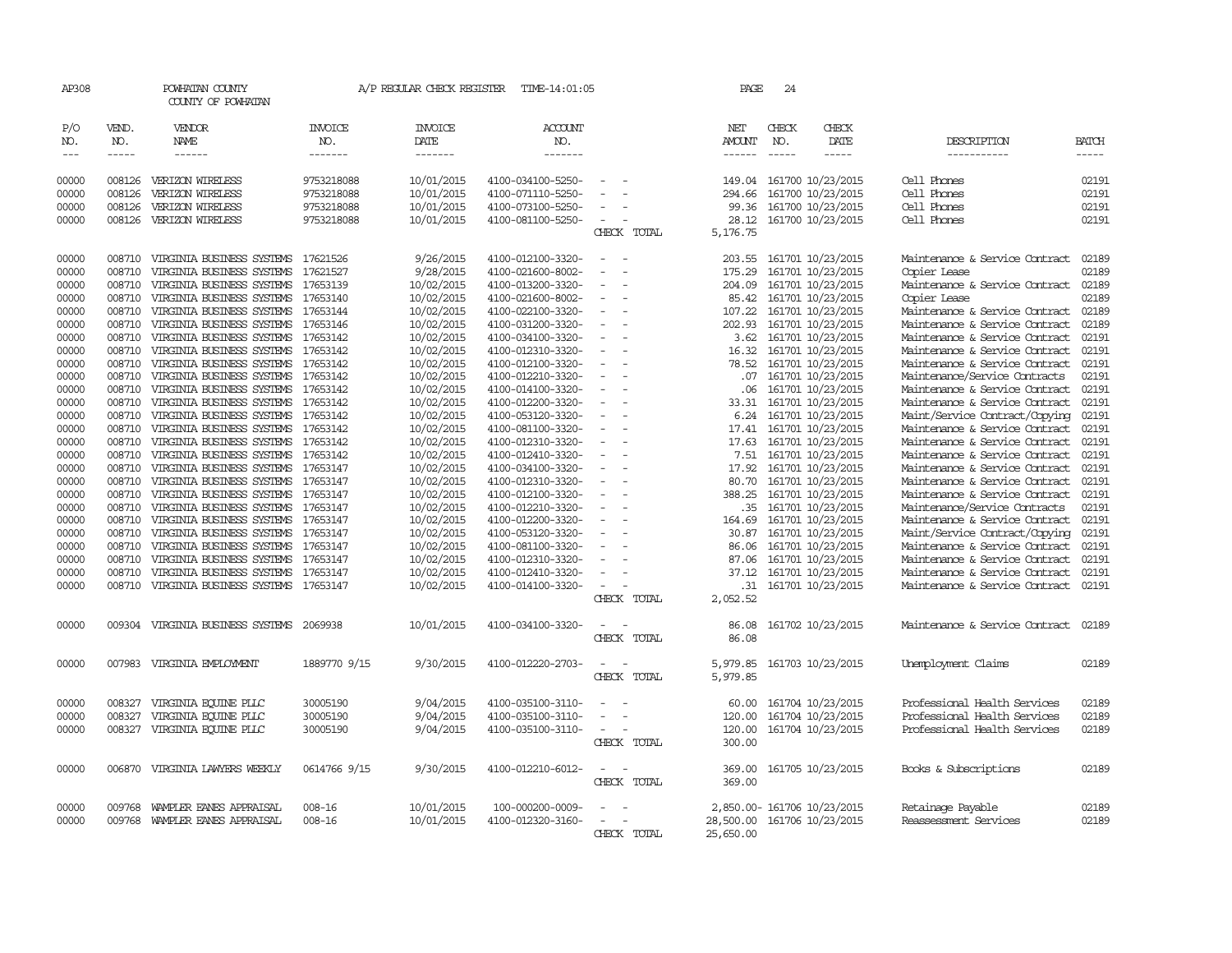| AP308                                              |                                                          | POWHATAN COUNTY<br>COUNTY OF POWHATAN                                                                                                                    |                                                    | A/P REGULAR CHECK REGISTER                                                       | TIME-14:01:05                                                                                                              |                                                                                                                             | PAGE                                                                | 25                          |                                                                                                                                     |                                                                                                                    |                                                    |
|----------------------------------------------------|----------------------------------------------------------|----------------------------------------------------------------------------------------------------------------------------------------------------------|----------------------------------------------------|----------------------------------------------------------------------------------|----------------------------------------------------------------------------------------------------------------------------|-----------------------------------------------------------------------------------------------------------------------------|---------------------------------------------------------------------|-----------------------------|-------------------------------------------------------------------------------------------------------------------------------------|--------------------------------------------------------------------------------------------------------------------|----------------------------------------------------|
| P/O<br>NO.<br>$---$                                | VEND.<br>NO.<br>$- - - - -$                              | VENDOR<br>NAME<br>------                                                                                                                                 | <b>INVOICE</b><br>NO.<br>-------                   | <b>INVOICE</b><br>DATE<br>--------                                               | ACCOUNT<br>NO.<br>-------                                                                                                  |                                                                                                                             | NET<br>AMOUNT<br>------                                             | CHECK<br>NO.<br>$- - - - -$ | CHECK<br>DATE<br>$- - - - -$                                                                                                        | DESCRIPTION<br>-----------                                                                                         | <b>BATCH</b><br>$- - - - -$                        |
| 00000                                              | 001680                                                   | WASTE MANAGEMENT OF                                                                                                                                      | 3064350-2424-6                                     | 10/01/2015                                                                       | 4100-014300-3175-                                                                                                          | $\equiv$<br>CHECK TOTAL                                                                                                     | 286.07<br>286.07                                                    |                             | 161707 10/23/2015                                                                                                                   | Waste Disposal                                                                                                     | 02189                                              |
| 00000                                              |                                                          | 011060 WILSON-WOODEL, MARY                                                                                                                               | CHRISTMAS CLUB                                     | 8/31/2015                                                                        | 100-000200-0001-                                                                                                           | $\sim$<br>$\overline{\phantom{a}}$<br>CHECK TOTAL                                                                           | 100.00<br>100.00                                                    |                             | 161708 10/23/2015                                                                                                                   | Payroll - Clearing Account                                                                                         | 02192                                              |
| 00000                                              |                                                          | 006175 ADAMS OIL COMPANY, INC.                                                                                                                           | 91664                                              | 10/23/2015                                                                       | 4100-014500-6008-                                                                                                          | $\sim$<br>$\sim$<br>CHECK TOTAL                                                                                             | 60.53<br>60.53                                                      |                             | 161815 10/30/2015                                                                                                                   | Gas/Grease/Oil                                                                                                     | 02195                                              |
| 00000                                              |                                                          | 010780 ALL GOOD AUTOMOTTVE LLC                                                                                                                           | 925                                                | 10/16/2015                                                                       | 4100-031200-6009-                                                                                                          | $ -$<br>CHECK TOTAL                                                                                                         | 158.07<br>158.07                                                    |                             | 161816 10/30/2015                                                                                                                   | Auto Parts/Repairs                                                                                                 | 02195                                              |
| 00000<br>00000                                     |                                                          | 007436 AQUA VIRGINIA, INC.<br>007436 AQUA VIRGINIA, INC.                                                                                                 | 0575528 10/15<br>0621784 10/15                     | 10/09/2015<br>10/09/2015                                                         | 4100-032210-5130-<br>4100-014100-5130-                                                                                     | $\equiv$<br>$\equiv$<br>CHECK TOTAL                                                                                         | 57.93<br>99.48<br>157.41                                            |                             | 161817 10/30/2015<br>161817 10/30/2015                                                                                              | Water<br>Water                                                                                                     | 02195<br>02195                                     |
| 00000                                              |                                                          | 007941 BAKER & TAYLOR                                                                                                                                    | 5013849311                                         | 10/22/2015                                                                       | 4100-073100-6012-                                                                                                          | $\frac{1}{2} \left( \frac{1}{2} \right) \left( \frac{1}{2} \right) = \frac{1}{2} \left( \frac{1}{2} \right)$<br>CHECK TOTAL | 255.20<br>255.20                                                    |                             | 161818 10/30/2015                                                                                                                   | Books & Subscriptions                                                                                              | 02193                                              |
| 00000                                              |                                                          | 011063 BEAGLE, ANDREW D.                                                                                                                                 | <b>ADJUNCT INST</b>                                | 10/15/2015                                                                       | 4100-032200-5815-                                                                                                          | CHECK TOTAL                                                                                                                 | 160.00<br>160.00                                                    |                             | 161819 10/30/2015                                                                                                                   | Training/Seminars                                                                                                  | 02193                                              |
| 00000                                              |                                                          | 000045 BLANKENSHIP, SUSAN M.                                                                                                                             | BAI/COR MIG                                        | 10/22/2015                                                                       | 4100-012310-5510-                                                                                                          | CHECK TOTAL                                                                                                                 | 97.18<br>97.18                                                      |                             | 161820 10/30/2015                                                                                                                   | Travel/Mileage/Parking/Tolls                                                                                       | 02193                                              |
| 00000                                              |                                                          | 009566 BODINE, NAN                                                                                                                                       | BOOK 6                                             | 10/20/2015                                                                       | 4100-073100-6012-                                                                                                          | CHECK TOTAL                                                                                                                 | 15.00<br>15.00                                                      |                             | 161821 10/30/2015                                                                                                                   | Books & Subscriptions                                                                                              | 02193                                              |
| 00000                                              |                                                          | 011010 BOX ALARM TEES                                                                                                                                    | 14                                                 | 10/01/2015                                                                       | 4100-032200-6016-                                                                                                          | $\overline{\phantom{a}}$<br>CHECK TOTAL                                                                                     | 260.40<br>260.40                                                    |                             | 161822 10/30/2015                                                                                                                   | <b>JET</b> Program                                                                                                 | 02193                                              |
| 00000                                              | 008276                                                   | CENGAGE LEARNING INC.                                                                                                                                    | 56546531                                           | 10/22/2015                                                                       | 4100-073100-6012-                                                                                                          | $\equiv$<br>CHECK TOTAL                                                                                                     | 23.24<br>23.24                                                      |                             | 161823 10/30/2015                                                                                                                   | Books & Subscriptions                                                                                              | 02193                                              |
| 00000<br>00000<br>00000<br>00000<br>00000<br>00000 | 000540<br>000540<br>000540<br>000540<br>000540<br>000540 | CENTRAL VIRGINIA WASTE<br>CENTRAL VIRGINIA WASTE<br>CENTRAL VIRGINIA WASTE<br>CENTRAL VIRGINIA WASTE<br>CENTRAL VIRGINIA WASTE<br>CENTRAL VIRGINIA WASTE | 20580<br>20592<br>20611<br>20624<br>20624<br>20624 | 10/13/2015<br>10/16/2015<br>10/16/2015<br>10/22/2015<br>10/22/2015<br>10/22/2015 | 4100-014300-3175-<br>4100-014300-3175-<br>4100-014300-3177-<br>4100-014300-3176-<br>4100-014300-3176-<br>4100-014300-3176- | $\sim$<br>$\sim$<br>$\equiv$<br>$\equiv$<br>$\overline{\phantom{a}}$<br>$\sim$<br>$\sim$<br>CHECK TOTAL                     | 790.00<br>15, 357.26<br>1,235.46<br>495.00<br>5,170.00<br>21,831.03 |                             | 161824 10/30/2015<br>161824 10/30/2015<br>161824 10/30/2015<br>161824 10/30/2015<br>161824 10/30/2015<br>1,216.69-161824 10/30/2015 | Waste Disposal<br>Waste Disposal<br>Recycling-Scrap Tires<br>Recycling Pulls<br>Recycling Pulls<br>Recycling Pulls | 02195<br>02195<br>02195<br>02195<br>02195<br>02195 |
| 00000<br>00000<br>00000                            | 006965<br>006965<br>006965                               | CINIAS CORPORATION<br>CINIAS CORPORATION<br>CINTAS CORPORATION                                                                                           | 143634189<br>143634189<br>143634190                | 10/21/2015<br>10/21/2015<br>10/21/2015                                           | 4100-014100-6011-<br>4100-014500-6011-<br>4100-014300-6011-                                                                | $\overline{\phantom{a}}$<br>$\sim$<br>CHECK TOTAL                                                                           | 58.97<br>58.96<br>229.41                                            |                             | 161825 10/30/2015<br>161825 10/30/2015<br>111.48 161825 10/30/2015                                                                  | Uniforms<br>Uniforms<br>Uniforms                                                                                   | 02195<br>02195<br>02195                            |
| 00000                                              | 000550                                                   | CRATER CRIMINAL JUSTICE                                                                                                                                  | 1193                                               | 10/22/2015                                                                       | 4100-031200-6011-                                                                                                          | $\sim$ 100 $\mu$<br>$\overline{\phantom{a}}$<br>CHECK TOTAL                                                                 | 393.50<br>393.50                                                    |                             | 161826 10/30/2015                                                                                                                   | Uniforms                                                                                                           | 02195                                              |
| 00000                                              |                                                          | 006240 DIAMOND SPRINGS WATER, INC 1001070120                                                                                                             |                                                    | 10/01/2015                                                                       | 4100-014100-5130-                                                                                                          | $\sim$                                                                                                                      |                                                                     |                             | 13.98 161827 10/30/2015                                                                                                             | Water                                                                                                              | 02195                                              |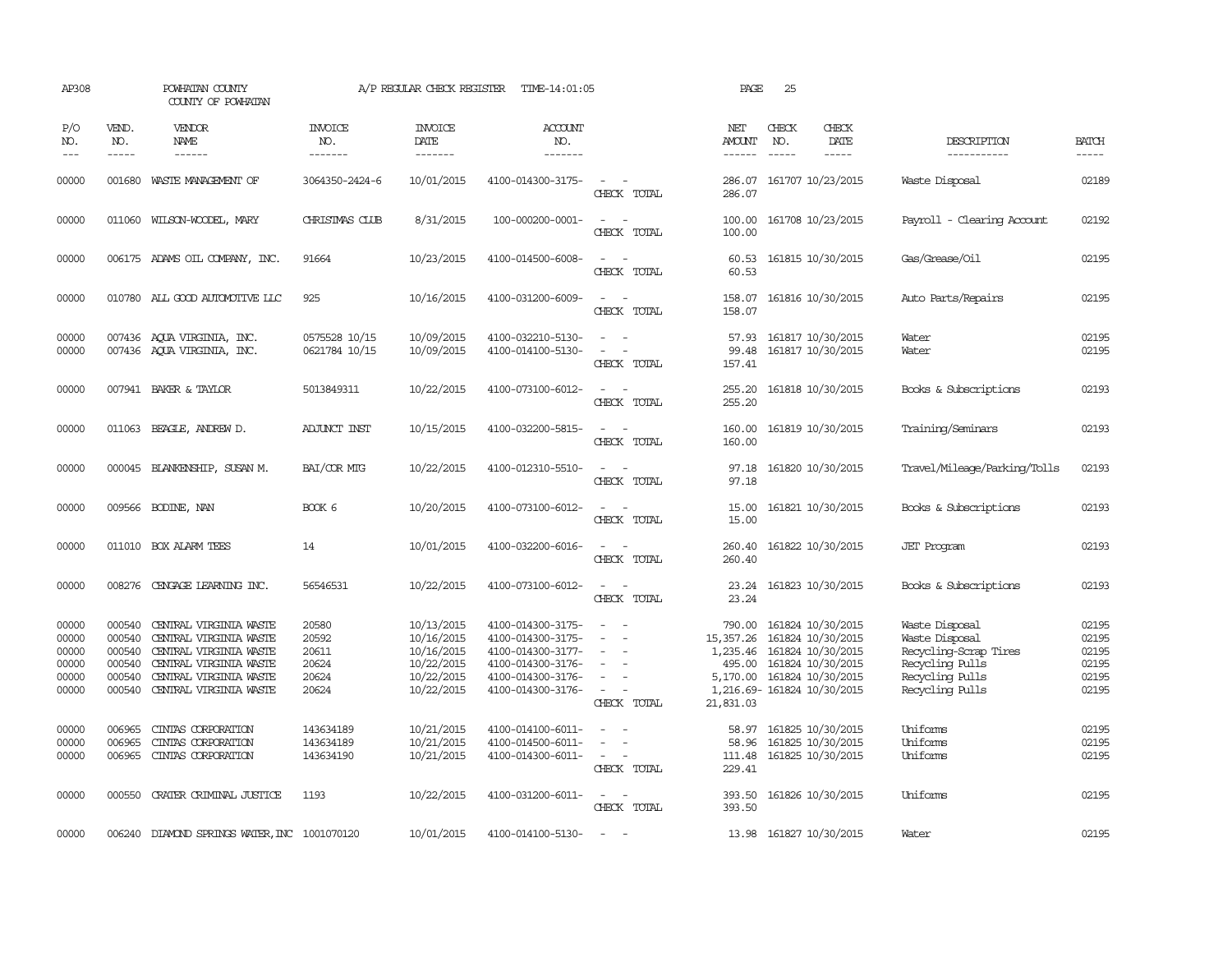| AP308                            |                                      | POWHATAN COUNTY<br>COUNTY OF POWHATAN                                                                   |                                  | A/P REGULAR CHECK REGISTER                           | TIME-14:01:05                                                                    |                                                                     | PAGE                                              | 26                            |                                                                                  |                                                                                                  |                                  |
|----------------------------------|--------------------------------------|---------------------------------------------------------------------------------------------------------|----------------------------------|------------------------------------------------------|----------------------------------------------------------------------------------|---------------------------------------------------------------------|---------------------------------------------------|-------------------------------|----------------------------------------------------------------------------------|--------------------------------------------------------------------------------------------------|----------------------------------|
| P/O<br>NO.<br>$\frac{1}{2}$      | VEND.<br>NO.                         | VENDOR<br><b>NAME</b><br>$- - - - - -$                                                                  | <b>INVOICE</b><br>NO.<br>------- | <b>INVOICE</b><br>DATE<br>-------                    | <b>ACCOUNT</b><br>NO.<br>-------                                                 |                                                                     | NET<br><b>AMOUNT</b><br>$- - - - - -$             | CHECK<br>NO.<br>$\frac{1}{2}$ | CHECK<br>DATE<br>$- - - - -$                                                     | DESCRIPTION<br>-----------                                                                       | <b>BATCH</b>                     |
| 00000                            |                                      | 006240 DIAMOND SPRINGS WATER, INC 2727968                                                               |                                  | 10/02/2015                                           | 4100-014100-5130-                                                                | CHECK TOTAL                                                         | 9.95<br>23.93                                     |                               | 161827 10/30/2015                                                                | Water                                                                                            | 02195                            |
| 00000                            | 007693                               | DURHAM, EUGENE                                                                                          | 443090095                        | 7/29/2015                                            | 4100-032200-5815-                                                                | $\overline{\phantom{a}}$<br>CHECK TOTAL                             | 79.74<br>79.74                                    |                               | 161828 10/30/2015                                                                | Training/Seminars                                                                                | 02193                            |
| 00000                            |                                      | 007509 ECK SUPPLY CO.                                                                                   | 14013040                         | 10/09/2015                                           | 4100-014100-3310-                                                                | $\overline{\phantom{a}}$<br>$\sim$<br>CHECK TOTAL                   | 978.67<br>978.67                                  |                               | 161829 10/30/2015                                                                | Repairs & Maintenance                                                                            | 02195                            |
| 00000<br>00000<br>00000<br>00000 | 006585<br>006585<br>006585<br>006585 | ELECTRICAL CONNECTION<br>ELECTRICAL CONNECTION<br>ELECTRICAL CONNECTION<br><b>ELECTRICAL CONNECTION</b> | 3595<br>3596<br>3598<br>3599     | 10/14/2015<br>10/14/2015<br>10/14/2015<br>10/14/2015 | 4100-014100-3310-<br>4100-014100-3310-<br>4100-014100-3310-<br>4100-014100-3310- | $\overline{\phantom{a}}$<br>$\overline{\phantom{a}}$<br>CHECK TOTAL | 605.00<br>562.14<br>67.50<br>3,804.30<br>5,038.94 |                               | 161830 10/30/2015<br>161830 10/30/2015<br>161830 10/30/2015<br>161830 10/30/2015 | Repairs & Maintenance<br>Repairs & Maintenance<br>Repairs & Maintenance<br>Repairs & Maintenance | 02195<br>02195<br>02195<br>02195 |
| 00000                            |                                      | 000690 FLATROCK TIRE & AUTO                                                                             | 13947                            | 10/27/2015                                           | 4100-031200-6009-                                                                | $\equiv$<br>CHECK TOTAL                                             | 255.27<br>255.27                                  |                               | 161831 10/30/2015                                                                | Auto Parts/Repairs                                                                               | 02195                            |
| 00000                            |                                      | 009280 GOODMAN SPECIALIZED                                                                              | 12991G UNIT110                   | 10/15/2015                                           | 4100-032300-6009-                                                                | $\equiv$<br>$\sim$<br>CHECK TOTAL                                   | 1,157.24<br>1,157.24                              |                               | 161832 10/30/2015                                                                | Auto Parts/Repair                                                                                | 02193                            |
| 00000                            |                                      | 010709 HEARN, JR., DANIEL ALAN                                                                          | 1670                             | 10/15/2015                                           | 4100-014100-3310-                                                                | $\sim$<br>CHECK TOTAL                                               | 500.00<br>500.00                                  |                               | 161833 10/30/2015                                                                | Repairs & Maintenance                                                                            | 02195                            |
| 00000                            |                                      | 010677 HEINTZELMAN, MICHAEL                                                                             | 7-ELEVEN FUEL                    | 10/22/2015                                           | 4100-031200-5550-                                                                | $\sim$<br>$\sim$<br>CHECK TOTAL                                     | 10.00<br>10.00                                    |                               | 161834 10/30/2015                                                                | Prisoner Extradition                                                                             | 02195                            |
| 00000                            |                                      | 006097 HERTZLER FARM & FEED, INC 25815                                                                  |                                  | 10/25/2015                                           | 4100-035100-6022-                                                                | $\equiv$<br>$\sim$<br>CHECK TOTAL                                   | 46.29<br>46.29                                    |                               | 161835 10/30/2015                                                                | Dog Food/Supplies                                                                                | 02195                            |
| 00000<br>00000                   | 000120<br>000120                     | JAMES RIVER AIR<br><b>JAMES RIVER AIR</b>                                                               | S60247<br>S60470                 | 9/25/2015<br>9/30/2015                               | 4100-032220-3310-<br>4100-014100-3310-                                           | $\equiv$<br>$\sim$<br>CHECK TOTAL                                   | 619.05<br>1,304.00<br>1,923.05                    |                               | 161836 10/30/2015<br>161836 10/30/2015                                           | Repairs & Maintenance<br>Repairs & Maintenance                                                   | 02195<br>02195                   |
| 00000<br>00000                   |                                      | 010771 LAND AND COATES, INC.<br>010771 LAND AND COATES, INC.                                            | 628233<br>628568                 | 10/20/2015<br>10/21/2015                             | 4100-032200-3310-<br>4100-014500-6004-                                           | $\equiv$<br>$\overline{\phantom{a}}$<br>CHECK TOTAL                 | 75.00<br>399.99<br>474.99                         |                               | 161837 10/30/2015<br>161837 10/30/2015                                           | Equipment Repair<br>Tools and Equipment                                                          | 02193<br>02195                   |
| 00000                            | 006943                               | LIBRARY CORPORATION, THE                                                                                | 2016010159                       | 10/22/2015                                           | 4100-073100-3320-                                                                | CHECK TOTAL                                                         | 718.00<br>718.00                                  |                               | 161838 10/30/2015                                                                | Maintenance & Service Contract                                                                   | 02193                            |
| 00000                            |                                      | 009164 LIBRARY IDEAS, LLC                                                                               | 48341                            | 10/19/2015                                           | 4100-073100-6012-                                                                | CHECK TOTAL                                                         | 258.00<br>258.00                                  |                               | 161839 10/30/2015                                                                | Books & Subscriptions                                                                            | 02193                            |
| 00000<br>00000                   |                                      | 001550 M & W PRINTERS, INC.<br>001550 M & W PRINTERS, INC.                                              | 98353<br>98942                   | 10/13/2015<br>10/16/2015                             | 4100-012410-3500-<br>4100-012410-3500-                                           | $\sim$ $ \sim$<br>CHECK TOTAL                                       | 438.00<br>340.92<br>778.92                        |                               | 161840 10/30/2015<br>161840 10/30/2015                                           | Printing & Binding<br>Printing & Binding                                                         | 02193<br>02193                   |
| 00000                            |                                      | 009552 MANSFIELD OIL COMPANY                                                                            | 125458                           | 10/19/2015                                           | 4100-032200-5120-                                                                | $\sim$<br>$\sim$<br>CHECK TOTAL                                     | 171.10                                            |                               | 171.10 161841 10/30/2015                                                         | Apparatus Fuel                                                                                   | 02193                            |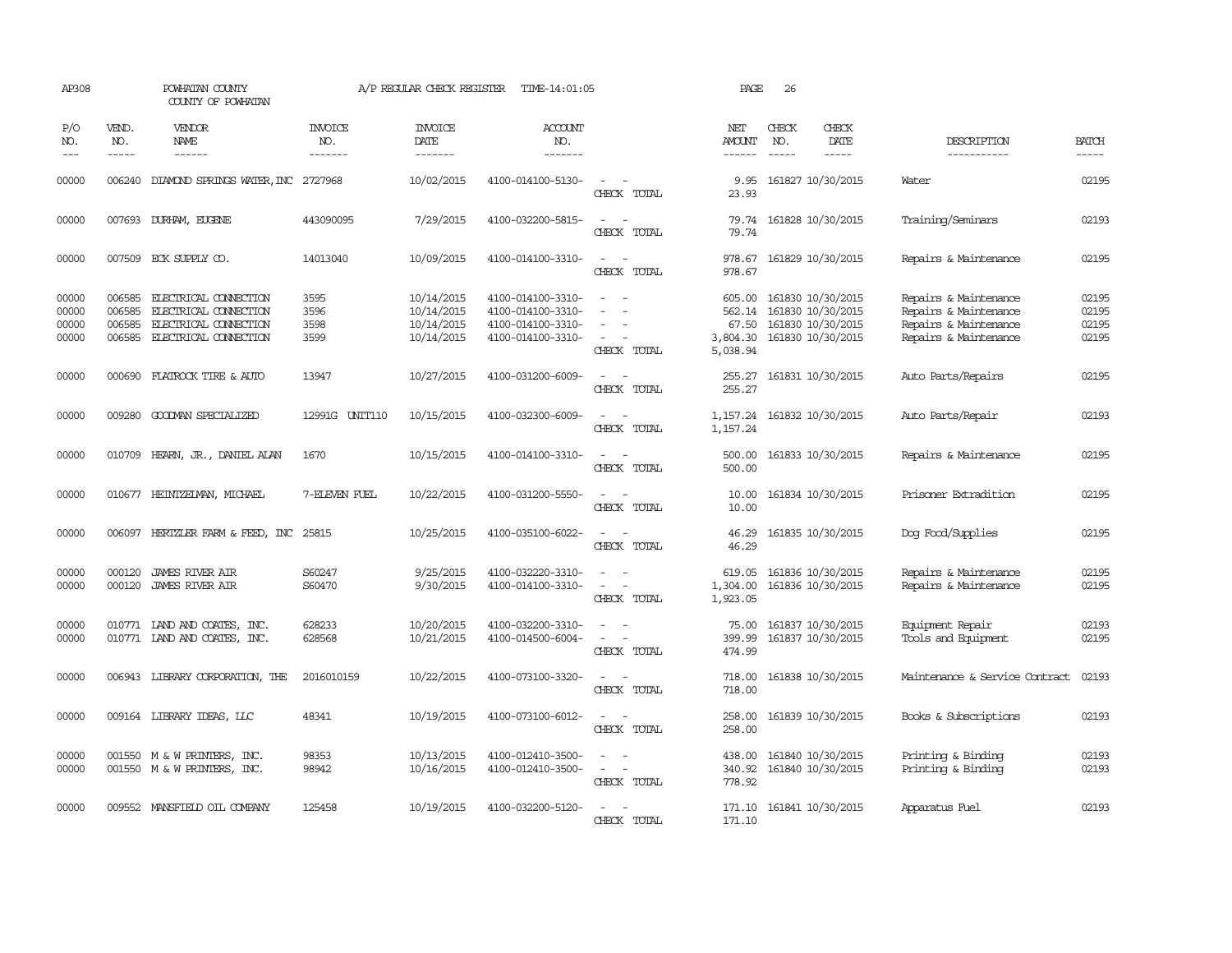| AP308                            |                            | POWHATAN COUNTY<br>COUNTY OF POWHATAN                                                                                     |                                                      | A/P REGULAR CHECK REGISTER                           | TIME-14:01:05                                                                    |                                                                                        | PAGE                                           | 27            |                                                                                              |                                                                                                      |                                  |
|----------------------------------|----------------------------|---------------------------------------------------------------------------------------------------------------------------|------------------------------------------------------|------------------------------------------------------|----------------------------------------------------------------------------------|----------------------------------------------------------------------------------------|------------------------------------------------|---------------|----------------------------------------------------------------------------------------------|------------------------------------------------------------------------------------------------------|----------------------------------|
| P/O<br>NO.                       | VEND.<br>NO.               | <b>VENDOR</b><br>NAME                                                                                                     | <b>INVOICE</b><br>NO.                                | <b>INVOICE</b><br>DATE                               | ACCOUNT<br>NO.                                                                   |                                                                                        | NET<br>AMOUNT                                  | CHECK<br>NO.  | CHECK<br>DATE                                                                                | DESCRIPTION                                                                                          | <b>BATCH</b>                     |
| $---$                            | $\frac{1}{2}$              | $- - - - - -$                                                                                                             | --------                                             | -------                                              | -------                                                                          |                                                                                        | $- - - - - -$                                  | $\frac{1}{2}$ | -----                                                                                        | -----------                                                                                          |                                  |
| 00000<br>00000<br>00000<br>00000 | 008885<br>008885<br>008885 | MARTIN, PEGGY<br>MARTIN, PEGGY<br>MARTIN, PEGGY<br>008885 MARTIN, PEGGY                                                   | VIA TRAVEL<br>VIA TRAVEL<br>VIA TRAVEL<br>VIA TRAVEL | 10/23/2015<br>10/23/2015<br>10/23/2015<br>10/23/2015 | 4100-073100-5510-<br>4100-073100-6014-<br>4100-073100-6014-<br>4100-073100-5510- | $\sim$<br>CHECK TOTAL                                                                  | 19.77<br>100.00<br>190.93                      |               | 37.00 161842 10/30/2015<br>161842 10/30/2015<br>161842 10/30/2015<br>34.16 161842 10/30/2015 | Travel/Mileage/Parking/Tolls<br>Library Supplies<br>Library Supplies<br>Travel/Mileage/Parking/Tolls | 02193<br>02193<br>02193<br>02193 |
| 00000                            |                            | 009666 MID-ATLANTIC CONTROLS                                                                                              | 19047R                                               | 7/01/2015                                            | 4100-032220-3310-                                                                | $\sim$<br>$\sim$<br>CHECK TOTAL                                                        | 900.00<br>900.00                               |               | 161843 10/30/2015                                                                            | Repairs & Maintenance                                                                                | 02193                            |
| 00000                            |                            | 006214 NEIS, INC.                                                                                                         | 0207248                                              | 10/05/2015                                           | 4100-014100-3320-                                                                | $\sim$<br>CHECK TOTAL                                                                  | 158.40<br>158.40                               |               | 161844 10/30/2015                                                                            | Maintenance & Service Contract                                                                       | 02195                            |
| 00000<br>00000                   |                            | 011064 NICE, BENJAMIN<br>011064 NICE, BENJAMIN                                                                            | <b>BURGER KING</b><br><b>TEXAS ROADHOUSE</b>         | 10/09/2015<br>10/08/2015                             | 4100-031200-5540-<br>4100-031200-5540-                                           | $\sim$<br>CHECK TOTAL                                                                  | 6.67<br>19.76<br>26.43                         |               | 161845 10/30/2015<br>161845 10/30/2015                                                       | Conferences & Training<br>Conferences & Training                                                     | 02195<br>02195                   |
| 00000                            | 008079                     | PAETEC/CAVALIER BUSINESS                                                                                                  | 4237625 10/15                                        | 10/10/2015                                           | 4100-073100-5230-                                                                | CHECK TOTAL                                                                            | 454.81<br>454.81                               |               | 161846 10/30/2015                                                                            | Telephone Services                                                                                   | 02193                            |
| 00000<br>00000                   | 001250<br>001250           | POWHATAN AUTO & TRACTOR<br>POWHATAN AUTO & TRACTOR                                                                        | 372740<br>372879                                     | 10/23/2015<br>10/24/2015                             | 4100-034100-6009-<br>4100-031200-6009-                                           | $\omega$<br>$\overline{a}$<br>CHECK TOTAL                                              | 1.99<br>112.30<br>114.29                       |               | 161847 10/30/2015<br>161847 10/30/2015                                                       | Auto Parts/Repairs<br>Auto Parts/Repairs                                                             | 02193<br>02195                   |
| 00000<br>00000<br>00000<br>00000 | 006914                     | 006914 POWHATAN AUTO REPAIR<br>POWHATAN AUTO REPAIR<br>006914 POWHATAN AUTO REPAIR<br>006914 POWHATAN AUTO REPAIR         | 742<br>738<br>740<br>741                             | 10/26/2015<br>10/20/2015<br>10/22/2015<br>10/26/2015 | 4100-034100-6009-<br>4100-031200-6009-<br>4100-031200-6009-<br>4100-031200-6009- | CHECK TOTAL                                                                            | 10.00<br>305.08<br>59.95<br>176.90<br>551.93   |               | 161848 10/30/2015<br>161848 10/30/2015<br>161848 10/30/2015<br>161848 10/30/2015             | Auto Parts/Repairs<br>Auto Parts/Repairs<br>Auto Parts/Repairs<br>Auto Parts/Repairs                 | 02193<br>02195<br>02195<br>02195 |
| 00000                            |                            | 006928 POWHATAN COUNTY DEPT. OF                                                                                           | 91774-SS                                             | 10/22/2015                                           | 4100-053910-5643-                                                                | $\sim$<br>CHECK TOTAL                                                                  | 229.00<br>229.00                               |               | 161849 10/30/2015                                                                            | PCCAA Services - Federal CSBG                                                                        | 02193                            |
| 00000                            |                            | 007314 POWHATAN OVERHEAD DOORS,                                                                                           | 6143                                                 | 10/14/2015                                           | 4100-032220-3320-                                                                | CHECK TOTAL                                                                            | 435.00<br>435.00                               |               | 161850 10/30/2015                                                                            | Maintenance & Service Contract                                                                       | 02195                            |
| 00000<br>00000<br>00000<br>00000 | 006474                     | PROGRESSIVE AUTO WORKS<br>006474 PROGRESSIVE AUTO WORKS<br>006474 PROGRESSIVE AUTO WORKS<br>006474 PROGRESSIVE AUTO WORKS | 29200<br>29292<br>29304<br>29307                     | 10/05/2015<br>10/22/2015<br>10/20/2015<br>10/21/2015 | 4100-035100-6009-<br>4100-031200-6009-<br>4100-031200-6009-<br>4100-031200-6009- | $\sim$<br>CHECK TOTAL                                                                  | 516.19<br>69.22<br>55.14<br>733.44<br>1,373.99 |               | 161851 10/30/2015<br>161851 10/30/2015<br>161851 10/30/2015<br>161851 10/30/2015             | Auto Parts/Repairs<br>Auto Parts/Repairs<br>Auto Parts/Repairs<br>Auto Parts/Repairs                 | 02195<br>02195<br>02195<br>02195 |
| 00000                            |                            | 006523 PURCHASE POWER                                                                                                     | 19346006 10/15                                       | 10/18/2015                                           | 4100-021600-5210-                                                                | $\overline{a}$<br>$\overline{\phantom{a}}$<br>CHECK TOTAL                              | 417.98<br>417.98                               |               | 161852 10/30/2015                                                                            | Postage                                                                                              | 02193                            |
| 00000<br>00000<br>00000          | 000780<br>000780           | <b>CUILL CORPORATION</b><br><b>QUILL CORPORATION</b><br>000780 CUILL CORPORATION                                          | 8703775<br>8584054<br>8819509                        | 10/14/2015<br>10/09/2015<br>10/19/2015               | 4100-012310-6001-<br>4100-031200-6001-<br>4100-031710-6001-                      | $\sim$<br>$\overline{a}$<br>$\omega_{\rm{max}}$ and $\omega_{\rm{max}}$<br>CHECK TOTAL | 84.87<br>207.56                                |               | 90.41 161853 10/30/2015<br>161853 10/30/2015<br>32.28 161853 10/30/2015                      | Office Supplies<br>Office Supplies<br>Office Supplies                                                | 02193<br>02195<br>02195          |
| 00000<br>00000                   |                            | 000620 R. C. GOODWYN & SONS, INC<br>000620 R. C. GOODWYN & SONS, INC                                                      | 690698<br>691679                                     | 10/07/2015<br>10/13/2015                             | 4100-014100-6004-<br>4100-014100-6004-                                           |                                                                                        |                                                |               | 61.96 161854 10/30/2015<br>12.00 161854 10/30/2015                                           | Tools and Equipment<br>Tools and Equipment                                                           | 02195<br>02195                   |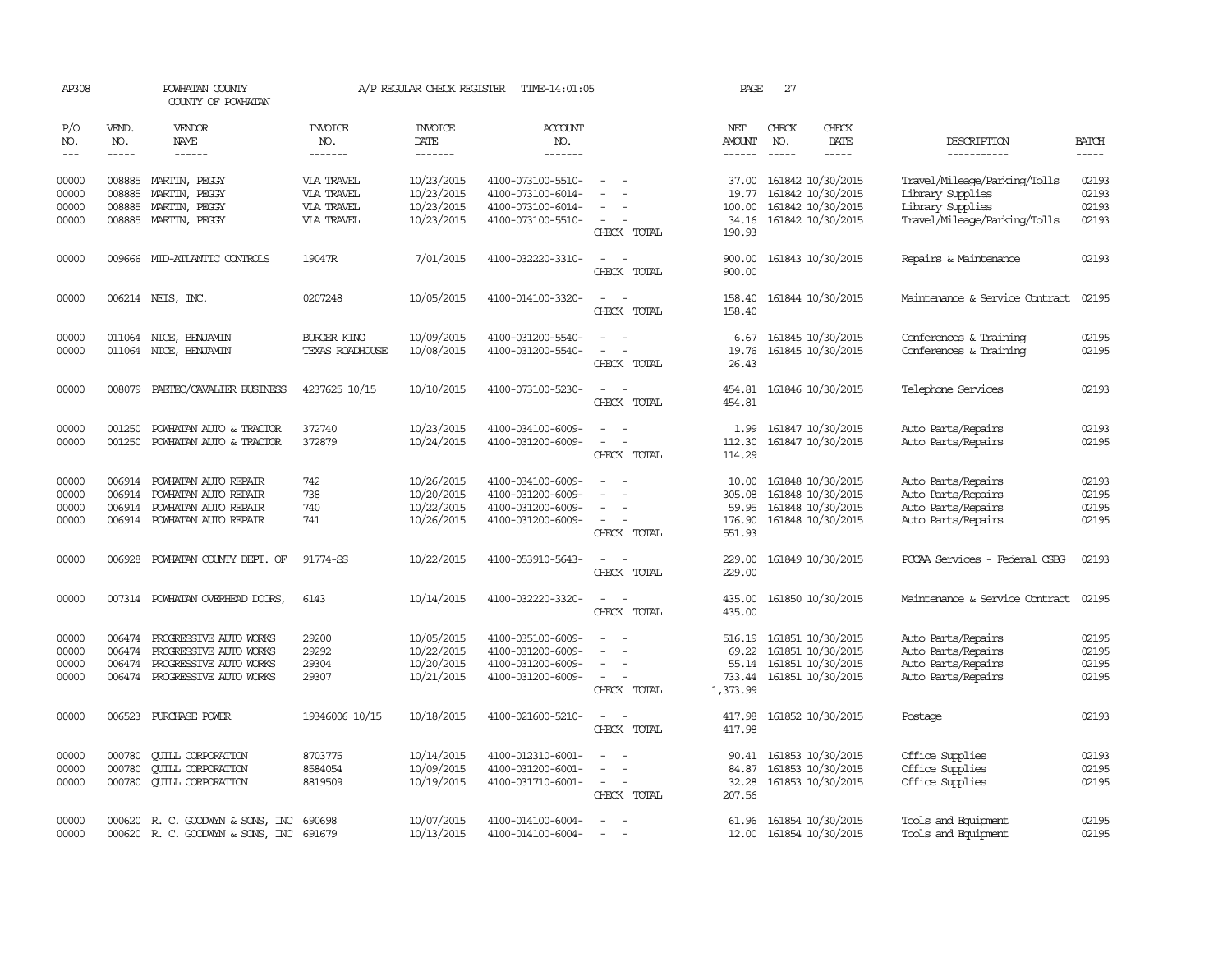| AP308                                              |                                                | POWHATAN COUNTY<br>COUNTY OF POWHATAN                                                                                                                                 |                                                                                                          | A/P REGULAR CHECK REGISTER                                                       | TIME-14:01:05                                                                                                              |                                                                                                                             | PAGE                                                                    | 28                          |                                                                                                                                |                                                                                             |                                                    |
|----------------------------------------------------|------------------------------------------------|-----------------------------------------------------------------------------------------------------------------------------------------------------------------------|----------------------------------------------------------------------------------------------------------|----------------------------------------------------------------------------------|----------------------------------------------------------------------------------------------------------------------------|-----------------------------------------------------------------------------------------------------------------------------|-------------------------------------------------------------------------|-----------------------------|--------------------------------------------------------------------------------------------------------------------------------|---------------------------------------------------------------------------------------------|----------------------------------------------------|
| P/O<br>NO.<br>$---$                                | VEND.<br>NO.<br>$- - - - -$                    | <b>VENDOR</b><br>NAME<br>$- - - - - -$                                                                                                                                | <b>INVOICE</b><br>NO.<br>-------                                                                         | <b>INVOICE</b><br>DATE<br>-------                                                | ACCOUNT<br>NO.<br>-------                                                                                                  |                                                                                                                             | NET<br><b>AMOUNT</b>                                                    | CHECK<br>NO.<br>$- - - - -$ | CHECK<br>DATE<br>-----                                                                                                         | DESCRIPTION<br>-----------                                                                  | <b>BATCH</b><br>$- - - - -$                        |
| 00000                                              |                                                | 000620 R. C. GOODWYN & SONS, INC 691941                                                                                                                               |                                                                                                          | 10/15/2015                                                                       | 4100-014100-3310-                                                                                                          | $\sim$<br>CHECK TOTAL                                                                                                       | 32.86<br>106.82                                                         |                             | 161854 10/30/2015                                                                                                              | Repairs & Maintenance                                                                       | 02195                                              |
| 00000                                              |                                                | 006466 RADIO COMMUNICATION OF VA 120000419-1                                                                                                                          |                                                                                                          | 10/19/2015                                                                       | 4100-032200-3310-                                                                                                          | $\sim$<br>$\sim$<br>CHECK TOTAL                                                                                             | 322.38<br>322.38                                                        |                             | 161855 10/30/2015                                                                                                              | Equipment Repair                                                                            | 02193                                              |
| 00000                                              |                                                | 007942 RICHMOND SUBURBAN                                                                                                                                              | I00002176490923                                                                                          | 9/23/2015                                                                        | 4100-081100-3600-                                                                                                          | $\sim$<br>$\sim$<br>CHECK TOTAL                                                                                             | 136.50<br>136.50                                                        |                             | 161856 10/30/2015                                                                                                              | Advertising                                                                                 | 02193                                              |
| 00000<br>00000                                     | 006253                                         | SALISBURY TIRE & SERVICE<br>006253 SALISBURY TIRE & SERVICE                                                                                                           | 83171<br>83173                                                                                           | 10/22/2015<br>10/22/2015                                                         | 4100-031200-6009-<br>4100-031200-6009-                                                                                     | $\sim$<br>CHECK TOTAL                                                                                                       | 152.78<br>48.67<br>201.45                                               |                             | 161857 10/30/2015<br>161857 10/30/2015                                                                                         | Auto Parts/Repairs<br>Auto Parts/Repairs                                                    | 02195<br>02195                                     |
| 00000                                              |                                                | 009572 SCHWARTZ, AUSTIN                                                                                                                                               | 30054                                                                                                    | 10/08/2015                                                                       | 4100-031200-5540-                                                                                                          | CHECK TOTAL                                                                                                                 | 19.76<br>19.76                                                          |                             | 161858 10/30/2015                                                                                                              | Conferences & Training                                                                      | 02195                                              |
| 00000                                              |                                                | 010435 SCITEST LABORATORIES, INC 10                                                                                                                                   |                                                                                                          | 10/01/2015                                                                       | 4100-012220-3141-                                                                                                          | $\frac{1}{2} \left( \frac{1}{2} \right) \left( \frac{1}{2} \right) = \frac{1}{2} \left( \frac{1}{2} \right)$<br>CHECK TOTAL | 70.00<br>70.00                                                          |                             | 161859 10/30/2015                                                                                                              | Druq Testinq                                                                                | 02193                                              |
| 00000<br>00000<br>00000<br>00000<br>00000<br>00000 | 006594<br>006594<br>006594<br>006594<br>006594 | SOUTHSIDE ELECTRIC COOP<br>SOUTHSIDE ELECTRIC COOP<br>SOUTHSIDE ELECTRIC COOP<br>SOUTHSIDE ELECTRIC COOP<br>SOUTHSIDE ELECTRIC COOP<br>006594 SOUTHSIDE ELECTRIC COOP | 63504001 10/15<br>63504006 10/15<br>63504008 10/15<br>63504009 10/15<br>63504010 10/15<br>63504011 10/15 | 10/16/2015<br>10/16/2015<br>10/16/2015<br>10/16/2015<br>10/16/2015<br>10/16/2015 | 4100-073100-5110-<br>4100-014600-5110-<br>4100-014600-5110-<br>4100-014600-5110-<br>4100-014600-5110-<br>4100-014100-5110- | $\overline{\phantom{a}}$<br>$\overline{\phantom{a}}$<br>CHECK TOTAL                                                         | 2,249.69<br>189.30<br>709.83<br>3,108.96<br>20.26<br>116.30<br>6,394.34 |                             | 161860 10/30/2015<br>161860 10/30/2015<br>161860 10/30/2015<br>161860 10/30/2015<br>161860 10/30/2015<br>161860 10/30/2015     | Electricity<br>Electricity<br>Electricity<br>Electricity<br>Electricity<br>Electricity      | 02193<br>02195<br>02195<br>02195<br>02195<br>02195 |
| 00000                                              |                                                | 001940 STANDBY SYSTEMS, INC.                                                                                                                                          | 10152145                                                                                                 | 10/12/2015                                                                       | 4100-014100-3320-                                                                                                          | $\sim$<br>CHECK TOTAL                                                                                                       | 313.00<br>313.00                                                        |                             | 161861 10/30/2015                                                                                                              | Maintenance & Service Contract                                                              | 02195                                              |
| 00000<br>00000<br>00000<br>00000<br>00000          | 008578<br>008578<br>008578<br>008578           | STAPLES BUSINESS AD-<br>STAPLES BUSINESS AD-<br>STAPLES BUSINESS AD-<br>STAPLES BUSINESS AD-<br>008578 STAPLES BUSINESS AD-                                           | 3280905582<br>3281101008<br>3281101011<br>3281223672<br>3281223672A                                      | 10/14/2015<br>10/16/2015<br>10/16/2015<br>10/17/2015<br>10/17/2015               | 4100-013200-6001-<br>4100-021600-6001-<br>4100-081100-6001-<br>4100-081100-6001-<br>4100-034100-6001-                      | $\overline{\phantom{a}}$<br>$\overline{\phantom{a}}$<br>$\overline{\phantom{a}}$<br>$\sim$<br>CHECK TOTAL                   | 35.49<br>6.12                                                           |                             | 161862 10/30/2015<br>97.44- 161862 10/30/2015<br>20.49 161862 10/30/2015<br>23.79 161862 10/30/2015<br>23.79 161862 10/30/2015 | Office Supplies<br>Office Supplies<br>Office Supplies<br>Office Supplies<br>Office Supplies | 02193<br>02193<br>02193<br>02193<br>02193          |
| 00000                                              |                                                | 007295 STERICYLE, INC.                                                                                                                                                | 1006164825                                                                                               | 10/12/2015                                                                       | 4100-032200-3175-                                                                                                          | $\overline{\phantom{a}}$<br>$\sim$<br>CHECK TOTAL                                                                           | 245.58<br>245.58                                                        |                             | 161863 10/30/2015                                                                                                              | Waste Disposal                                                                              | 02193                                              |
| 00000<br>00000                                     | 009520                                         | STONE'S OFFICE EQUIPMENT<br>009520 STONE'S OFFICE EQUIPMENT                                                                                                           | 58000<br>58001                                                                                           | 10/16/2015<br>10/16/2015                                                         | 4100-073100-3320-<br>4100-073100-3320-                                                                                     | $\overline{\phantom{a}}$<br>$\overline{\phantom{a}}$<br>CHECK TOTAL                                                         | 472.52<br>146.63<br>619.15                                              |                             | 161864 10/30/2015<br>161864 10/30/2015                                                                                         | Maintenance & Service Contract<br>Maintenance & Service Contract                            | 02193<br>02193                                     |
| 00000                                              |                                                | 006230 SUPPLY ROOM COMPANIES                                                                                                                                          | 2385831-0                                                                                                | 8/28/2015                                                                        | 4100-021200-6001-                                                                                                          | $\sim$<br>$\overline{\phantom{a}}$<br>CHECK TOTAL                                                                           | 76.89<br>76.89                                                          |                             | 161865 10/30/2015                                                                                                              | Office Supplies                                                                             | 02193                                              |
| 00000<br>00000<br>00000<br>00000                   | 000280<br>000280<br>000280<br>000280           | SYDNOR HYDRO, INC.<br>SYDNOR HYDRO, INC.<br>SYLNOR HYDRO, INC.<br>SYLNOR HYDRO, INC.                                                                                  | 71173208 OCT15<br>71173095 10/15<br>71173114 10/15<br>71173114 10/15                                     | 10/14/2015<br>10/14/2015<br>10/14/2015<br>10/14/2015                             | 4100-073100-5140-<br>4100-014100-5140-<br>4100-032220-5130-<br>4100-032220-5140-                                           | $\sim$<br>$\overline{\phantom{a}}$<br>$\sim$<br>$\sim$<br>$\overline{\phantom{a}}$                                          | 86.71                                                                   |                             | 161866 10/30/2015<br>253.47 161866 10/30/2015<br>229.69 161866 10/30/2015<br>277.87 161866 10/30/2015                          | Sewer<br>Sewer<br>Water<br>Sewer                                                            | 02193<br>02195<br>02195<br>02195                   |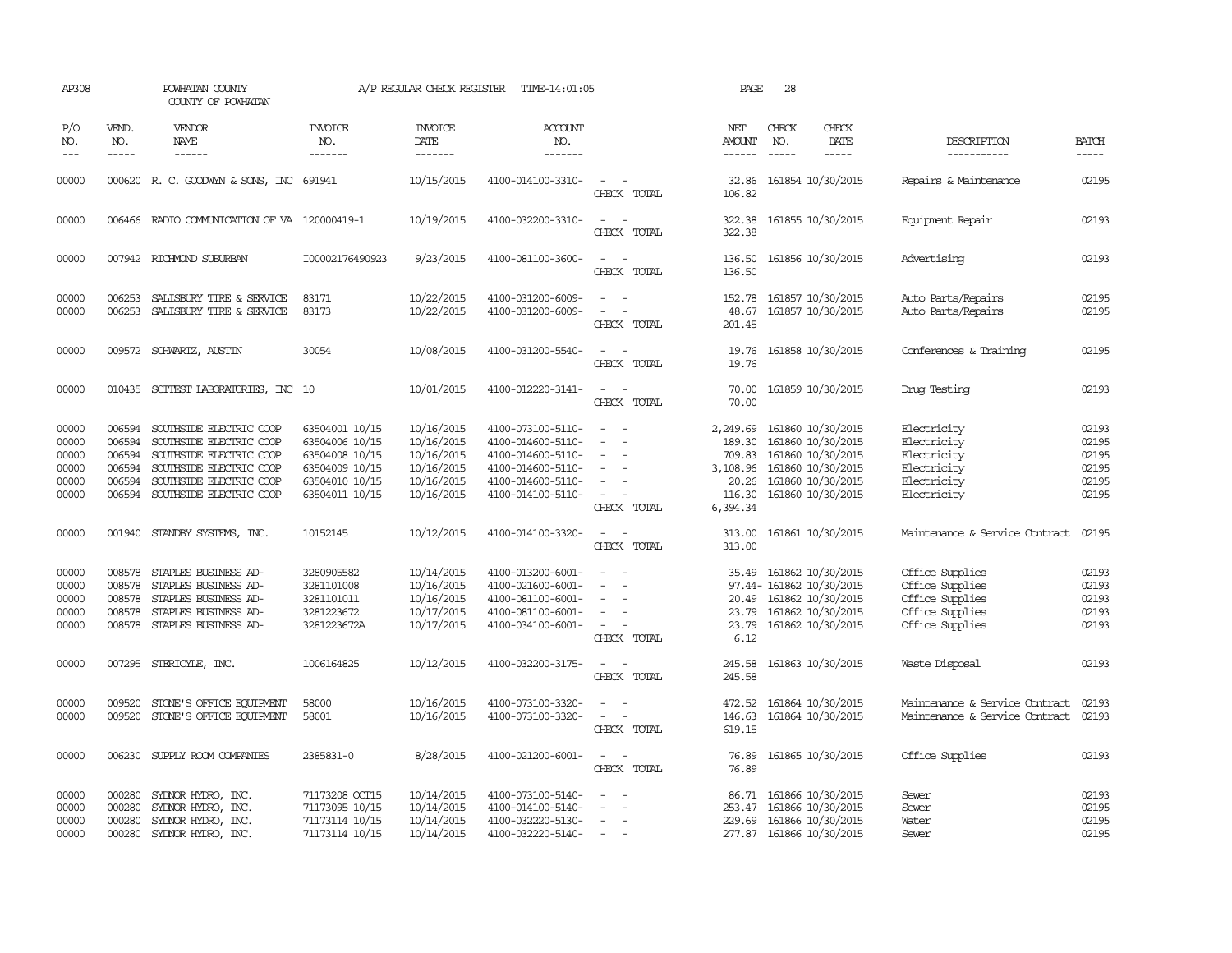| AP308    |             | POWHATAN COUNTY<br>COUNTY OF POWHATAN    |                | A/P REGULAR CHECK REGISTER | TIME-14:01:05     |                                            | PAGE             | 29          |                   |                                |                                                                |
|----------|-------------|------------------------------------------|----------------|----------------------------|-------------------|--------------------------------------------|------------------|-------------|-------------------|--------------------------------|----------------------------------------------------------------|
| P/O      | VEND.       | VENDOR                                   | <b>INVOICE</b> | <b>INVOICE</b>             | ACCOUNT           |                                            | NET              | CHECK       | CHECK             |                                |                                                                |
| NO.      | NO.         | <b>NAME</b>                              | NO.            | DATE                       | NO.               |                                            | <b>AMOUNT</b>    | NO.         | DATE              | DESCRIPTION                    | <b>BATCH</b>                                                   |
| $\cdots$ | $- - - - -$ | ------                                   | --------       | --------                   | -------           |                                            | ------           | $- - - - -$ | -----             | -----------                    | $\begin{tabular}{ccccc} - & - & - & - \\ \hline \end{tabular}$ |
| 00000    | 000280      | SYDNOR HYDRO, INC.                       | 71173164 10/15 | 10/14/2015                 | 4100-032200-5140- | $\hspace{0.1mm}-\hspace{0.1mm}$            | 244.17           |             | 161866 10/30/2015 | Sewer                          | 02195                                                          |
| 00000    | 000280      | SYDNOR HYDRO, INC.                       | 71173166 10/15 | 10/14/2015                 | 4100-014100-5140- |                                            | 218.61           |             | 161866 10/30/2015 | Sewer                          | 02195                                                          |
| 00000    | 000280      | SYDNOR HYDRO, INC.                       | 71173168 10/15 | 10/14/2015                 | 4100-032210-5140- |                                            | 119.26           |             | 161866 10/30/2015 | Sewer                          | 02195                                                          |
| 00000    | 000280      | SYDNOR HYDRO, INC.                       | 71173177 10/15 | 10/14/2015                 | 4100-014100-5140- | $\sim$                                     | 206.63           |             | 161866 10/30/2015 | Sewer                          | 02195                                                          |
| 00000    | 000280      | SYDNOR HYDRO, INC.                       | 71173177 10/15 | 10/14/2015                 | 4100-031200-5140- | $\overline{\phantom{a}}$<br>$\overline{a}$ | 206.62           |             | 161866 10/30/2015 | Sewer                          | 02195                                                          |
| 00000    | 000280      | SYDNOR HYDRO, INC.                       | 71173178 10/15 | 10/14/2015                 | 4100-014100-5140- |                                            | 20.02            |             | 161866 10/30/2015 | Sewer                          | 02195                                                          |
| 00000    | 000280      | SYDNOR HYDRO, INC.                       | 71173178 10/15 | 10/14/2015                 | 4100-031200-5140- |                                            | 20.02            |             | 161866 10/30/2015 | Sewer                          | 02195                                                          |
| 00000    | 000280      | SYDNOR HYDRO, INC.                       | 71173210 10/15 | 10/14/2015                 | 4100-014100-5140- |                                            | 167.46           |             | 161866 10/30/2015 | Sewer                          | 02195                                                          |
|          |             |                                          |                |                            |                   | CHECK TOTAL                                | 2,050.53         |             |                   |                                |                                                                |
| 00000    | 007450      | THOMSON REUTERS -                        | 832670555      | 10/01/2015                 | 4100-031200-3320- | CHECK TOTAL                                | 223.36<br>223.36 |             | 161867 10/30/2015 | Maintenance & Service Contract | 02195                                                          |
| 00000    |             | 007134 TOWN & COUNTRY MOBILE             | 13717 UNIT 50  | 10/23/2015                 | 4100-031200-6009- | CHECK TOTAL                                | 220.00<br>220.00 |             | 161868 10/30/2015 | Auto Parts/Repairs             | 02195                                                          |
| 00000    | 006721      | UNIVERSITY OF VIRGINIA                   | 25645          | 10/21/2015                 | 4100-012410-5540- |                                            | 75.00            |             | 161869 10/30/2015 | Conferences & Training         | 02193                                                          |
| 00000    | 006721      | UNIVERSITY OF VIRGINIA                   | 25646          | 10/21/2015                 | 4100-012410-5540- |                                            | 75.00            |             | 161869 10/30/2015 | Conferences & Training         | 02193                                                          |
|          |             |                                          |                |                            |                   | CHECK TOTAL                                | 150.00           |             |                   |                                |                                                                |
| 00000    | 009442      | VESA                                     | DUES GROSSE    | 11/01/2015                 | 4100-083500-5810- |                                            | 110.00           |             | 161870 10/30/2015 | Dues/Association Memberships   | 02193                                                          |
| 00000    | 009442 VESA |                                          | DUES-HOWLAND   | 11/01/2015                 | 4100-083500-5810- |                                            | 130.00           |             | 161870 10/30/2015 | Dues/Association Memberships   | 02193                                                          |
|          |             |                                          |                |                            |                   | CHECK TOTAL                                | 240.00           |             |                   |                                |                                                                |
| 00000    |             | 009304 VIRGINIA BUSINESS SYSTEMS 2076890 |                | 10/13/2015                 | 4100-035100-3321- |                                            | 86.08            |             | 161871 10/30/2015 | Maintenance/Service Contracts  | 02195                                                          |
|          |             |                                          |                |                            |                   | CHECK TOTAL                                | 86.08            |             |                   |                                |                                                                |
| 00000    |             | 010859 WRIGHT, ANDREA                    | 201522         | 10/23/2015                 | 4100-031200-3310- | $\sim$ $-$<br>$\overline{\phantom{a}}$     | 752.70           |             | 161872 10/30/2015 | Repairs & Maintenance          | 02195                                                          |
|          |             |                                          |                |                            |                   | CHECK TOTAL                                | 752.70           |             |                   |                                |                                                                |
| 00000    | 006551      | YARD WORKS, LLC                          | 9298510        | 10/14/2015                 | 4100-014500-3190- |                                            | 88.00            |             | 161873 10/30/2015 | Grounds Maintenance            | 02195                                                          |
| 00000    | 006551      | YARD WORKS, LLC                          | 9299315        | 10/20/2015                 | 4100-014500-3190- | $\sim$<br>$\overline{\phantom{a}}$         | 88.45            |             | 161873 10/30/2015 | Grounds Maintenance            | 02195                                                          |
| 00000    | 006551      | YARD WORKS, LLC                          | 9299371        | 10/20/2015                 | 4100-014500-3190- |                                            | 44.23            |             | 161873 10/30/2015 | Grounds Maintenance            | 02195                                                          |
|          |             |                                          |                |                            |                   | CHECK TOTAL                                | 220.68           |             |                   |                                |                                                                |

CHECK TYPE TOTAL 522,462.27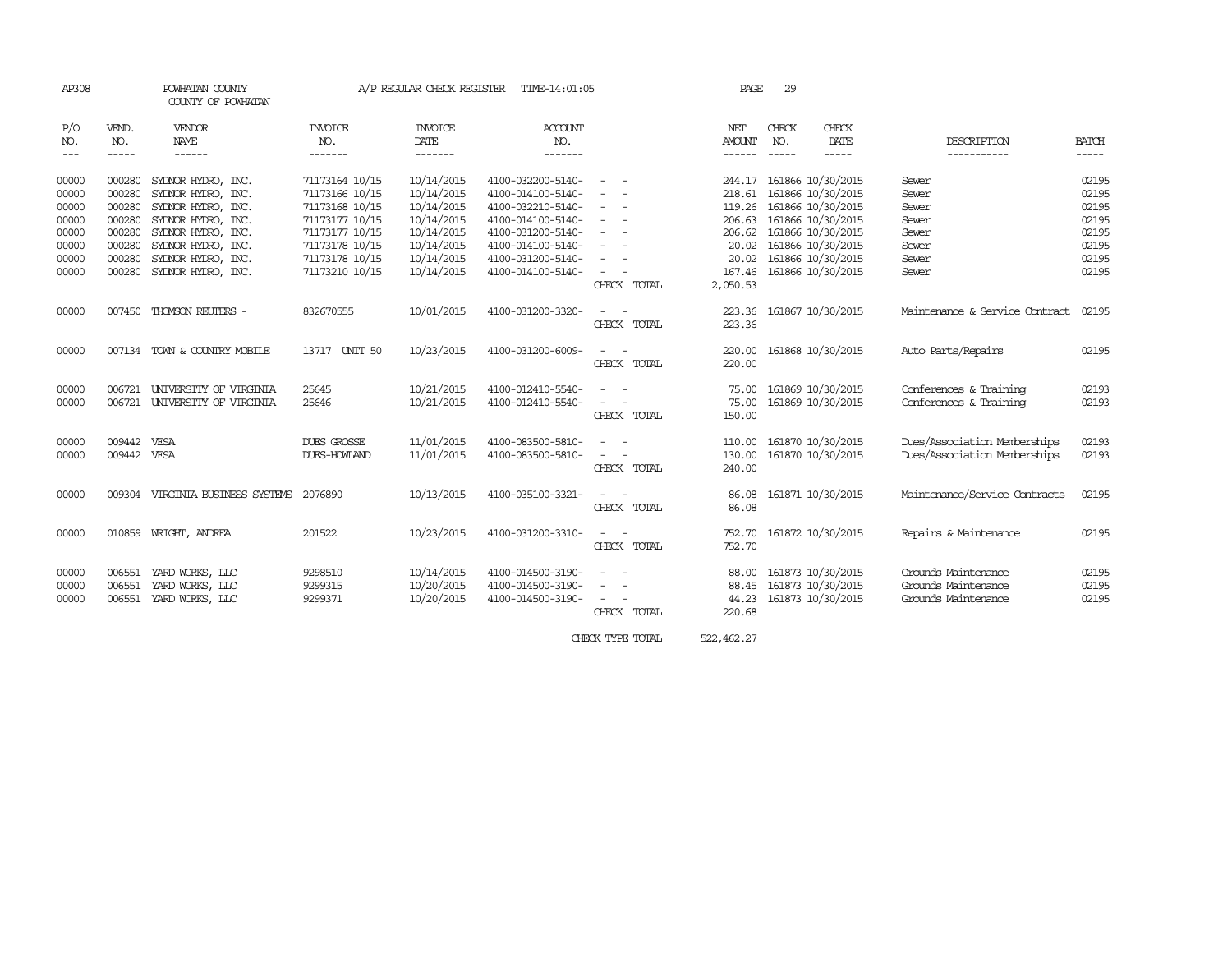| AP308      |                       | POWHATAN COUNTY<br>COUNTY OF POWHATAN |                                  |                                   | A/P VOID CHECK REGISTER TIME-14:01:05 |                               | PAGE                          | 30                        |                            |                        |
|------------|-----------------------|---------------------------------------|----------------------------------|-----------------------------------|---------------------------------------|-------------------------------|-------------------------------|---------------------------|----------------------------|------------------------|
| P/O<br>NO. | VEND.<br>NO.<br>----- | VENDOR<br>NAME<br>------              | <b>INVOICE</b><br>NO.<br>------- | <b>INVOICE</b><br>DATE<br>------- | ACCOUNT<br>NO.<br>-------             |                               | CHECK<br>NET<br>AMOUNT<br>NO. | CHECK<br>DATE<br>-----    | DESCRIPTION<br>----------- | <b>BATCH</b><br>------ |
| 00000      | 006490                | MORRIS INDUSTRIES, INC.               | 208470                           | 9/23/2015                         | 4100-014100-3310-                     | $\sim$ $ \sim$<br>CHECK TOTAL | $15.30 -$                     | 15.30-161528 10/13/2015   | Repairs & Maintenance      | 00330                  |
| 00000      | 010456                | POWHATAN CHAMBER OF                   | 15 GOLD SPONSOR                  | 10/21/2015                        | 4100-081200-0026-                     | $\sim$ $-$<br>CHECK TOTAL     | $500.00 -$                    | 500.00- 161660 10/23/2015 | Leadership Institute       | 00333                  |
|            |                       |                                       |                                  |                                   |                                       | CHECK TYPE TOTAL              | 515.30-                       |                           |                            |                        |
|            |                       |                                       |                                  |                                   |                                       | FINAL TOTAL                   | 521,946.97                    |                           |                            |                        |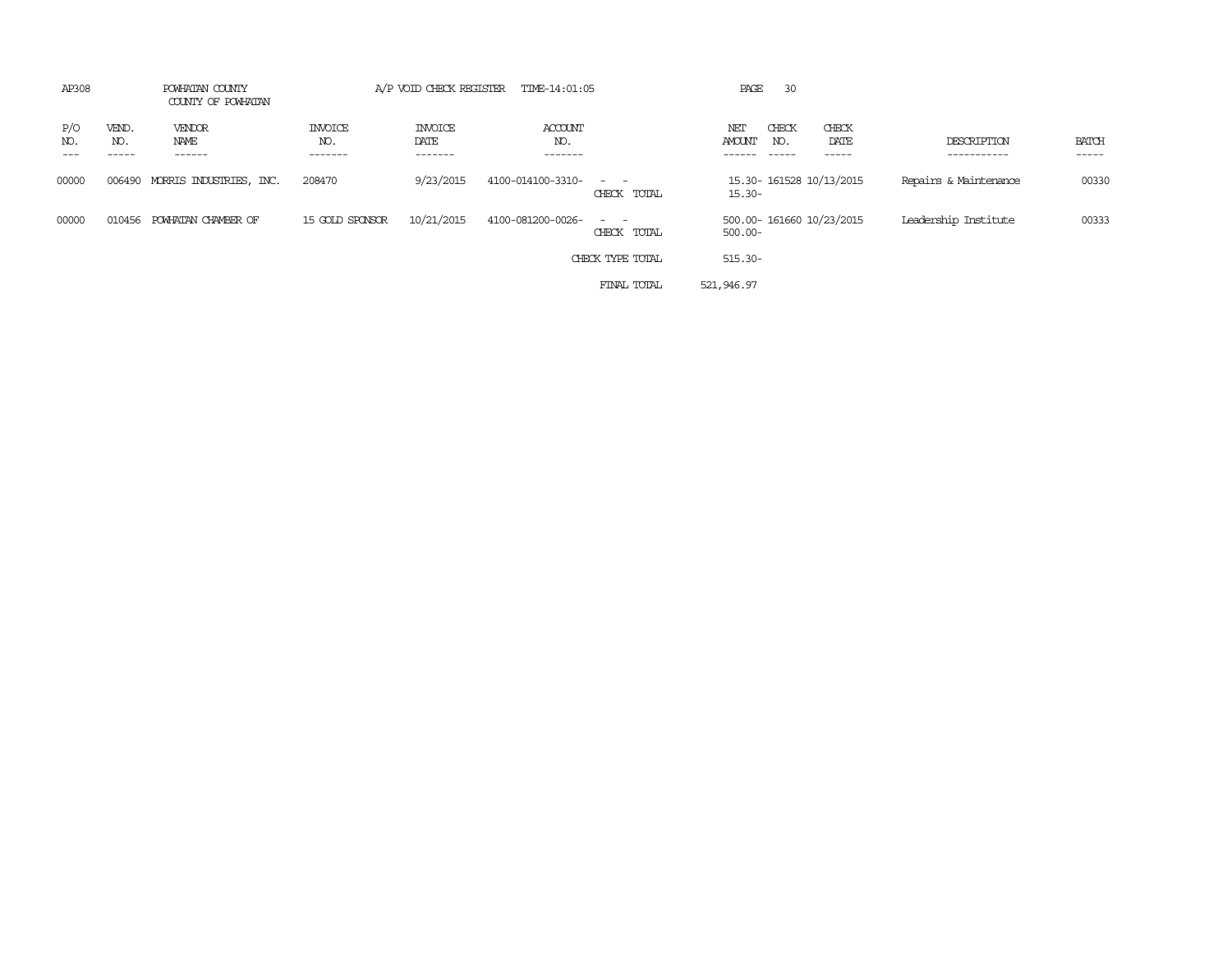| AP308          |                  | POWHATAN COUNTY<br>COUNTY OF POWHATAN |                                  |                                   | A/P REGULAR CHECK REGISTER TIME-14:01:47                      | PAGE          |              |                                                          |                                  |                       |
|----------------|------------------|---------------------------------------|----------------------------------|-----------------------------------|---------------------------------------------------------------|---------------|--------------|----------------------------------------------------------|----------------------------------|-----------------------|
| P/O<br>NO.     | VEND.<br>NO.     | VENDOR<br>NAME<br>------              | <b>INVOICE</b><br>NO.<br>------- | <b>INVOICE</b><br>DATE<br>------- | ACCOUNT<br>NO.<br>-------                                     | NET<br>AMOUNT | CHECK<br>NO. | CHECK<br>DATE<br>-----                                   | DESCRIPTION<br>-----------       | <b>BATCH</b><br>----- |
| 00000<br>00000 | 008668<br>008668 | BANK OF AMERICA<br>BANK OF AMERICA    | 10/01/2015<br>10/01/2015         | 10/01/2015<br>10/01/2015          | 4103-012510-0001- - -<br>4103-012510-0001- - -<br>CHECK TOTAL | 2,639.95      |              | 1,329.95 161575 10/20/2015<br>1,310.00 161575 10/20/2015 | Capital Outlay<br>Capital Outlay | 02185<br>02185        |
|                |                  |                                       |                                  |                                   | CHECK TYPE TOTAL                                              | 2,639.95      |              |                                                          |                                  |                       |
|                |                  |                                       |                                  |                                   | FINAL TOTAL                                                   | 2,639.95      |              |                                                          |                                  |                       |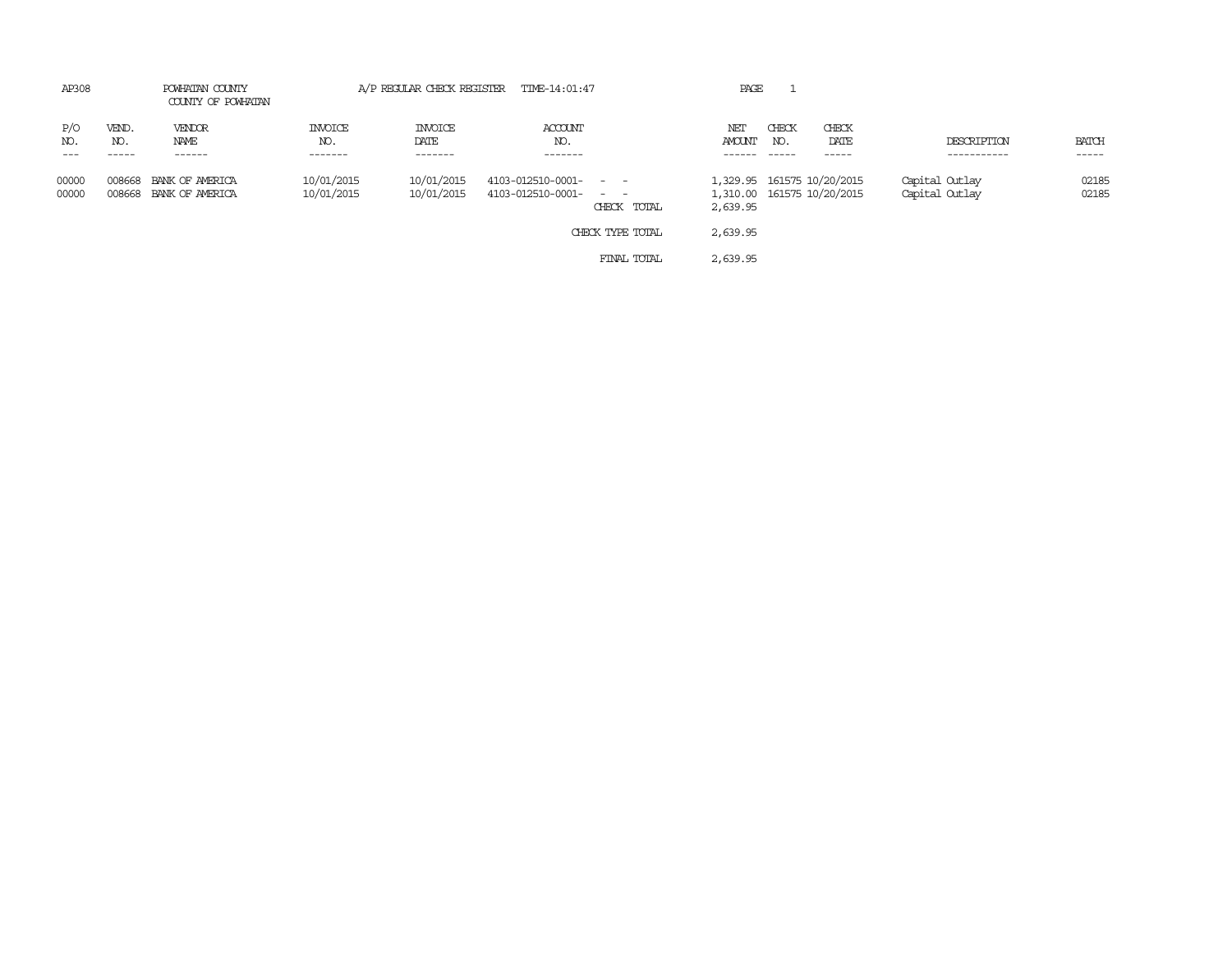| AP308      |              | POWHATAN COUNTY<br>COUNTY OF POWHATAN      |                       | A/P REGULAR CHECK REGISTER    | TIME-14:02:20         |                                         | PAGE                   | $\mathbf{1}$  |                        |                                |              |
|------------|--------------|--------------------------------------------|-----------------------|-------------------------------|-----------------------|-----------------------------------------|------------------------|---------------|------------------------|--------------------------------|--------------|
| P/O<br>NO. | VEND.<br>NO. | <b>VENDOR</b><br>NAME                      | <b>INVOICE</b><br>NO. | <b>INVOICE</b><br><b>DATE</b> | <b>ACCOUNT</b><br>NO. |                                         | NET<br><b>AMOUNT</b>   | CHECK<br>NO.  | CHECK<br>DATE          | DESCRIPTION                    | <b>BATCH</b> |
| $---$      | $- - - - -$  | $- - - - - -$                              | -------               | -------                       | -------               |                                         | $- - - - - -$          | $\frac{1}{2}$ | -----                  | -----------                    | $- - - - -$  |
| 00000      |              | 006510 EMERGENCY SERVICES                  | 119                   | 9/28/2015                     | 4120-032300-3110-     | $\overline{\phantom{a}}$<br>CHECK TOTAL | 35,636.25<br>35,636.25 |               | 161404 10/01/2015      | Contract Services-Daytime Cove | 02176        |
| 00000      |              | 006761 POWHATAN VOLUNTEER FIRE             | <b>BOWAN DISP</b>     | 4/27/2015                     | 4120-092000-8215-     | $\equiv$<br>$\sim$                      | 95.22                  |               | 161405 10/01/2015      | Capital Outlay                 | 02176        |
| 00000      | 006761       | POWHATAN VOLUNTEER FIRE                    | PERF CUSTOM           | 7/20/2015                     | 4120-092000-8215-     |                                         | 500.00                 |               | 161405 10/01/2015      | Capital Outlay                 | 02176        |
| 00000      | 006761       | POWHATAN VOLUNTEER FIRE                    | 154                   | 4/24/2015                     | 4120-092000-8215-     |                                         | 1,295.00               |               | 161405 10/01/2015      | Capital Outlay                 | 02176        |
| 00000      | 006761       | POWHATAN VOLUNTEER FIRE                    | 1596172               | 3/10/2015                     | 4120-092000-8215-     | $\equiv$                                | 350.00                 |               | 161405 10/01/2015      | Capital Outlay                 | 02176        |
| 00000      |              | 006761 POWHATAN VOLUNTEER FIRE             | 1602087               | 2/24/2015                     | 4120-092000-8215-     |                                         | 210.00                 |               | 161405 10/01/2015      | Capital Outlay                 | 02176        |
|            |              |                                            |                       |                               |                       | CHECK TOTAL                             | 2,450.22               |               |                        |                                |              |
| 00000      |              | 009701 SHI INTERNATIONAL CORP.             | B03981417             | 9/18/2015                     | 4301-012510-8304-     | $\sim$<br>CHECK TOTAL                   | 1,136.82<br>1,136.82   |               | 161406 10/01/2015      | PC Replacement                 | 02173        |
| 00000      | 009183       | AIR, WATER & SOIL LABORA-                  | V15006048             | 9/25/2015                     | 4501-043400-3140-     |                                         | 40.00                  |               | 161407 10/01/2015      | Professional Services          | 02175        |
| 00000      | 009183       | AIR, WATER & SOIL LABORA-                  | V15006049             | 9/25/2015                     | 4501-043400-3140-     | $\equiv$                                | 40.00                  |               | 161407 10/01/2015      | Professional Services          | 02175        |
| 00000      | 009183       | AIR, WATER & SOIL LABORA- V15006120        |                       | 9/29/2015                     | 4501-043400-3140-     |                                         | 102.26                 |               | 161407 10/01/2015      | Professional Services          | 02175        |
| 00000      |              | 009183 AIR, WATER & SOIL LABORA- V15006121 |                       | 9/29/2015                     | 4501-043400-3140-     |                                         | 119.08                 |               | 161407 10/01/2015      | Professional Services          | 02175        |
|            |              |                                            |                       |                               |                       | CHECK TOTAL                             | 301.34                 |               |                        |                                |              |
| 00000      | 007509       | ECK SUPPLY CO.                             | 13943845              | 9/24/2015                     | 4501-043400-3310-     |                                         | 121.42                 |               | 161408 10/01/2015      | Repairs and Maintenance        | 02175        |
| 00000      |              | 007509 ECK SUPPLY CO.                      | 13943867              | 9/24/2015                     | 4501-043400-3310-     | $\sim$<br>$\overline{\phantom{a}}$      | 20.56                  |               | 161408 10/01/2015      | Repairs and Maintenance        | 02175        |
|            |              |                                            |                       |                               |                       | CHECK TOTAL                             | 141.98                 |               |                        |                                |              |
| 00000      |              | 010924 MITCHELL PEST                       | 91902                 | 9/15/2015                     | 4501-043400-3320-     | $\sim$ $\sim$<br>CHECK TOTAL            | 95.00<br>95.00         |               | 161409 10/01/2015      | Maintenance and Service Contra | 02175        |
|            |              |                                            |                       |                               |                       |                                         |                        |               |                        |                                |              |
| 00000      |              | 000620 R. C. GOODWYN & SONS, INC           | 687547                | 9/14/2015                     | 4501-043400-3310-     |                                         | 76.87                  |               | 161410 10/01/2015      | Repairs and Maintenance        | 02173        |
| 00000      | 000620       | R. C. GOODWYN & SONS, INC                  | 687599                | 9/14/2015                     | 4501-043400-3310-     |                                         | 29.63                  |               | 161410 10/01/2015      | Repairs and Maintenance        | 02173        |
| 00000      | 000620       | R. C. GOODWYN & SONS, INC                  | 687600                | 9/14/2015                     | 4501-043400-3310-     |                                         |                        |               | 3.88-161410 10/01/2015 | Repairs and Maintenance        | 02173        |
| 00000      |              | 000620 R. C. GOODWYN & SONS, INC           | 688023                | 9/16/2015                     | 4501-043400-3310-     |                                         | 39.27                  |               | 161410 10/01/2015      | Repairs and Maintenance        | 02173        |
| 00000      |              | 000620 R. C. GOODWYN & SONS, INC           | 689081                | 9/24/2015                     | 4501-043400-3310-     |                                         | 1.58                   |               | 161410 10/01/2015      | Repairs and Maintenance        | 02175        |
|            |              |                                            |                       |                               |                       | CHECK TOTAL                             | 143.47                 |               |                        |                                |              |
| 00000      |              | 009435 SANDS ANDERSON                      | 297946                | 9/19/2015                     | 4501-043400-3140-     | $\sim$<br>CHECK TOTAL                   | 13,964.00<br>13,964.00 |               | 161411 10/01/2015      | Professional Services          | 02173        |
| 00000      | 001940       | STANDBY SYSTEMS, INC.                      | 09151969              | 9/17/2015                     | 4501-043400-3320-     |                                         | 313.00                 |               | 161412 10/01/2015      | Maintenance and Service Contra | 02175        |
| 00000      | 001940       | STANDBY SYSTEMS, INC.                      | 09151971              | 9/17/2015                     | 4501-043400-3320-     |                                         | 398.89                 |               | 161412 10/01/2015      | Maintenance and Service Contra | 02175        |
| 00000      | 001940       | STANDBY SYSTEMS, INC.                      | 09151983              | 9/21/2015                     | 4501-043400-3320-     | $\equiv$                                | 320.00                 |               | 161412 10/01/2015      | Maintenance and Service Contra | 02175        |
| 00000      | 001940       | STANDBY SYSTEMS, INC.                      | 09151984              | 9/21/2015                     | 4501-043400-3320-     | $\sim$                                  | 313.00                 |               | 161412 10/01/2015      | Maintenance and Service Contra | 02175        |
| 00000      |              | 001940 STANDBY SYSTEMS, INC.               | 09151985              | 9/21/2015                     | 4501-043400-3320-     | $\equiv$<br>$\sim$                      | 310.00                 |               | 161412 10/01/2015      | Maintenance and Service Contra | 02175        |
|            |              |                                            |                       |                               |                       | CHECK TOTAL                             | 1,654.89               |               |                        |                                |              |
| 00000      |              | 007843 TENCARVA MACHINERY CO.              | 528910                | 9/25/2015                     | 4501-043400-3310-     | $\sim$<br>CHECK TOTAL                   | 435.00<br>435.00       |               | 161413 10/01/2015      | Repairs and Maintenance        | 02175        |
|            |              |                                            |                       |                               |                       | $\equiv$                                |                        |               |                        |                                |              |
| 00000      | 008579       | POWHATAN COMMERCIAL                        | 0085201510            | 10/09/2015                    | 4501-043400-5420-     | $\sim$<br>CHECK TOTAL                   | 2,455.09<br>2,455.09   |               | 161471 10/07/2015      | Rent - Office Space            | 02177        |
|            |              |                                            |                       |                               |                       |                                         |                        |               |                        |                                |              |
| 00000      |              | 011023 MILLER, SKIP                        | 201500553             | 10/08/2015                    | 4116-073102-6012-     | CHECK TOTAL                             | 24.00<br>24.00         |               | 161564 10/13/2015      | Robotics Materials             | 02179        |
|            |              |                                            |                       |                               |                       |                                         |                        |               |                        |                                |              |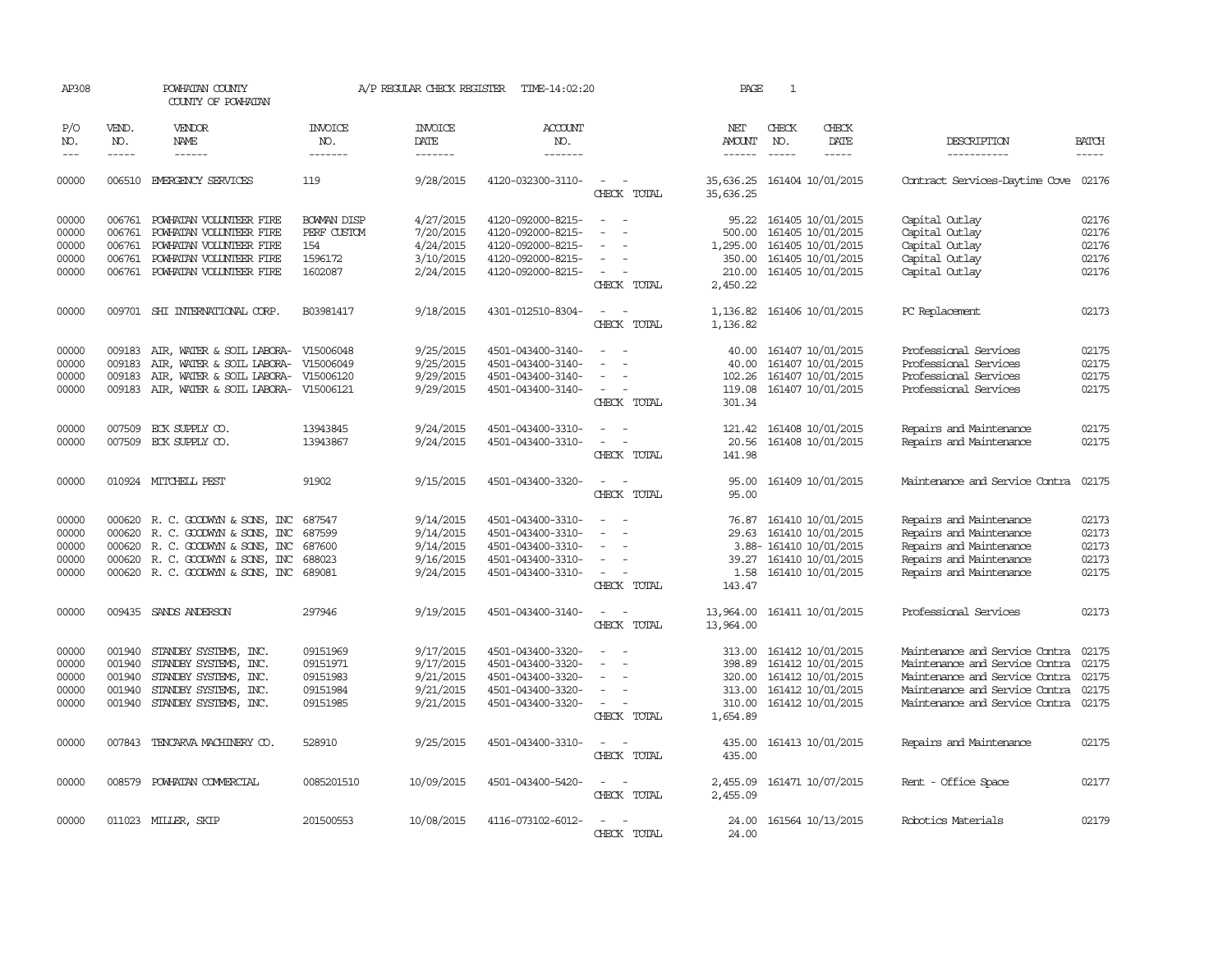| AP308                            |                                      | POWHATAN COUNTY<br>COUNTY OF POWHATAN                                                                    |                                                                          | A/P REGULAR CHECK REGISTER                           | TIME-14:02:20                                                                    |                                                                | PAGE                                 | 2                                                                                |                                                                                                          |                                  |
|----------------------------------|--------------------------------------|----------------------------------------------------------------------------------------------------------|--------------------------------------------------------------------------|------------------------------------------------------|----------------------------------------------------------------------------------|----------------------------------------------------------------|--------------------------------------|----------------------------------------------------------------------------------|----------------------------------------------------------------------------------------------------------|----------------------------------|
| P/O<br>NO.                       | VEND.<br>NO.                         | VENDOR<br><b>NAME</b>                                                                                    | <b>INVOICE</b><br>NO.                                                    | <b>INVOICE</b><br><b>DATE</b>                        | <b>ACCOUNT</b><br>NO.                                                            |                                                                | NET<br>AMOUNT                        | CHECK<br>CHECK<br>DATE<br>NO.                                                    | DESCRIPTION                                                                                              | <b>BATCH</b>                     |
| $---$<br>00000                   | $- - - - -$<br>007310                | ------<br>SOUTHEASTERN EMERGENCY                                                                         | -------<br>597267                                                        | -------<br>8/21/2015                                 | -------<br>4120-032301-6013-                                                     | $\overline{\phantom{a}}$                                       | $- - - - - -$<br>770.76              | $\frac{1}{2}$<br>$- - - - -$<br>161565 10/13/2015                                | -----------<br>Medical Supplies                                                                          | -----<br>02180                   |
| 00000<br>00000                   | 007310<br>007310                     | SOUTHEASTERN EMERGENCY<br>SOUTHEASTERN EMERGENCY                                                         | 597462<br>603382                                                         | 8/24/2015<br>9/30/2015                               | 4120-032301-6013-<br>4120-032301-6013-                                           | CHECK TOTAL                                                    | 142.80<br>200.00<br>1,113.56         | 161565 10/13/2015<br>161565 10/13/2015                                           | Medical Supplies<br>Medical Supplies                                                                     | 02180<br>02180                   |
| 00000                            |                                      | 010699 TIMBERLAKE, JULIA                                                                                 | 2013-001387-003                                                          | 9/29/2015                                            | 3120-016050-0001-                                                                | CHECK TOTAL                                                    | 25.00<br>25.00                       | 161566 10/13/2015                                                                | Fees for Rescue Transport Serv                                                                           | 02179                            |
| 00000                            | 006593                               | SHEEHY FORD                                                                                              | NOHB914957                                                               | 9/21/2015                                            | 4301-012500-8301-                                                                | CHECK TOTAL                                                    | 14, 111, 24<br>14, 111, 24           | 161567 10/13/2015                                                                | Sheriff's Vehicles                                                                                       | 02180                            |
| 00000                            | 009183                               | AIR, WATER & SOIL LABORA-                                                                                | V15006164                                                                | 9/30/2015                                            | 4501-043400-3140-                                                                | $\overline{\phantom{a}}$                                       | 142.20                               | 161568 10/13/2015                                                                | Professional Services                                                                                    | 02178                            |
| 00000<br>00000                   | 009183<br>009183                     | AIR, WATER & SOIL LABORA-<br>AIR, WATER & SOIL LABORA-                                                   | V15006221<br>V15006222                                                   | 10/02/2015<br>10/02/2015                             | 4501-043400-3140-<br>4501-043400-3140-                                           | CHECK TOTAL                                                    | 40.00<br>40.00<br>222.20             | 161568 10/13/2015<br>161568 10/13/2015                                           | Professional Services<br>Professional Services                                                           | 02178<br>02178                   |
| 00000<br>00000<br>00000<br>00000 | 000860<br>000860<br>000860<br>000860 | DOMINION VIRGINIA POWER<br>DOMINION VIRGINIA POWER<br>DOMINION VIRGINIA POWER<br>DOMINION VIRGINIA POWER | 2907028530 1015<br>6656300552 1015<br>7897055856 1015<br>9052426195 1015 | 10/01/2015<br>10/01/2015<br>10/01/2015<br>10/01/2015 | 4501-043400-5110-<br>4501-043400-5110-<br>4501-043400-5110-<br>4501-043400-5110- | $\overline{\phantom{a}}$<br>$\overline{\phantom{a}}$           | 46.19<br>354.12<br>2,389.44<br>74.11 | 161569 10/13/2015<br>161569 10/13/2015<br>161569 10/13/2015<br>161569 10/13/2015 | Electricity<br>Electricity<br>Electricity<br>Electricity                                                 | 02178<br>02178<br>02178<br>02178 |
| 00000                            | 009055                               | QUANTUM CONTROLS, INC.                                                                                   | 12444                                                                    | 9/21/2015                                            | 4501-043400-3310-                                                                | CHECK TOTAL<br>$\overline{\phantom{a}}$                        | 2,863.86<br>1,653.80                 | 161570 10/13/2015                                                                | Repairs and Maintenance                                                                                  | 02179                            |
|                                  |                                      |                                                                                                          |                                                                          |                                                      |                                                                                  | CHECK TOTAL                                                    | 1,653.80                             |                                                                                  |                                                                                                          |                                  |
| 00000                            |                                      | 001940 STANDBY SYSTEMS, INC.                                                                             | 09152057                                                                 | 9/28/2015                                            | 4501-043400-3320-                                                                | CHECK TOTAL                                                    | 320.00<br>320.00                     | 161571 10/13/2015                                                                | Maintenance and Service Contra                                                                           | 02180                            |
| 00000                            |                                      | 006722 SYDNOR HYDRO INC.                                                                                 | 33023                                                                    | 10/01/2015                                           | 4501-043400-3320-                                                                | $\equiv$<br>$\sim$<br>CHECK TOTAL                              | 638.00<br>638.00                     | 161572 10/13/2015                                                                | Maintenance and Service Contra                                                                           | 02180                            |
| 00000<br>00000                   |                                      | 008140 VERIZON<br>008140 VERIZON                                                                         | 76394910210Y915<br>89238220381Y915                                       | 9/28/2015<br>9/28/2015                               | 4501-043400-5270-<br>4501-043400-5260-                                           | CHECK TOTAL                                                    | 291.85<br>711.21                     | 419.36 161573 10/13/2015<br>161573 10/13/2015                                    | Network Service Connection<br>Internet Services                                                          | 02180<br>02180                   |
| 00000<br>00000<br>00000<br>00000 | 001340<br>001340<br>001340<br>001340 | <b>BUSINESS CARD</b><br>BUSINESS CARD<br><b>BUSINESS CARD</b><br>BUSINESS CARD                           | 09/27/2015<br>09/27/2015<br>09/27/2015<br>09/27/2015                     | 9/27/2015<br>9/27/2015<br>9/27/2015<br>9/27/2015     | 4116-031210-6015-<br>4116-031210-6015-<br>4116-031212-6015-<br>4116-031212-6015- | $\sim$<br>$\overline{\phantom{a}}$<br>$\overline{\phantom{a}}$ | .00.<br>8.34<br>89.51<br>149.21      | 161574 10/16/2015<br>161574 10/16/2015<br>161574 10/16/2015<br>161574 10/16/2015 | Project Lifesaver expenses<br>Project Lifesaver expenses<br>Hospitality Expenses<br>Hospitality Expenses | 02183<br>02183<br>02183<br>02183 |
| 00000                            | 008668                               | BANK OF AMERICA                                                                                          | 10/01/2015                                                               | 10/01/2015                                           | 4116-035500-0013-                                                                | CHECK TOTAL                                                    | 247.06<br>150.00                     | 161575 10/20/2015                                                                | VA Wireless E911PSAP Training                                                                            | 02185                            |
| 00000<br>00000<br>00000<br>00000 | 008668<br>008668<br>008668<br>008668 | BANK OF AMERICA<br>BANK OF AMERICA<br>BANK OF AMERICA<br>BANK OF AMERICA                                 | 10/01/2015<br>10/01/2015<br>10/01/2015<br>10/01/2015                     | 10/01/2015<br>10/01/2015<br>10/01/2015<br>10/01/2015 | 4501-043400-3310-<br>4501-043400-3310-<br>4501-043400-5210-<br>4501-043400-6014- | $\overline{\phantom{a}}$<br>$\equiv$                           | 353.28<br>795.18<br>20.22<br>24.50   | 161575 10/20/2015<br>161575 10/20/2015<br>161575 10/20/2015<br>161575 10/20/2015 | Repairs and Maintenance<br>Repairs and Maintenance<br>Postage<br>Other Operating Supplies                | 02185<br>02185<br>02185<br>02185 |
| 00000<br>00000<br>00000<br>00000 | 008668<br>008668<br>008668<br>008668 | BANK OF AMERICA<br>BANK OF AMERICA<br>BANK OF AMERICA<br>BANK OF AMERICA                                 | 10/01/2015<br>10/01/2015<br>10/01/2015<br>10/01/2015                     | 10/01/2015<br>10/01/2015<br>10/01/2015<br>10/01/2015 | 4501-043400-3310-<br>4501-043400-3310-<br>4501-043400-3310-<br>4501-043400-3310- | $\overline{\phantom{a}}$                                       | 94.00<br>179.55<br>59.85<br>43.99    | 161575 10/20/2015<br>161575 10/20/2015<br>161575 10/20/2015<br>161575 10/20/2015 | Repairs and Maintenance<br>Repairs and Maintenance<br>Repairs and Maintenance<br>Repairs and Maintenance | 02185<br>02185<br>02185<br>02185 |
| 00000                            |                                      | 008668 BANK OF AMERICA                                                                                   | 10/01/2015                                                               | 10/01/2015                                           | 4501-043400-3310-                                                                | $\overline{\phantom{a}}$                                       |                                      | 43.99 161575 10/20/2015                                                          | Repairs and Maintenance                                                                                  | 02185                            |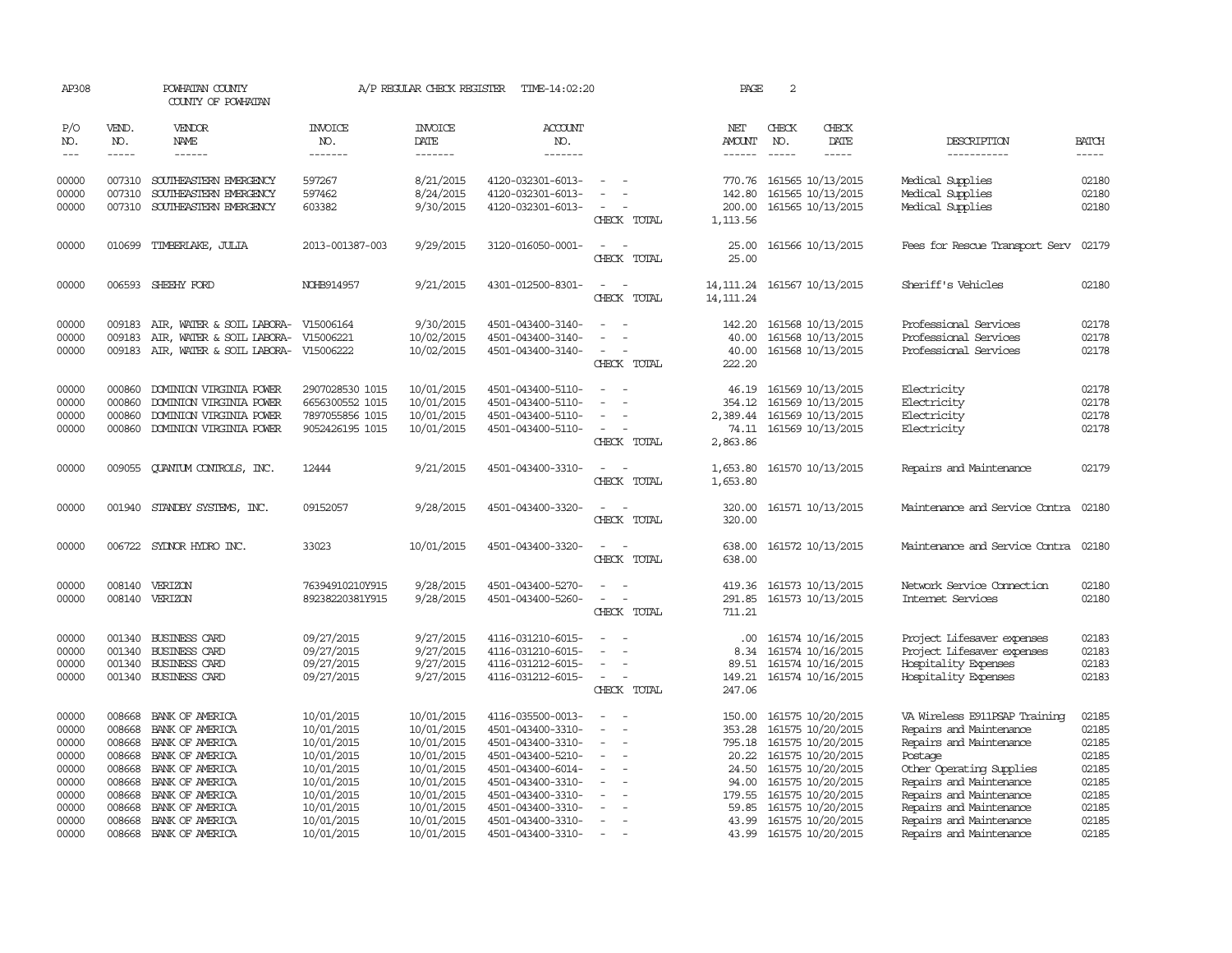| AP308               |                  | POWHATAN COUNTY<br>COUNTY OF POWHATAN                            |                          |                          | A/P REGULAR CHECK REGISTER TIME-14:02:20 |                                         | PAGE                 | 3                                      |               |                                                |                |
|---------------------|------------------|------------------------------------------------------------------|--------------------------|--------------------------|------------------------------------------|-----------------------------------------|----------------------|----------------------------------------|---------------|------------------------------------------------|----------------|
| P/O<br>NO.          | VEND.<br>NO.     | VENDOR<br>NAME                                                   | INVOICE<br>NO.           | <b>INVOICE</b><br>DATE   | <b>ACCOUNT</b><br>NO.                    |                                         | NET<br>AMOUNT        | CHECK<br>NO.                           | CHECK<br>DATE | DESCRIPTION                                    | <b>BATCH</b>   |
| $\qquad \qquad - -$ | $- - - - -$      | ------                                                           | -------                  | -------                  | -------                                  |                                         | $- - - - - -$        | $- - - - -$                            | -----         | -----------                                    | $- - - - -$    |
| 00000<br>00000      | 008668<br>008668 | BANK OF AMERICA<br>BANK OF AMERICA                               | 10/01/2015<br>10/01/2015 | 10/01/2015<br>10/01/2015 | 4501-043400-3310-<br>4501-043400-6015-   | $\sim$<br>$\overline{\phantom{a}}$      | 490.00<br>681.02     | 161575 10/20/2015<br>161575 10/20/2015 |               | Repairs and Maintenance<br>Lab Supplies        | 02185<br>02185 |
| 00000               | 008668           | BANK OF AMERICA                                                  | 10/01/2015               | 10/01/2015               | 4501-043400-3310-                        |                                         | 49.99                | 161575 10/20/2015                      |               | Repairs and Maintenance                        | 02185          |
| 00000               | 008668           | BANK OF AMERICA                                                  | 10/01/2015               | 10/01/2015               | 4501-043400-3310-                        | $\equiv$<br>$\overline{\phantom{a}}$    | 632.50               | 161575 10/20/2015                      |               | Repairs and Maintenance                        | 02185          |
| 00000               | 008668           | BANK OF AMERICA                                                  | 10/01/2015               | 10/01/2015               | 4501-043400-3310-                        | $\overline{\phantom{a}}$                | 606.31               | 161575 10/20/2015                      |               | Repairs and Maintenance                        | 02185          |
| 00000               | 008668           | BANK OF AMERICA                                                  | 10/01/2015               | 10/01/2015               | 4501-043400-3310-                        |                                         | 492.02               | 161575 10/20/2015                      |               | Repairs and Maintenance                        | 02185          |
| 00000               | 008668           | BANK OF AMERICA                                                  | 10/01/2015               | 10/01/2015               | 4501-043400-3310-                        |                                         | 176.94               | 161575 10/20/2015                      |               | Repairs and Maintenance                        | 02185          |
| 00000               | 008668           | BANK OF AMERICA                                                  | 10/01/2015               | 10/01/2015               | 4501-043400-3310-                        |                                         |                      | 70.49 161575 10/20/2015                |               | Repairs and Maintenance                        | 02185          |
| 00000               | 008668           | BANK OF AMERICA                                                  | 10/01/2015               | 10/01/2015               | 4501-043400-5540-                        |                                         | 85.00                | 161575 10/20/2015                      |               | Conferences & Training                         | 02185          |
| 00000               | 008668           | BANK OF AMERICA                                                  | 10/01/2015               | 10/01/2015               | 4501-043400-5540-                        |                                         |                      | 85.00 161575 10/20/2015                |               | Conferences & Training                         | 02185          |
| 00000               |                  | 008668 BANK OF AMERICA                                           | 10/01/2015               | 10/01/2015               | 4501-043400-3310-                        | $\overline{\phantom{a}}$<br>CHECK TOTAL | 117.74<br>5,251.57   | 161575 10/20/2015                      |               | Repairs and Maintenance                        | 02185          |
|                     |                  |                                                                  |                          |                          |                                          |                                         |                      |                                        |               |                                                |                |
| 00000               |                  | 006523 PURCHASE POWER                                            | 181769378621015          | 10/01/2015               | 4501-043400-5210-                        | CHECK TOTAL                             | 12.99<br>12.99       | 161662 10/23/2015                      |               | Postage                                        | 02191          |
| 00000               |                  | 011043 MACKS AUTO SALES                                          | 13178                    | 10/04/2015               | 4116-035500-0004-                        | CHECK TOTAL                             | 3,380.00<br>3,380.00 | 161709 10/23/2015                      |               | Shelter Supplies and Equipment                 | 02187          |
|                     |                  |                                                                  |                          |                          |                                          |                                         |                      |                                        |               |                                                |                |
| 00000               |                  | 011047 PITSCO, INC.                                              | 617373-1                 | 10/02/2015               | 4116-073102-6012-                        | CHECK TOTAL                             | 1,532.50<br>1,532.50 | 161710 10/23/2015                      |               | Robotics Materials                             | 02189          |
| 00000               | 007450           | THOMSON REUTERS -                                                | 832654041                | 10/01/2015               | 4116-021100-6012-                        | CHECK TOTAL                             | 370.46<br>370.46     | 161711 10/23/2015                      |               | Law Library Expenses                           | 02189          |
| 00000               |                  | 011005 BARDEN, JOHN DOUGLAS                                      | 2015007574003            | 10/07/2015               | 3120-016050-0001-                        | CHECK TOTAL                             | 133.88<br>133.88     | 161712 10/23/2015                      |               | Fees for Rescue Transport Serv                 | 02188          |
| 00000               | 009969           | FIRST CALL ENVIRONMENTAL                                         | 1002590                  | 9/30/2015                | 4301-014200-6004-                        | CHECK TOTAL                             | 6,260.71             | 6, 260.71 161713 10/23/2015            |               | Paving Village Building                        | 02187          |
| 00000               |                  | 011044 SELBY, LLC                                                | 108                      | 10/13/2015               | 4301-012510-8305-                        | TOTAL<br>CHECK                          | 450.00<br>450.00     | 161714 10/23/2015                      |               | County Website Replacement                     | 02191          |
| 00000               |                  | 006005 WORK ENVIRONMENT                                          | 6141                     | 10/06/2015               | 4301-014500-0009-                        | $\overline{\phantom{a}}$<br>CHECK TOTAL | 3,695.00<br>3,695.00 | 161715 10/23/2015                      |               | County Attorney Exterior Brick                 | 02189          |
| 00000               |                  | 008232 ADVANCE AUTO PARTS                                        | 6819525331137            | 9/10/2015                | 4501-043400-3310-                        | $\sim$<br>CHECK TOTAL                   | 42.47<br>42.47       | 161716 10/23/2015                      |               | Repairs and Maintenance                        | 02186          |
| 00000               | 009183           | AIR, WATER & SOIL LABORA-                                        | V15002939                | 5/27/2015                | 4501-043400-3140-                        |                                         | 40.00                | 161717 10/23/2015                      |               | Professional Services                          | 02186          |
| 00000               | 009183           | AIR, WATER & SOIL LABORA- V15005924                              |                          | 9/21/2015                | 4501-043400-3140-                        | $\sim$<br>$\overline{\phantom{a}}$      | 102.26               | 161717 10/23/2015                      |               | Professional Services                          | 02186          |
| 00000               | 009183           | AIR, WATER & SOIL LABORA- V15006284                              |                          | 10/08/2015               | 4501-043400-3140-                        | $\sim$                                  | 119.08               | 161717 10/23/2015                      |               | Professional Services                          | 02186          |
| 00000               | 009183           | AIR, WATER & SOIL LABORA- V15006286                              |                          | 10/06/2015               | 4501-043400-3140-                        |                                         |                      | 102.26 161717 10/23/2015               |               | Professional Services                          | 02186          |
| 00000               | 009183           | AIR, WATER & SOIL LABORA- V15006410                              |                          | 10/09/2015               | 4501-043400-3140-                        |                                         | 40.00                | 161717 10/23/2015                      |               | Professional Services                          | 02186          |
| 00000               | 009183           | AIR, WATER & SOIL LABORA- V15006500                              |                          | 10/13/2015               | 4501-043400-3140-                        | $\overline{\phantom{a}}$                |                      | 226.92 161717 10/23/2015               |               | Professional Services                          | 02186          |
| 00000<br>00000      | 009183<br>009183 | AIR, WATER & SOIL LABORA-                                        | V15006501<br>V15006524   | 10/13/2015               | 4501-043400-3140-                        |                                         | 314.21<br>326.00     | 161717 10/23/2015                      |               | Professional Services<br>Professional Services | 02186<br>02186 |
| 00000               | 009183           | AIR, WATER & SOIL LABORA-<br>AIR, WATER & SOIL LABORA- V15006569 |                          | 10/14/2015<br>10/15/2015 | 4501-043400-3140-<br>4501-043400-3140-   | $\overline{\phantom{a}}$                | 40.00                | 161717 10/23/2015<br>161717 10/23/2015 |               | Professional Services                          | 02186          |
| 00000               |                  | 009183 AIR, WATER & SOIL LABORA- V15006591                       |                          | 10/16/2015               | 4501-043400-3140-                        | $\overline{\phantom{a}}$                | 40.00                | 161717 10/23/2015                      |               | Professional Services                          | 02186          |
|                     |                  |                                                                  |                          |                          |                                          | CHECK TOTAL                             | 1,350.73             |                                        |               |                                                |                |
|                     |                  |                                                                  |                          |                          |                                          |                                         |                      |                                        |               |                                                |                |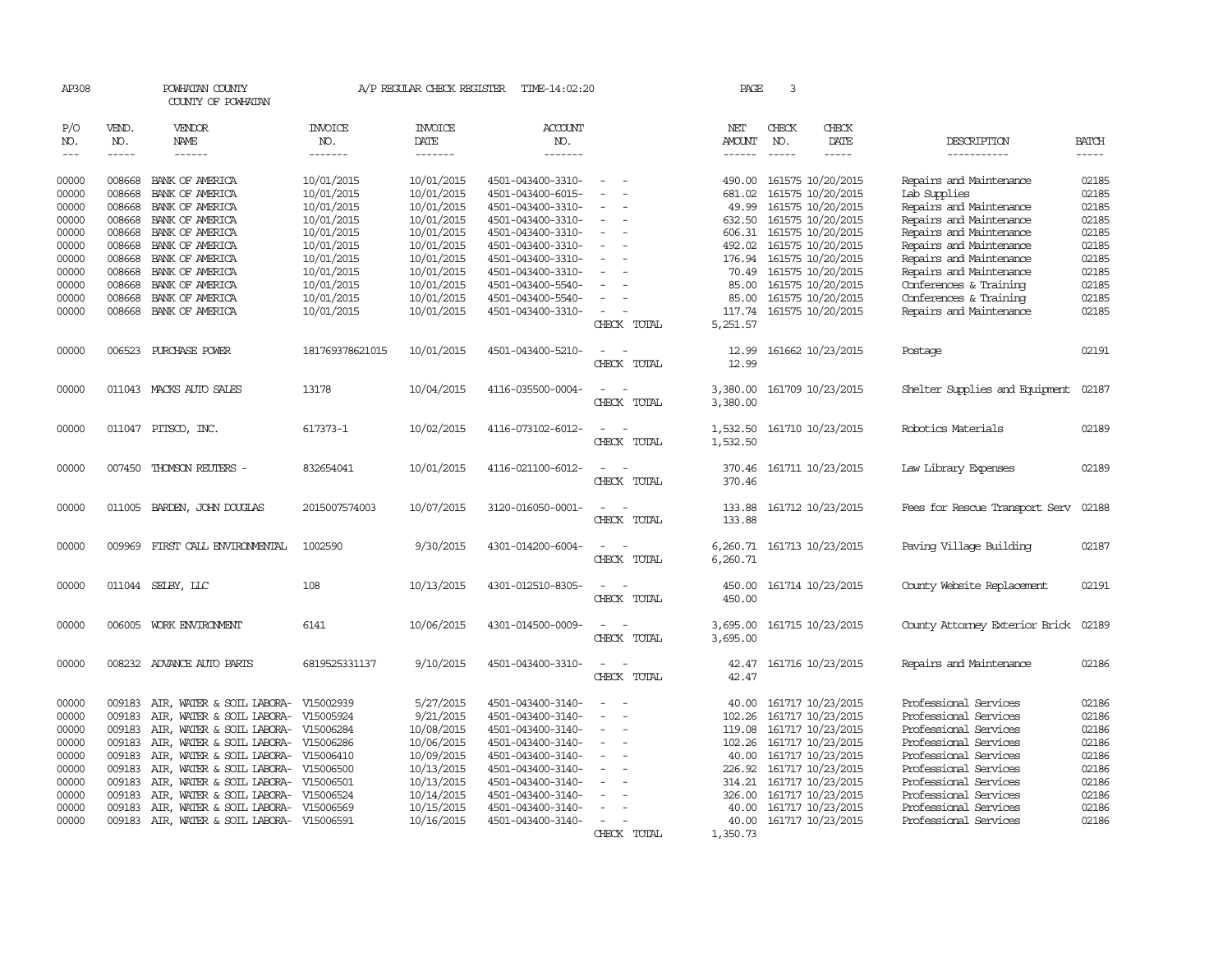| AP308                   |                             | POWHATAN COUNTY<br>COUNTY OF POWHATAN                                         |                                                       | A/P REGULAR CHECK REGISTER             | TIME-14:02:20                                               |                                                                                                                                          | PAGE                                        | 4                           |                                                             |                                                                                                          |                         |
|-------------------------|-----------------------------|-------------------------------------------------------------------------------|-------------------------------------------------------|----------------------------------------|-------------------------------------------------------------|------------------------------------------------------------------------------------------------------------------------------------------|---------------------------------------------|-----------------------------|-------------------------------------------------------------|----------------------------------------------------------------------------------------------------------|-------------------------|
| P/O<br>NO.<br>$---$     | VEND.<br>NO.<br>$- - - - -$ | VENDOR<br><b>NAME</b><br>------                                               | <b>INVOICE</b><br>NO.<br>-------                      | <b>INVOICE</b><br>DATE<br>-------      | ACCOUNT<br>NO.<br>-------                                   |                                                                                                                                          | NET<br>AMOUNT                               | CHECK<br>NO.<br>$- - - - -$ | CHECK<br>DATE<br>-----                                      | DESCRIPTION<br>-----------                                                                               | <b>BATCH</b><br>-----   |
| 00000                   |                             | 009183 AIR, WATER & SOIL LABORA- V15006592                                    |                                                       | 10/16/2015                             | 4501-043400-3140-                                           | $\sim$ $\sim$<br>CHECK TOTAL                                                                                                             | 40.00                                       |                             | 40.00 161718 10/23/2015                                     | Professional Services                                                                                    | 02186                   |
| 00000<br>00000          |                             | 007436 AOUA VIRGINIA, INC.<br>007436 AQUA VIRGINIA, INC.                      | 1188328 10/15<br>0574661 10/15                        | 10/09/2015<br>10/09/2015               | 4501-043400-5130-<br>4501-043400-5130-                      | $\equiv$<br>CHECK TOTAL                                                                                                                  | 16.74                                       |                             | 17.87 161719 10/23/2015<br>1.13-161719 10/23/2015           | Water<br>Water                                                                                           | 02186<br>02189          |
| 00000<br>00000          | 006965<br>006965            | CINIAS CORPORATION<br>CINIAS CORPORATION                                      | 143626689<br>143630465                                | 10/07/2015<br>10/14/2015               | 4501-043400-6011-<br>4501-043400-6011-                      | $\sim$<br>$\sim$<br>CHECK TOTAL                                                                                                          | 84.22<br>84.22<br>168.44                    |                             | 161720 10/23/2015<br>161720 10/23/2015                      | Uniforms<br>Uniforms                                                                                     | 02186<br>02186          |
| 00000<br>00000<br>00000 | 000860<br>000860<br>000860  | DOMINION VIRGINIA POWER<br>DOMINION VIRGINIA POWER<br>DOMINION VIRGINIA POWER | 187519891110/15<br>308547689710/15<br>998223150 10/15 | 10/02/2015<br>10/02/2015<br>10/02/2015 | 4501-043400-5110-<br>4501-043400-5110-<br>4501-043400-5110- | $\sim$<br>$\equiv$<br>$\overline{a}$<br>$\sim$<br>CHECK TOTAL                                                                            | 8.68<br>63.45<br>81.45<br>153.58            |                             | 161721 10/23/2015<br>161721 10/23/2015<br>161721 10/23/2015 | Electricity<br>Electricity<br>Electricity                                                                | 02187<br>02187<br>02187 |
| 00000                   |                             | 007537 FERGUSON ENTERPRISES, INC 1819660                                      |                                                       | 9/28/2015                              | 4501-043400-3310-                                           | $\frac{1}{2} \left( \frac{1}{2} \right) \left( \frac{1}{2} \right) \left( \frac{1}{2} \right) \left( \frac{1}{2} \right)$<br>CHECK TOTAL | 427.43                                      |                             | 427.43 161722 10/23/2015                                    | Repairs and Maintenance                                                                                  | 02187                   |
| 00000<br>00000          | 008381<br>008381            | JAMES RIVER PETROLEUM<br>JAMES RIVER PETROLEUM                                | 79D<br>80 <sub>D</sub>                                | 8/31/2015<br>9/30/2015                 | 4501-043400-6008-<br>4501-043400-6008-                      | $\sim$<br>$\equiv$<br>CHECK TOTAL                                                                                                        | 284.87<br>200.99<br>485.86                  |                             | 161723 10/23/2015<br>161723 10/23/2015                      | Gas/Grease/Oil/Vehicle Repairs<br>Gas/Grease/Oil/Vehicle Repairs                                         | 02191<br>02191          |
| 00000<br>00000          |                             | 000620 R.C. GOODWYN & SONS, INC<br>000620 R. C. GOODWYN & SONS, INC           | 690372<br>691084                                      | 10/05/2015<br>10/09/2015               | 4501-043400-3310-<br>4501-043400-3310-                      | $\overline{\phantom{a}}$<br>$\equiv$<br>$\overline{\phantom{a}}$<br>CHECK TOTAL                                                          | 33.77<br>21.27<br>55.04                     |                             | 161724 10/23/2015<br>161724 10/23/2015                      | Repairs and Maintenance<br>Repairs and Maintenance                                                       | 02188<br>02188          |
| 00000                   |                             | 008578 STAPLES BUSINESS AD-                                                   | 3280426146                                            | 10/08/2015                             | 4501-043400-6001-                                           | $\sim$<br>CHECK TOTAL                                                                                                                    | 119.99<br>119.99                            |                             | 161725 10/23/2015                                           | Office Supplies                                                                                          | 02188                   |
| 00000                   |                             | 008126 VERIZON WIRELESS                                                       | 9753218088                                            | 10/01/2015                             | 4501-043400-5250-                                           | $\sim$<br>CHECK TOTAL                                                                                                                    | 49.68<br>49.68                              |                             | 161726 10/23/2015                                           | Cell Phones                                                                                              | 02191                   |
| 00000                   |                             | 008710 VIRGINIA BUSINESS SYSTEMS                                              | 17653141                                              | 10/02/2015                             | 4501-043400-3320-                                           | CHECK TOTAL                                                                                                                              | 234.80<br>234.80                            |                             | 161727 10/23/2015                                           | Maintenance and Service Contra 02189                                                                     |                         |
| 00000                   |                             | 007415 VIRGINIA UTILITY                                                       | 09150329                                              | 9/30/2015                              | 4501-043400-3140-                                           | $\sim$<br>CHECK TOTAL                                                                                                                    | 51.45<br>51.45                              |                             | 161728 10/23/2015                                           | Professional Services                                                                                    | 02189                   |
| 00000<br>00000<br>00000 | 007297                      | 007297 NAFECO, INC.<br>NAFECO, INC.<br>007297 NAFECO, INC.                    | 785000<br>786212<br>787587                            | 6/16/2015<br>6/29/2015<br>7/10/2015    | 4120-032200-8215-<br>4120-032200-8215-<br>4120-032200-8215- | $\equiv$<br>$\sim$<br>$\sim$<br>CHECK TOTAL                                                                                              | 9,178.91<br>175.90<br>2,384.47<br>11,739.28 |                             | 161887 10/30/2015<br>161887 10/30/2015<br>161887 10/30/2015 | State Dept of Fire Programs Fu<br>State Dept of Fire Programs Fu<br>State Dept of Fire Programs Fu 02193 | 02193<br>02193          |
| 00000                   | 006585                      | ELECTRICAL CONNECTION                                                         | 3597                                                  | 10/14/2015                             | 4301-032200-6001-                                           | $\sim$<br>$\overline{\phantom{a}}$<br>CHECK TOTAL                                                                                        | 3,150.00<br>3,150.00                        |                             | 161888 10/30/2015                                           | Fire/EMS Station #1                                                                                      | 02195                   |
| 00000                   |                             | 000120 JAMES RIVER AIR                                                        | J34221                                                | 10/09/2015                             | 4301-014400-0006-                                           | $\frac{1}{2} \left( \frac{1}{2} \right) \left( \frac{1}{2} \right) = \frac{1}{2} \left( \frac{1}{2} \right)$<br>CHECK TOTAL              | 8,145.00<br>8,145.00                        |                             | 161889 10/30/2015                                           | Human Services Units                                                                                     | 02195                   |
| 00000                   |                             | 006004 M. P. BARDEN & SONS, INC. 971-1014                                     |                                                       | 10/14/2015                             | 4301-014500-0010-                                           | $\sim$ 100 $\sim$<br>CHECK TOTAL                                                                                                         | 6,275.00<br>6,275.00                        |                             | 161890 10/30/2015                                           | Admin Exterior Painting                                                                                  | 02195                   |